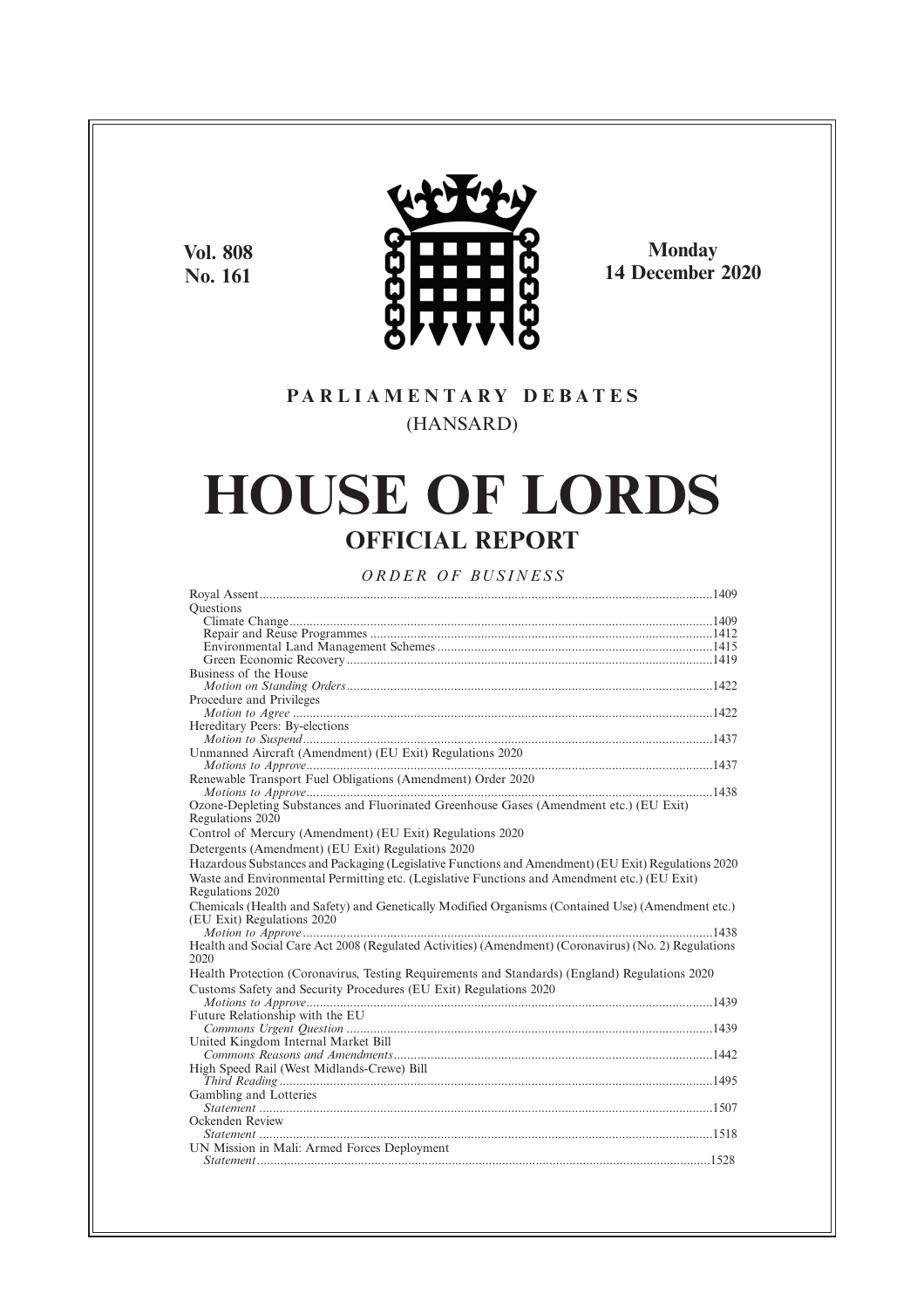Lords wishing to be supplied with these Daily Reports should give notice to this effect to the Printed Paper Office.

No proofs of Daily Reports are provided. Corrections for the bound volume which Lords wish to suggest to the report of their speeches should be clearly indicated in a copy of the Daily Report, which, with the column numbers concerned shown on the front cover, should be sent to the Editor of Debates, House of Lords, within 14 days of the date of the Daily Report.

> *This issue of the Official Report is also available on the Internet at* https://hansard.parliament.uk/lords/2020-12-14

In Hybrid sittings, [V] after a Member's name indicates that they contributed by video call.

The following abbreviations are used to show a Member's party affiliation:

| <b>Abbreviation</b> | <b>Party/Group</b>                 |
|---------------------|------------------------------------|
| CВ                  | Cross Bench                        |
| Con                 | Conservative                       |
| <b>DUP</b>          | Democratic Unionist Party          |
| GP                  | Green Party                        |
| Ind Lab             | Independent Labour                 |
| Ind LD              | Independent Liberal Democrat       |
| Ind SD              | <b>Independent Social Democrat</b> |
| Ind UU              | Independent Ulster Unionist        |
| Lab                 | Labour                             |
| Lab Co-op           | Labour and Co-operative Party      |
| LD                  | Liberal Democrat                   |
| LD Ind              | Liberal Democrat Independent       |
| Non-afl             | Non-affiliated                     |
| PC.                 | Plaid Cymru                        |
| UKIP                | UK Independence Party              |
| UUP                 | <b>Ulster Unionist Party</b>       |
|                     |                                    |

No party affiliation is given for Members serving the House in a formal capacity, the Lords spiritual, Members on leave of absence or Members who are otherwise disqualified from sitting in the House.

© Parliamentary Copyright House of Lords 2020,

*this publication may be reproduced under the terms of the Open Parliament licence, which is published at www.parliament.uk/site-information/copyright/.*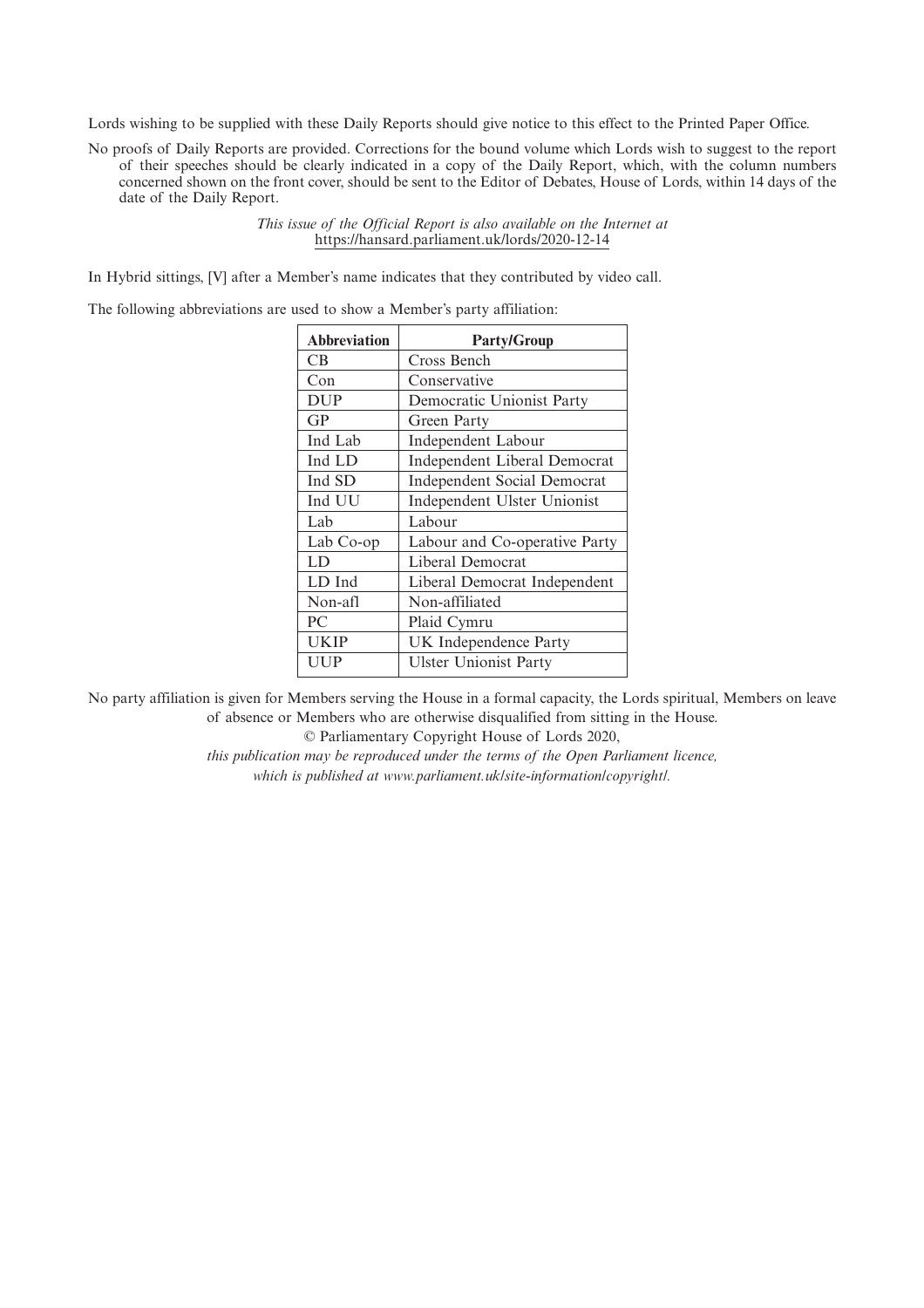# House of Lords

*Monday 14 December 2020*

*The House met in a hybrid proceeding.*

*1 pm*

*Prayers—read by the Lord Bishop of Salisbury via video call.*

# **Arrangement of Business**

*Announcement*

### *1.07 pm*

**The Lord Speaker (Lord Fowler):** My Lords, the Hybrid Sitting of the House will now begin. Some Members are here in the Chamber while others are participating remotely, but all Members will be treated equally.

# **Royal Assent**

*1.07 pm*

*The following Acts were given Royal Assent:*

Private International Law (Implementation of Agreements) Act 2020,

Parliamentary Constituencies Act 2020.

# **Arrangement of Business**

*Announcement*

*1.08 pm*

**The Lord Speaker (Lord Fowler):** My Lords, Oral Questions will now commence. I ask those asking supplementaries to keep them short and confined to two points, and I ask for Ministers' answers also to be brief.

# **Climate Change**

*Question*

*1.08 pm*

### *Asked by Lord Browne of Ladyton*

To ask Her Majesty's Government what assessment they have made of the work of the Committee on Climate Change.

**TheParliamentaryUnder-Secretaryof State,Department forBusiness,EnergyandIndustrialStrategy(LordCallanan) (Con):**My Lords, the role of the climate change committee in providing independent expert advice to government is widely accepted as global best practice. Following the committee's advice, in June 2019 the Government set a target to achieve net zero by 2050. We are very grateful for the committee's recently published advice on the sixth carbon budget, which we will of course consider carefully ahead of setting it in legislation next year, as required by the Climate Change Act.

**Lord Browne of Ladyton (Lab) [V]:** My Lords, the Prime Minister's commitment to reduce carbon emissions from 57% of 1990 levels to 32% by 2030 is the same as the target set out in the committee's *Sixth Carbon Budget* report. To deliver it requires a centrally led, comprehensive strategy and timetable for the current Parliament—preferably one that accepts that it can be delivered in 10 years only with decarbonisation technologies already at maturity. Do the Government have such a strategy? Will it be published? And will the Government find time to debate the reports of the Committee on Climate Change?

**Lord Callanan (Con):** Whether time will be allowed is of course not a matter for me, but I will pass that on to the Chief Whip. Strategies, or elements of them, are being published today in the energy White Paper. A hydrogen strategy and a heat and building decarbonisation strategy are to come, so we are conscious of our responsibilities in this regard.

**The Lord Bishop of Salisbury [V]:** My Lords, the Government have made a number of statements, which, with the 10-point plan and the upping of the nationally defined contributions to the Paris Agreement, are very welcome. The Government's manifesto commits to planting 30,000 hectares of trees per year. That is a really key target to aim for in relation to the climate change committee's report, but it is one that we have missed by 71% in the last year and consistently over previous years. I much admire the Prime Minister's ambition, but how are the Government to ensure that performance exceeds or matches that ambition?

**Lord Callanan (Con):** The right reverend Prelate is of course correct to point out that meeting these commitments will be a difficult, long-term task. It will require commitment from government and also from Parliament, local government and other stakeholders, but it is a challenge that we are rising to.

**Lord Cormack (Con) [V]:** My Lords, how many meetings do my noble friend and his ministerial colleagues have with the chairman and members of the climate change committee? Is the committee monitoring trade agreements to ensure their compliance with climate change obligations?

**Lord Callanan (Con):** I met the chief executive of the committee only about two or three weeks ago. I am not aware of any comments or otherwise that the committee has made on trade agreements.

**Baroness Lane-Fox of Soho (CB) [V]:** I declare my interest as a director of Peers for the Planet. Nearly half the recommendations made by the climate change committee require some kind of behaviour change by the general public, yet a recent BEIS survey showed that only 5% of people understand in detail what net zero even means. What concrete plans do the Government have to urgently educate citizens about actions that they should take in order to reach government targets?

**Lord Callanan (Con):** The noble Baroness is of course correct to highlight the importance of behavioural change. Getting to net zero will require action from everyone—as I said earlier, people, businesses and governments—across the whole of the UK. It is vital to engage the public in this debate on the challenge, and we intend to do that in the run-up to COP 26 later next year.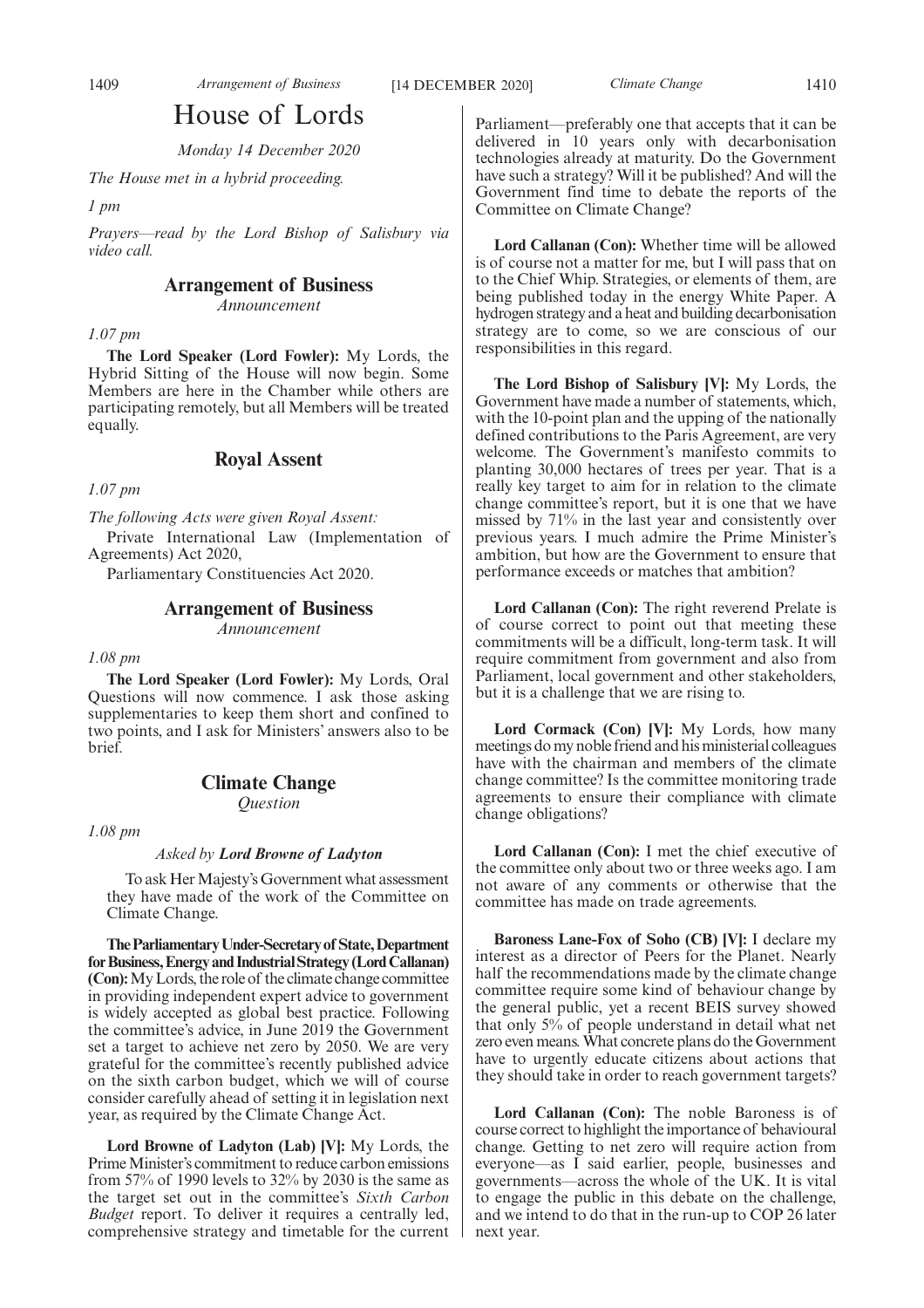**Baroness Sheehan (LD):** My Lords, I welcome the fact that the Government are ending support for fossil-fuel projects in developing countries, but here at home the Oil and Gas Authority's remit remains to extract every last drop through its "maximising economic revenue" policy. Does the Minister agree that this is incompatible with the Climate Change Act and our leadership of COP 26 next year? Will he and the Government support my Private Member's Bill, the Petroleum (Amendment) Bill, which seeks to rectify this?

**Lord Callanan (Con):** No, I do not agree with the noble Baroness. The oil and gas industry employs tens if not hundreds of thousands of people. It recognises the challenge, and the Government need to work with that to help it in the transition.

**Lord Grantchester (Lab):** Given the Committee on Climate Change's recommended target of a 78% emissions cut by 2035 in its report on the sixth carbon budget, can the Minister confirm whether the Government will now raise their national determined contribution commitment to COP 26 policies to align with that?

**Lord Callanan (Con):** I admire the noble Lord's ambitions but we only announced the NDC two weeks ago, so we are not about to revise it already.

**Baroness Boycott (CB):** My Lords, I want to follow up the question from the noble Baroness, Lady Lane-Fox, about behaviour change. The CCC said that the majority of the things we have to do are going to require buy-in from the public. The Minister has said to me previously that the Cabinet Office had set up a dedicated engagement team for COP 26 but I have not yet seen anything about any actions by it apart from a general endorsement for businesses to race towards zero. That is very good, but what about the public? Will the Minister update the House on the progress of this team? I am sure the noble Baroness, Lady Lane-Fox, and I would be delighted to meet him if there is more information that he could give us on its progress.

**Lord Callanan (Con):** I am pleased that the noble Baroness recognises the importance of public engagement, and I totally agree with her. Obviously we have been in the middle of a global pandemic so it has been very difficult for the engagement team to do its job properly in terms of engaging with the public, but she can rely on the fact that we have some ambitious plans to engage with the public before COP next year.

**Lord Bourne of Aberystwyth (Con) [V]:** My Lords, heat pumps, offshore wind and installing installation at scale are all recommendations from the Committee on Climate Change, which does excellent work. These will help to create jobs and apprenticeships as well as helping us to get to net zero. The Government have certainly adopted this agenda but now they need to consider a serious step change in order to pursue it. Will my noble friend pursue these policies with even more vigour?

**Lord Callanan (Con):** My noble friend makes a very good point; we will indeed. We already have the largest offshore wind capacity in the world, I think—certainly in Europe. We are world leaders in that technology and the costs have fallen massively. We will be conducting another contracts for difference auction shortly, and I think we will see even more ambitious progress. The targets have been set out and the money provided, and we are well on the way to meeting them.

**Baroness Burt of Solihull (LD) [V]:** My Lords, the Committee on Climate Change must be congratulated on producing a detailed achievable road map to net zero by 2050. It is now up to the Government to put in place the right policies to give investor confidence to the private sector and get the money flowing. When will the Government deliver the investment road map?

**Lord Callanan (Con):** We only received the report from the committee a few days ago and we will be studying it carefully. We are providing lots of investment in this area. We have the Prime Minister's 10-point plan, delivering something like £12 billion of public investment and hopefully leveraging three times as much private money. We have investments in the green homes grant and a number of other schemes, so we recognise the challenge. As I am sure the noble Baroness will recognise, public finances are quite tight at the moment, but I think we have an excellent record of providing the money to meet our ambitions.

**The Lord Speaker (Lord Fowler):** My Lords, all supplementary questions have been asked.

# **Repair and Reuse Programmes** *Question*

*1.18 pm*

#### *Asked by Lord Harries of Pentregarth*

To ask Her Majesty's Government what assessment they have made of the operation of repair and reuse programmes in (1) Scotland, and (2) Wales; and what steps they have taken to introduce similar such programmes in England.

**The Minister of State, Department for the Environment, Food and Rural Affairs and Foreign, Commonwealth and Development Office (Lord Goldsmith of Richmond Park) (Con) [V]:** My Lords, our resources and waste strategy for England outlines actions on reuse and repair. It will be supplemented by a new waste prevention programme to be published for consultation early next year. My department liaises regularly with the devolved Administrations on resources and waste policy. For example, in our landmark Environment Bill we are seeking powers related to making products easier to reuse, repair and recycle, which will be available to all four nations.

**Lord Harries of Pentregarth (CB) [V]:** As the Minister is aware, Scotland is very committed in this sphere. Something like 88,000 tonnes of material have gone to repair and reuse. It is good for employment as 6,000 people are employed, and it is good for the economy in Scotland, with something like £244 million going into it. I am not convinced that England is assigning it the same priority as Scotland and Wales. Would the Government be willing to commission a feasibility study to see what might be possible by way of repair and reuse in England?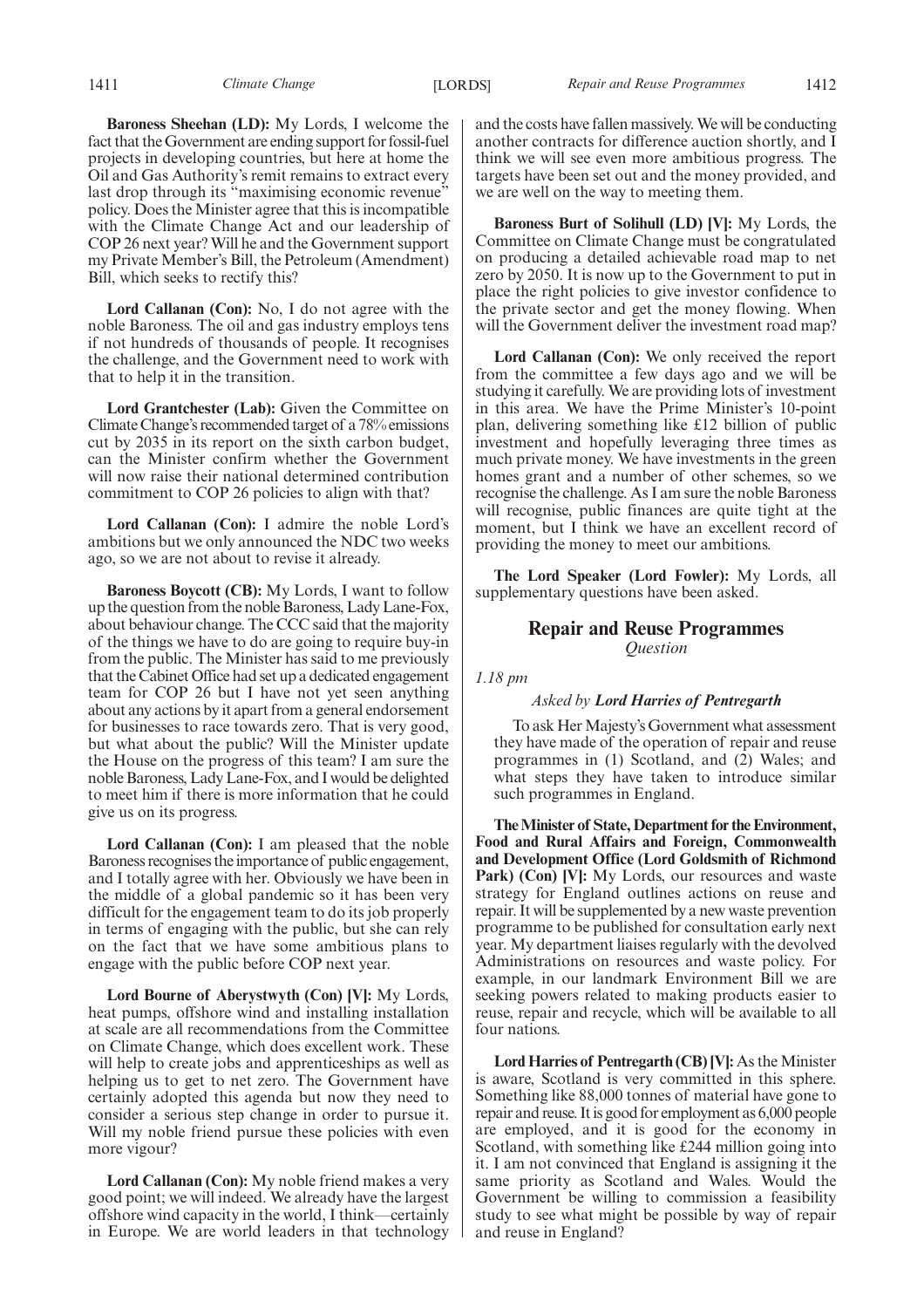**Lord Goldsmith of Richmond Park (Con) [V]:** I disagree with the noble and right reverend Lord's suggestion that the Government are not taking this issue as seriously as they should. We have made huge progress in the last few months alone. The time I have does not allow me to list all that progress but, in addition to the environmental benefits of repair and reuse, it is worth adding that reusing and repairing also saves people money, with the reuse sector estimated to have saved low-income households over £468 million in 2019. Growing the reuse and repair sector can support the revival of high streets and the levelling up of our towns and cities by providing high-quality jobs across the country. It is a priority for this Government.

**Lord Reid of Cardowan (Lab):** My Lords, I thank the Minister, but it is now more than a decade since Scotland first introduced the Zero Waste Plan. There are reuse programmes in England, often run by local partnerships, including councils. However, at least up to this point, their size and scope varies and, crucially, they are not adequately supported by the Government. Are the Government reviewing the Scottish experience and, if so, what lessons does the Minister believe have been learned from it?

**Lord Goldsmith of Richmond Park (Con) [V]:** My Lords, we work very closely with all the devolved Administrations and are permanently looking for ways to improve our approach to tackling waste issues. I point the noble Lord to the Environment Bill, which will shortly be coming to this House. It includes clauses that will enable us to introduce secondary legislation on product design; for example, to support durable, repairable, recyclable products. It will also enable us to introduce extended producer-responsibility schemes for a whole range of products, which will also encourage manufacturers to ensure that the products they make are designed to be recycled, reused or repaired.

**Baroness Parminter (LD) [V]:**My Lords, the European Union has committed to establishing a right to repair, guaranteeing consumers the availability of spare parts or access to repair. Will the Government's long-delayed consultation on the waste prevention programme offer English consumers the same?

**Lord Goldsmith of Richmond Park (Con) [V]:** The new waste prevention programme has been delayed. I simply point to the pandemic, which has delayed much of our progress on this and many other issues; in addition, the date that the waste prevention programme was due for release coincided with the last general election and purdah rules. However, we have developed a new draft waste prevention programme for consultation. It will include a range of measures, including to encourage more reuse and repair. It is due to be launched in the next few months and will reflect a very serious ambition on the part of the Government to move towards a zero-waste or circular economy.

**Baroness Gardner of Parkes (Con) [V]:** My Lords, the older generation have always repaired and reused. It is good that the younger generation—including my grandchildren, who are now mostly in their 20s—are very keen to repair and reuse as part of their commitment to the environment. The BBC has taught many people how to do things for themselves and make things, sometimes from things that are being reused. Can the Minister assure me that the Government will encourage these activities?

**Lord Goldsmith of Richmond Park (Con) [V]:** I can certainly give that commitment on behalf of the Government. We are absolutely committed to providing whatever support is necessary to shift gear—to move towards a situation where we no longer live in a throwaway economy and products are designed to be reused, recycled or repaired. There is a whole range of areas where this needs to happen, whether it is microplastic or plastic pollution, single-use coffee cups, construction waste, food waste, fast fashion, or so many other areas besides, each of which is getting the attention that it merits in my department. As I said earlier, our legislative approach to tackling this issue will reflect a very serious ambition to move towards a zero-waste economy.

**Lord Singh of Wimbledon (CB) [V]:** My Lords, the repair and reuse initiatives in Scotland and Wales are welcome but we are way behind countries such as India, where repair and reuse make an important contribution to the economy. Will the Minister consider adapting Scotland's Revolve hubs and introduce other initiatives, such as reducing VAT on products made from recycled materials, in moving us to more responsible living?

**Lord Goldsmith of Richmond Park (Con) [V]:** One of the prime focuses of the waste strategy—as well as the Environment Bill, which will be coming forward shortly—is to move to a situation where we are not using materials that are not recyclable. We will be using a whole range of tools to achieve that. For example, we are introducing a landmark tax—I think it is a world first—on packaging that does not have at least 30% recycled content. We are introducing extended producer responsibility across a whole range of products which, given that they would have to take on the full cost of disposal, will strongly incentivise producers and manufacturers not to use materials that cannot be recycled. That principle applies right the way through our approach to tackling waste. Waste is increasingly becoming a direct financial liability; as a consequence, manufacturers will be more thoughtful with regard to what they produce and how they produce it.

**Baroness Jones of Whitchurch (Lab):** My Lords, I want to return the Minister to the right to repair. What action do the Government propose to take in the Environment Bill against companies that deliberately design goods that cannot be repaired even when those repair facilities ought to be available? What specific proposals does the Minister have on that matter?

**Lord Goldsmith of Richmond Park (Con) [V]:** That is exactly the focus of the work that we are doing. The purpose of the Environment Bill and the overall waste strategy is precisely to tackle "built-in obsolescence"—the problem that products are designed and sold with the view that they can only be thrown away and end up in landfill. As I said, no single policy lever can deliver the change that we need, and a whole ecosystem of changes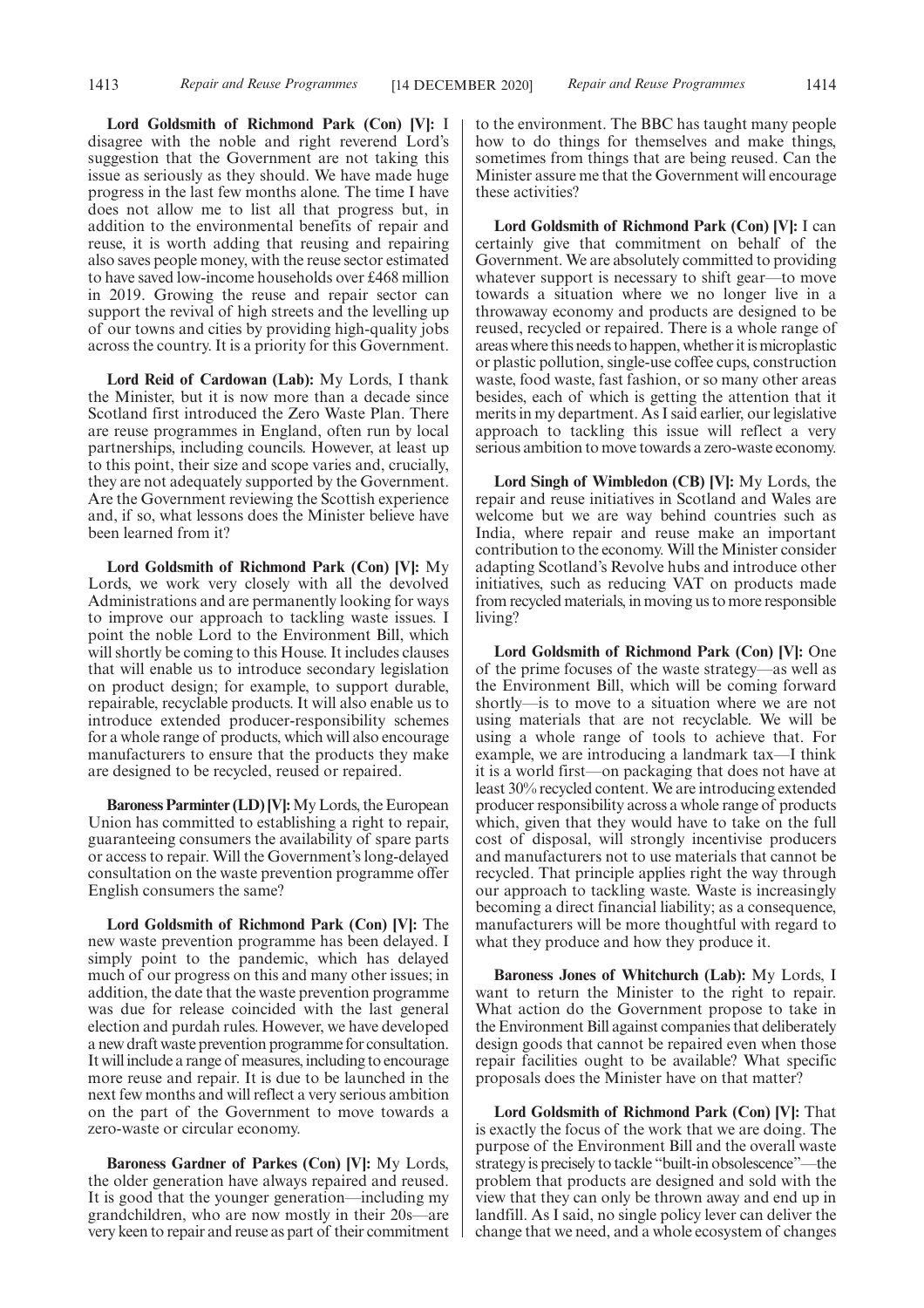[LORD GOLDSMITH OF RICHMOND PARK]

is reflected in the Environment Bill and in our broader waste strategy. Combined, these will have the effect that the noble Baroness is seeking.

**Baroness Scott of Needham Market (LD) [V]:** Is the noble Lord aware of the amazing work being done by social enterprises in this field? They are not just making a huge contribution to the environment but providing jobs, often to people in very challenged circumstances. Are the Government doing anything to see how that sector can be helped to grow and develop?

**Lord Goldsmith of Richmond Park (Con) [V]:** That is a very important point. There are examples further afield, for example in Austria, where government subsidises the creation of repair centres, which are specifically designed to employ people defined as difficult to employ; that is something we are looking at. There are so many benefits of shifting towards a reuse, repair, recycle model—with regard not just to the environment or lessening our global environmental footprint but to the economy and job opportunities, often for people who struggle otherwise to secure employment.

**Lord Wigley (PC) [V]:** My Lords, as one who has until recently, given Covid, spent a large proportion of my time split between London and Wales, the difference in the recycling level at home in Wales as compared to London has been very dramatically brought home to me. Clearly, lessons can be learned in comparing how such operations are undertaken in different places. Given that 20 years has gone by since devolution was set up, might there be a case for a systematic approach to considering the best lessons that can be learned from the devolved regimes to apply in England, and indeed vice versa?

**Lord Goldsmith of Richmond Park (Con) [V]:** That is absolutely right—there is much that can be learned and much information, advice and ideas that can be exchanged between the various nations. The Welsh Government are often credited with having funded reuse and repair, and rightly so, but we have done this as well. In May last year, the WRAP-administered Resource Action Fund received £18 million from the Government. It was launched to support resource efficiency projects with the goal of diverting, reducing and better managing waste. We will set up further measures to support reuse and repair in the forthcoming waste prevention programme. As I said, our ambition is very high in this regard, as it is in other parts of the United Kingdom.

**The Lord Speaker (Lord Fowler):** My Lords, the time allowed for this Question has regrettably elapsed. We now move to the third Oral Question.

# **Environmental Land Management Schemes** *Question*

*1.29 pm*

*Asked by Lord Greaves*

To ask Her Majesty's Government what progress they have made on the pilot Environmental Land Management schemes.

**TheParliamentaryUnder-Secretaryof State,Department for Environment, Food and Rural Affairs (Lord Gardiner of Kimble) (Con):** My Lords, I declare my farming interests as set out in the register. Plans for the ELM national pilot are progressing at pace. The pilot will build on the excellent work of 72 ongoing tests and trials, covering a wide range of sectors and geographies, including uplands, commons and tenant farmers. The pilot will extend over time. By 2022, it will cover all three components of the environmental land management scheme.

**Lord Greaves (LD):** My Lords, I refer to the recent document, *The Path to Sustainable Farming: An Agricultural Transition Plan*, which sets out some of the ways in which this is going to be done. It is very welcome, although still very vague and lacking in the detail that farmers and lots of other people want. However, in all the areas—the three tiers of the sustainable farming incentive, local nature recovery and landscape recovery—certain public goods are almost completely absent. Those are the questions of public access and public education, particularly for young people. Will the Minister give a commitment that, in the national pilot that is going to be produced, building on the tests and trials, these matters will be given a prominent position in all three areas of the scheme?

**Lord Gardiner of Kimble (Con):** My Lords, as we said in consideration of the Agriculture Bill, access will be part of the schemes, and work is under way in those areas. I look forward to working with your Lordships to ensure that there is a rollout of not only the environmental advancements but access where it will have considerable benefits for people.

**Lord Colgrain (Con):** Can the Minister please confirm that all the information gathered from the ELMS pilot tests and trials will in due course become available to the public? Can he also indicate when sufficient information will become available about eligibility for tree planting under the schemes, given that we are already half way through this planting season?

**Lord Gardiner of Kimble (Con):** My Lords, on the tree policy, anyone signing up to a grant agreement to plant woodland now will not be unfairly disadvantaged when ELM is introduced. It is very important that we proceed with planting trees. I think my noble friend referred to transparency. Yes, the whole point about the pilot is to be clear about learning which areas work well and which do not. This is so that, when we roll out ELM in 2024, all of these features will mean that it will work satisfactorily and well.

**Lord Curry of Kirkharle (CB) [V]:** My Lords, as the Minister is aware, many family farms in traditional livestock areas are going to find the transition from the current supported system to the new ELM scheme quite a challenge. Will he confirm that, in the pilots, there will be a specific targeting of livestock farms and that they will explore the challenges that these livestock farmers are likely to face?

**Lord Gardiner of Kimble (Con):** My Lords, in brief, yes—but in the tests and trials it is very important that, for instance among tenant farmers, 62% were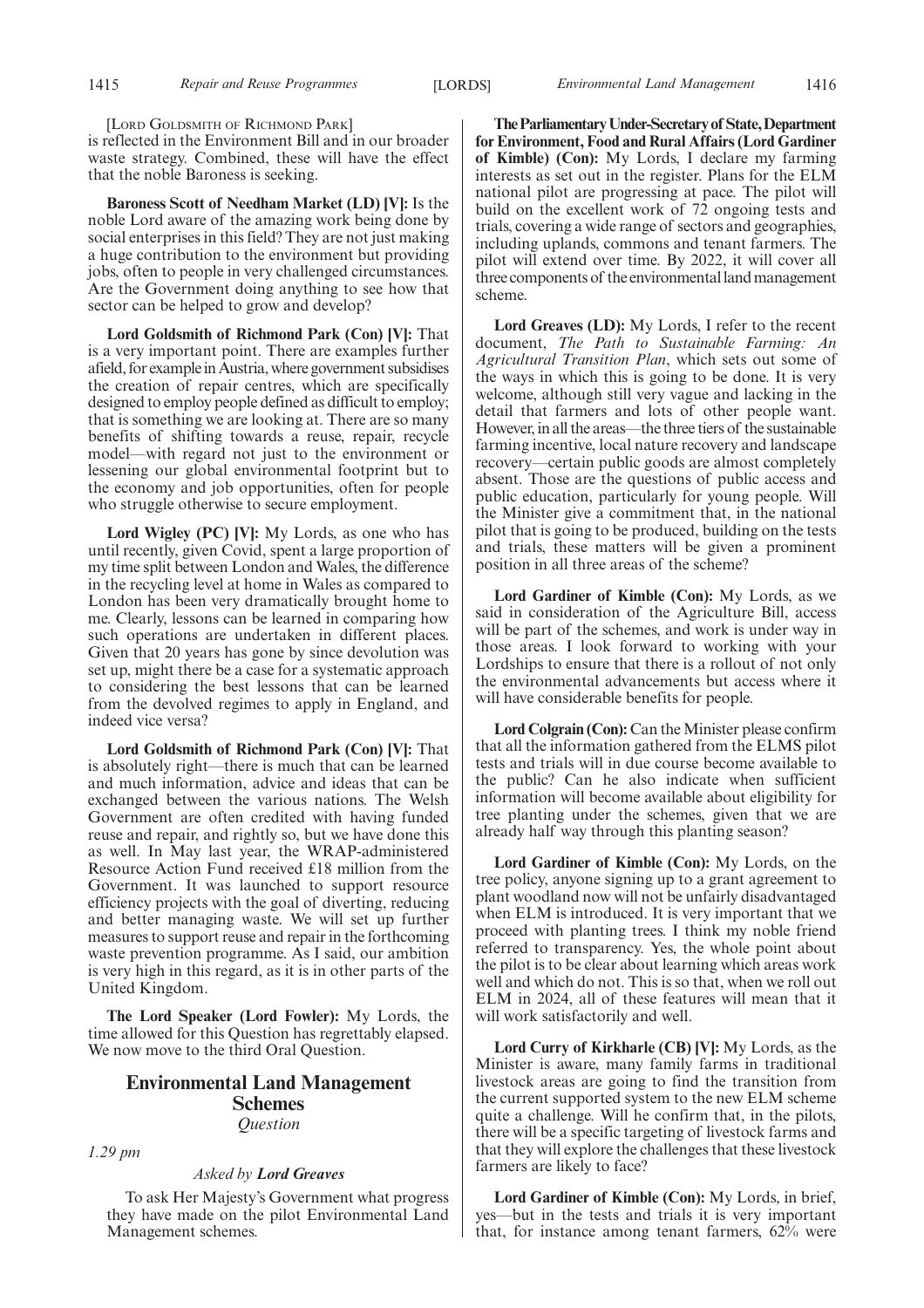upland tenant farmers. We are working in areas where there is a very strong livestock farming tradition. We want that to continue, and that is why the tests and trials will be very important as we then move towards a national pilot, which will obviously include livestock farmers.

**Baroness Mallalieu (Lab):** My Lords, I remind the House of my farming interests, as set out in the register. Since a high level of take-up is crucial to the success of the ELM scheme, will the Minister undertake not to repeat the errors of the countryside stewardship scheme, but make this one simple to join, flexible and, most importantly, with payment rates that are commercially attractive not just to the large-scale arable land manager but to small and medium-sized permanent pasture farms?

**Lord Gardiner of Kimble (Con):** My Lords, I am a supporter of pastoral farming and can certainly confirm that the work we are doing, particularly the national pilot and the tests and trials, is to ensure that the payments will be fair but also attractive for farmers to take up on a wide participation. Clearly, our environmental goals cannot be achieved unless there is wide participation.

**Baroness Bakewell of Hardington Mandeville (LD) [V]:** My Lords, the Government are rightly setting great store by the environmental land management scheme to protect and enhance the countryside, and to increase biodiversity. However, the NFU has begun a surreptitious campaign to relicense the use of neonicotinoids on farmland. This tactic is not likely to encourage the public to support the NFU's "Back British Farming" campaign. Does the Minister believe that the NFU campaign is in line with the government's ELMS biodiversity agenda?

**Lord Gardiner of Kimble (Con):** My Lords, as to any consideration in emergency cases of neonicotinoids, we are always guided by the best scientific assessment available. We will continue to do that and if there was an emergency application, it would be considered according to the science. Obviously, integrated pest management and all those things is another area where advancing the environment is absolutely key.

**Baroness Jones of Whitchurch (Lab):** My Lords, given that the rollout of the ELMS pilots is happening later than we would wish, can the Minister confirm that any money not spent in one year will be rolled over to the next, so that farmers will not be disadvantaged by any delays?

**Lord Gardiner of Kimble (Con):** My Lords, the whole purpose of the reductions in direct payments is that they will remain within the agricultural pot. I confirm that any surplus, if there was one, would be part of an agricultural budget.

**The Earl of Shrewsbury (Con) [V]:** My Lords, I refer noble Lords to my entry in the register. My noble friend will be aware of the excellent work carried out by the Game & Wildlife Conservation Trust over many years and in many areas, advising on land, habitat and a wide range of other matters within the environmental umbrella. Is not that organisation the obvious choice to advise Ministers on the administration, sustainability, development and efficacy of ELMS in the future?

**Lord Gardiner of Kimble (Con):** My Lords, it is an excellent organisation and I can confirm that it is among a number of bodies engaged in tests and trials.

**The Earl of Sandwich (CB) [V]:** My Lords, does the Minister agree that some farmers, especially new entrants now receiving direct payments on arable land or pasture, could miss out after 2024? This could be if the land, as he says, is unsuitable for further stewardship, sustainable ELMS improvements or rewilding. Will they have to leave farming or will they, in that case, receive some form of compensation?

**Lord Gardiner of Kimble (Con):** My Lords, I may need to look at *Hansard* to help the noble Earl. The new entrants' support scheme, which we want to encourage, begins in 2022. The noble Earl may have been talking about retirement lump sums, but I think I had better get back to him as I was not quite sure of his question.

**Baroness Young of Old Scone (Lab) [V]:** My Lords, what measures will the Government put in place to ensure the environmental standards that farmers receiving payment under the sustainable farming incentive scheme will have to meet will be higher than the standards already obligatory through legislation or cross-compliance, and that the scheme will be properly monitored to make sure that they are delivered? There is a slight feeling developing that there is a risk that the sustainable farming incentive will be watered down to become simply a financial support scheme for farmers—a sort of basic farm payment in disguise.

**Lord Gardiner of Kimble (Con):** My Lords, I can confirm to the noble Baroness that, while clearly we need to safeguard public money, we also think that the bureaucracy involved in the CAP was not proportionate. We want to work collaboratively with farmers but, clearly, we also want to ensure that there is delivery of the environmental benefits that will and must be engaged by these schemes.

**Lord Teverson (LD):** My Lords, in a very helpful reply to me on a recent Written Question on ELMS and advisory services, the Minister said that the Government would set up an institute for agriculture and horticulture. I welcome that, but will they locate that institute in Cornwall, which is such an excellent example of horticulture and farming?

**Lord Gardiner of Kimble (Con):** My Lords, I will take that back to the Secretary of State.

**The Lord Speaker (Lord Fowler):** My Lords, the time allowed for this Question has elapsed. We now come to the fourth Oral Question.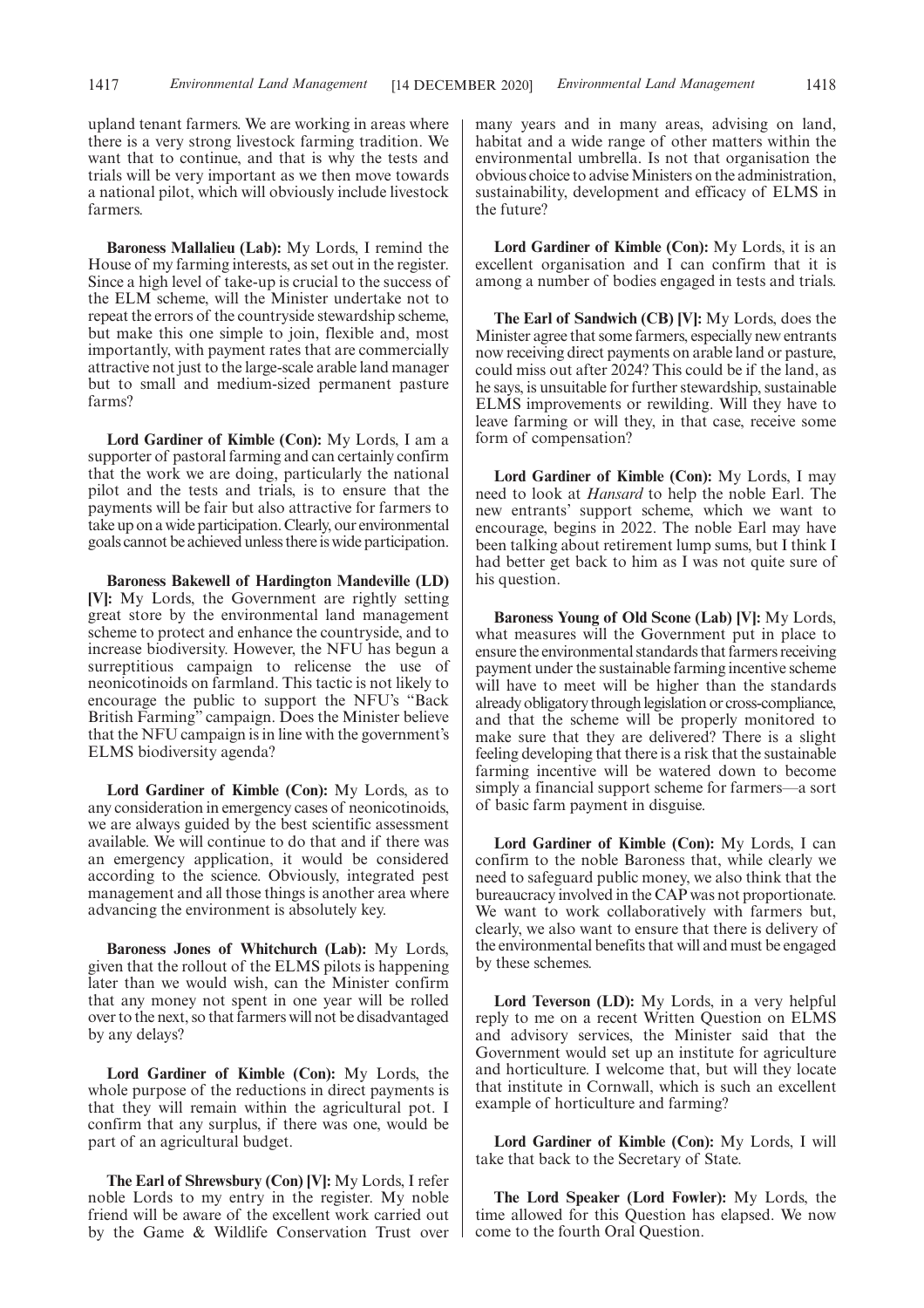# **Green Economic Recovery** *Question*

*1.39 pm*

#### *Asked by Baroness Ritchie of Downpatrick*

To ask Her Majesty's Government what plans they have to promote a green economic recovery in response to the impact of the COVID-19 pandemic.

**TheParliamentaryUnder-Secretaryof State,Department forBusiness,EnergyandIndustrialStrategy(LordCallanan) (Con):** My Lords, as we rebuild, we must build back greener. Last month, the Prime Minister announced our *Ten Point Plan for a Green Industrial Revolution*, spanning clean energy, buildings, transport, nature and innovative technologies. The plan will mobilise £12 billion of government investment to unlock three times as much private sector investment by 2030, level up regions across the UK, and support up to 90,000 highly skilled green jobs.

**Baroness Ritchie of Downpatrick (Non-Afl) [V]:**Further to that, could the Minister outline what consideration the Government have given to the incorporation of a national retrofit strategy as a key infrastructure priority and a core element of their industrial strategy?

**Lord Callanan (Con):** The Government will publish a heat and buildings strategy in the coming months; this will set out the immediate actions that we will take to reduce emissions from buildings, including deploying energy-efficiency measures and transitioning to low-carbon heating.

**Baroness Clark of Kilwinning (Lab):** Does the Minister agree that, as we come out of the pandemic, there is a real risk that we will revert to the kinds of economic practices that created the climate crisis in the first place? No economic conditions of an environmental nature seem to have been placed on the money that has been put into the economy during the pandemic, so can he give an assurance that as we approach the COP 26 climate talks in Glasgow next year we will look seriously at how we both address the economic inequalities that have been exposed by this crisis and create a green economy? Does he agree with me that that will require significant shifts in both government policy and investment strategy?

**Lord Callanan (Con):** The noble Baroness makes some important points, but, of course, all of the 10-point plan was exactly about building a UK that is greener, more prosperous and at the forefront of industries for the future.

**Lord Dodds of Duncairn (DUP) [V]:** The energy White Paper published today talks about kick-starting the hydrogen economy. I warmly welcome this commitment. How will the Government ensure fair access across all parts of the United Kingdom to the net zero hydrogen fund and the other funding streams, not least research and development?

**Lord Callanan (Con):** The noble Lord is quite right to point out the importance of low-carbon hydrogen, and, working with industry, we are aiming for 5 gigawatts of low-carbon hydrogen production capacity by 2030. We will try to ensure that all parts of the United Kingdom can benefit.

**Lord Sheikh (Con) [V]:** My Lords, I declare an interest, as I am the co-chair of the APPG on Islamic Finance. Islamic finance can play a role in the green industrial revolution. As we will issue our first sovereign green bonds in 2021, I ask my noble friend the Minister: will Her Majesty's Government consider the issuance of green sovereign sukuks, which will help support a green economic recovery following the pandemic? I believe that our financial services sector will play a key role in the economic recovery.

**Lord Callanan (Con):** As the noble Lord rightly acknowledges, next year the UK will issue its first sovereign green bonds, subject to market conditions, and it intends to follow up with a series of further issuances to meet growing investor demand. However, this is a matter for the Treasury, whose Ministers will update Parliament shortly.

**Lord Taylor of Goss Moor (LD) [V]:** My Lords, first, I draw attention to my registered interests in renewable heat and sustainable development. Will the Minister acknowledge that the present taxation system fails to reflect the shift in the carbon intensity of energy, with sustainable electricity—and, indeed, electricity in general, which is now much more low-carbon—costing four times, per kilowatt, what gas now does? Is it not time to shift the tax system to reflect the priorities the Government have in their green agenda to shift what people do?

**Lord Callanan (Con):** I thank the noble Lord for trying to tempt me down the road of reforming the tax system, but I will happily leave that for the Chancellor to announce.

**Baroness McIntosh of Pickering (Con):** Will my noble friend join me in congratulating farmers on both responding to the Covid epidemic and delivering a green environmental economic recovery? What could be greener than buying locally produced meat, dairy products and cheese this Christmas? Will my noble friend join me in doing so?

**Lord Callanan (Con):** I thank the noble Baroness for her question. She is quite right, of course: the farming community has had a very difficult year, as have many other industries. Where possible, we should all buy local freshly produced produce.

**Lord Ravensdale (CB):** My Lords, I declare my interests in the register. The voice of the regions will be key to our green economic recovery. The Midlands Engine's green growth conversation aims to bring together key players in the energy sector, including local authorities, LEPs, businesses and academics to create a regional action plan. What plans do the Government have to interact with such initiatives and support existing regional strengths to enable a clean economic recovery?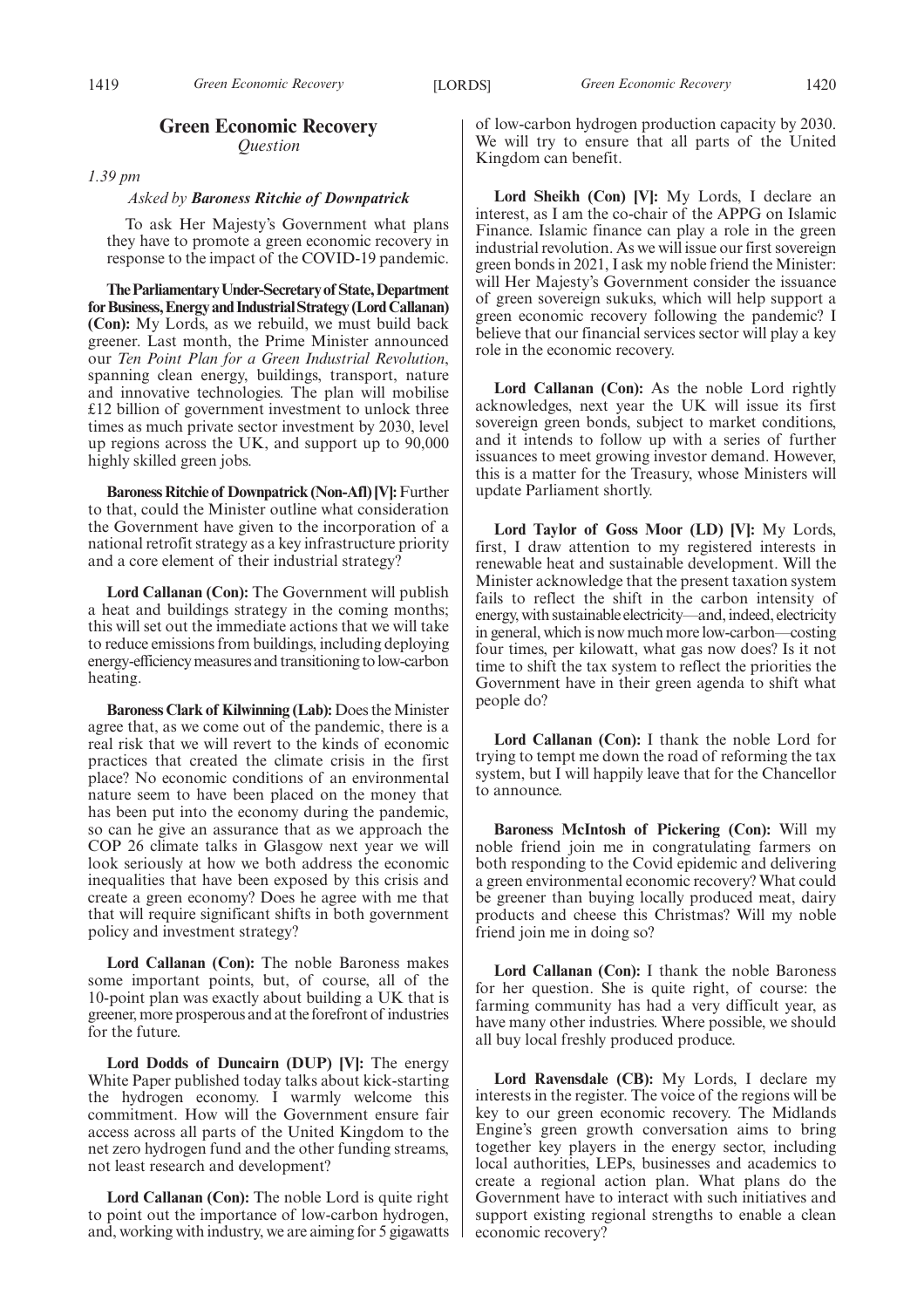**Lord Callanan (Con):** The noble Lord makes a very good point; the Midlands green growth conversation is an important piece of work, and I look forward to the Midlands Engine growth action plan, which I understand is being published in the new year. The 10-point plan sets out our intention to "reinvigorate our industrial heartlands", such as the north and the Midlands.

**Lord Stevenson of Balmacara (Lab) [V]:** My Lords, we face increasingly high levels of unemployment post-Covid-19, so does the Minister agree that retraining will be key to the green recovery? Can he explain why that is not mentioned in the 10-point plan? Can he also confirm what budget has been allocated for retraining and that it will be additional to the funding already announced?

**Lord Callanan (Con):** I agree with the noble Lord that retraining will play an important part. We recently launched the Green Jobs Taskforce to support it. It will look at the key challenges faced by employers and workers in supporting a green recovery, ensuring that we have the right pipeline of talent and skills provision.

**The Lord Speaker (Lord Fowler):** Baroness Walmsley?

**Lord Ashton of Hyde (Con):** The noble Baroness needs to unmute.

**The Lord Speaker (Lord Fowler):** We shall go on because we cannot hear the noble Baroness.

**Baroness Hayman (CB) [V]:** My Lords—[*Inaudible.*]

**Lord Ashton of Hyde (Con):** My Lords, we cannot hear the noble Baroness, Lady Hayman. Perhaps she could unmute herself manually and see whether that makes a difference.

**Baroness Hayman (CB) [V]:** My question was about the Economic Affairs Committee report published today. It makes it clear that recovery from Covid-19 and investment in a green economy for the future are far from divergent aims; they are complementary. Does the Minister agree with the contention in that report that government spending should be on policies more tightly focused on creating job opportunities that reflect the long-term context and that the Government should prioritise green projects that can be delivered at scale and quickly and can take place across the country?

**Lord Callanan (Con):**I agree with the noble Baroness that we need to generate more green jobs and to build back better—that was the aim of the 10-point plan, and it is a central aim of the Government. The noble Baroness makes an important point and we shall endeavour to do exactly that.

**Lord Randall of Uxbridge (Con) [V]:** My Lords, on *The 10-Point Plan for a Green Industrial Revolution*, may I urge my noble friend to press his department to invest some of the £5.2 billion promised over six years for flood and coastal defences in creating new wetlands, which would deliver massive benefits for the environment, nature, communities and, of course, jobs?

**Lord Callanan (Con):** My noble friend makes an excellent point. He will be aware that in the 10-point plan we are doubling the green recovery challenge fund with an extra £40 million. Nature recovery can indeed help us to mitigate and adapt to climate change by capturing carbon and providing other environmental benefits. My noble friend's point is very well made.

**The Lord Speaker (Lord Fowler):**If the noble Baroness, Lady Walmsley, is still with us, I am quite prepared to take her question now.

I think we can take it that she is not. All supplementary questions have been asked, which brings Question Time to an end.

*1.50 pm*

*Sitting suspended.*

# **Arrangement of Business**

*Announcement*

*2 pm*

**The Deputy Speaker (Baroness Henig) (Lab):** My Lords, the Hybrid Sitting of the House will now resume. I ask Members to respect social distancing.

### **Business of the House**

*Motion on Standing Orders*

*2 pm*

# *Moved by Lord Ashton of Hyde*

That, in the event of the Taxation (Post-transition Period) Bill having been brought from the House of Commons, Standing Order 46 (*No two stages of a Bill to be taken on one day*) be dispensed with on Wednesday 16 December to allow the Bill to be taken through its remaining stages that day.

**Lord Ashton of Hyde (Con):** My Lords, on behalf of my noble friend the Leader of the House, I beg to move the Motion standing in her name on the Order Paper.

*Motion agreed.*

# **Procedure and Privileges Committee** *Motion to Agree*

*2.01 pm*

### *Moved by The Senior Deputy Speaker*

That the Report from the Select Committee *Resetting the limits for Oral Questions, topical Oral Questions, balloted debates and topical Questions for Short Debate; and further temporary suspension of the Standing Orders relating to hereditary peers' by-elections*(5th Report, HL Paper 190) be agreed to.

**The Senior Deputy Speaker (Lord McFall of Alcluith) [V]:** My Lords, the report concerns two issues: the first is resetting the limits per Member for Oral Questions, topical Oral Questions, balloted debates and topical Questions for short debate; the second is a further temporary suspension of hereditary Peer by-elections. I shall deal with the issues in turn.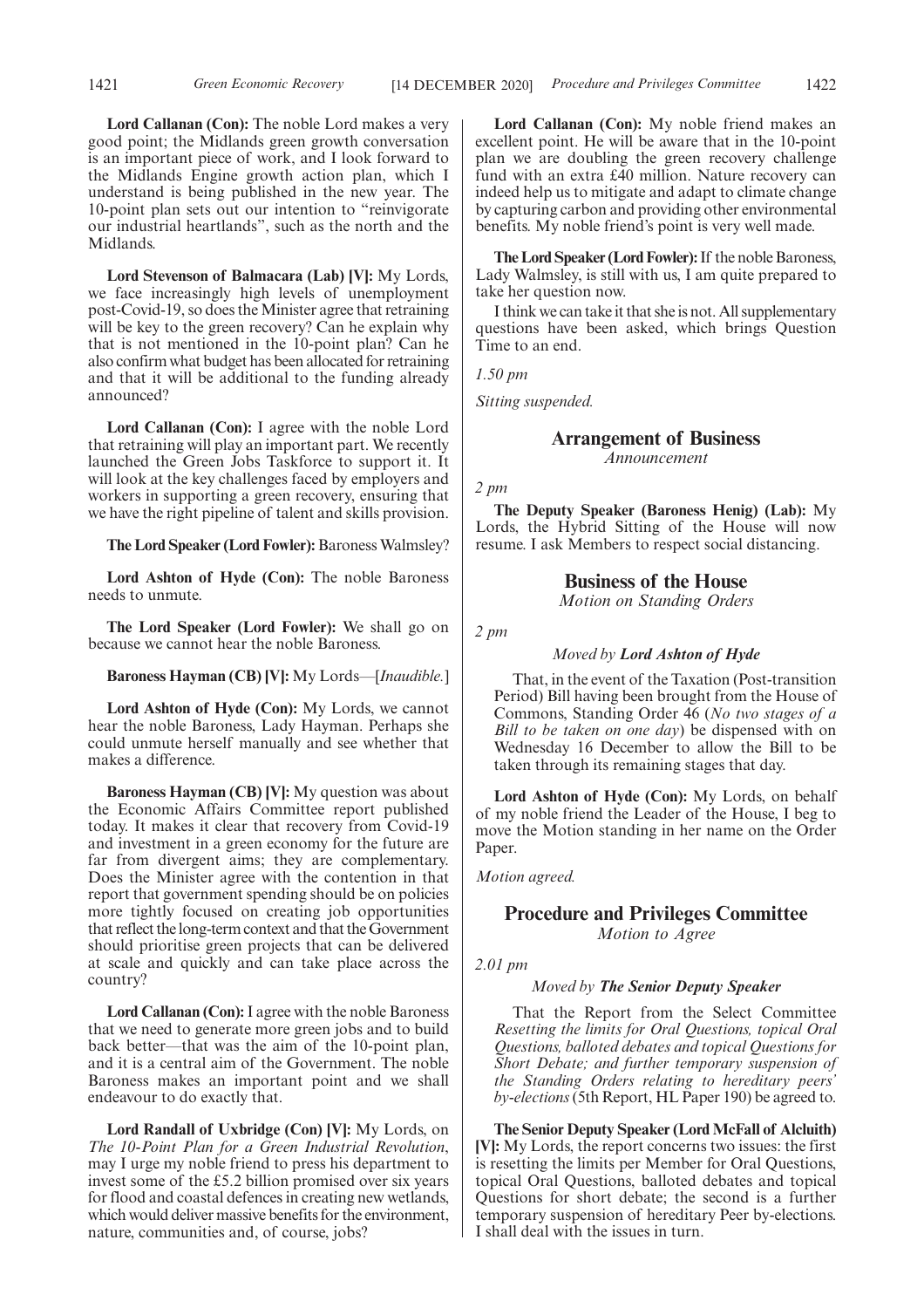#### [LORD MCFALL OF ALCLUITH]

This Session is almost a year old, and a number of Members have reached or are about to reach the limit on the number of Oral Questions and topical Oral Questions that they may table in a Session. Previously in long Sessions, the Procedure Committee has recommended and the House has agreed that the limits should be reset after a year has elapsed. The committee's first recommendation, therefore, is that the limits should be reset from 1 January 2021. The committee also recommends that, from now on, the limits should be reset automatically on 1 January each year, and not at the start of the Session. That limit will apply regardless of prorogation, but will be reset at the start of each Parliament and run to the end of that calendar year. I hope that this change is agreed for the convenience of the House.

I turn to the further temporary suspension of hereditary Peer by-elections. The House will recall that, on 23 March, in the light of the Covid-19 pandemic, we agreed to suspend Standing Order 10(6), which states that by-elections must

"take place within three months of a vacancy occurring."

Then on 7 September the House agreed to further suspend by-elections until 31 December.

At its meeting on 1 December, the Procedure and Privileges Committee again considered this issue. The committee discussed the ongoing situation concerning the pandemic, the inability of some Members to attend the House and the suspension of other types of election. While it would be possible to hold a remote by-election, the committee decided, on division, that a further suspension was desirable. The committee will meet again on Wednesday 26 January and will consider this issue again and report to the House as soon as possible thereafter. The report from the committee explains this decision. Noble Lords will have noticed the second Motion in my name on today's Order Paper, which gives effect to the committee's decision. I beg to move.

# *Amendment to the Motion Moved by Lord Mancroft*

At end insert ", but that this House regrets the further suspension of hereditary peers' by-elections, and calls for such by-elections to resume as soon as possible."

**Lord Mancroft (Con):** My Lords, the clerks tell me that it is most unusual to table an amendment to regret the Motion in respect of business other than statutory instruments. However, as noble Lords may remember, the Convenor of the Cross Benches recently moved an amendment to regret the Motion on the Second Reading of the internal markets Bill. I hope that the House will forgive me today if I follow his lead.

My Motion draws your Lordships' attention to the Procedure Committee's decision last week to continue the suspension of the Standing Order that enables the by-elections of hereditary Peers to take place. As the noble Lord said, these by-elections were originally suspended in March, when the House adjourned during lockdown; everything was thrown into disarray by an unprecedented crisis, and the House and its authorities and staff responded as best they could. I fully understand that. Even when we returned, with some clerks working from home and everyone at sixes and sevens, suspending non-essential business was perfectly understandable. Since then, eight months later, the hybrid House is operating, communications have improved, Select Committees are sitting, taking evidence and reporting, and even new Select Committees have started their work.

The by-election process is a simple one, which has been done partially by postal vote for some years, and that could be extended without difficulty. The House already communicates with the electorate—your Lordships—every day, and one or two additional items would make little difference. The Clerk of the Parliaments, the in-house returning officer for these elections, already maintains a list of candidates who wish to stand, pursuant to Standing Order 10. In other words, even in these difficult times, it is well within the House's present capabilities to conduct these by-elections. There are currently four vacancies and thus four seats in the House that are unfilled for no apparent reason.

However, with the exception of my noble friend the Leader of the House, the Government Chief Whip, the Lord Speaker and me, every other member of the committee present—one noble Lord was absent—voted to continue the suspension for another month, until January. Your Lordships would reasonably think that the committee had sound reasons for its decision but, if it did, I did not hear any, because no reason was put forward. However, the noble Lord who is the leader of the Liberal Democrats suggested that at a time when no elections were being held it would be "perverse" if the House of Lords was the only place to hold elections. Meanwhile, on the other side of the pond, the United States has held one of the biggest democratic elections in the world, and no one thought that perverse. Indeed, the newspapers were full of warnings not to try to postpone the election. So a country worse affected by Covid than we have been can hold a national election, and we cannot even elect four new Members to this House. I think that is pretty perverse.

Of course, it is true that there have not been any by-elections to the House of Commons, but that is probably because there have not been any vacancies to the House of Commons. I felt that the argument from the leader of the Liberal Democrats was a bit strange, coming from the leader of a party that does rather well in local elections rather than national ones—even more so because, on 27 November, the Liberal Democrats did actually win a by-election, in Perth City South, in Scotland, which received quite a lot of publicity. Did the noble Lord really not know that, or that by-elections have been taking place in Scotland since October? It is just a silly excuse, is it not?

We do not hold hereditary Peers by-elections because we like them, nor should we suspend them simply because we disapprove of them. We hold them because it is the law. Section 1 of the House of Lords Act 1999 abolishes the automatic right of hereditary Peers to a seat in this House, and Section 2 says that 92 people shall be excepted from Section 1 and that

"Standing Orders shall make provision for filling vacancies".

It is not a grey area—it is the law. Nor does it say that the Procedure Committee of this House can ignore the law if it feels like it.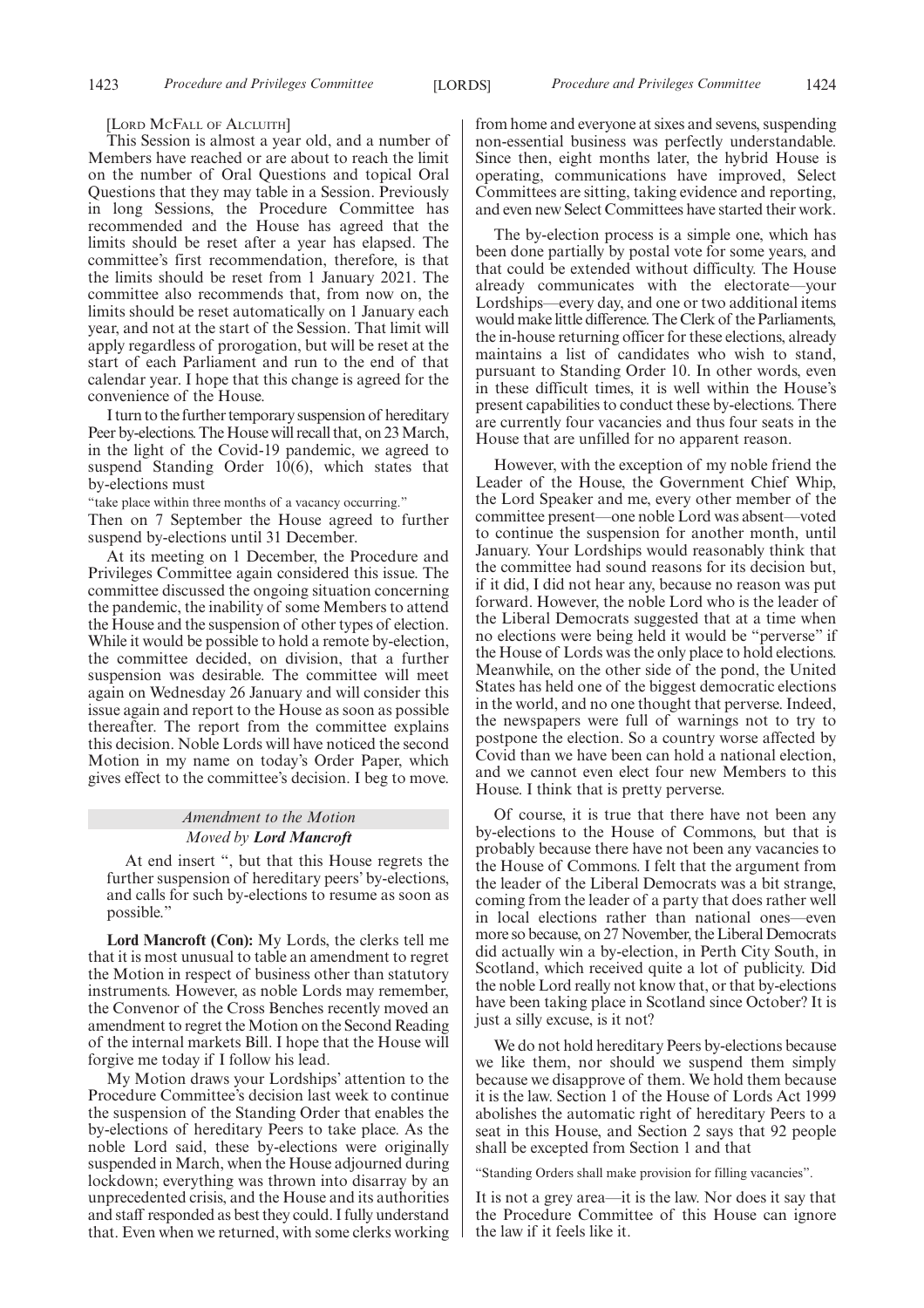During the Second Reading of the internal markets Bill, I suggested to your Lordships that the rule of law is not in fact black and white and that parking on a yellow line is not the same thing, say, as murder, or another serious offence, but my view did not find favour in your Lordships' House.

"When those responsible for making the law—that is, us the Parliament, we the lawmakers, who expect people to obey the laws we make—knowingly grant power to the Executive to break the law, that incursion is not small. The rule of law is not merely undermined, it is subverted."—[*Official Report*, 19/10/20; col. 1286.]

Those are not my words; they are the words that the noble and learned Lord, Lord Judge, sadly not in his place, used so eloquently and convincingly when he moved his regret Motion during the passage of the internal markets Bill. I do not think that my colleagues on the Procedure Committee last week were intending deliberately to undermine the rule of law but, perhaps, they allowed their personal and political prejudices to overcome their judgment.

The Select Committees of this House broadly fulfil three roles: some examine general policy areas; others focus on specific Bills or subjects of current national interest and controversy; the third group is concerned with the orderly management of the House and the rules of engagement by which it operates. The Procedure and Privileges Committee falls into that latter category. Over the years, I have sat on Select Committees of all sorts—nine or 10 in total—and this is my second stint on the Procedure Committee, having previously been a member in the 1990s. Of course, everything that our committees do is to a certain extent controversial. We all have strong views on some things, less so on others. We all fight our corners, particularly on hot political issues. That is as it should be, but the committees responsible for running the House tend not to be party political and work in a more collegiate way to find the best way to operate, balancing the needs of the Government, political parties, the Front Benches and, critically, the Back Benches, to enable the whole House to do its job. That is obviously particularly difficult during this pandemic, for reasons that we all recognise. However, in all my years in this House I have never before witnessed a Select Committee treat a subject in such a cavalier and partisan way as the Procedure Committee did last week—in complete contrast to the care with which it approaches all the other difficult issues that come before it.

My final point is about timings. I recognise that the tiresome business of having speaking lists and providing sufficient time for noble Lords to put their names down for business tabled at short notice is a challenge. However, this is the third week running that a Select Committee report has been ordered to be printed on a Wednesday and a Motion to agree it has been tabled late on a Thursday, to be debated immediately after Questions the following Monday. Last week, the Conduct Committee's report on the noble Lord, Lord Maginnis all 103 pages of it—was debated less than two sitting days after it was published. It is my perception that many more noble Lords would have contributed to that debate if they had been able to. As a consequence, it was a deeply unsatisfactory and unhappy debate.

The latest guidance on the hybrid House and committees, agreed on 11 December and coming into force today, states:

"Where practicable, there is parity of treatment between remote and physical participants"

in the hybrid House, but that brief business after Oral Questions, such as the Motion we are debating now, is treated as physical business only and there will no remote participation. That, coupled with the habit of tabling these Motions only two days before they are due to be debated, makes it almost impossible for the House to consider them properly. Indeed, a number of noble Lords have contacted me since I tabled my amendment indicating that they wished to participate in this debate but had been unable to do so at such short notice. It cannot be right to table Motions at such short notice and, at the same time, make it mandatory for speakers to be present in person.

As a result, there is a growing feeling on all sides of the House that important matters relating to its working practices, which need to be carefully considered, are being rushed through without the opportunity for reflection and proper debate. The House has made some extraordinary changes to its procedures since March to allow it to operate at all. The Lord Speaker, in his weekly "home thoughts from abroad"has described these changes as a success. Technically speaking, they are, but none of us should kid ourselves—or, more importantly, anyone outside this House—that our current proceedings are anything more than a weak shadow of their former selves, or that this is any way to do business. These changes must be as temporary as possible and certainly not permanent. In its present state, this is not a proper, functioning House of Parliament.

The guidance further states that it is our duty to work from home if we possibly can and to take the advice of Public Health England, an organisation largely now discredited. That is wrong. It is absolutely clear that our first duty is, above all things, to be here in this House, in the words of the writ of summons that all have received and responded to, "waiving all excuses". It is also clear and always has been, long before anyone invented codes of conduct, that our duty is to act and speak at all times on our honour: in other words, as our conscience dictates, however uncomfortable that may be.

I imagine that we would all like to go through life without regrets, but that is not realistic. What I most regret is not some of the things I have done, but rather, the things I should have done but failed to do. It is for that reason that I have tabled my amendment to the Motion today, but I very much regret the need to do so. I beg to move.

**The Deputy Speaker (Baroness Henig) (Lab):** My Lords, I will call the following to speak: the noble Lord, Lord Grocott, the noble Baroness, Lady Meyer, the noble Lord, Lord Shinkwin, the noble Lord, Lord Strathclyde, the noble Lord, Lord Hunt of Kings Heath, the noble Lord, Lord Trefgarne, the noble Lord, Lord Hamilton of Epsom, and the noble Baroness, Lady McIntosh of Pickering. At that point, I will ask if there are any further speakers. I will then call the noble Lord, Lord Newby, and the noble Baroness, Lady Smith, and ask the Senior Deputy Speaker to reply to the debate.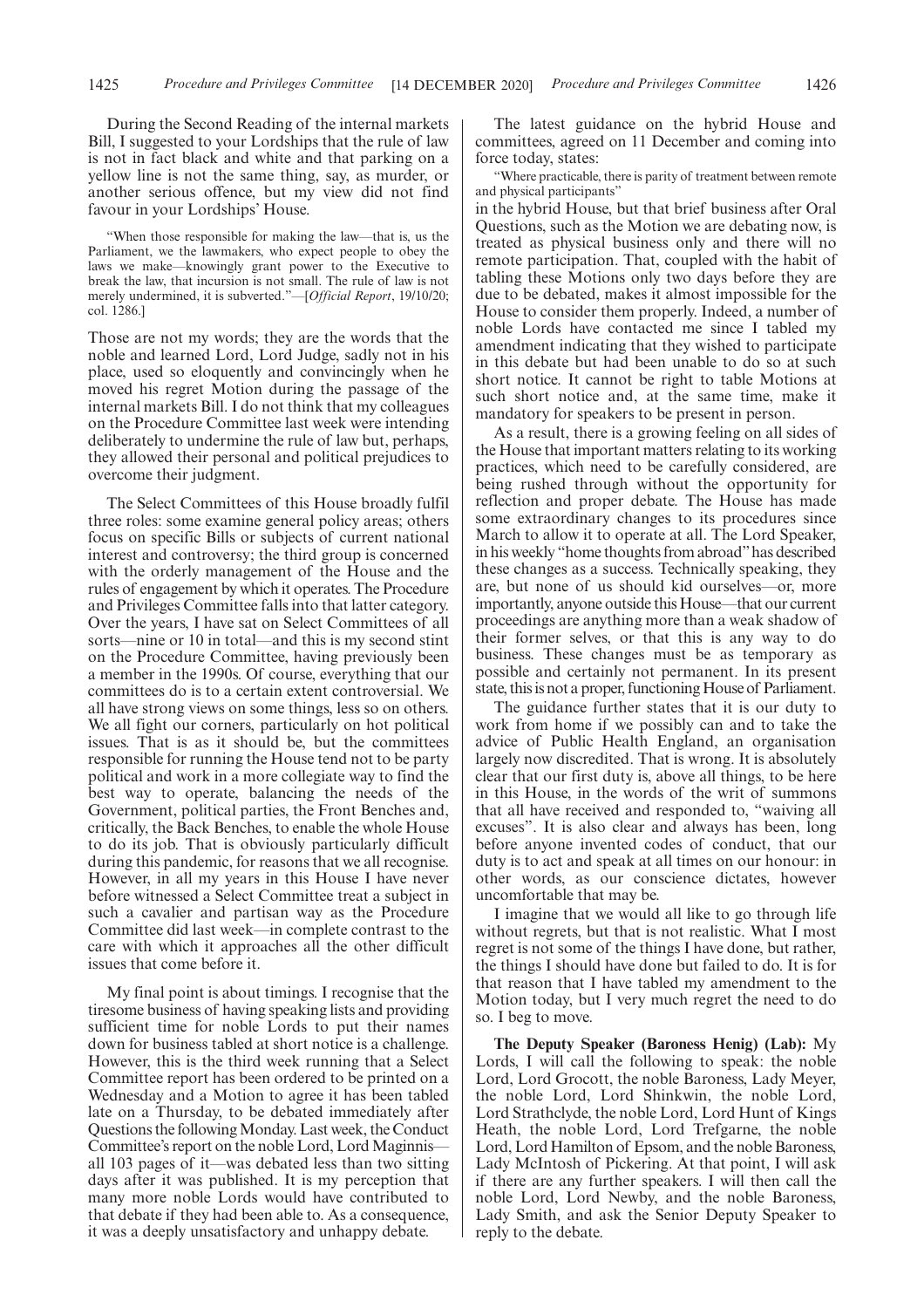### *2.15 pm*

**Lord Grocott (Lab):** My Lords, I would struggle to find anything that I agreed with in the speech from the noble Lord, Lord Mancroft. It was wide ranging, including a reference to Public Health England. I am not sure of the relevance of that to the continuance of these by-elections. The noble Lord managed to say, somehow or other, that this is in the law—as though the law is something on which he has never previously expressed an opinion—and that this is neutral legislation on which he has no particular opinion. Of course, he has in fact been a passionate supporter of that law and, speaking personally, a passionate opponent of every attempt to change the law concerning these particularly ridiculous by-elections.

I strongly welcome the decision of the Procedure Committee to further postpone these by-elections. As the Senior Deputy Speaker said, this is the third Motion of its type. The first, in March, was moved by the Leader of the House and the second, in September, by the Senior Deputy Speaker. The House should spend a moment or two to take stock of this issue. Both the previous Motions were moved for the screamingly obvious reason that the country was in the midst of a coronavirus crisis and the House authorities were overloaded enough already, without having to organise a clutch of hereditary Peers' by-elections. The noble Lord, Lord Mancroft, referred to the first Motion, saying that these were early days and that he could perhaps understand why there was a postponement of further by-elections. However, he did not mention the one in September, when the House unanimously decided that the suspension should continue.

My case is very simple: all the conditions which prompted the House unanimously to suspend the by-elections, first in March and then in September, remain in abundance today. We are operating a hybrid House, which most estimates assume will remain at least until the summer. Non pass-holders are pretty well excluded from the House, unless they are here to give evidence to a Select Committee.

Of the four by-elections pending, two are whole-House elections. In one recent such election, held in January 2017, there were 27 candidates. How on earth do you arrange Covid-safe hustings with 27 candidates and a potential audience of 800? In any case, what is the rush? As the noble Lord, Lord Newby, who I am glad to see in his place, pointed out in the debate in September, if we can postpone local government elections and by-elections until May, surely the nation can cope without four more hereditary Peers' by-elections in the next few months. I should mention at this stage that one of the by-elections is caused by the retirement of the Countess of Mar, who made an outstanding contribution to this House over many years, and whose retirement means that there are no women remaining among the 92 hereditary Peers in this House. She said to me, and in this House, that she was strongly in favour of ending these ridiculous by-elections.

I know that the House is well aware of my views on these elections. On three occasions, in three parliamentary Sessions, I have introduced a Bill to abolish them. Whenever votes have been held on the subject, the majorities for their abolition have been overwhelming in all parts of the House. Had one of my Bills become law, the by-elections would be history by now, and we would have been spared wasting time on debates like today's. That is yet another reason for extending the suspension of these by-elections. The only mechanism, in practice, by which they could be stopped is a Private Member's Bill, a Bill which today's speakers opposed when they had the opportunity.

My Private Member's Bill got its Second Reading in March, and in the normal course of events, it would be well on its passage through the House by now. Yet, as we know—and I fully accept the reasons—during the Covid crisis, all Private Members' Bills have been suspended. I might have a justified grievance if the House, during the Covid crisis, had no time for Private Members' Bills but enough time to organise and hold by-elections to get more hereditary Peers in.

If we do not pass the Motion today, on 31 December, in deep midwinter, the by-election's suspension will lapse; that has not been mentioned, although it has been implied. As 2021 dawns, the House of Lords will embrace the new year by setting in motion the procedure for the election of a clutch of new hereditary Peers. Perhaps, we would hold them all on the same day. It could be a Tuesday—let us call it a "super Tuesday." What sort of message does that send out about this House and its sense of priorities?

Of course we should support the Motion from the Procedure Committee. When it meets in January, the committee should propose a further extension, at least until the House returns to its normal practices and the worst of the Covid crisis is over. In the meantime, is it too much to expect that Private Members' Bills will resume, that self-awareness and common sense in this House will triumph, and that the temporary suspension of these by-elections will become permanent?

**Baroness Meyer (Con):** My Lords, I will not speak for long, as I have no dog in this fight. However, I remind the House that under Standing Order 10, agreed by both Houses, by-elections are part of the 1999 compromise written into law and due to remain in place until the second phase of Lords reform. By-elections have been free and fair, and they have produced many worthy Members of this House, including the current Chief Whip, the noble Lord, Lord Ashton of Hyde, and a shadow Minister, the noble Lord, Lord Grantchester, to name but two.

Since I have been in this House, which is not very long, it is the hereditary Peers who have impressed me the most. A huge percentage of them work hard, sit on the Front Bench and stay late at night. I have no reason to think the by-election should be postponed yet again. As the noble Lord, Lord Mancroft, mentioned, postal voting is already used and could be extended; it would be unconstitutional for it not to be. I wonder whether this decision had something to do with dislike of hereditary Peers; surely personal bias is not an acceptable reason to delay by-elections further. Therefore, I will support the amendment in the name of my noble friend Lord Mancroft.

**Lord Shinkwin (Con):** My Lords, I am delighted to speak in support of the amendment to the Motion in the name of my noble friend Lord Mancroft. I will make four points. First, it is a fair assumption, is it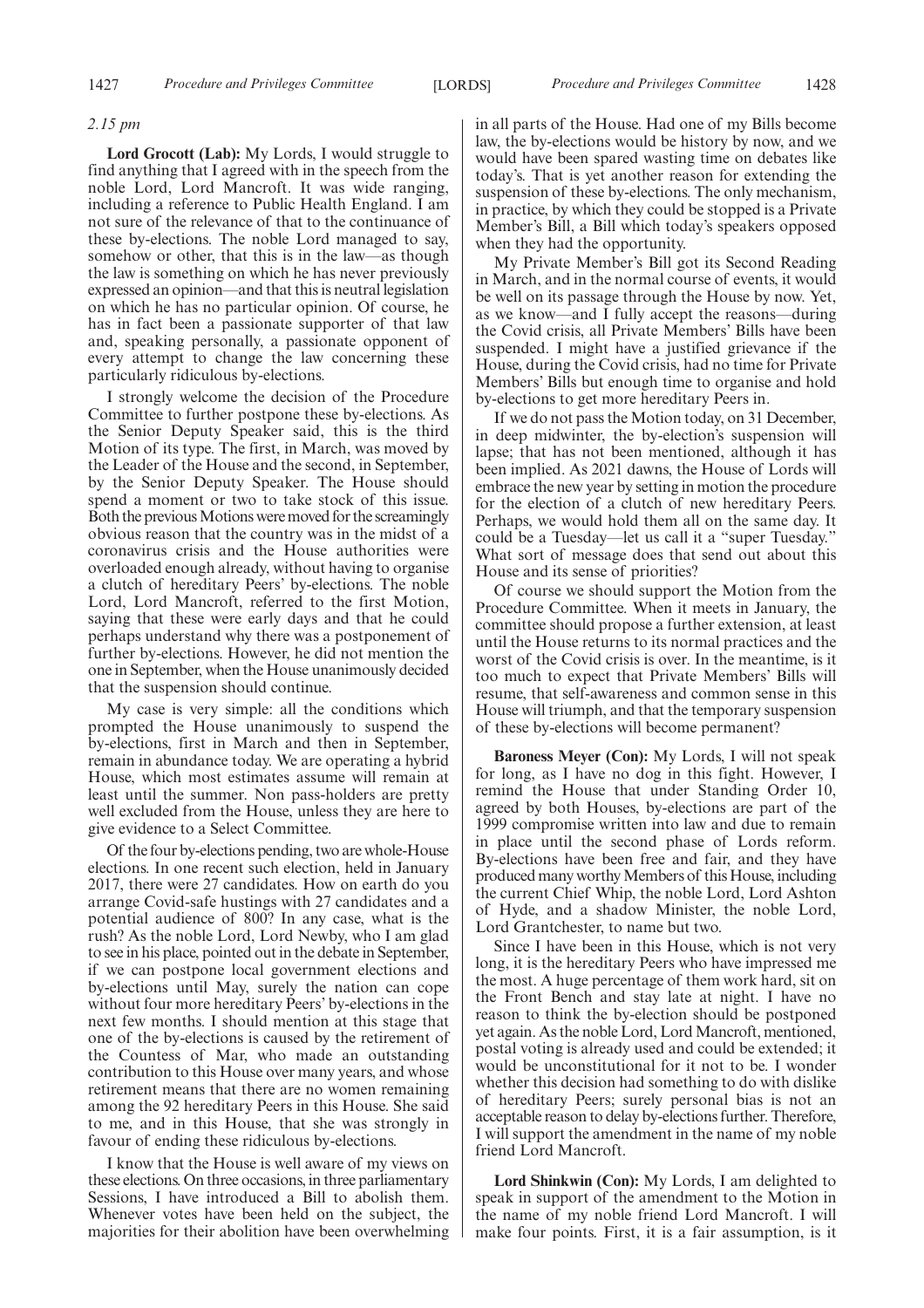not, that a lawmaking body might just, on the balance of probabilities, have a duty to uphold the law and not continually to postpone its implementation, as we are doing in the case of hereditary Peers' by-elections—a minor detail for some, I dare say. But I wonder whether there is an elephant in the room—in the Chamber, even—that dares not speak its name, and so large is it that it distorts all sense of perspective.

This brings me to my second point. Some say, occasionally on a Sunday, that your Lordships' House is too large. But that disregards the fact that only about half of us attend on a regular basis. The elephant in the room, which some have a vested interest in ignoring, is that the introduction of a mandatory retirement age would address that issue overnight and to a far greater extent than yet another unjustified suspension of the hereditary Peers' by-elections.

My third point is simply this: who among us could fail to have been impressed by the example of duty and public service to her people set by our sovereign during one of the deepest domestic crises of her long reign? So, why, closer to home, here in your Lordships' House, do we hack at the roots of such a noble tradition by denigrating, rather than celebrating, such a strong sense of duty and public service passed down from one generation to the next by some of this country's oldest and most distinguished families?

Finally, I was born not with a silver spoon in my mouth but with a broken leg. I have no vested interest, but neither am I burdened by a boulder on my shoulder. Surely we are bigger than this. We should honour our duty and uphold the law. Hereditary Peers' by-elections should resume without delay.

**Lord Strathclyde (Con):** My Lords, I listened with care to what the noble Lord, Lord Grocott, said, and increasingly, I find myself deeply shocked by his whole attitude towards these elections. Every week, he is perfectly happy to vote against the Government on a whole load of extremely important issues, but when it comes to voting on something like this, he suddenly gets all coy and shy and does not think he is capable of doing so, and nor is the rest of the House. This must be complete nonsense.

The noble Lord, Lord Grocott, misrepresents the reason that I, my noble friend Lord Mancroft and others are so opposed to the Bill he has proposed many times. The reason is not to defend the continuation of hereditary Peers or the by-elections but to avoid the creation of a wholly appointed House. Many Peers have spoken on this. The noble Lord, Lord Adonis, has made several great interventions on the issue. The noble Lord, Lord Grocott, would find his Bill far easier to pass if he were to bring forward a clause for the creation of an independent, statutory appointments commission that would, at that stage, police who came into the House, but he is steadfast against that.

# *2.30 pm*

The reasons the Senior Deputy Speaker provides for not having these by-elections are about as thin as they could be. If they are to be further suspended at the January meeting, I hope he can come forward with considerably better reasons than these. In the footnotes of this report, I was amazed to see that there had been

a by-election, as mentioned by my noble friend Lord Mancroft—and who should have voted against the suspension but the Lord Speaker, the Leader of the House and the Government Chief Whip? I really would have thought that the Procedure Committee, which exists essentially to try to help us all with procedures, would have considered this with rather more care than it obviously did before it continued the suspension.

My noble friend also raised legal advice. This House has very recently spoken at some length about and voted in favour of the rule of law. Great articles have been written and speeches have been made. Could the Senior Deputy Speaker write to me to say whether the House has taken any legal advice on whether it is in breach of the law? If it is not in breach, at what point would it be—after 12 months, after 10 years? I have no idea, but someone must know and we should be told.

I gather that there will be a further report. I have no doubt that this report will be agreed today, and there has been a request for a further one. I really hope that, when we discuss this again, we will have real answers to why we should not have these by-elections, given that the technology is now available to do so much.

**Lord Hunt of Kings Heath (Lab):** My Lords, it is a great pleasure to follow the noble Lord, Lord Strathclyde, who is as earnest a reformer of your Lordships' House as I am. Before coming on to the substantive argument, I have a couple of comments on what the noble Lord, Lord Mancroft, said.

First, I regret what he said about Public Health England. I point out to him that the people working for it have been working all hours and doing a tremendous job. They are officials; they are part of the Department of Health. We argued against this on the Health and Social Care Act 2012, but the Government insisted that they lose their independence and they were brought into the department. They are officials and cannot speak for themselves; the person accountable for their performance is none other than the Secretary of State. It is a great pity to hear such nonsense from some noble Lords opposite on the responsibilities and duties of public officials.

Secondly, the noble Lord referred to issues being rushed through this House. Of course hybrid working is not perfect and there must be some trade-offs, but this is a good opportunity to say how much I appreciate what has been done and how effective we have been. Members of the Commons tell me how they wish they could follow the way we have been able to do this.

On the substantive issue, surely the nub of my noble friend Lord Grocott's argument is that, at the height of the many issues this country faces at the moment, the idea that we should waste time on these ludicrous by-elections is complete nonsense. Also, I would be very surprised if the Procedure Committee made any recommendation to your Lordships' House that did not keep fully within the law. The decision to postpone these elections is very sensible.

The noble Baroness, Lady Meyer, referred to the House of Lords Act 1999, on which the noble Lord, Lord Strathclyde, was a leading actor for the Opposition and I was the Government Whip in the Lords. I think I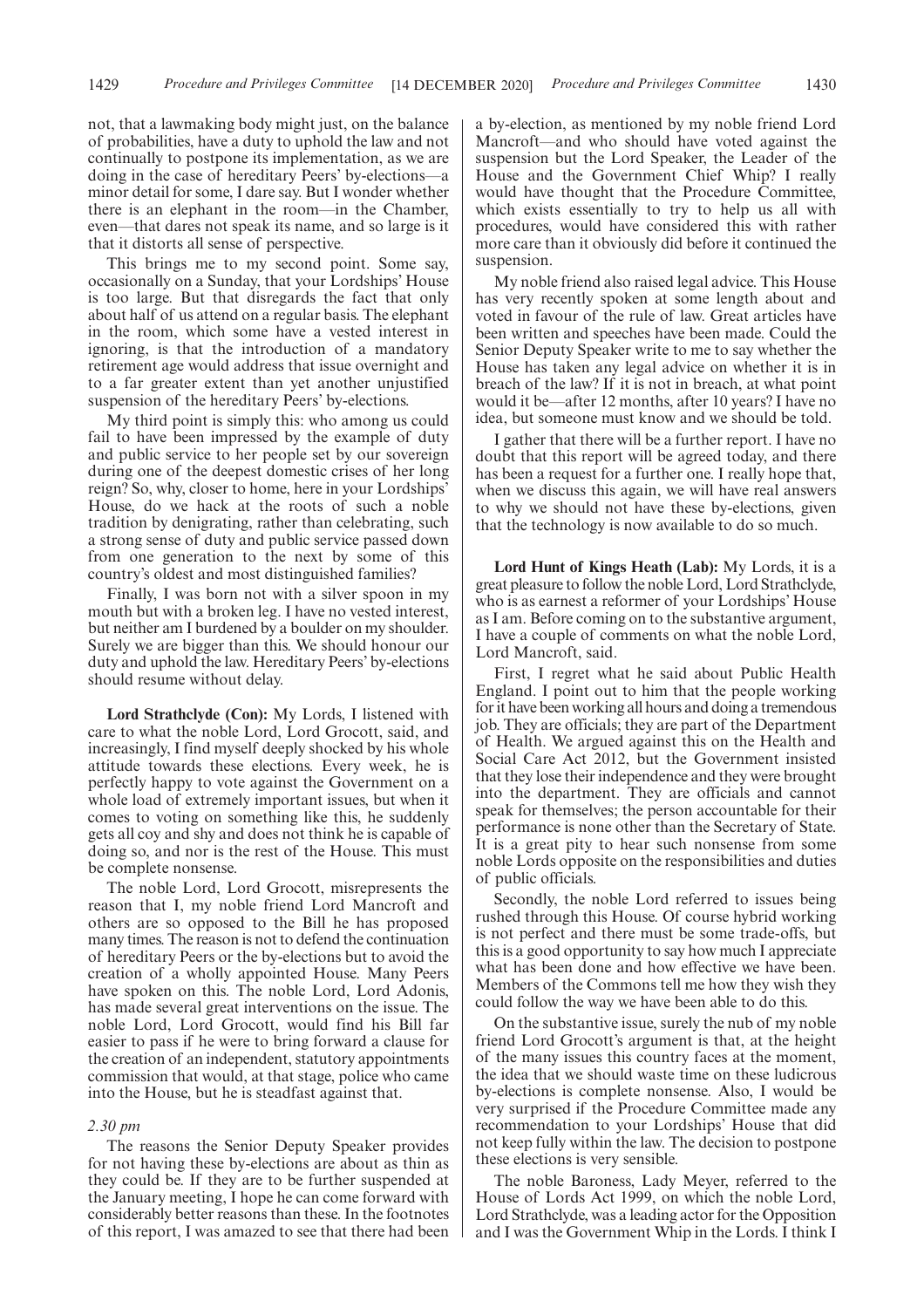#### [LORD HUNT OF KINGS HEATH]

sat through every minute of those riveting debates. The premise was very much that reform would soon follow. We saw what happened: first, my noble and learned friend Lord Irvine's White Paper did not get very far; he and I served on a Joint Committee chaired by Jack Straw—if he remembers—which attempted to produce a consensus on a way forward, which did not make as much progress as we would have hoped; then the coalition Government attempted Lords reform. It is time to accept—I regret it as much as the noble Lord, Lord Strathclyde—that reform is some way off.

We are in the process of trying to reduce the House. There has been general agreement on all sides that we should do it. Frankly, it would be a modest contribution to suspend the by-elections a little longer. The Procedure Committee has gained a reputation over the years for taking its time on difficult matters. I suggest it take a very long time indeed before it decides to allow these ridiculous by-elections to go ahead.

**Lord Trefgarne (Con):** My Lords, I will not detain your Lordships for more than a few moments. I very much agree with the position taken by my noble friend Lord Mancroft. These hereditary Peer by-elections should and, I hope, will remain in place until—as was said back in 1999—House of Lords reform is complete. I had the privilege the other day of having a small piece published in the *New Statesman* in which I described what I thought might be an appropriate form of House of Lords reform. To be honest, I would not oppose an elected House, but I do not believe the idea would ever get through the other place. I am therefore more than happy to support something rather more modest, as I said in my piece, to which my noble friend Lord Strathclyde referred. These by-elections are provided for in law. They should happen as soon as possible. I very much support my noble friend Lord Mancroft.

**Lord Hamilton of Epsom (Con):** My Lords, I address the House from the Cross Benches, not because I have suddenly decided to join them but because there is so much enthusiasm from my Conservative colleagues to contribute to this debate that I did not have anywhere else to sit. I also have worries about trying to join the Cross Benches; I do not think I am left-wing enough.

I am still smarting under the blow of the internal market Bill, when we were told in no uncertain terms that the Government were acting illegally regarding the withdrawal agreement. I opposed the noble and learned Lord, Lord Judge, at that point, because I had been told by my noble and learned friend Lord Keen, the former Advocate-General for Scotland, that it was legal. We therefore had a disagreement between two very distinguished lawyers over what was legal and what was not in that Bill.

We are back in this situation now. Legal advice is being given that it is all right to delay these by-elections, while other legal advice would tell you that it is not all right to go against an Act of Parliament and a statute saying that these by-elections should be held. The problem with lawyers is that they are liable to back whichever side happens to suit them at the time. I would not describe the noble and learned Lord, Lord Judge, as hypocritical, but I would call him inconsistent. The House should seriously consider its different views on legality in this case.

**Baroness McIntosh of Pickering (Con):** I suppose I will be described as a "lefty lawyer", but I would like to change the subject. I welcome the provisions in the fifth report of the Procedure Committee relating to Questions, which are eminently sensible and practical. Could it also look at Questions for Written Answer which have not been answered for 10 days or more? There are some 113 such Questions on the Order Paper today; this should be addressed as a matter of urgency.

**Baroness Fox of Buckley (Non-Afl):** I listened with interest to the arguments made by the noble Lord, Lord Mancroft. He made some important and salient points about the workings of this House. I hope that it returns to normal as soon as possible, as it is best that we do not make a virtue out of a grim necessity.

I know that I am new here. I am absolutely no fan of hereditary Peers, on principle, but the truth is that no one is elected here. Appointed Peers are no more democratic than hereditary, and I would like the fullest possible debate on reform, even abolition, in the future. But I find it distasteful to use this Covid crisis to push through political reform by stealth. To suspend a by-election using Covid as an excuse seems completely wrong to me, whatever the by-election is or however silly people consider it. In too many instances, I have found politicians on all sides prepared to use this pandemic to avoid proper, accountable and open debate, and to push issues that they would never get through if they had to face the electorate or even Parliament, in some instances. They are also using this pandemic to subvert laws and norms.

I do not support the amendment of the noble Lord, Lord Mancroft, because it is about hereditary Peers, but it seems right and proper that procedure is followed and that Covid is not used sordidly to avoid accountability and elections of some sort, at least.

**The Deputy Speaker (Baroness Henig) (Lab):** I fear to tempt fate, but must ask if anyone else in the Chamber wishes to speak.

**Baroness Noakes (Con):** My Lords, I am not always popular with hereditary Peers, because I think that the by-elections are ludicrous. I am with the noble Lord, Lord Grocott, on his Bill and regret that he is having such a difficult time bringing its passage forward, but I support my noble friend Lord Mancroft today, because this is the law. We should not let a procedure committee override the law, especially because there do not appear to have been any serious attempts to find a workable solution. This is just one deferral leading to another.

I suspect I know what will come back from the January meeting of the Procedure and Privileges Committee, unless a clear instruction is given to the clerks now to come up with a workable solution for that meeting. My noble friend Lord Mancroft has made it plain that this would not be difficult to organise, given the practices that we have evolved, over the last nine months, to become a hybrid House. The technology and procedures are available. It would not take the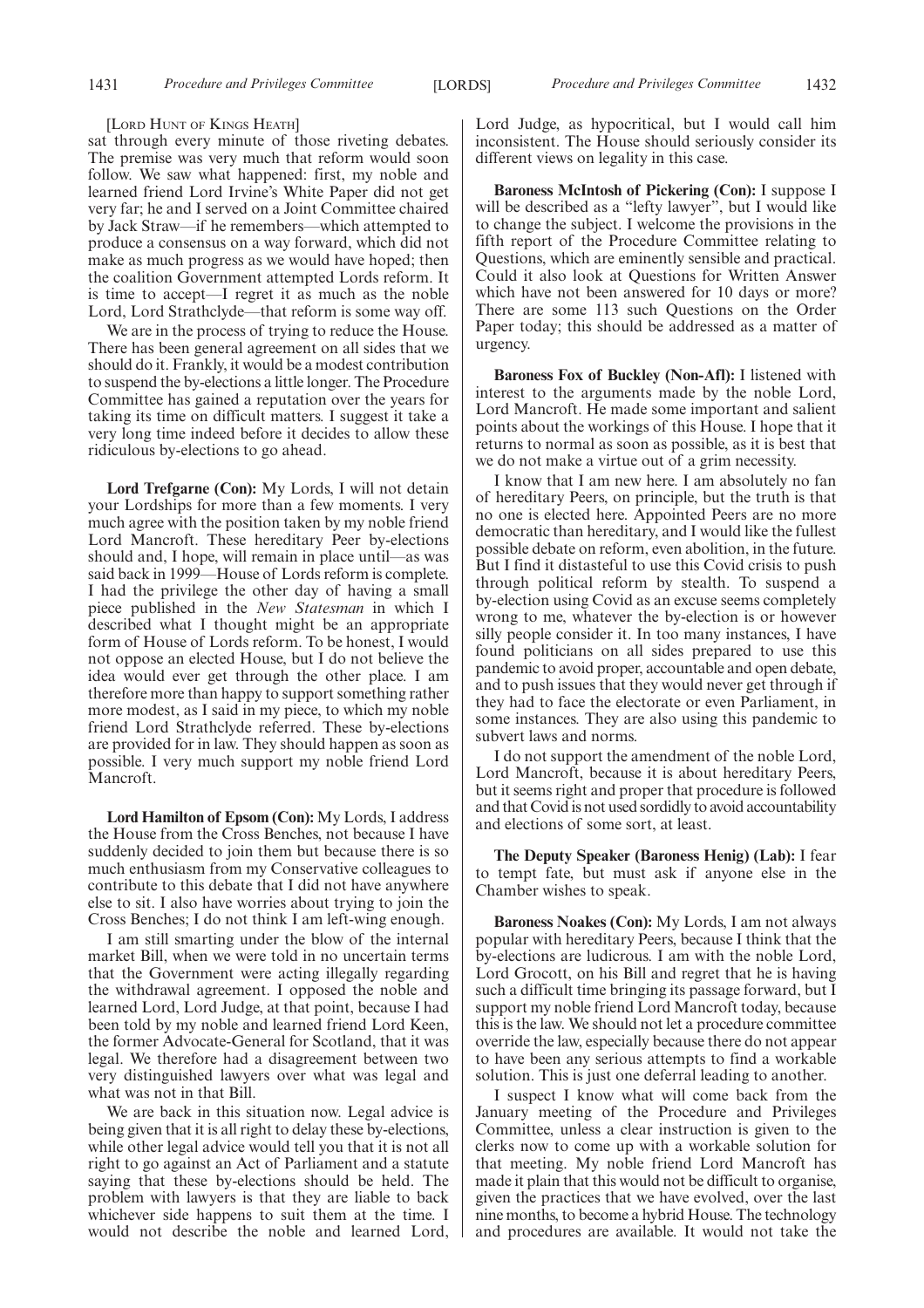clerks very much time to devise a satisfactory procedure, and I hope that noble Lords support my noble friend Lord Mancroft.

**Lord Newby (LD):**My Lords, I apologise for detaining the House. I had not intended to speak but, as the noble Lord, Lord Mancroft, took the trouble to explain what he understood to be my views, he goaded me into speaking. I apologise for detaining other noble Lords on that basis.

The noble Lord, Lord Mancroft, said that no arguments were put in the committee and that it took a "cavalier and partisan" decision. He then explained the argument I put, so there was some inconsistency there. Actually, the committee took quite a lot of time on this issue, a number of arguments were advanced and a vote was taken. The problem for the noble Lord is not that there were no arguments; it is that he did not like them and then he lost the vote.

For the avoidance of doubt, this is the argument that I made, and other members of the committee must decide whether or not it weighed with them. At a time when all elections in England and Wales are postponed—all local elections, the mayoral election in London and all by-elections—for the House of Lords to have a by-election in those circumstances would make the place look even more ridiculous than it does whenever we have such elections.

The noble Lord mentioned that there are by-elections in Scotland, so there should be no bar to a House of Lords hereditary Peers by-election. There are by-elections in Scotland and my party was fortunate to win one. It is possible to hold by-elections in England and Wales today, but the Government decided, and this House agreed, not to do so. There are and will be none until May. It therefore seemed logical to apply the same principle to by-elections of hereditary Peers. We can revive our discussions, as we will at the end of January to see what we think then.

On behalf of the committee, I object to how, when the noble Lord loses a vote, he dresses it up as the committee not operating properly. The committee operated absolutely properly. There was a long debate with strong feelings on both sides. There was a vote and the noble Lord lost. End of.

# *2.45 pm*

**Baroness Smith of Basildon (Lab):** My Lords, I totally agree with the last point made by the noble Lord, Lord Newby. This is quite extraordinary. I do not know that it has ever happened before in your Lordships' House—that a member of a committee does not like the decision of that committee and then tables an amendment. In fact, the decision of the committee was a compromise. I could equally have tabled an amendment in the same terms as the noble Lord's, because I did not think it was the best decision to wait until the end of January. The noble Lord, Lord Ashton, will recall that I proposed that we wait until we are not operating in a hybrid way. I will come back to something that the noble Lord, Lord Mancroft, said on that. When we are operating normally and can function properly as a House, as he put it, that would be the time to have by-elections of hereditary Peers.

I have been clear throughout, whatever my views on the by-elections—I take the same line as the noble Baroness, Lady Noakes: I do not think they are appropriate in this House; this is the next stage of reform, and I support the Grocott Bill—that is not what we are discussing today. I cannot speak for other noble Lords and I speak entirely for myself, but that did not play a part in my decision to support the suspension first proposed and that it should continue now.

This has been an extraordinary debate, but it would be wrong if we set a precedent that, when an individual does not agree with a committee's decision, anyone can bring forward a Motion to disagree or to change it. I have no intention of doing that on this matter, which I did not fully support, but it was a compromise.

I will pick up some of the comments. First, I thank the noble Baroness, Lady McIntosh, because she addressed other parts of the report. I am not suggesting that we have a further debate on those points, but I think resetting Questions is a sensible move when parliamentary sittings are becoming uncertain. To go from January to December and have an annual allowance for Questions makes more sense. She will recall that I raised Written Questions and had discussions with the Government Chief Whip at the end of the previous Session, when we had a huge number of outstanding Questions that were not being answered.

Part of the problem is that many more Questions are being asked, partly because so many of the Answers are inadequate, so noble Lords go back two or three times to get to the bottom of what they are seeking. I propose that there should be a day's debate when those who have Questions outstanding can hear Ministers' Answers. The Department of Health has the greatest number of Questions and wrote to every Member to address their outstanding Questions. Unfortunately, as helpful as the letter was, it did not answer the Questions. We need to look at some way to address this, because there is a huge backlog of Written Questions and the Answers are not as adequate as they should be.

To come back to the matter at hand, the noble Lord, Lord Mancroft, raised several points that were just incorrect. First, he talked about the Conduct Committee debate on the report into the noble Lord, Lord Maginnis, who has now been suspended from your Lordships' House. There was no debate on that report. This House decided that reports could be received and voted on, but no debate took place. It was not that scores of Members were trying to speak who were unable to, because it would not have been allowed.

Secondly, there was a point raised by the noble Lord, Lord Mancroft, and others, such as the noble Lords, Lord Hamilton and Lord Strathclyde, and the noble Baroness, Lady Noakes, about breaking the law. The noble Lord, Lord Strathclyde, is absolutely right: the committee took legal advice and it was as one would assume—that it would be wrong to use the Covid emergency. It is worth noting that it is becoming more of an emergency, with the proposal that London, Essex and Kent will probably go into tier 3 even today, rather than the decision being taken later this week, as expected. That was reported as I was driving to your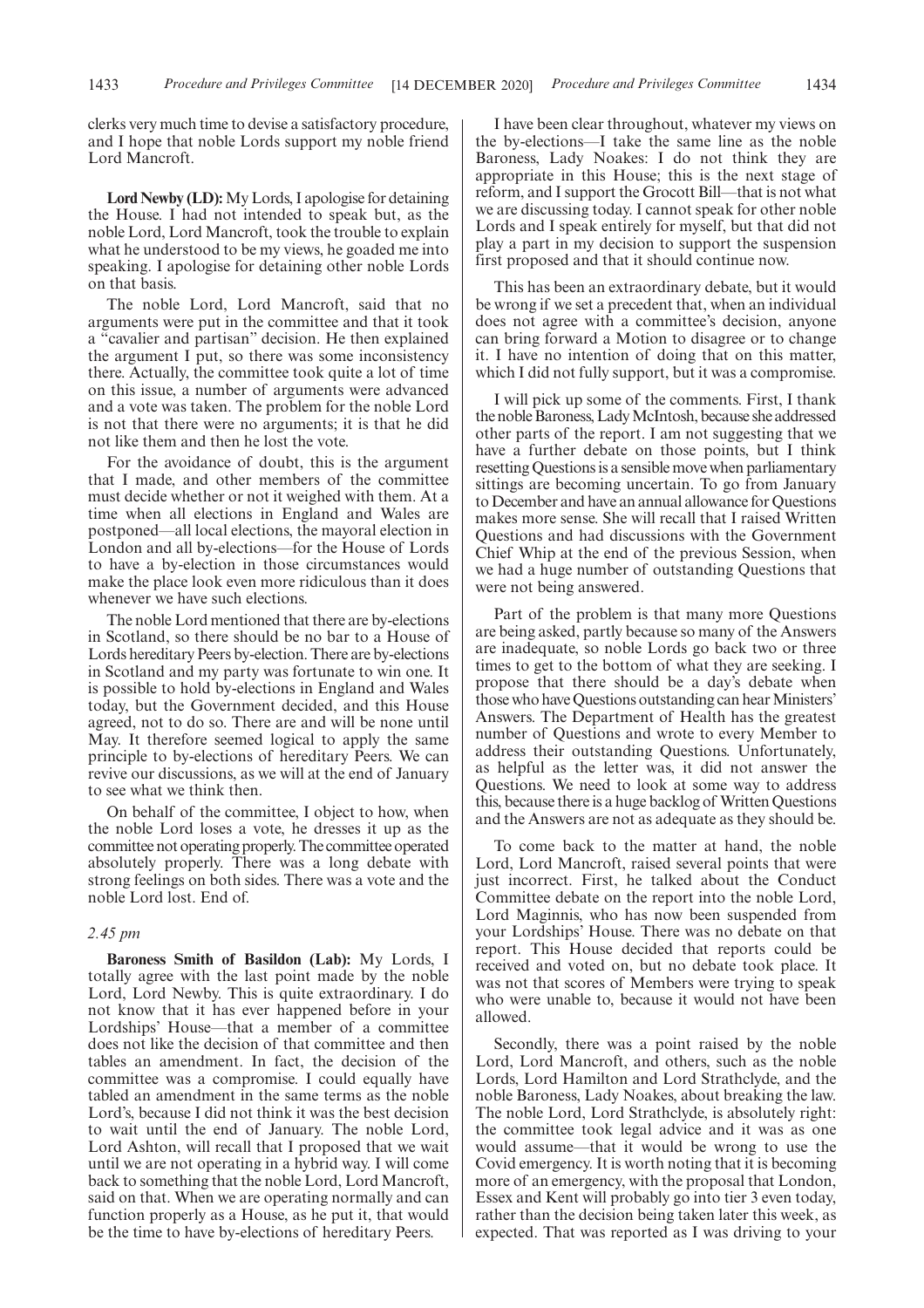[BARONESS SMITH OF BASILDON]

Lordships' House earlier, so this is a serious situation, but it would be wrong to use that situation to take a political view on hereditary by-elections.

The legal advice said that you could continue to suspend them but that you would have to fix a date, or have a route map or a plan to say when they were coming back; it could not be indefinite. As long as a decision is taken to show they are going to be reinstated, that is within the law. I hope that allays noble Lords who feel that the law is being broken—the law is not being broken. The noble Lord, Lord Mancroft, saw the same legal advice as I did. The law has not been broken and is not being broken; it is acting within the law to say that a further period of suspension to deal with Covid is satisfactory.

The noble Lord, Lord Mancroft, also said that there were no arguments. As the noble Lord, Lord Newby, said, there were no arguments that he liked—he disagreed with the arguments. It would not be right for me to divulge who voted how, and the vote took place—

**Noble Lords:** It is public.

**Baroness Smith of Basildon (Lab):** Oh, it is public—so noble Lords will see that it is not straight along party lines. The idea that a political decision is being taken is absolute nonsense. People made a decision on the information and the legal advice before them.

I would also like to take up the point of the noble Baroness, Lady Meyer, who spoke of this House having a dislike of hereditary Peers—absolute tosh. I have never heard anything so shocking. I have never seen anybody in this House show any less respect to, or find any less credible, a hereditary Peer than an appointed Peer. All Peers once they are here are equal, and they are treated with equal respect. I am sorry she felt she had to make that point, but she is completely wrong on that.

The noble Lord, Lord Mancroft, also said that the hybrid House is not functioning properly and talked about things being rushed through the House. I think I can look to the noble Lord, Lord Ashton, for some agreement on this: the one thing that is not happening in this place at the moment is business being rushed through. Most business takes significantly longer than it did when the House was working normally. I think the one thing everybody in this House will agree on is that the sooner we are able to get back to a functioning House, and the way we normally do our business, the better.

One of the other decisions taken at this committee, as the noble Lord, Lord Mancroft, fully knows, was that, in January, when we shall meet to consider hereditary Peer by-elections, we will also look at the route map and the stages towards this House returning to normal working. That does not mean we can say "On 1 April this will happen", or "On 1 June that will happen", but we can say that when social distancing reduces, and when people are vaccinated, that is all part of the route map to us getting back to our normal way of proceeding.

The amendment to the Motion is ill judged. I hope it does not set a precedent. I could have equally put down a Motion—which I think I would have had the House's support for—to say that we park this issue while we operate in a hybrid way. It was never about the election; it was always about the hustings and how those who wanted to vote could hear the views of those who wished to stand in these elections. It would be nonsense to start them now. It is a far better decision to just hold fire and delay, wait until we are working normally and then restart those by-elections. My noble friend Lord Grocott will then have the opportunity to present his Bill again, and I will support it again. But that is not the issue before us today—it is the straightforward Procedure and Privileges Committee report and what is in the best interests of this House at this time.

**The Deputy Speaker (Baroness Henig) (Lab):** I call the Senior Deputy Speaker to reply to the debate.

**Baroness Meyer (Con):** I just would like to correct something. Obviously, there has been misunderstanding—

**The Deputy Speaker (Baroness Henig) (Lab):** We are not allowed points of order. I am very sorry. I call the Senior Deputy Speaker.

**The Senior Deputy Speaker [V]:** My Lords, I thank the 13 Members who spoke for providing us with their very strong and varied comments on this issue. To take the prevailing views that were aired at the committee, the issues concerned were the current state of the pandemic; the difficulty of holding hustings while social distancing; the requirement for Members to take the oath in person, which is unwise for people with underlying health conditions; and the suspension of other types of elections, such as local elections. In that vein, the committee thought it was desirable to postpone by-elections for a further period.

On the issue of the law and whether the standing order could be suspended indefinitely as a way of getting rid of by-elections—as was suggested in the debate—the advice of counsel is that the House of Lords Act 1999 requires by-elections as a matter of law and that, while it may be possible to justify their temporary suspension due to a national emergency, it would be quite different to suspend by-elections indefinitely in an attempt to defeat the legal requirements of the Act of Parliament. Indeed, a new Act of Parliament would be required to secure a more permanent change to these arrangements.

The issue was about the committee dividing. I think this touches on the nature of the debate and the commitment of people during the discussions we had. Divisions in the committee are very unusual indeed; there has not been one for over a decade. We always try to achieve consensus, allowing Members to put their point of view in their time and in their way. That is the hallmark of the committee's work. Indeed, Members have been complimentary to us on the way we have dealt with the hybrid proceedings of the House, and other issues, as we have faced the pandemic. So we look at it as a whole. Today's debate has demonstrated that this is an issue on which there are often strong and fairly irreconcilable views. That is why the committee will be talking further and hoping to seek to agree a way forward when it meets in March.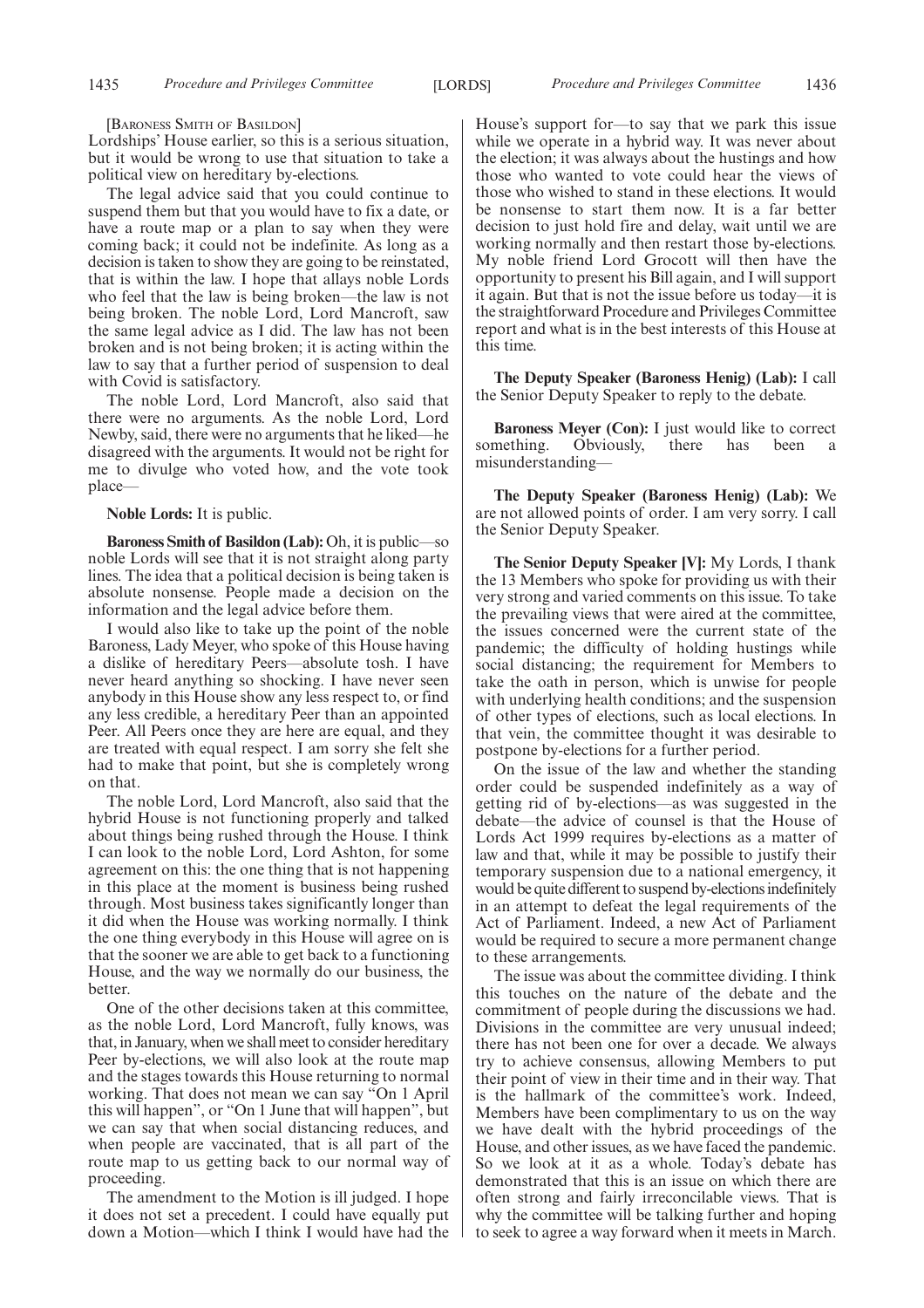I was asked two points by Members. One was to write on the legal issue—I think that was raised by the noble Lord, Lord Strathclyde—and I am very happy to do that. Secondly, turning to the noble Baroness, Lady McIntosh, and Written Questions, it is custom and practice that when Members contact me, I always put their issues in front of the Procedure and Privileges Committee. That is what I will do for the noble Baroness, Lady McIntosh, and others.

I would just like to finish by commending the hard work and the conscientious way that Members of the committee look to the work that they do on behalf of the House. I am sure that they will continue to do that in that vein.

**Lord Mancroft (Con):** My Lords, when I moved my amendment to the Motion, in what I hoped was a very measured way, I did not intend to set off a firecracker in your Lordships' House—but I apologise, because I appear to have done so. I did not intend either to have a debate about the splendid Bill in the name of the noble Lord, Lord Grocott—which I do not agree with, of course—nor to have a wider debate on Lords reform.

What I was hoping to do was to draw your Lordships' attention to one or two things which I felt they might benefit from having a chance to mull over. It seems to me that the one person who did focus, and did seem to identify in my obviously very badly put words what I was trying to say, was the noble Baroness, Lady Fox, whose remarks I agree with completely. What I am concerned about more than anything is that, not deliberately but incidentally, we are setting off on routes and making decisions under the difficult conditions in which the House is currently working that we would not normally make, or that we should not wisely make. That was what I wished to draw to the House's attention. I think I succeeded in doing so—and a few other things as well—but, in the meantime, I think we had best move on. I therefore beg leave to withdraw my amendment.

*Amendment to the Motion withdrawn.*

*Motion agreed.*

# **Hereditary Peers: By-elections**

*Motion to Suspend*

*2.59 pm*

#### *Moved by Lord Ashton of Hyde*

Further to the Orders of 23 March and 7 September, that Standing Order 10(6) (*Hereditary peers: by-elections*) be further suspended pending a further report from the Procedure and Privileges Committee.

*Motion agreed.*

# **Unmanned Aircraft (Amendment) (EU Exit) Regulations 2020**

# **Renewable Transport Fuel Obligations (Amendment) Order 2020**

*Motions to Approve*

*3 pm*

*Moved by Baroness Vere of Norbiton*

That the draft Regulations and Order laid before the House on 15 October and 3 November be approved.

*Considered in Grand Committee on 7 December.*

*Motions agreed.*

**Ozone-Depleting Substances and Fluorinated Greenhouse Gases (Amendment etc.) (EU Exit) Regulations 2020**

**Control of Mercury (Amendment) (EU Exit) Regulations 2020**

**Detergents (Amendment) (EU Exit) Regulations 2020**

**Hazardous Substances and Packaging (Legislative Functions and Amendment) (EU Exit) Regulations 2020**

**Waste and Environmental Permitting etc. (Legislative Functions and Amendment etc.) (EU Exit) Regulations 2020**

*Motions to Approve*

*3.01 pm*

### *Moved by Baroness Penn*

That the draft Regulations laid before the House on 13, 14, 19 and 20 October be approved.

*Relevant document: 32nd Report from the Secondary Legislation Scrutiny Committee (special attention drawn to the first instrument). Considered in Grand Committee on 9 December.*

*Motions agreed.*

# **Chemicals (Health and Safety) and Genetically Modified Organisms (Contained Use) (Amendment etc.) (EU Exit) Regulations 2020** *Motion to Approve*

*3.01 pm*

### *Moved by Baroness Stedman-Scott*

That the draft Regulations laid before the House on 15 October be approved.

*Considered in Grand Committee on 9 December.*

*Motion agreed.*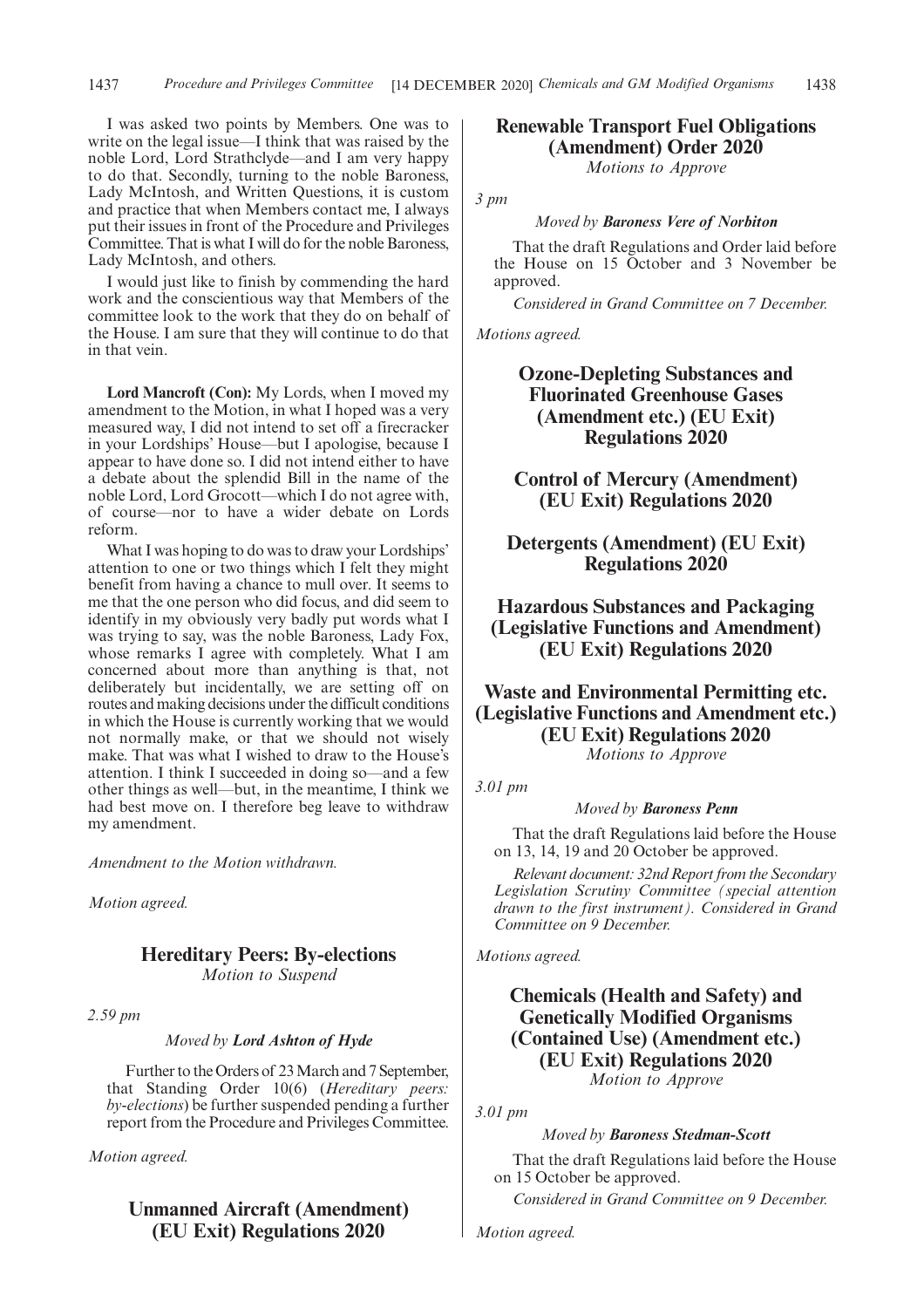**Health and Social Care Act 2008 (Regulated Activities) (Amendment) (Coronavirus) (No. 2) Regulations 2020**

**Health Protection (Coronavirus, Testing Requirements and Standards) (England) Regulations 2020**

*Motions to Approve*

*3.02 pm*

*Moved by Baroness Penn*

That the draft Regulations laid before the House on 23 and 25 November be approved.

*Relevant documents: 37th Report from the Secondary Legislation Scrutiny Committee and 34th Report from the Joint Committee on Statutory Instruments (special attention drawn to the second instrument). Considered in Grand Committee on 10 December.*

*Motions agreed.*

# **Customs Safety and Security Procedures (EU Exit) Regulations 2020**

*Motion to Approve*

*3.03 pm*

### *Moved by Baroness Penn*

That the draft Regulations laid before the House on 26 November be approved.

*Relevant document: 36th Report from the Secondary Legislation Scrutiny Committee. Considered in Grand Committee on 10 December.*

*Motion agreed.*

# **Future Relationship with the EU**

*Commons Urgent Question*

*The following Answer to an Urgent Question was given in the House of Commons on Thursday 10 December.*

"I am grateful for the opportunity to update the House again on the progress of our negotiations with the European Union. The Prime Minister met the Commission President yesterday evening in Brussels. They, along with the chief negotiators, Lord Frost and Michel Barnier, discussed the significant obstacles that still remain in the negotiations. It is clear that we remain far apart on the so-called level playing field, fisheries and governance. However, they agreed that talks should resume in Brussels today to see whether the gaps can be bridged. They also agreed that a decision should be taken by Sunday regarding the future of the talks.

We are working tirelessly to get a deal, but we cannot accept one at any cost. We cannot accept a deal that would compromise the control of our money, laws, borders and fish. The only deal that is possible is one that is compatible with our sovereignty and takes back control of our laws, trade and waters. As the Prime Minister said, whether we agree trading arrangements resembling those of Australia or Canada, the United Kingdom will prosper as an independent nation. We will continue to keep the House updated as we seek to secure a future relationship with our EU friends that respects our status as a sovereign, equal and independent country."

#### *3.04 pm*

**Baroness Hayter of Kentish Town (Lab):** I would like to ask the Minister what progress there has been since that Statement was made on Thursday.

**The Minister of State, Cabinet Office (Lord True) (Con):** My Lords, discussions are continuing as we are enjoying our session here.

**Baroness Ludford (LD) [V]:** That was rather a short answer. My Lords, Tobias Ellwood MP, the Conservative chairman of the Defence Committee, has warned that no deal will imperil Tory prospects at the next general election. Maybe that, if not the will of the country, will motivate the Prime Minister. My own priorities include security. When asked about access to EU databases, the Paymaster-General told the other place:

"We will be gaining access to new information via safety and security declarations."—[*Official Report*, Commons, 10/12/20; col. 997.]

I think that is a reference to movement of goods. Can the Minister tell me what on earth those declarations have to do with cross-border policing?

**Lord True (Con):** I must tell the noble Baroness that negotiations are continuing. As I have said to the House, we are confident that good security co-operation between the United Kingdom and our friends in the European Union will continue, whatever the outcome.

**Lord McLoughlin (Con):** My Lords, the Government say in the Statement that they

"are working tirelessly to get a deal."

I welcome that, but at what point will people know whether there will be a deal or not? As you see when driving down the motorways, and in other government advertisements, people and companies are told to get ready for 31 December. What are they getting ready for?

Lord True (Con): The reality is that, whatever happens in these negotiations, there will be change on 31 December to 1 January. As enacted in law, the United Kingdom will leave the European Union single market and customs territory. For that reason, new customs and border arrangements will come into place. All businesses and citizens should be aware of that and make preparations for it.

**The Duke of Wellington (CB) [V]:** My Lords, I declare my European and agricultural interests as detailed in the register. I am sure all Members of this House wish the Government well in their negotiations at this very difficult moment. Surely, whatever their party or interest, no Member of this House would have wished to see the country in the position we find ourselves in—only 17 days before the end of the transition period. Does the Minister agree that it will be absolutely necessary to negotiate a period of adjustment or implementation so that, whatever the outcome, the changes do not all come into effect on the first day?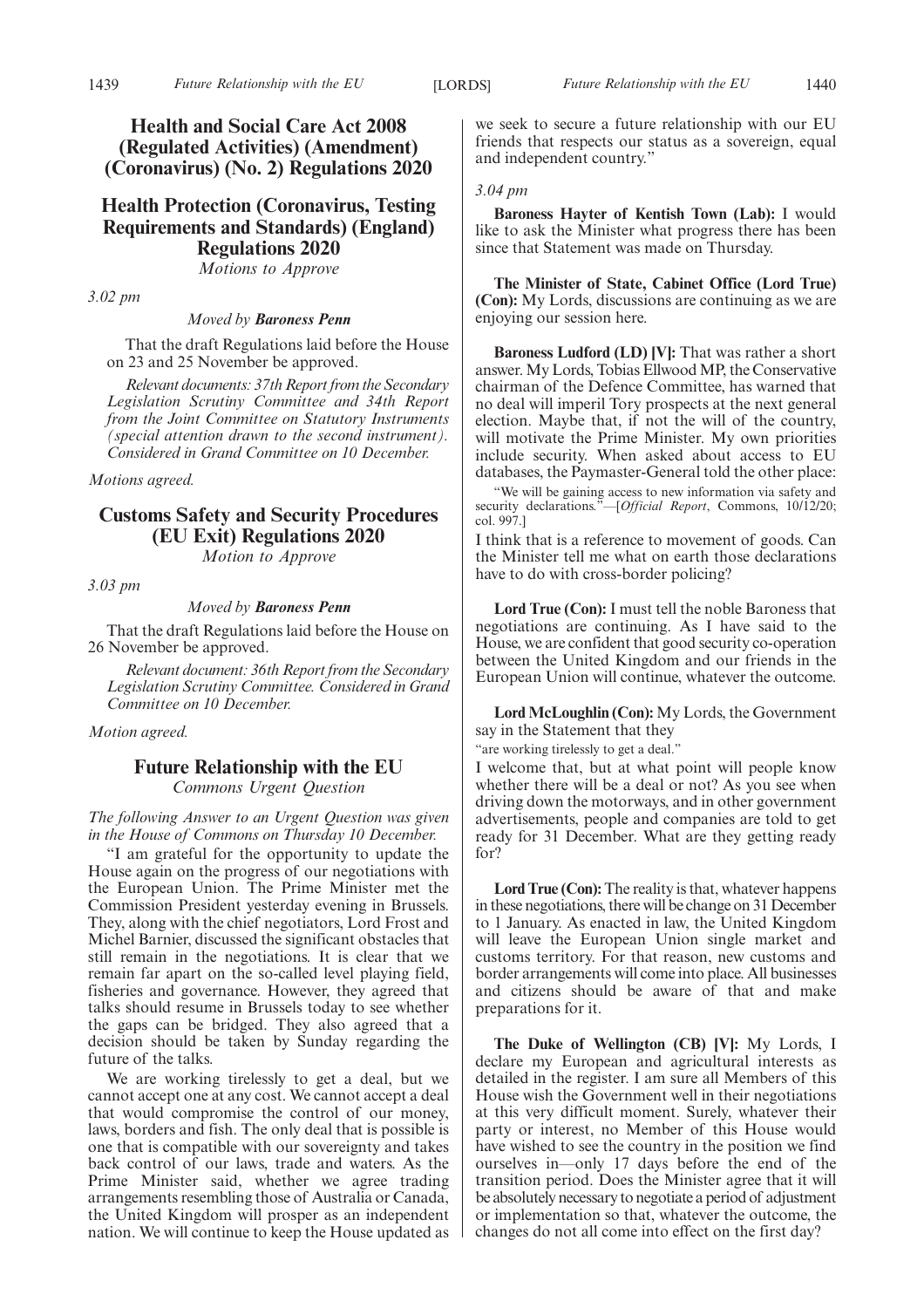Lord True (Con): We already have a range of agreements with the European Union over, for example, the Northern Ireland protocol, where arrangements and derogations are agreed. We have other arrangements—for example, we have already announced the phased introduction of border controls. However, the transition period will end on December 31 and that remains the position.

**The Deputy Speaker (Lord McNicol of West Kilbride) (Lab):** I call the next speaker, the right reverend Prelate the Bishop of Southwark. Bishop? We will move on to the next speaker and come back. I call the noble Baroness, Lady Symons of Vernham Dean.

**Baroness Symons of Vernham Dean (Lab):** My Lords, does the Minister agree that, as the Government have agreed to extend the deadline for negotiation and agreement, genuine compromise on both sides is needed? Does he also agree that there must be further genuine compromise by the European Union and, equally importantly, by Her Majesty's Government?

**Lord True (Con):** My Lords, the aspiration of the Government has been and remains to get a free trade deal with our friends and former partners in Europe. As the noble Baroness said—and I agree—an enormous number of areas of ground in the negotiations have been carried positively. But specific and deep differences remain on the well-known points that have been discussed, including the so-called level playing field and fisheries. Those are matters of intensive negotiations. The chief negotiators began to negotiate again at 10 am this morning. I will not prejudge what might be going on in those negotiations, but I can assure the House that the intention of the Government is positive. As the Prime Minister said, while there is life, there is hope.

**Lord Howard of Rising (Con) [V]:** Does my noble friend the Minister agree that there is a strong element of Alice in Wonderland permeating our negotiations with the European Union? Normally, when two parties negotiate a transaction from which both sides will benefit, the side with the most to gain customarily makes the concessions and is the party making the greatest effort to achieve a satisfactory conclusion. The EU is making a £90 billion profit each year from trading with the United Kingdom. Does the Minister agree that the posturing of the EU and its treatment of the United Kingdom as a colony is out of place? An example of this is Monsieur Macron acting as if France has a God-given right of access to British fish in British waters. Does he further agree that the superb work done by the noble Lord, Lord Frost, and his assistant, Oliver Lewis, to try to make the EU understand that Great Britain is not a colony of the European Union but a free and sovereign state is to be applauded?

**Lord True (Con):** My Lords, I can certainly agree that my noble friend Lord Frost and his colleague, Mr Lewis, are doing their duty to the very greatest extent. Of course, that is not helped by the injection of new material into the negotiations at a late stage. As I have said before at this Dispatch Box, I do not go into criticising the Governments of other nations. All I would say is that we are going to try as hard as we can and to be as creative as we possibly can in taking this on. However, what we cannot do is compromise on the fundamental nature of what Brexit is all about. It is about being able to control all our laws and to have control of our fisheries.

**Lord Kerr of Kinlochard (CB) [V]:** I do not think that the European Union is treating us as a colony. Indeed, the Spanish Foreign Minister reminded us this morning that trade negotiations are not about asserting independence but about managing interdependence. My question is about the language in the Statement, which yet again says that any deal must be compatible with our sovereignty and must respect our new status as a sovereign, equal and independent country. Does the Minister believe that the French Republic, the Kingdom of Spain, the Federal Republic of Germany and the other 24 EU member states are neither independent nor sovereign? If he does accept that they are independent sovereign states, just like us, why do we insist on insulting them again and again by implying in public that they are not?

**Lord True (Con):** My Lords, the noble Lord is a masterly negotiator; I remember the Maastricht deal. However, I think he has advanced a syllogistic argument that I cannot follow. The fact is that nations may use their sovereignty in whichever way they choose, and out choice as a sovereign nation is that we wish to control our laws, our borders and our waters.

**The Deputy Speaker (Lord McNicol of West Kilbride) (Lab):** My Lords, the time allowed for this Question has elapsed.

*3.15 pm*

*Sitting suspended.*

# **United Kingdom Internal Market Bill**

*Commons Reasons and Amendments*

#### *3.21 pm*

**The Deputy Speaker (Lord McNicol of West Kilbride) (Lab):** My Lords, hybrid proceedings will now resume. If the capacity of the Chamber is exceeded, I will immediately adjourn the House.

These proceedings will follow guidance issued by the Procedure and Privileges Committee. When there are no counterpropositions, the only speakers are those listed, who may be in the Chamber or remote, and the Minister's Motion may not be opposed. When there are counterpropositions, any Member in the Chamber may speak, subject to the usual seating arrangements and capacity of the Chamber. Any intending to do so should email the clerk or indicate when asked. Members not intending to speak on a group should make room for Members who do. All speakers will be called by the Chair. Short questions of elucidation after the Minister's response are permitted but discouraged. A Member wishing to ask such a question, including Members in the Chamber, must email the clerk. The groupings are binding. Leave should be given to withdraw.

When putting the Question, I will collect voices in the Chamber only. Where there is no counterproposition, the Minister's Motion may not be opposed. A participant,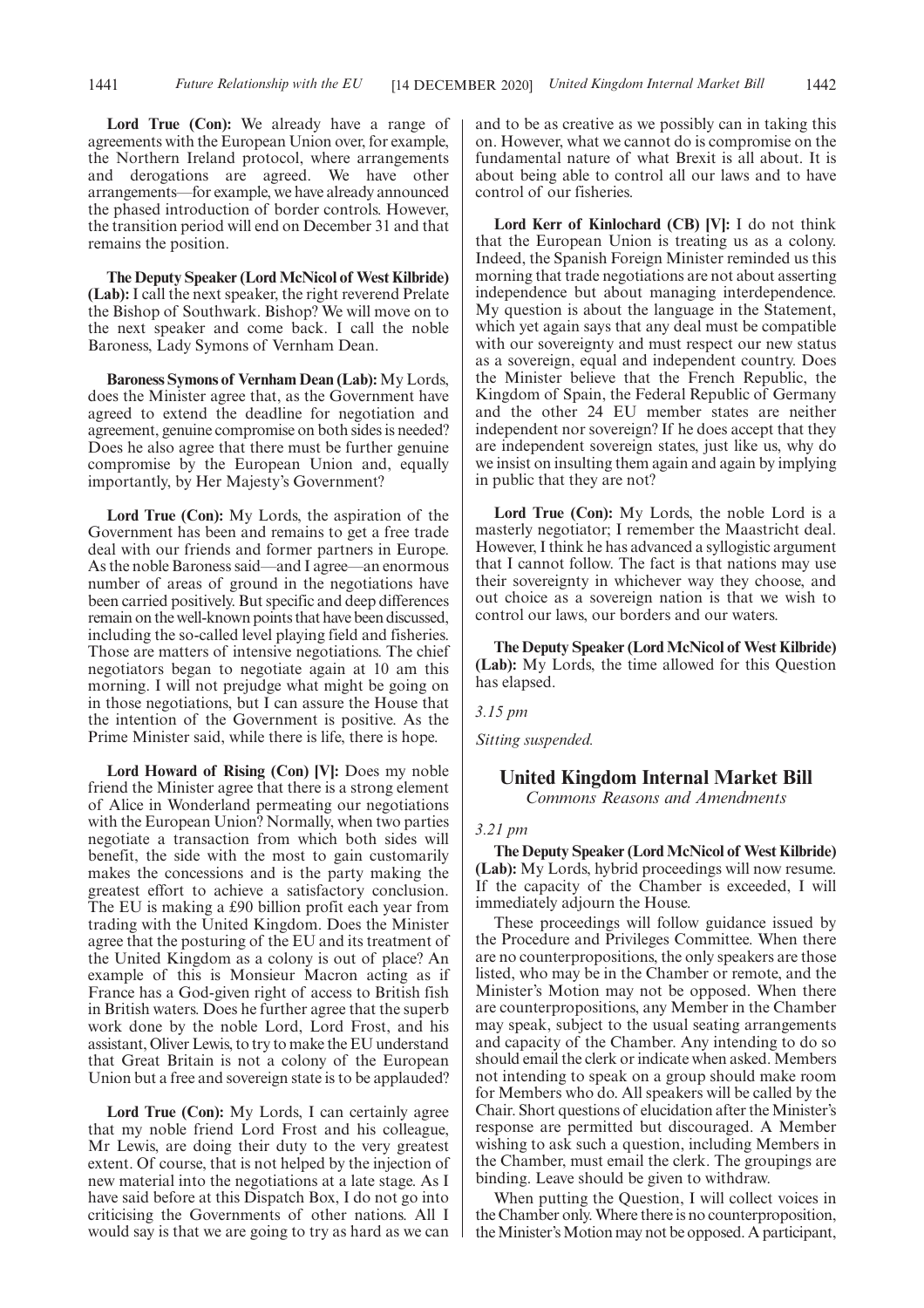#### [LORD MCNICOL OF WEST KILBRIDE]

whether present or remote, who might wish to press a proposition other than the lead counterproposition to a Division must give notice to the Chair either in the debate or by emailing the clerk. If a Member taking part remotely wants their voice accounted for in the Question, if put, they must make this clear when speaking on the group. Lords following proceedings remotely but not speaking may submit their voice, Content or Not Content, to the collection of the voices by emailing the clerk during the debate. Members cannot vote by email—the way to vote will be via the remote voting system.

# *Motion A*

### *Moved by Lord True*

That this House do not insist on its Amendments 1B, 1C and 1D to which the Commons have disagreed for their Reason 1E.

**1E:** Because the Lords Amendments will create legal uncertainty, which would be disruptive to business.

**The Minister of State, Cabinet Office (Lord True) (Con):** My Lords, I will address Amendments 1F, 1G, 1H, 1J, 1K and 1L. Last week, the other place was clear in its disagreement with Amendments 1B, 1C and 1D when it removed them from this Bill.

I appreciate the ongoing contributions of noble Lords to these debates on the interactions between the market access principles and common frameworks. I very much welcome the constructive engagement we have had on this issue since last Wednesday. In particular, I thank the noble and learned Lord, Lord Hope, for his continued contribution and for his willingness to engage in ongoing dialogue on his amendments, which he has tabled in lieu.

There have also been constructive conversations with the Labour Front Bench over the past week, for which I am grateful. I look forward to continuing discussions with the noble Baroness opposite and the noble Lord, Lord Stevenson of Balmacara, in seeking to bridge the gap between our two positions. I should also express my appreciation of the helpful contributions and advice from my noble and learned friend Lord Mackay of Clashfern.

As I said in the House last week, the previous amendments from the noble and learned Lord, Lord Hope, would have created a broad regime of exclusions from the market access principles, which would have denied businesses and consumers much-needed clarity regarding the terms of trade within which they operate. The Government have been clear throughout these debates that we agree on the need for an exclusions regime, but one that is carefully drafted and provides certainty for business. In drafting the Bill, specifically Clauses 10 and 17, the Government have designed an exclusions approach that achieves a careful balance.

I understand the aim of the noble and learned Lord's revision to his amendment, which is to further specify the interaction between divergence agreed under common frameworks and exclusions to the market access principles. However, our assessment remains that the approach in these amendments goes too far in both the breadth of the exclusions it may require the Secretary of State to create and the uncertainty it could lead to. This runs counter to the certainty that the Bill is designed to provide.

To further emphasise the Government's position, I will take the opportunity to clarify some of the points noble Lords raised during our debate last week. The noble and learned Lord, Lord Hope of Craighead, expressed concern that traders may need to consider relevant regulations in different parts of the United Kingdom. I reiterate that the mutual recognition principle provides reassurance for traders, in that as long as they comply with local relevant requirements they do not need to worry about those other parts. This is the advantage of our proposed approach: we have carefully created an architecture that means that a trader will have clarity regarding the rules they should follow. As I have said before, the uncertainty introduced by the wholesale exclusions from the market access principles afforded by the amendment should not be supported by the House.

The common frameworks process will encourage a conversation about a common approach and so provide for consensus-based decision-making in sectoral areas of the economy. However, the Government believe that common frameworks on their own cannot determine where matters should or should not be in scope of the market access principles. That is a job for the UK Parliament and for MPs from the whole of the United Kingdom.

The Government also believe that the system they have designed should create a proper balance between the independent operation of devolved powers and the automatic application of the principles that protect the market and give certainty. The Government have been clear in Parliament about our commitment to the common frameworks programme, which I repeat today, and the value we attach to the fora that common frameworks provide for collaborative working with the devolved Administrations. As noble Lords are aware, the common frameworks programme provides an avenue for discussing ways of working and as such is primarily concerned with processes rather than determining specific policy outcomes.

The programme aims to put in place durable arrangements for intergovernmental working between the Government and the devolved Administrations, and our intention remains that these mechanisms for co-operation on specific policy areas will allow for coherent policy-making between the UK Government and the devolved Administrations in those policy areas. For this reason, we think that the common frameworks programme is complementary to the mechanisms set out in the Bill, and I respectfully suggest again that the approach put forward in the amendments is contrary to the Government's responsibility to provide businesses with the certainty they need to operate across the United Kingdom. I repeat my gratitude to other noble Lords for the constructive conversations that have been taking place.

*Motion A1 (as an amendment to Motion A)*

### *Moved by Lord Hope of Craighead*

At end insert "but do propose Amendments 1F, 1G, 1H, 1J, 1K and 1L in lieu—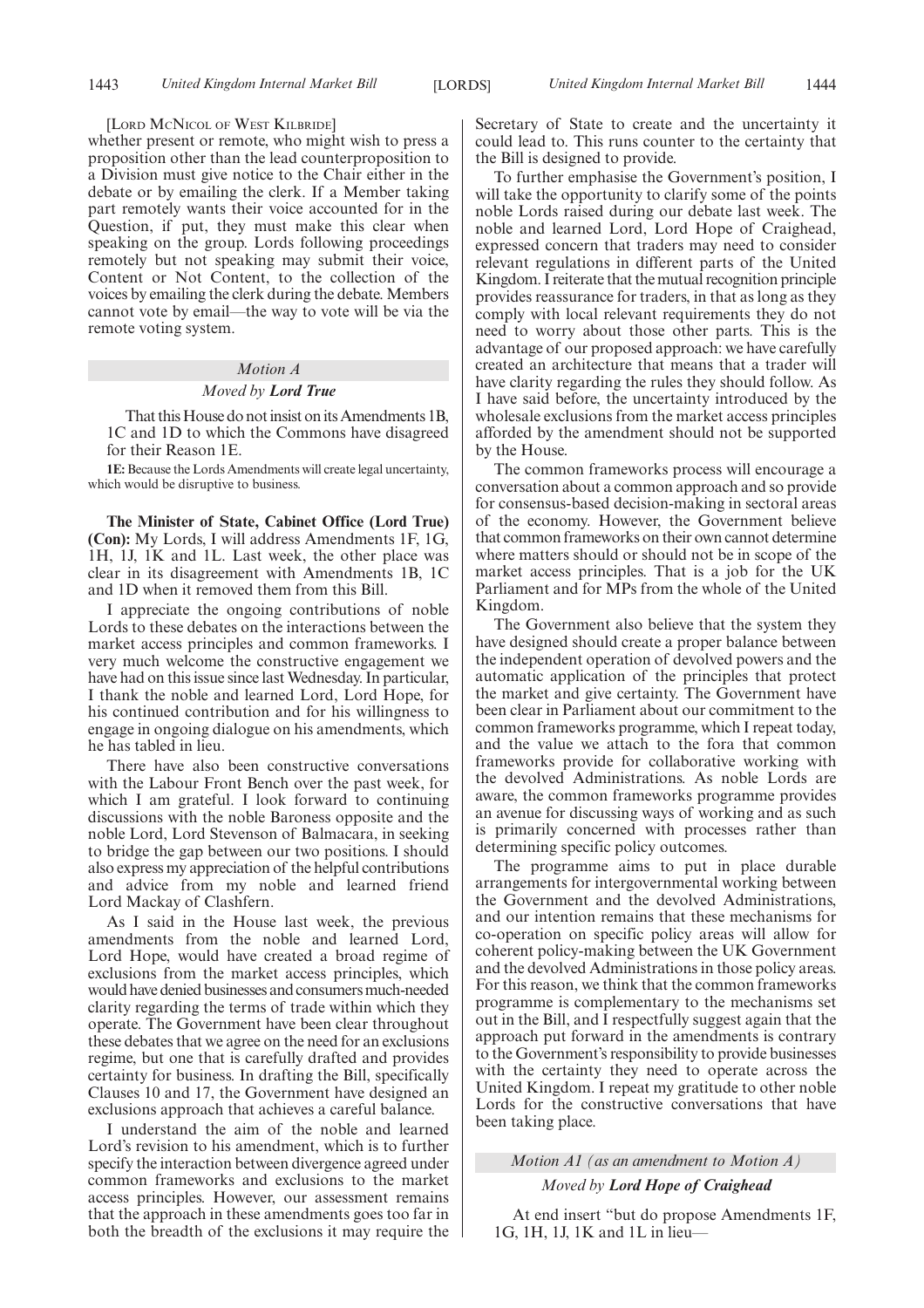#### **1F:** Clause 10, page 7, line 23, at end insert—

"( ) The Secretary of State must by regulations under subsection (2) exclude the application of the United Kingdom market access principles to a statutory provision or requirement that gives effect to a decision to diverge from harmonised rules that has been agreed through the common frameworks process.

**1G:** Clause 15, page 9, line 27, at end insert—

"( ) "Common frameworks process"means the process, established by the Joint Committee on European Negotiations, by which a measure of regulatory consistency to enable a functioning internal market within the United Kingdom may be mutually agreed between the United Kingdom and the devolved governments."

1H: Clause 17, page 12, line 42, at end insert-

"( ) The Secretary of State must by regulations under subsection (2) add the services referred to in a statutory provision or requirement that gives effect to a decision to diverge from harmonised rules that has been agreed through the common frameworks process to the authorisation requirements in Part 3 of Schedule 2 or the list of regulatory requirements, as the case may be, to which section 18 (mutual recognition) or sections 19 and 20 (non-discrimination) do not apply.

**1J:** Clause 21, page 14, line 35, at end insert—

"common frameworks process" means the process, established by the Joint Committee on European Negotiations, by which a measure of regulatory consistency to enable a functioning internal market within the United Kingdom may be mutually agreed between the United Kingdom and the devolved governments;"

**1K:** Clause 25, page 19, line 24, at end insert—

"( ) The Secretary of State must by regulations subject to the affirmative resolution procedure exclude the application of section 22(2) to a provision which has been agreed through the common frameworks process.'

**1L:** Clause 27, page 21, line 19, at end insert—

"common frameworks process" means the process, established by the Joint Committee on European Negotiations, by which a measure of regulatory consistency to enable a functioning internal market within the United Kingdom may be mutually agreed between the United Kingdom and the devolved governments;"

#### *3.30 pm*

**Lord Hope of Craighead (CB) [V]:** My Lords, in moving Motion A1, I shall speak to Amendments A1F to A1L in my name.

I am grateful to the Minister in the other place, Chloe Smith, and her Bill team, for taking time to discuss the common frameworks issue with me last Thursday. I am also grateful to the Minister for taking time on a busy day to attend that meeting, and for his very helpful introduction to this debate. As a result of that meeting, both sides now have a much better understanding of the issues that divide us. We are much closer to a solution, but we are not quite there yet, which is why I have tabled these amendments in lieu, and why I will be seeking the opinion of the House on them at the end of this debate, so that we can continue this discussion.

These amendments I now offer to the House contain two very significant changes from those disagreed to by the other place. First, I have removed a provision designed to protect the common frameworks process while it was in progress. It was objected to as it would have created delays and legal uncertainty. I recognise that it was not in the interests of the internal market, so it has gone. There should be absolutely no misunderstanding about that. Secondly, I have changed my approach to the way in which the common frameworks issue should be fitted in to the Bill, now seeking to use mechanisms already in the Bill to achieve that result. Their purpose is twofold: to cure the inconsistency between the Government's support for the common frameworks on the one hand and its promotion of the market access principles on the other—which does not fit in with the Minister's word "complementary" a moment ago—and to provide certainty so that everyone will know what the measure that needs protection is and why it is there.

One of the principles agreed between all four nations when the common frameworks process was set up in 2017 was that, as the devolution settlement required, it allowed for policy divergence where this was within devolved competence. However, a decision to diverge will be agreed under that process only if all the parties to it, including the UK Government, are satisfied after careful examination and assessment of its nature and effect that the decision will not create a barrier to trade across the UK. The Bill's market access principles, on the other hand, operate automatically. As the Bill stands, a measure that gives effect to an agreed decision to diverge can be ignored by traders bringing goods in from other areas. This undermines the opportunity to diverge, rendering it worthless and ineffective. With reference to the Minister's comment on what I was saying about uncertainty last time, my concern is not with traders bringing goods in across borders; they have the protection of the market access principles and their position is plain. My concern is with traders doing business within their own areas, having to decide what articles they could properly and safely put for sale on their shelves. That is no kind of answer.

The effect of the amendments is that the Secretary of State will be required by regulations to direct that the market access principles will not apply to a measure of the kind I have described. The UK Government will therefore be involved at every stage of the process. I stress that the decision cannot be put into effect unless the UK Government have agreed to it, and it is only the UK Government, through the Secretary of State, who can give it the immunity it needs.

I emphasise once again that my intention is not to create barriers. It is about allowing for policy divergence in ways found by this process to be consistent with the internal market. I hope that those noble Lords who have drawn on their long experience of what makes businesses work, which this House values so much during our debates, are reassured on that point. At heart this is an issue about devolution. It was because of devolution that the common frameworks process, and the opportunity for policy divergence, was instituted with the encouragement of the UK Government in the first place. Their support for that process must involve support for policy divergence too.

As we continue our discussions, it may be suggested that what I am looking for could be met by assurances, but we are dealing here with arrangements designed to last for a long time. They need to bind future Governments as well as this one. That is why they must be in the Bill. The process of refining my proposals has been rather like opening a Christmas present buried within layer after layer of paper. Eventually it is revealed, smaller that the wrapping led one to expect, and one wonders why it took so much paper. I am afraid it has taken me some time to reduce my proposals to their essentials, but that is where I am now. I beg to move.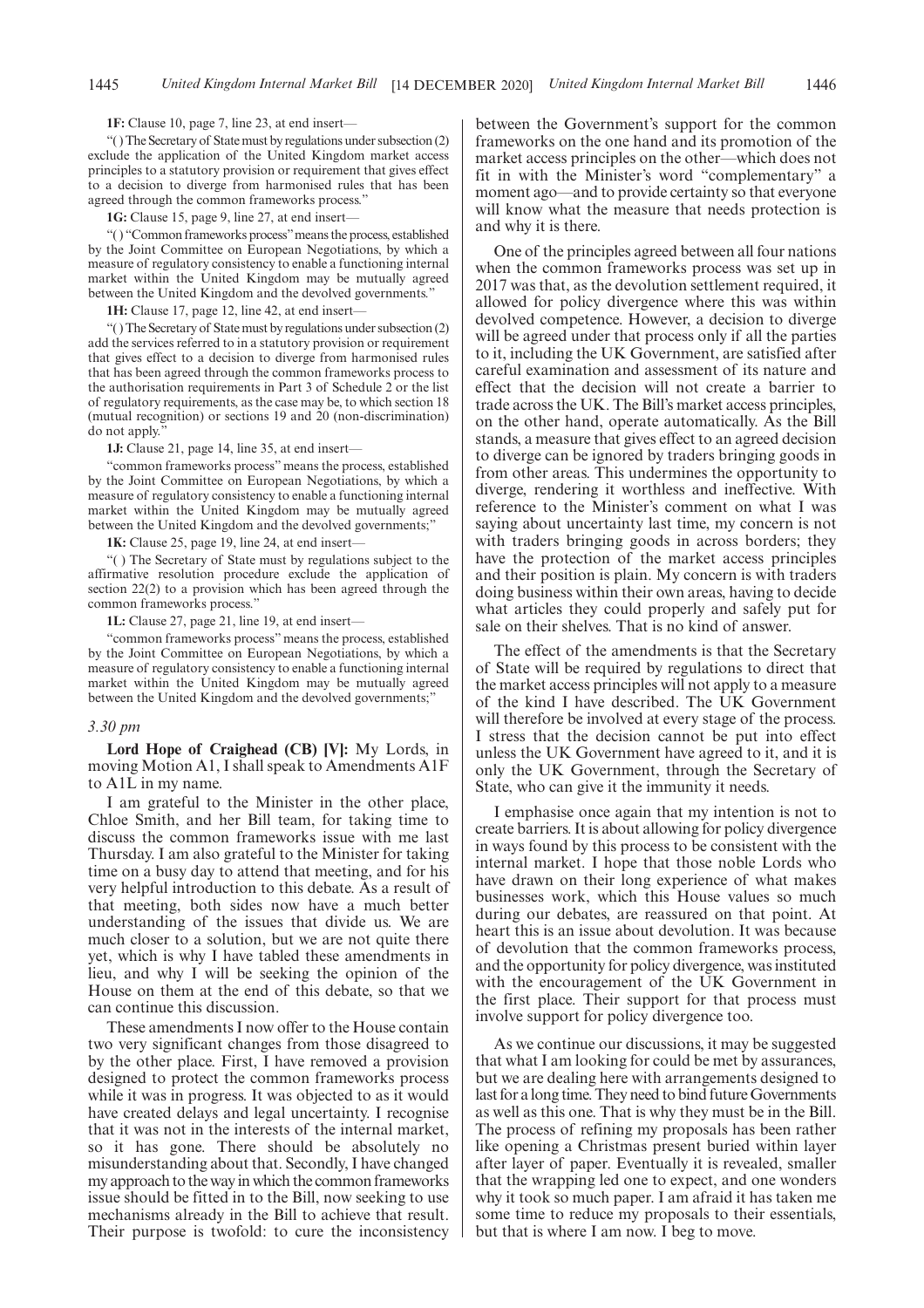**Lord Fox (LD):** My Lords, I thank the Minister for clearly setting out his objections to the last set of amendments. In his closing words he said that the Government view the common frameworks process as complementary to the market access principles. Listening to the noble and learned Lord, Lord Hope, it was very clear that there is a discontinuity—a lack of complementariness—between the two positions. As the noble and learned Lord set out, a central feature of the framework agreement is to come to an agreed process for divergence between the four nations, within which the UK has a major role. That divergence is killed off by the automatic nature of the market access principles. That is the central point that the noble and learned Lord's amendments address. In doing so, the new versions of the amendments have taken on board the comments that have come back from the other place, having recognised the level of uncertainty that could have been injected by a previous proposed new clause, which has now been removed. The amendments adopt the regulations within the Bill to facilitate that decision, so that it is consistent with the way that the Bill seeks to operate, but also consistent with the principles of devolution that have served this country so well to date.

**Baroness Hayter of Kentish Town (Lab):** My Lords, perhaps we need to remember why we are here. It is really quite simple. When the case for Brexit was all about "taking back control", we failed to understand that the Government meant taking control to themselves, even over issues that were fully devolved. However, when the Bill was published—without any involvement from the devolved authorities, remember—we soon discovered that it ran roughshod over devolved competences, as the noble Lord, Lord Fox, said, trumping the common frameworks programme.

I have often wondered whether this was deliberate or an oversight, though the lack of prior consultation suggests the former. However, that makes the statement on the publication of the Bill, on 9 September, signed by the Scottish Secretary but not the Welsh Secretary, and by Mr Sharma and Mr Gove, a bit strange in the light of this Bill. It says that the devolved Administrations will enjoy a "power surge" when the transition period ends.

Let us take that at face value. Perhaps the particular construction of the Bill was clumsy—as an oversight rather than deliberate—and perhaps it is right that the Government did not intend to bring back to themselves all the powers long devolved to the other three authorities, but in that case the amendments tabled by the noble and learned Lord, Lord Hope, would rectify the problem. They would simply restrict the market access powers in the Bill, which of course are only about devolved competences, to those where the four-party process failed to reach agreement.

As the Government are one of those four parties, they will be in a very strong position to revert to the Bill, and to Parliament, for the powers they feel are vital for an internal market on areas where disagreement cannot be overcome. That seems, to this side of the House, a simple, clean solution. It would hard-wire in a common frameworks process which the Government themselves described last week in the latest of their

three-monthly reports on the frameworks—reports which, I think, we added to Schedule 3 to the EU withdrawal Bill as a requirement for the Government to publish—as

"an agreed approach to ensuring regulatory coherence"

in devolved areas. That is absolutely spot on—coherence, not uniformity—and that is probably where we are trying to get to. The problem is that, as written, the Bill adopts "uniformity".

The same document, which has just been published, despite having talked about coherence, then asserts:

"Common Frameworks cannot guarantee the integrity of the entire UK Internal Market."

However, the document does not provide any evidence of why the frameworks will not work. It gives no examples of where, within devolved competences, any agreements might not work. Indeed, the Minister, in introducing the debate, again asserted that it would have to be for Parliament alone to decide when the market access rules would not be used, but he did not explain why the four-party process would not be able to deal with that and why they would come to Parliament only when there was a failure to agree. The same document notes the "freezing power" contained in the withdrawal Act, and it also notes that it has never needed to be used, but it fails to suggest where it might be needed.

Therefore, in the Bill the Government are saying that on the one hand the frameworks are very good and have been able to produce coherence but, on the other hand, the Bill allows the market access principles to trump that process, even if it produces agreement.

We have it said before and I say it again: we on this side of the House want an internal market which thrives and serves the needs of business, the professions, consumers and the environment, but it has to be one that respects rather than dismantles devolution. These amendments seem to us to offer the path to achieve that, so we will support the noble and learned Lord when, as I am sure he will do, he asks the House to vote. I hope that in the light of that vote we can, as the Minister suggested, continue the dialogue so that we can reach an agreed position that would safeguard all that has been going on with the devolution settlements and the common frameworks process but, in the last analysis, would of course come back here.

#### *3.45 pm*

**Lord True (Con):** My Lords, once again, I am very grateful to those who have contributed to the debate. Although the cast is smaller, I know that the interest is no less great. The sense of respect for the devolved institutions, which has gone right across your Lordships' debates on the Bill, is important and shared by all of us, however we view the question raised in the amendments.

I also thank all those who have participated in the ongoing dialogue outside your Lordships' House on this matter. Naturally, I will shortly seek to persuade your Lordships not to support the noble and learned Lord's Motion for the reasons I have given, but the strength of feeling expressed in this House and in the other place is testament to the important role that common frameworks play in intergovernmental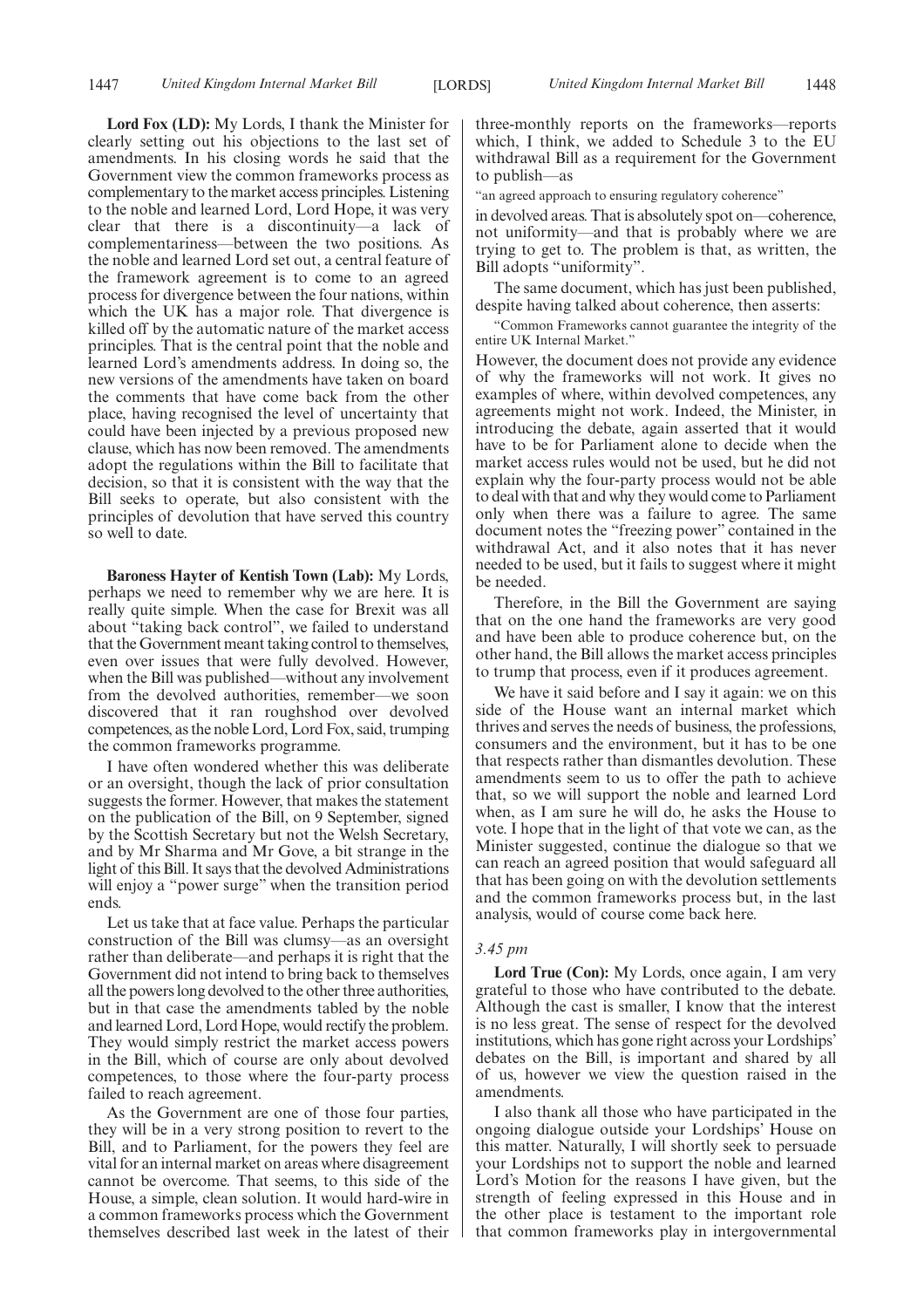working and this country's future outside the European Union, and indeed within the overall structure of intergovernmental relations within the United Kingdom.

The Government are committed to working with the devolved Administrations to deliver these agreements to the benefit of people from all four corners of the United Kingdom, and we welcome the strong support that has been shown for common frameworks by both Houses, not least by the noble and learned Lord, Lord Hope of Craighead, in his noble efforts to unwrap a Christmas parcel. I am sure that the jewel of mutual respect is there, whatever the outcome of the debates on this question.

Common frameworks allow the Government and the devolved Administrations to engage in meaningful dialogue about how all parts of the country can benefit from the new powers flowing from the European Union. I say to the noble Baroness opposite that they are flowing from the European Union. However, common frameworks are primarily concerned with processes rather than determining specific policy outcomes, and as such they do not obviate the need for the market access principles in these areas. I believe it is common ground across this Chamber that it is for the United Kingdom Parliament and its Members from all four nations to have a role in safeguarding a market across all parts of the United Kingdom.

Common frameworks are not intended to be an all-encompassing solution to the maintenance of that internal market. The Government's belief is that additional legislative protection provided by this Bill will provide certainty for the status quo of internal UK trade. Broad disapplication of elements of the Bill risks removing that certainty, which is needed for business and citizens in all four parts of the United Kingdom. Again, I believe that is a common objective. For that reason, we believe both common frameworks and the market access principles—if the word "complementary" is not cared for, I will say "working in tandem"—to be necessary to guarantee the integrity of the entire United Kingdom internal market.

The security that this Bill provides is crucial for the people and businesses of England, Scotland, Wales and Northern Ireland. It is essential that we ensure that this certainty is provided in all areas, including in the devolved policy areas, where powers flow from the European Union to London, Edinburgh, Cardiff and Belfast.

Of course, I hear the arguments and representations put forward in the characteristically modest approach of the noble and learned Lord, Lord Hope of Craighead, but the Government's belief is that we cannot afford to risk denying our citizens the ability to trade seamlessly across the United Kingdom, as they do now. I hope this is something that your Lordships' House can agree with, and I hope that, in order to provide this certainty, the noble and learned Lord will find himself able to withdraw his Motion. In the event that he is unable to do so, the remarks that I made earlier obviously stand.

**Lord Hope of Craighead (CB) [V]:** My Lords, I am grateful to those who have contributed to this short debate. I would like to pick up on some words that the Minister said in his reply. The words "mutual respect" have characterised the meetings that I have been privileged to take part in as we have moved towards the position that I am adopting. I think it is a very healthy system that allows us to conduct these discussions in such a manner as we seek out the positions that each of us is trying to adopt and possible ways of accommodating them.

At the end of the day, as I have said on a number of occasions, it really is up to the Government. I am looking to them to facilitate in some way the process by which an agreed decision to diverge, which has gone through all the processes of the common frameworks system, may be protected against the sharp edges of the internal market principles. I do not believe that that will in any way disrupt the workings of the internal market; indeed, there are benefits from allowing the devolved Administrations to develop their ideas in a way that is consistent with the internal market by the use of this process and the opportunity for divergence that it allows for.

The Minister has invited me to withdraw my Motion, but in truth I cannot properly do that, given that we are in a process of continuing discussion and we have not yet had a proposal from the Government that provides a solution to the problem that I am seeking to address in my amendments. For those reasons, I wish to test the opinion of the House.

#### *3.51 pm*

*Division conducted remotely on Motion A1*

*Contents 332; Not-Contents 229.*

*Motion A1 agreed.*

#### **Division No. 1**

#### **CONTENTS**

Aberdare, L. Addington, L. Adebowale, L. Adonis, L. Alderdice, L. Allan of Hallam, L. Allen of Kensington, L. Alli<sub>I</sub>. Alliance, L. Altmann, B. Alton of Liverpool, L. Amos, B. Anderson of Ipswich, L. Anderson of Swansea, L. Andrews, B. Armstrong of Hill Top, B. Ashton of Upholland, B. Bach, L. Bakewell of Hardington Mandeville, B. Bakewell, B. Barker, B. Beecham, L. Beith, L. Benjamin, B. Bennett of Manor Castle, B. Berkeley of Knighton, L. Berkeley, L. Best, L. Bhatia, L. Bichard, L. Billingham, B.

Blackstone, B. Blower, B. Blunkett, L. Boateng, L. Bonham-Carter of Yarnbury, B. Boothroyd, B. Bowles of Berkhamsted, B. Bowness, L. Boycott, B. Bradley, L. Bradshaw, L. Bragg, L. Brennan, L. Brinton, B. Broers, L. Brooke of Alverthorpe, L. Brookeborough, V. Brown of Cambridge, B. Brown of Eaton-under-Heywood, L. Browne of Ladyton, L. Bryan of Partick, B.  $\overline{\text{Bul}}$ , B. Burnett, L. Burt of Solihull, B. Butler-Sloss, B. Cameron of Dillington, L. Campbell of Pittenweem, L. Campbell of Surbiton, B. Campbell-Savours, L. Carlile of Berriew, L.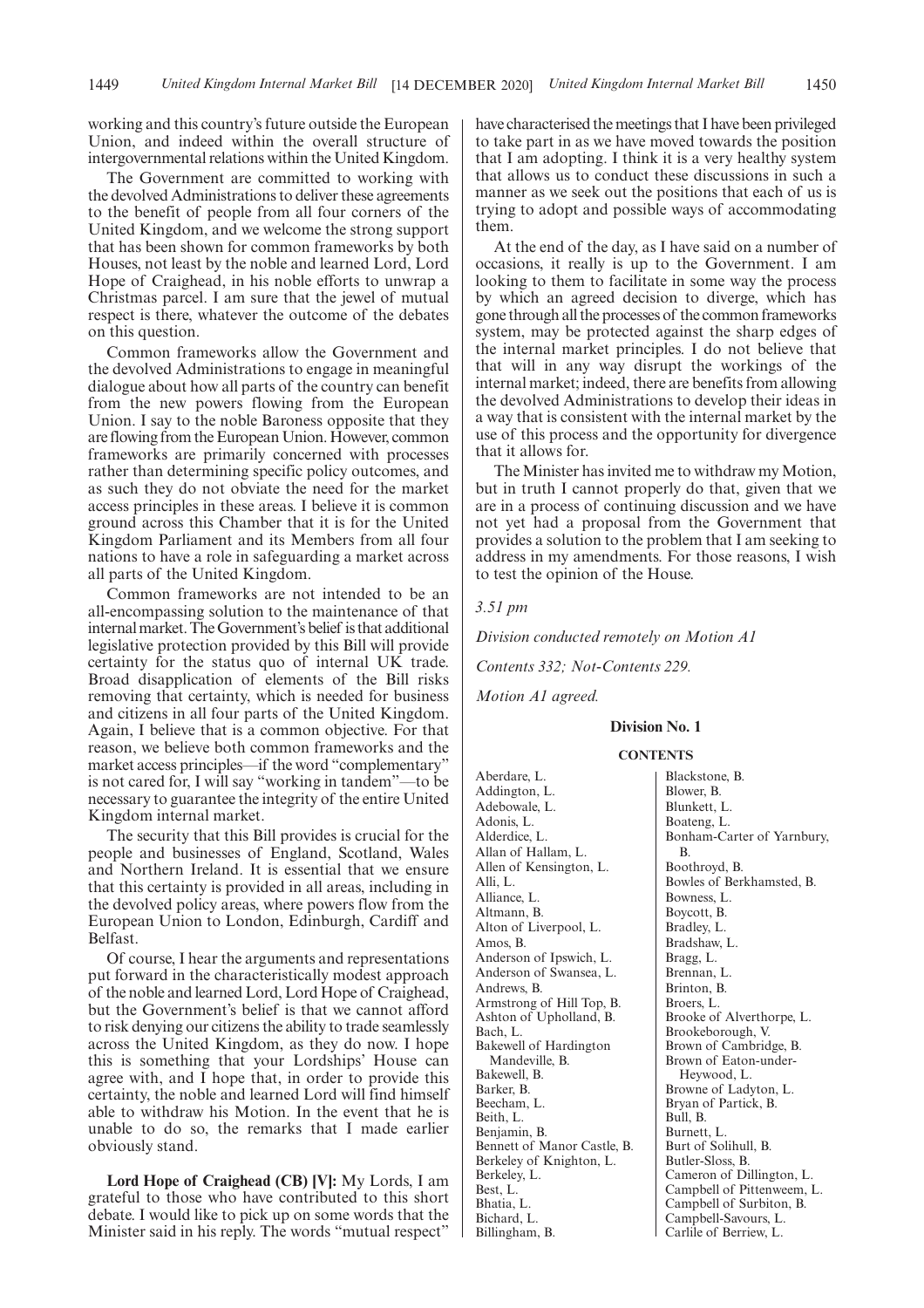Cashman, L. Chakrabarti, B. Chandos, V. Chidgey, L. Clancarty, E. Clark of Calton, B. Clark of Kilwinning, B. Clark of Windermere, L. Clement-Jones, L. Cohen of Pimlico, B. Collins of Highbury, L. Colville of Culross, V. Cooper of Windrush, L. Cork and Orrery, E. Corston, B. Cotter, L. Coussins, B. Cox, B. Craig of Radley, L. Craigavon, V. Crawley, B. Crisp, L. Cromwell, L. Cunningham of Felling, L. Davidson of Glen Clova, L. Davies of Brixton, L. Davies of Stamford, L. Desai, L. Dholakia, L. Donaghy, B. Doocey, B. Drake, B. D'Souza, B. Dubs, L. Eames, L. Eatwell, L. Elder, L. Falconer of Thoroton, L. Faulkner of Worcester, L. Featherstone, B. Filkin, L. Finlay of Llandaff, B. Foster of Bath, L. Foulkes of Cumnock, L. Fox, L. Freyberg, L. Gale, B. Garden of Frognal, B. Geidt, L. German, L. Glasgow, E. Goddard of Stockport, L. Golding, B. Goldsmith, L. Goudie, B. Grabiner, L. Grantchester, L. Greaves, L. Green of Deddington, L. Green of Hurstpierpoint, L. Greenway, L. Grender, B. Grey-Thompson, B. Griffiths of Burry Port, L. Grocott, L. Hailsham, V. Hain, L. Hamwee, B. Hannay of Chiswick, L. Hanworth, V. Harries of Pentregarth, L. Harris of Haringey, L. Harris of Richmond, B. Haskel, L. Hayman of Ullock, B. Hayman, B. Hayter of Kentish Town, B. Healy of Primrose Hill, B.

Henig, B. Heseltine, L. Hogg, B. Hollins, B. Hope of Craighead, L. Howarth of Newport, L. Hughes of Stretford, B. Humphreys, B. Hunt of Bethnal Green, B. Hunt of Kings Heath, L. Hussain, L. Hussein-Ece, B. Hutton of Furness, L. Inglewood, L. Janke, B. Jay of Ewelme, L. Jay of Paddington, B. Jolly, B. Jones of Cheltenham, L. Jones of Moulsecoomb, B. Jones of Whitchurch, B. Jones, L. Judd, L. Judge, L. Kennedy of Cradley, B. Kennedy of Southwark, L. Kerr of Kinlochard, L. Kerslake, L. Kingsmill, B. Knight of Weymouth, L. Kramer, B. Krebs, L. Lawrence of Clarendon, B. Layard, L. Lea of Crondall, L. Lee of Trafford, L. Leeds, Bp. Leitch, L. Lennie, L. Levy, L. Liddell of Coatdyke, B. Liddle, L. Lipsey, L. Lister of Burtersett, B. Lisvane, L. Low of Dalston, L. Ludford, B. Lytton, E. Macdonald of River Glaven. L. Mackay of Clashfern, L. MacKenzie of Culkein, L. Mackenzie of Framwellgate, L. Macpherson of Earl's Court, L. Mair<sub>I.</sub> Mallalieu, B. Mandelson, L. Masham of Ilton, B. Massey of Darwen, B. Mawson, L. Maxton, L. McAvoy, L. McConnell of Glenscorrodale, L. McDonagh, B. McIntosh of Hudnall, B. McIntosh of Pickering, B. McKenzie of Luton, L. McNally, L. McNicol of West Kilbride, L. Meacher, B. Mendelsohn, L. Miller of Chilthorne Domer, B. Mitchell, L. Monks, L.

Morgan of Drefelin, B. Morgan of Huyton, B. Morris of Aberavon, L. Morris of Yardley, B. Murphy of Torfaen, L. Murphy, B. Neuberger of Abbotsbury, L. Newby, L. Northover, B. Nye, B. O'Loan, B. O'Neill of Bengarve, B. Osamor, B. Paddick, L. Palmer of Childs Hill, L. Pannick, L. Parminter, B. Patel of Bradford, L. Pendry, L. Pinnock, B. Pitkeathley, B. Ponsonby of Shulbrede, L. Prashar, B. Prescott, L. Primarolo, B. Purvis of Tweed, L. Puttnam, L. Quin, B. Ramsay of Cartvale, B. Ramsbotham, L. Randerson, B. Ravensdale, L. Razzall, L. Rebuck, B. Redesdale, L. Rees of Ludlow, L. Reid of Cardowan, L. Rennard, L. Ricketts, L. Ritchie of Downpatrick, B. Roberts of Llandudno, L. Robertson of Port Ellen, L. Rooker, L. Rosser, L. Rowlands, L. Royall of Blaisdon, B. Russell of Liverpool, L. Sandwich, E. Scott of Needham Market, B. Scriven, L. Sharkey, L. Sheehan, B. Sherlock, B. Shipley, L. Sikka, L. Simon, V. Smith of Basildon, B. Smith of Finsbury, L. Smith of Gilmorehill, B. Smith of Newnham, B.

Agnew of Oulton, L. Ahmad of Wimbledon, L. Anelay of St Johns, B. Arran, E. Ashton of Hyde, L. Astor of Hever, L. Baker of Dorking, L. Balfe, L. Barran, B. Barwell, L. Bates, L. Bellingham, L. Berridge, B. Bertin, B. Bethell, L.

Snape, L. Somerset, D. St John of Bletso, L. Stephen, L. Stern, B. Stevenson of Balmacara, L. Stone of Blackheath, L. Stoneham of Droxford, L. Storey, L. Strasburger, L. Stunell, L. Suttie, B. Taverne, L. Taylor of Bolton, B. Taylor of Goss Moor, L. Teverson, L. Thomas of Cwmgiedd, L. Thomas of Gresford, L. Thomas of Winchester, B. Thornhill, B. Thornton, B. Thurso, V. Tonge, B. Tope, L. Touhig, L. Triesman, L. Truscott, L. Tunnicliffe, L. Turnberg, L. Tyler of Enfield, B. Tyler, L. Uddin, B. Vaux of Harrowden, L. Walker of Aldringham, L. Wallace of Saltaire, L. Wallace of Tankerness, L. Walmsley, B. Warsi, B. Warwick of Undercliffe, B. Watkins of Tavistock, B. Watson of Invergowrie, L. Watts, L. Wellington, D. West of Spithead, L. Wheeler, B. Whitaker, B. Whitty, L. Wigley, L. Wilcox of Newport, B. Willis of Knaresborough, L. Wills, L. Wilson of Dinton, L. Winston, L. Wood of Anfield, L. Woodley, L. Woolf, L. Worthington, B. Wrigglesworth, L. Young of Hornsey, B. Young of Norwood Green, L.

#### **NOT CONTENTS**

Blackwell, L. Blackwood of North Oxford, B. Blencathra, L. Bloomfield of Hinton Waldrist, B. Borwick, L. Bottomley of Nettlestone, B. Bourne of Aberystwyth, L. Brabazon of Tara, L. Brady, B. Bridgeman, V. Bridges of Headley, L. Browne of Belmont, L. Browning, B.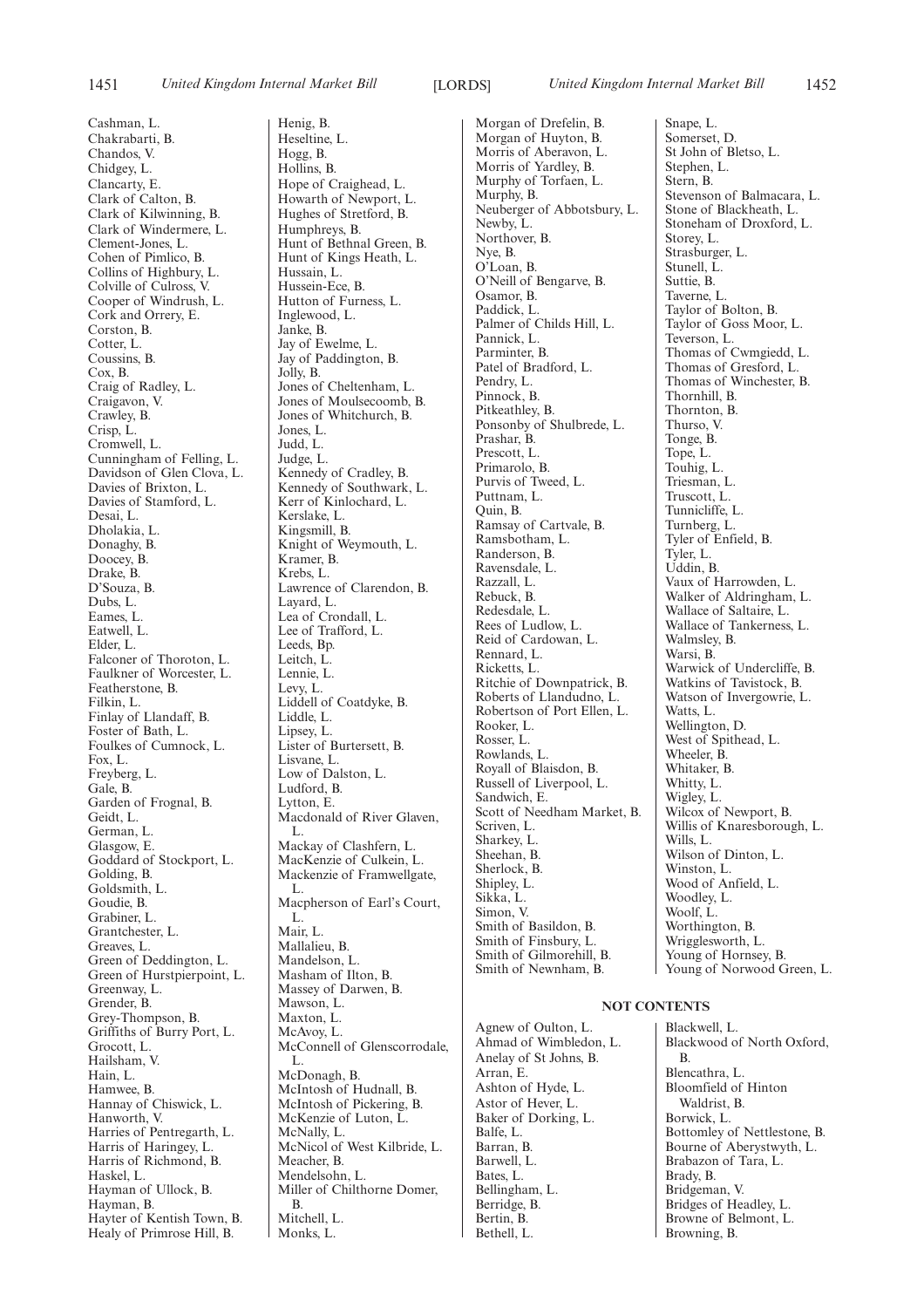Brownlow of Shurlock Row, L. Buscombe, B. Butler of Brockwell, L. Caine, L. Caithness, E. Callanan, L. Carey of Clifton, L. Carrington of Fulham, L. Carrington, L. Cathcart, E. Cavendish of Furness, L. Chadlington, L. Chalker of Wallasey, B. Chisholm of Owlpen, B. Choudrey, L. Coe, L. Colgrain, L. Colwyn, L. Courtown, E. Couttie, B. Crathorne, L. Cumberlege, B. Davies of Gower, L. De Mauley, L. Deech, B. Deighton, L. Dobbs, L. Dodds of Duncairn, L. Duncan of Springbank, L. Eaton, B. Eccles of Moulton, B. Eccles, V. Erroll, E. Evans of Bowes Park, B. Evans of Watford, L. Fairfax of Cameron, L. Falkner of Margravine, B. Fall, B. Farmer, L. Faulks, L. Fellowes of West Stafford, L. Fink, L. Fleet, B. Flight, L. Fookes, B. Forsyth of Drumlean, L. Fox of Buckley, B. Framlingham, L. Freud, L. Fullbrook, B. Gadhia, L. Gardiner of Kimble, L. Gardner of Parkes, B. Geddes, L. Gilbert of Panteg, L. Glenarthur, L. Goldie, B. Goldsmith of Richmond Park, L. Goodlad, L. Goschen, V. Grade of Yarmouth, L. Greenhalgh, L. Griffiths of Fforestfach, L. Grimstone of Boscobel, L. Hague of Richmond, L. Hamilton of Epsom, L. Hammond of Runnymede, L. Haselhurst, L. Hay of Ballyore, L. Hayward, L. Helic, B. Hendy, L. Henley, L. Herbert of South Downs, L. Hill of Oareford, L. Hodgson of Abinger, B.

Hoey, B. Holmes of Richmond, L. Hooper, B. Horam, L. Howard of Lympne, L. Howard of Rising, L. Howe, E. Howell of Guildford, L. Hunt of Wirral, L. Jenkin of Kennington, B. Jopling, L. Kakkar, L. Keen of Elie, L. Kilclooney, L. King of Bridgwater, L. Kirkham, L. Kirkhope of Harrogate, L. Laming, L. Lamont of Lerwick, L. Lancaster of Kimbolton, L. Lang of Monkton, L. Lansley, L. Leigh of Hurley, L. Lexden, L. Lilley, L. Lindsay, E. Lingfield, L. Liverpool, E. Livingston of Parkhead, L. Lucas, L. Mancroft, L. Mann, L. Manzoor, B. Marland, L. Marlesford, L. Maude of Horsham, L. McColl of Dulwich, L. McCrea of Magherafelt and Cookstown, L. McGregor-Smith, B. McInnes of Kilwinning, L. McLoughlin, L. Mendoza, L. Meyer, B. Montrose, D. Morgan of Cotes, B. Morris of Bolton, B. Morrissey, B. Morrow<sub>I</sub>. Moylan, L. Moynihan, L. Nash, L. Neville-Jones, B. Neville-Rolfe, B. Newlove, B. Nicholson of Winterbourne, B. Noakes, B. Norton of Louth, L. O'Shaughnessy, L. Parkinson of Whitley Bay , L. Patten, L. Penn, B. Pickles, L. Pidding, B. Polak, L. Popat, L. Powell of Bayswater, L. Rana, L. Randall of Uxbridge, L. Ranger, L. Rawlings, B. Reay, L. Redfern, B. Renfrew of Kaimsthorn, L. Ridley, V. Robathan, L.

Rock, B.

Rose of Monewden, L. Sanderson of Welton, B. Sarfraz, L. Sassoon, L. Sater, B. Scott of Bybrook, B. Seccombe, B. Selkirk of Douglas, L. Shackleton of Belgravia, B. Sharpe of Epsom, L. Sheikh, L. Sherbourne of Didsbury, L. Shields, B. Shinkwin, L. Shrewsbury, E. Smith of Hindhead, L. Stedman-Scott, B. Sterling of Plaistow, L. Stewart of Dirleton, L. Stowell of Beeston, B. Strathclyde, L. Stroud, B. Stuart of Edgbaston, B. Sugg, B. Suri, L.

Taylor of Holbeach, L. Taylor of Warwick, L. Tebbit, L. Trenchard, V. True, L. Tugendhat, L. Tyrie, L. Ullswater, V. Vaizey of Didcot, L. Vere of Norbiton, B. Verma, B. Vinson, L. Wakeham, L. Waldegrave of North Hill, L. Walney, L. Wei, L. Wharton of Yarm, L. Wheatcroft, B. Whitby, L. Willetts, L. Williams of Trafford, B. Wyld, B. Young of Cookham, L. Younger of Leckie, V.

*4.09 pm*

# *Motion B Moved by Lord Callanan*

That this House do not insist on its Amendment 8L to which the Commons have disagreed, do not insist on its insistence on its Amendments 13 and 56 to which the Commons have insisted on their disagreement, and do agree with the Commons in their Amendment 15C.

**15C:** Clause 10, page 7, line 25, at end insert—

"(4) Before making regulations under subsection (2), the Secretary of State must seek the consent of the Scottish Ministers, the Welsh Ministers and the Department for the Economy in Northern Ireland.

(5) If consent to the making of the regulations is not given by any of those authorities within the period of one month beginning with the day on which it is sought from that authority, the Secretary of State may make the regulations without that consent.

(6) If regulations are made in reliance on subsection (5), the Secretary of State must publish a statement explaining why the Secretary of State decided to make the regulations without the consent of the authority or authorities concerned."

**TheParliamentaryUnder-Secretaryof State,Department** for Business, Energy and Industrial Strategy (Lord Callanan) **(Con):** My Lords, this group covers Amendment 8M, which relates to exclusions from the market access principles. The noble Lord, Lord Stevenson, has made changes to the amendment since the debate was last in this House. These move the proposed exclusions text from Clause 10 to Schedule 1 and narrow the list of reasons for derogating from the market access principles to two: environmental standards and protection, and the protection of public health.

While this acknowledgement of the issues created by replacing Clause 10 with a lengthy list of exclusions is appreciated by the Government, it does not address our fundamental problems with this approach. The noble Lord's Amendment 8M would cut right across the Government's objectives and leave businesses exposed to new burdens and barriers. Despite the reduced list of aims, vast amounts of public policy could be excluded from the market access principles.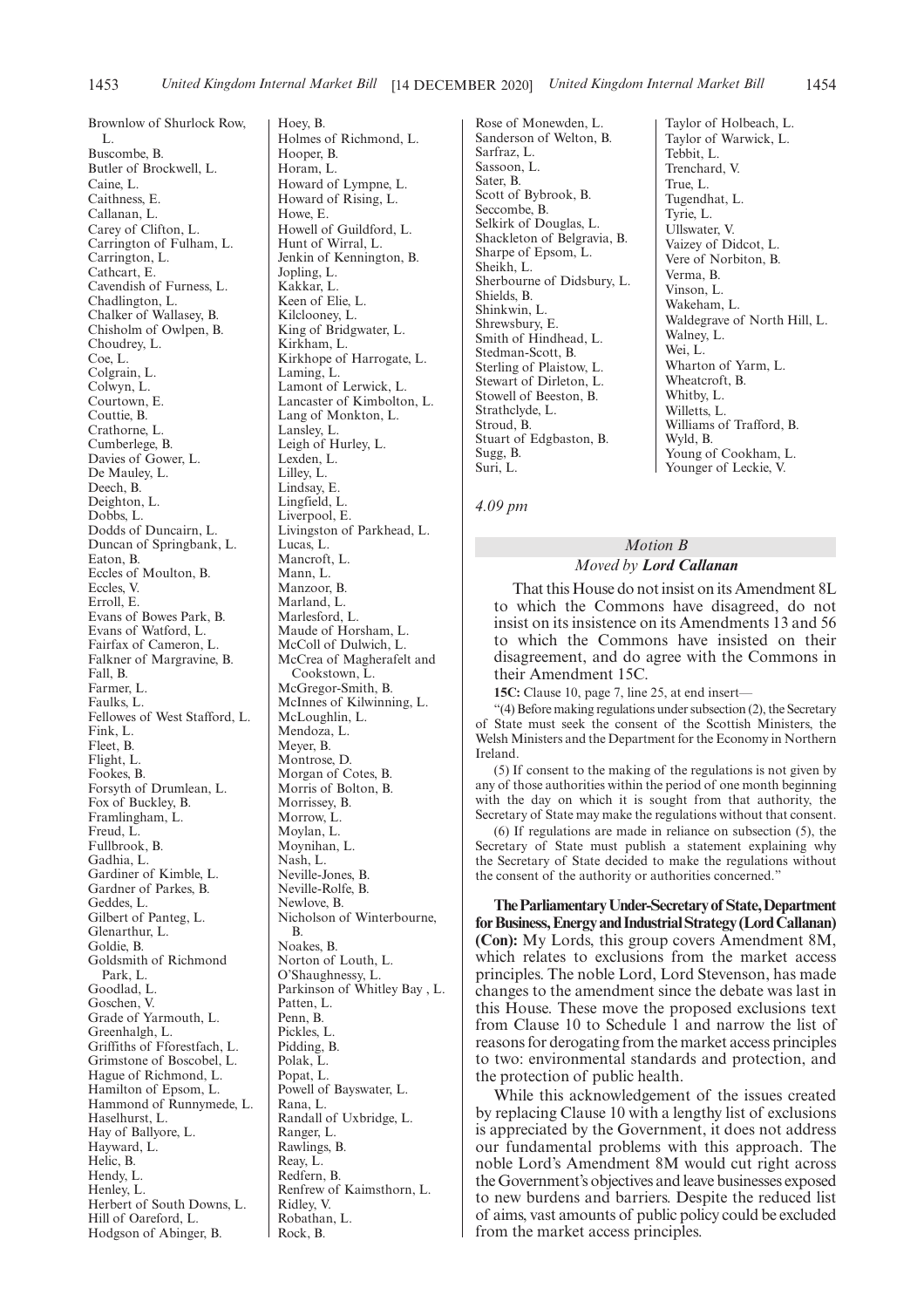#### [LORD CALLANAN]

I have previously explained that the narrow approach to exclusions that we have taken ensures that certain policy areas can work effectively within the clearly defined market access principles. Many of these, such as the exclusion relating to threats to human, animal or plant health, will ensure that necessary environmental and public health measures can continue to operate under the bespoke constraints necessary in those areas, all without the need for the wide-ranging environmental and public health derogations which the amendment, even in its revised form, would add to Schedule 1.

However, the way in which the noble Lord's list of exclusions would work with the test in his proposed new paragraph is also problematic, as I shall explain. To be excluded, a requirement must only "make a contribution to" the achievement of one of the aims from the list, meaning that a policy need only have an extremely tangential relationship to a social policy objective to be taken out of scope.

The amendment would also lead to uncertainty as to when the market access principles applied, not least by a very unusual use of the term "proportionate". It would fall to courts to determine the relative extents to which different policies met one of the aims, with no consideration of the burdens introduced. This would not deliver the certainty that business needs. The amendment could bring blatantly protectionist measures out of scope of the market access principles because it was unclear what "disguised restriction on trade" meant. We cannot accept protectionism within the UK.

In the previous debate, the noble Lord, Lord Stevenson, also raised the differences with the EU system. It should be quite clear that the EU system is designed for different circumstances—that is, bringing together 27 countries. Now that we are an independent trading nation, the market access principles are naturally more tailored for the UK than they were in the EU system, so it is right that the approach to exclusions in this Bill should be more narrowly focused.

However, I must stress the following point to the House: the market access principles do not prevent the devolved Administrations introducing innovative policies designed to meet their own goals and objectives, including those relating to the environment and public health. We are adamant that requirements which prohibit the sale of a particular good should generally be in scope of the mutual recognition principle; otherwise, we would see a decrease in consumer choice, increased prices and additional costs for business. This is an outcome that I do not believe your Lordships desire, nor is it a good one for the citizens of the United Kingdom.

Of course, if there are initiatives that are of serious concern to the UK Government and the devolved Administrations, we should work together as a United Kingdom to implement them. Furthermore, manner of sale policies, which have typically been the most innovative types of policy, will not be impacted by the market access principles as long as they do not discriminate and are not designed specifically to circumvent mutual recognition. This covers innovative policies such as plastic bag charges and minimum unit alcohol pricing, which many noble Lords have cited. In this respect, our system has much greater flexibility in these areas than the current EU system would allow.

For all these reasons, I strongly encourage noble Lords to reject Amendment 8M.

*4.14 pm*

# *Motion B1 (as an amendment to Motion B) Moved by Lord Stevenson of Balmacara*

At end insert "and do propose Amendment 8M as an amendment to the words restored to the Bill by non-insistence on Amendments 8L, 13 and 56— **8M:** Schedule 1, page 48, line 47, at end insert—

"5A (1) The United Kingdom market access principles do not apply to, and sections 2(3) and 5(3) do not affect the operation of, any requirements which—

(a) make a contribution to the achievement of—

(i) environmental standards and protection, or

(ii) protection of public health,

(b) are a proportionate means of achieving that aim, and

(c) are not a disguised restriction on trade.

(2) For the purposes of subparagraph  $(1)(b)$ , a requirement is considered disproportionate if the aim being pursued in the destination part of the United Kingdom is already achieved to the same or a higher extent by requirements in the originating part of the United Kingdom."

**Lord Stevenson of Balmacara (Lab) [V]:** My Lords, in moving Motion B1 in my name, I thank the Minister for his full and comprehensive introduction and make it clear that we agree with his Amendment 15C, which we think is very helpful to the overall operation of the internal market Bill. In particular, it picks up points that we have been making in relation to market access. I have just one point of correction to what he said: the changes set out in my Amendment 8M remove the amendment completely from the main part of the Bill. He said Clause 1, but I think he meant Schedule 1; in other words, even more disguised and hidden than perhaps was the impression he gave when speaking.

In opening this debate, I do not want to spend a lot of time on this issue, which is quite narrow. Indeed, the arguments are very similar to those we have already heard from the noble and learned Lord, Lord Hope. The Minister's defence of the current drafting in the Bill depended largely on the often-used threat by Ministers that those who are preparing amendments do not understand the unintended consequences that might flow from their drafting. I suggest to the Minister with some humility that we are not the experts on drafting. If there is an issue here that we should progress a little, we would certainly be happy to work with him and the team of draftspeople in his department to try to make sure that any egregious issues are removed. He drew particular attention to a concern about the phrase used in proposed paragraph  $5A(1)(c)$ , which those who wish to bring forward changes to market access would not be permitted to do so if they were disguised restrictions on trade. As I understand it, that comes from the existing WTO regulations and is therefore relatively well understood among those involved in the operation; these are trivial points, however, compared to the main points of principle that he raised.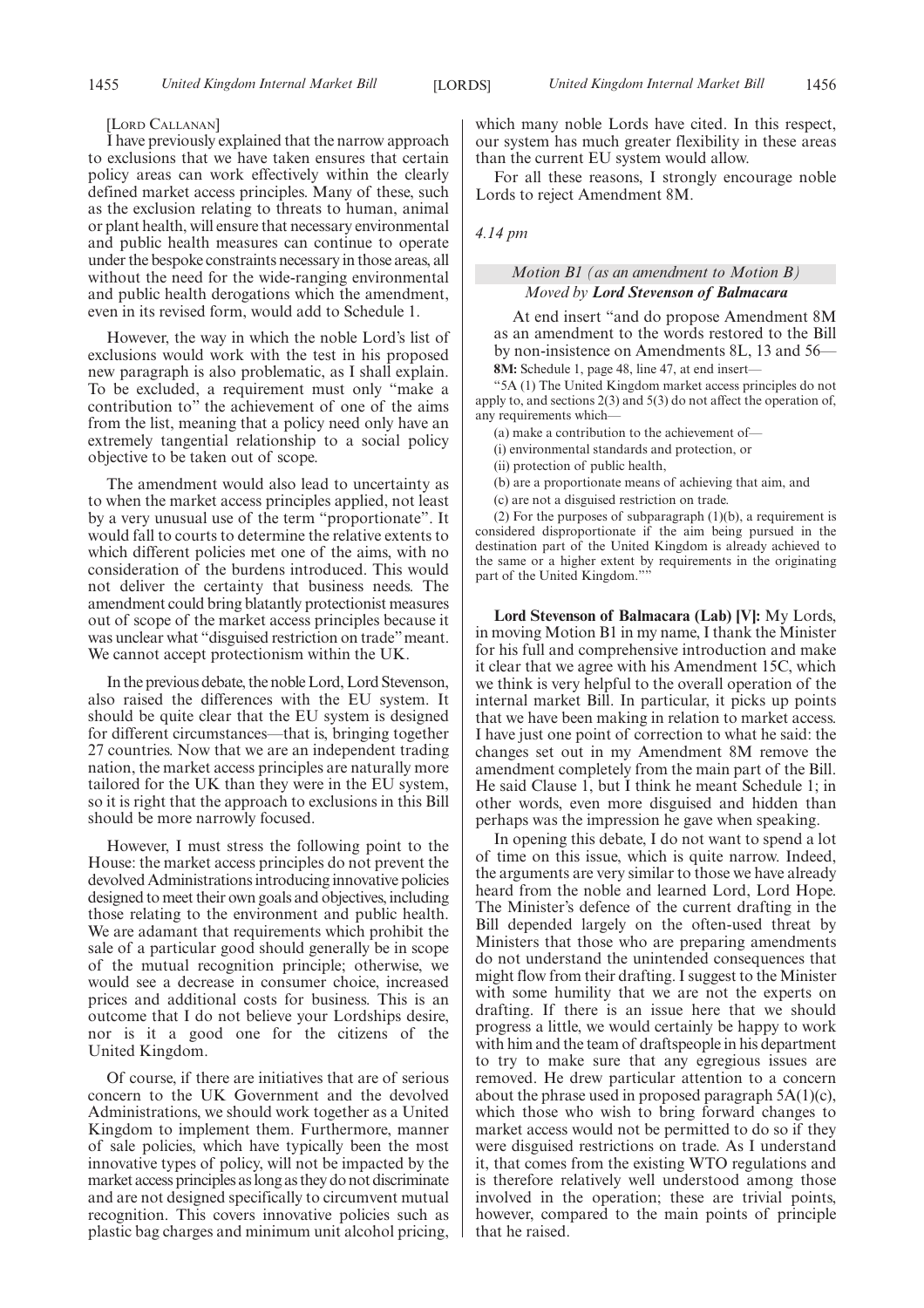I want to make three main points. The noble and learned Lord, Lord Hope, has already explained in his amendment that the common frameworks issues he talked about require a market access regime as well; the two are interrelated—almost two sides of the same coin. The devolution settlement has to be observed in both the spirit and the letter of the law. We think that the Bill can both honour and enhance the devolution settlement, provided, first, that we emphasise the common frameworks and the coherence that they can bring to the whole process of a devolved settlement and, secondly, that we do not make the market access principles, which operate automatically, too narrow and too prescriptive. That would fatally undermine the opportunities for devolved Administrations to diverge—if they wish and as agreed by all concerned—in a managed and coherent way.

We have a devolved system of government. That must necessarily imply divergence, so it has to be part of the system. In some way, the argument revolves around how it is possible to frame that managed divergence in legal terms. My Amendment 8M uses derogation powers that are already in the Bill to highlight areas of public good that could benefit consumers, workers and traders. The Minister said there was already coverage on these areas within the Bill, so, in a sense, he is making my point that areas such as public health and the ability of people to work in the environmental areas will be public goods if they can be brought forward. Any sensible Government would ensure that the system made it possible for those who wish to make changes that would raise standards —managed and with agreement—to do so.

The amendment therefore enhances efforts to improve environmental standards and public health; I cannot believe that the Government would want to be against that. It amends a schedule, and does not change any of the main clauses in the Bill. We are talking about trying to find a system for allowing divergence to happen in a proportionate way, which will not in any sense damage the ability of traders to trade but will benefit consumers and workers. It is a very small change. As the Minister rightly said, it has been slimmed down in the process of arriving at this point in the Bill's discussions, and it is very much tied to the amendment that we have just accepted by a majority of over 100 in relation to the common frameworks. I beg to move.

**The Deputy Speaker (Baroness Henig) (Lab):** The question is that Motion B1, as an amendment to Motion B, be agreed to. I have had no notice of anyone in the Chamber wishing to speak—in fact, I call the noble Baroness, Lady Bennett.

**Baroness Bennett of Manor Castle (GP):** My Lords, I rise to speak physically in the Chamber for the first time since March, so I hope your Lordships will forgive me if I feel a little rusty. Although we refer to people taking part remotely and those in the Chamber being treated equally for many procedures in your Lordships' House, that is unfortunately not the case with ping-pong. That is why I felt that I needed to be here.

In reflecting on that, I want to comment very briefly on the earlier discussion about procedures in your Lordships' House, because I respectfully disagree with the many people who said that they wanted to go back to how things were before as soon as possible. I think that the remote participation that enables people to participate who, for all kinds of reasons—whether it be disability, caring responsibilities or all kinds of other reasons—may not be able to be in the Chamber is something that we should keep. Of course, remote voting allows a wider democracy, as much as we can, which would surely be a good thing.

I am in favour of Motion B1, in the name of the noble Lord, Lord Stevenson of Balmacara. I will focus in particular on the environment side of it and cite Alok Sharma, the Government's chair of the COP 26 talks, who spoke yesterday at the climate ambition summit. He pointed out that 45 leaders had announced new climate target plans for 2030, 24 had committed to net zero and 20 had talked about strengthening adaptation. But we are still not on track for 1.5 degrees. As we start to gear up for COP 26, we are starting to see the revival of "One-point-five to stay alive". We have a long way to go.

If we look at the situation of the nations of the UK, there is no doubt, sadly, that leadership has often not come from Westminster. On everything from home energy efficiency to plastic bag taxes and bottle deposit schemes—all kinds of environmental issues—leadership has come from the nations of the UK other than England. So, if we do not allow that to happen, we are cutting off the opportunity of progressing faster, which I suggest is not in line with the Government's intentions.

I was speaking at the weekend at an event focusing on the beauty and diversity of the Amazon. There is an innate strength in diversity, in difference, and in different places trying different things and approaches. If you shut that off, as we will by not having this amendment or something very like it, we will actually hamper the efforts on the environment which the Government, I am pleased to say, tell us they are so keen to succeed with.

Finally, I will pick up on the words of the noble Baroness, Lady Hayter of Kentish Town, on our first group of amendments about the "Take back control" issue. When participating remotely, or in the Chamber, I often find myself shaking my head as speakers say, "We are all supporters of the union here". I believe in subsidiarity and in local decision-making, but I will offer some free advice to those who want to keep the existing arrangements. Squeezing people tighter and taking away independence or rights that have been given is not a way for that to continue. In your Lordships' House, we have been awaiting for quite some time the very important domestic abuse Bill, which will bring the idea of coercive control into our law. If we attempt to coerce people and take away their independence and the rights that they already have, I would suggest that it will make them seek more independence.

I regret the fact that Motion B1 has been diminished from earlier, similar versions of the amendment. I regret the loss of animal welfare and cultural expression, but it is crucial that we keep the environmental standards and protection. As the noble Lord, Lord Stevenson of Balmacara, said, how in the middle of a pandemic could we not keep the opportunity for every Government in the United Kingdom to protect the public health of their people as best they can?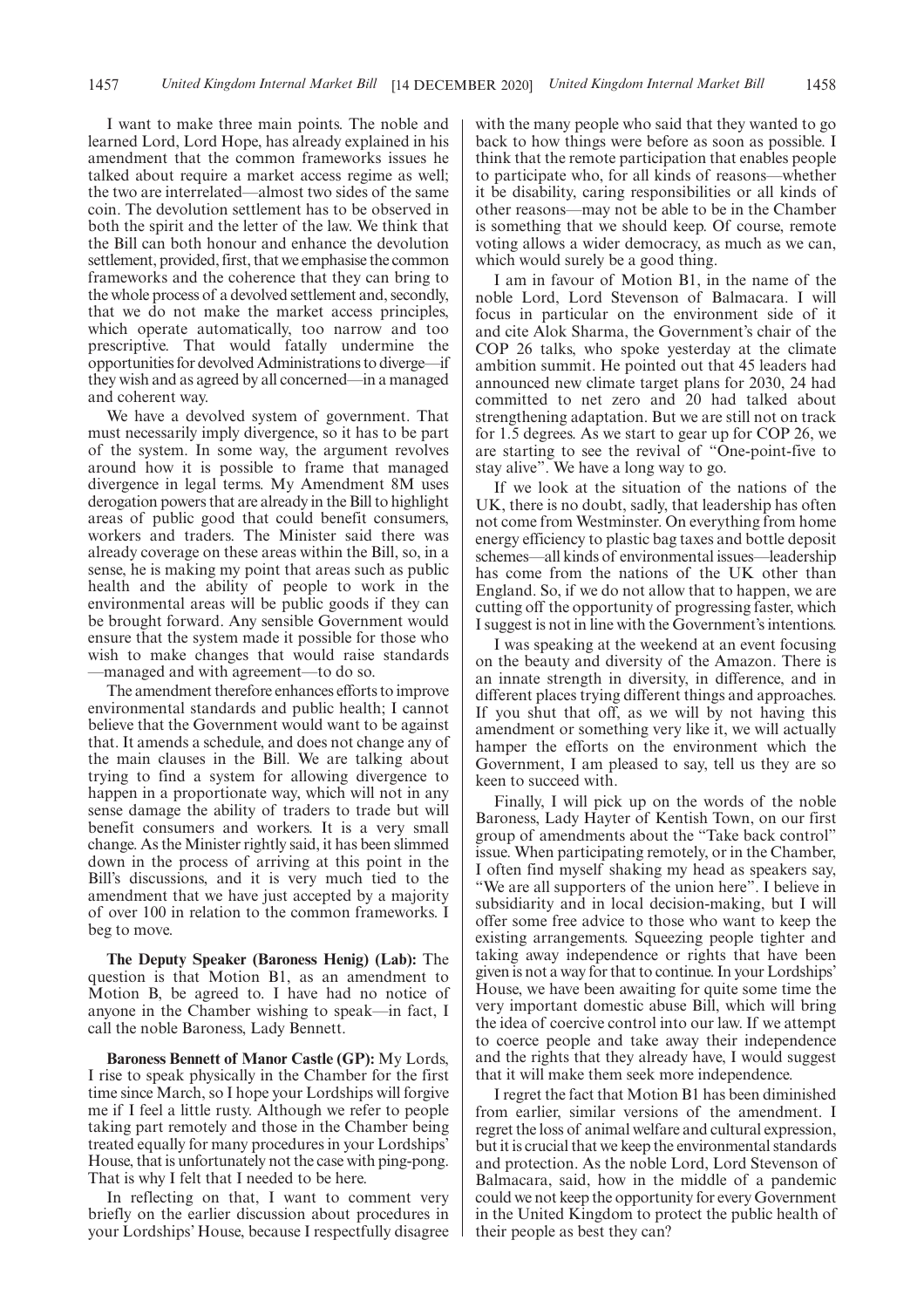**Lord Fox (LD):** My Lords, I welcome the noble Baroness, Lady Bennett, back to her seat—just in time for tier 3 to arrive. We have again had a short debate. As we have seen the evolution of this argument—in the amendment's approach to common frameworks it is, in a sense, the yin to the yang of the noble and learned Lord, Lord Hope—we are now looking at a different way of trying to ensure that diversity can survive under the automation of the market access measures.

In the past, the Minister has brought to bear the Government's disapproval of the breadth of the exclusions that previous versions of this amendment made. As the noble Baroness, Lady Bennett, pointed out, many of those have now dropped off. So, in a sense, the Government have already pushed this to a narrower set of exclusions. The Minister highlighted his uncertainty around the word "proportionate". Of course, none of us would want to do something disproportionate, but I cannot help thinking that the Government, in all their wisdom and with all their clever legal people, could come up with a frame of words that will prevent hideous problems developing in the courts—so I cannot help thinking that that is something of a red herring.

As the noble Lord, Lord Stevenson, said, this is getting more modest than was previously attempted, but it still has the overriding aim of dealing with the problem which keeps coming up throughout this debate. The Minister has magnanimously said that the devolved authorities are perfectly at liberty to develop new and innovative ways of doing things—so far, so good—and then, of course, the market access principles mean that those innovations will get undercut if someone else in the British Isles is doing it differently. I do not understand how the Minister can keep linking those two sentences without seeing that the one excludes the other. If it does not do it in governmental terms, it will do it in the courts. This will be a creature of the courts, because there will be businesses that will be going at a legal opportunity to get their products into devolved authorities that have sought to raise standards, as they see it.

The issue of minimum-unit alcohol pricing often comes up, and it is quite clear that this legislation will not affect that at all. We are all in agreement there. But if we were seeking to bring that in once this legislation was in place, what chance would it have of surviving the courts? That is why we will support this amendment.

**Lord Callanan (Con):** I thank everybody who has contributed to what has been a very good, albeit brief, debate. I have listened very carefully to the points that have been raised, and I will respond directly to the points of the noble Lords, Lord Stevenson and Lord Fox. Innovative policy-making relating to public health and the environment will be fully possible under the Bill, within the clearly defined market access principles. Schedule 1 sets out a clear exclusion process for:

"Threats to human, animal or plant health".

There are also several other exclusions relating to the environment and public health: chemicals and pesticides, for example. All of these are drafted tightly to strike the right balance between these objectives and the integrity of the market.

It is also essential to remember that neither of the market access principles affects the devolved Administrations' abilities to uphold and enforce rules governing how consumers use goods. Neither would they prevent reasonable "manner of sale" restrictions, as long as they are not discriminatory. If an Administration wanted to introduce minimum alcohol pricing or the plastic bag charges, they are fully able to do so and can use them to fulfil environmental or public health aims in future; the principles would not be an obstacle to that, as long as those rules do not discriminate. I say to the noble Baroness, Lady Bennett, that she is wrong: if a future devolved Administration wanted to introduce the plastic bag charges, they would be able to do so under these market access principles, as long as they were non-discriminatory.

#### *4.30 pm*

We believe that the targeted list of exclusions achieves the right balance, providing certainty about the areas where market access principles would apply while still retaining the ability for the DAs and the UK Government to implement innovative new policies. I hope that all of us in this place agree that the innovation in the devolved Administrations is to be welcomed—but discrimination is not. This Bill provides a means to assure that this is reflected in the operation of our UK internal market.

With that explanation, I hope that noble Lords will be able to support the Government's approach—the noble and learned Lord, Lord Falconer, looks sceptical—to reinstate these original clauses on exclusions in the Bill.

**Lord Stevenson of Balmacara (Lab) [V]:** My Lords, this has been a very short debate, but, as the Minister has said, it has been quite interesting, and revelatory in some senses. I thank the noble Baroness, Lady Bennett, for speaking in support. I think that I thank the noble Lord, Lord Fox, for his suggestion that "yin and yang" are the words I was looking for in terms of my relationship with the noble and learned Lord, Lord Hope. We are certainly not yin and yang if you consider size or intellectual ability, but, even so, it is a nice thought.

I recognise that the Minister was not going all out to take down the arguments I was making, and I am grateful to him for that; he can sometimes be quite destructive when he does, and it is nice to have the sunny side of him on show today—he does have a sunny side.

I cannot understand why there is such a concern about divergence. For those of us who were born and brought up in Scotland, it is well known that building regulations there are substantially different for not unreasonable reasons: the weather up there is so different from that which one experiences further south. Those regulations were different in Scotland for many years before devolution took place, and have continued to be.

Of course, there are many other areas of difference, right across a range of activity in Scotland: a different legal system, a different religious environment as well as other factors. This has led to different ways in which people operate, trade is conducted, and people shop and carry out their business. The idea that divergence is not already present in the system and not respected as such seems very strange.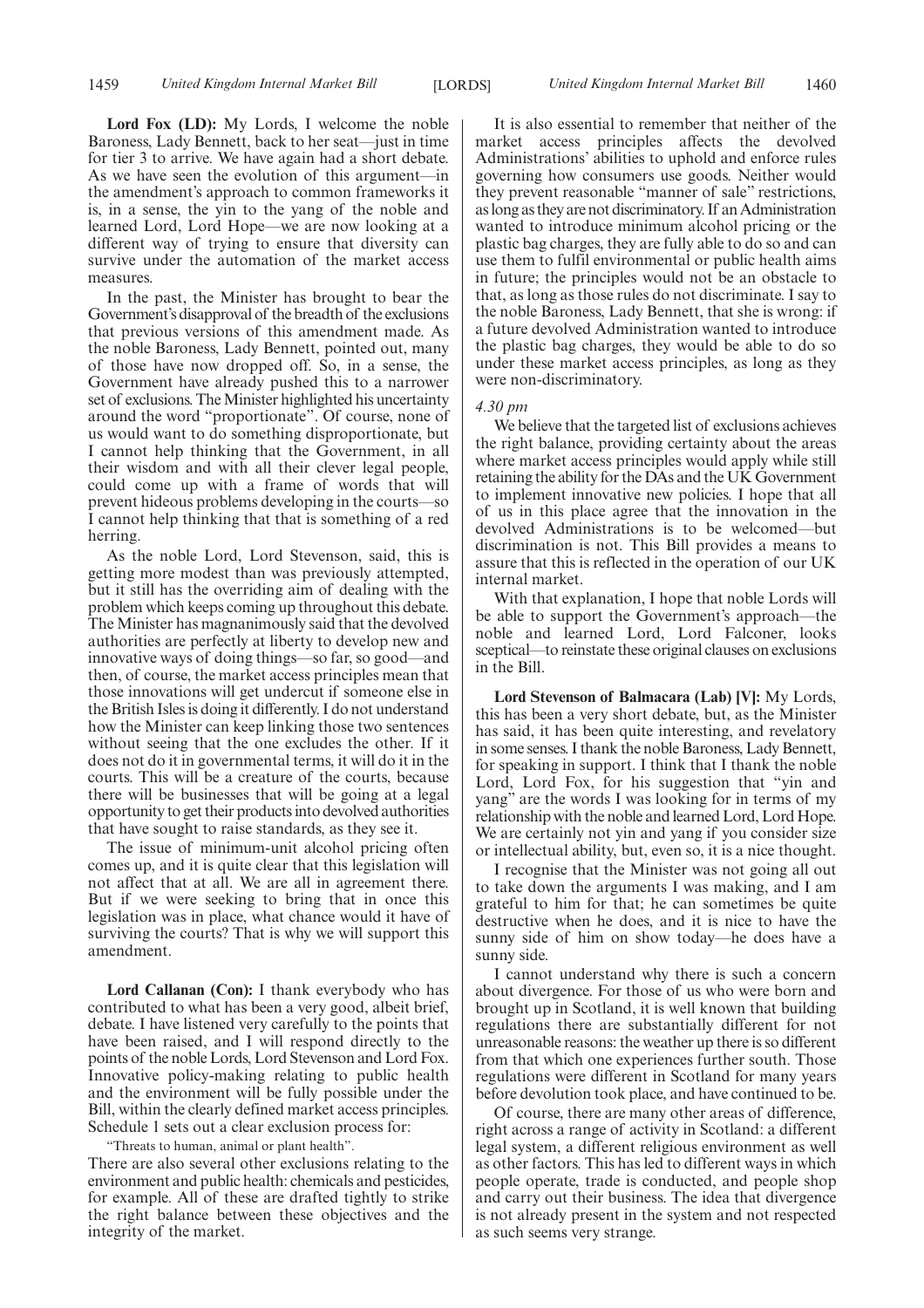I know that the Minister stands by Schedule 1 because he referred to it at length, but those who have read it carefully—I suspect that not many people have read it right the way through because it is dry—will know that, basically, the only real reason for divergence is set out there very clearly. It says that there has to have been a threat to life caused by a "pest or disease" that is a very wide-ranging thought and a way we can approach it. Nevertheless, that is really the only sure and certain basis under which divergence would be permitted, other than that which already exists.

In that sense, we are on the right track: there could be a better way of formulating that. The schedule contains many other ways of implementing curtailment and restriction that we could use if the wording currently in our amendment is not satisfactory. However, I do not think that the Minister has said anything that would negate our feeling that this amendment, in its essence, is the counterpart to the amendment that we already agreed in relation to common frameworks—and that it would play a necessary part in making sure that devolution continues. I recommend it, and I would like to test the opinion of the House.

**The Deputy Speaker (Baroness Henig) (Lab):** Members taking part remotely have given their voices in support of this Motion, and I will take that into account.

# *4.34 pm*

*Division conducted remotely on Motion B1*

*Contents 302; Not-Contents 254.*

*Motion B1 agreed.*

# **Division No. 2**

#### **CONTENTS**

Addington, L. Adebowale, L. Adonis, L. Alderdice, L. Allan of Hallam, L. Alli, L. Alliance, L. Alton of Liverpool, L. Amos, B. Anderson of Ipswich, L. Anderson of Swansea, L. Andrews, B. Armstrong of Hill Top, B. Ashton of Upholland, B. Bach, L. Bakewell of Hardington Mandeville, B. Barker, B. Bassam of Brighton, L. Beecham, L. Beith, L. Benjamin, B. Bennett of Manor Castle, B. Berkeley of Knighton, L. Berkeley, L. Best, L. Bhatia, L. Billingham, B. Blackstone, B. Blower, B. Blunkett, L. Boateng, L.

Bonham-Carter of Yarnbury, B. Boothroyd, B. Bowles of Berkhamsted, B. Bowness, L. Boycott, B. Bradley, L. Bradshaw, L. Brennan, L. Brinton, B. Broers, L. Brooke of Alverthorpe, L. Brown of Cambridge, B. Browne of Ladyton, L. Bruce of Bennachie, L. Bryan of Partick, B. Bull, B. Burnett, L. Burt of Solihull, B. Butler of Brockwell, L. Butler-Sloss, B. Campbell of Pittenweem, L. Campbell of Surbiton, B. Campbell-Savours, L. Carlile of Berriew, L. Carter of Coles, L. Cashman, L. Chakrabarti, B. Chartres, L. Chidgey, L. Clancarty, E. Clark of Calton, B. Clark of Kilwinning, B.

Clark of Windermere, L. Clement-Jones, L. Cohen of Pimlico, B. Collins of Highbury, L. Cooper of Windrush, L. Cork and Orrery, E. Corston, B. Cotter, L. Coussins, B. Crawley, B. Crisp, L. Cunningham of Felling, L. Curry of Kirkharle, L. Davidson of Glen Clova, L. Davies of Brixton, L. Davies of Oldham, L. Davies of Stamford, L. Dholakia, L. Donaghy, B. Doocey, B. Drake, B. D'Souza, B. Dubs, L. Eames, L. Eatwell, L. Elder, L. Evans of Watford, L. Falconer of Thoroton, L. Faulkner of Worcester, L. Featherstone, B. Filkin, L. Finlay of Llandaff, B. Foster of Bath, L. Foulkes of Cumnock, L. Fox, L. Freyberg, L. Gale, B. Garden of Frognal, B. German, L. Goddard of Stockport, L. Golding, B. Goudie, B. Grabiner, L. Grantchester, L. Greaves, L. Green of Hurstpierpoint, L. Grender, B. Grey-Thompson, B. Griffiths of Burry Port, L. Grocott, L. Hain, L. Hamwee, B. Hannay of Chiswick, L. Hanworth, V. Harries of Pentregarth, L. Harris of Haringey, L. Harris of Richmond, B. Haskel, L. Haworth, L. Hayman of Ullock, B. Hayman, B. Hayter of Kentish Town, B. Healy of Primrose Hill, B. Hendy, L. Henig, B. Hollick, L. Hope of Craighead, L. Howarth of Newport, L. Hoyle, L. Humphreys, B. Hunt of Bethnal Green, B. Hunt of Kings Heath, L. Hussain, L. Hussein-Ece, B. Hutton of Furness, L. Janke, B. Jay of Paddington, B. Jolly, B.

Jones of Cheltenham, L. Jones of Moulsecoomb, B. Jones of Whitchurch, B. Jones, L. Jordan, L. Judd, L. Kennedy of Cradley, B. Kennedy of Southwark, L. Kerr of Kinlochard, L. Kerslake, L. Knight of Weymouth, L. Kramer, B. Krebs, L. Lane-Fox of Soho, B. Lawrence of Clarendon, B. Layard, L. Lea of Crondall, L. Lee of Trafford, L. Lennie, L. Liddell of Coatdyke, B. Liddle, L. Lipsey, L. Lister of Burtersett, B. Low of Dalston, L. Ludford, B. Macdonald of River Glaven, L. MacKenzie of Culkein, L. Mackenzie of Framwellgate, L. Macpherson of Earl's Court, L. Mair, L. Mallalieu, B. Mandelson, L. Marks of Henley-on-Thames, L. Masham of Ilton, B. Maxton, L. McAvoy, L. McConnell of Glenscorrodale, L. McDonagh, B. McIntosh of Hudnall, B. McKenzie of Luton, L. McNally, L. McNicol of West Kilbride, L. Meacher, B. Mendelsohn, L. Miller of Chilthorne Domer, B. Mitchell, L. Monks, L. Morris of Aberavon, L. Murphy of Torfaen, L. Murphy, B. Neuberger, B. Newby, L. Northover, **B**. Nye, B. Oates, L. O'Loan, B. O'Neill of Bengarve, B. Osamor, B. Paddick, L. Palmer of Childs Hill, L. Pannick, L. Parekh, L. Parminter, B. Patel of Bradford, L. Pendry, L. Pinnock, B. Pitkeathley, B. Ponsonby of Shulbrede, L. Prescott, L. Primarolo, B. Prosser, B. Purvis of Tweed, L.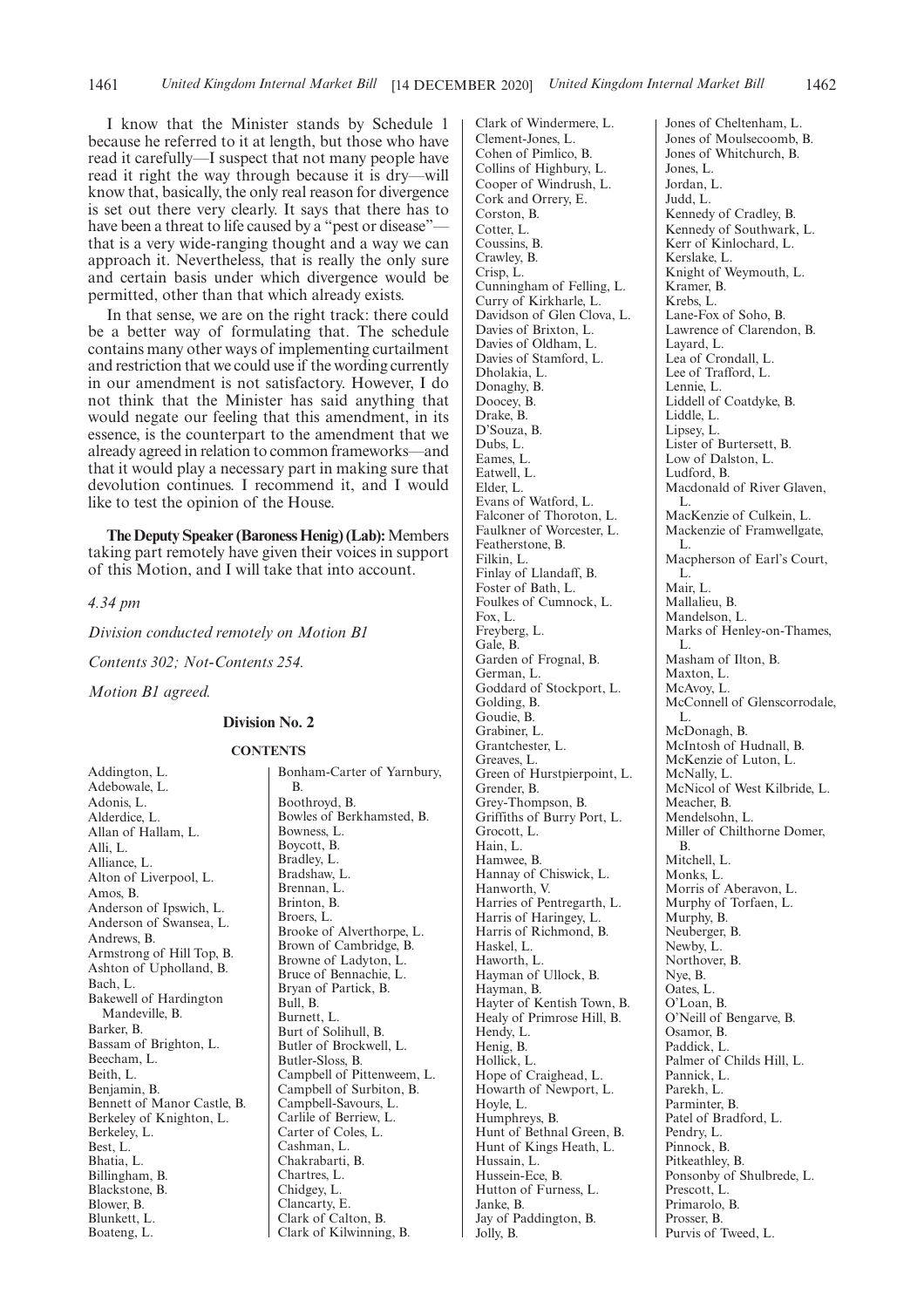Puttnam, L. Quin, B. Ramsay of Cartvale, B. Ramsbotham, L. Randerson, B. Ravensdale, L. Razzall, L. Rebuck, B. Redesdale, L. Rees of Ludlow, L. Reid of Cardowan, L. Rennard, L. Ricketts, L. Ritchie of Downpatrick, B. Roberts of Llandudno, L. Robertson of Port Ellen, L. Rooker, L. Rosser, L. Rowlands, L. Royall of Blaisdon, B. Russell of Liverpool, L. Sandwich, E. Scott of Needham Market, B. Scriven, L. Sharkey, L. Sheehan, B. Sherlock, B. Shipley, L. Sikka, L. Simon, V. Skidelsky, L. Smith of Basildon, B. Smith of Finsbury, L. Smith of Gilmorehill, B. Smith of Newnham, B. Snape, L. Somerset, D. Stephen, L. Stern of Brentford, L. Stevenson of Balmacara, L. Stone of Blackheath, L. Stoneham of Droxford, L. Storey, L. Strasburger, L. Stunell, L.

#### **NOT CONTENTS**

Aberdare, L. Agnew of Oulton, L. Ahmad of Wimbledon, L. Anelay of St Johns, B. Arran, E. Ashton of Hyde, L. Balfe, L. Barran, B. Barwell, L. Bates, L. Bellingham, L. Berridge, B. Bertin, B. Bethell, L. Blackwell, L. Blackwood of North Oxford, B. Blencathra, L. Bloomfield of Hinton Waldrist, B. Borwick, L. Bottomley of Nettlestone, B. Bourne of Aberystwyth, L. Boyce, L. Brabazon of Tara, L. Brady, B. Bridgeman, V. Bridges of Headley, L. Brookeborough, V. Brougham and Vaux, L.

Suttie, B. Taylor of Bolton, B. Teverson, L. Thomas of Cwmgiedd, L. Thomas of Gresford, L. Thomas of Winchester, B. Thornhill, B. Thornton, B. Thurso, V. Tonge, B. Tope, L. Touhig, L. Triesman, L. Truscott, L. Tunnicliffe, L. Turnberg, L. Tyler of Enfield, B. Tyler, L. Uddin, B. Verjee, L. Walker of Aldringham, L. Wallace of Saltaire, L. Wallace of Tankerness, L. Walmsley, B. Warwick of Undercliffe, B. Watkins of Tavistock, B. Watson of Invergowrie, L. Watts, L. Wellington, D. Wheatcroft, B. Wheeler, B. Whitaker, B. Wigley, L. Wilcox of Newport, B. Willis of Knaresborough, L. Wills, L. Wilson of Dinton, L. Winston, L. Wood of Anfield, L. Woodley, L. Woolf, L. Wrigglesworth, L. Young of Hornsey, B. Young of Old Scone, B.

Brown of Eaton-under-Heywood, L. Browne of Belmont, L. Browning, B. Brownlow of Shurlock Row, L. Buscombe, B. Caine, L. Caithness, F. Callanan, L. Cameron of Dillington, L. Carey of Clifton, L. Carrington of Fulham, L. Carrington, L. Cathcart, E. Cavendish of Furness, L. Cavendish of Little Venice, B. Chadlington, L. Chalker of Wallasey, B. Chisholm of Owlpen, B. Choudrey, L. Coe, L. Colgrain, L. Colville of Culross, V. Colwyn, L. Cormack, L. Courtown, E. Couttie, B. Craig of Radley, L. Craigavon, V.

Crathorne, L. Cromwell, L. Cumberlege, B. Davies of Gower, L. De Mauley, L. Deech, B. Deighton, L. Devon, E. Dobbs, L. Dodds of Duncairn, L. Duncan of Springbank, L. Dunlop, L. Eaton, B. Eccles of Moulton, B. Eccles, V. Empey, L. Evans of Bowes Park, B. Fairfax of Cameron, L. Fairhead, B. Falkner of Margravine, B. Fall, B. Farmer, L. Faulks, L. Fink, L. Finn, B. Fleet, B. Flight, L. Fookes, B. Forsyth of Drumlean, L. Fox of Buckley, B. Framlingham, L. Fraser of Corriegarth, L. Freud, L. Fullbrook, B. Gadhia, L. Gardiner of Kimble, L. Gardner of Parkes, B. Geddes, L. Gilbert of Panteg, L. Glenarthur, L. Goldsmith of Richmond Park, L. Goodlad, L. Goschen, V. Grade of Yarmouth, L. Greenhalgh, L. Greenway, L. Griffiths of Fforestfach, L. Grimstone of Boscobel, L. Hague of Richmond, L. Hailsham, V. Hamilton of Epsom, L. Hammond of Runnymede, L. Haselhurst, L. Hay of Ballyore, L. Hayward, L. Helic, B. Henley, L. Herbert of South Downs, L. Hodgson of Abinger, B. Hodgson of Astley Abbotts, L. Hoey, B. Holmes of Richmond, L. Hooper, B. Horam, L. Howard of Lympne, L. Howard of Rising, L. Howe, E. Howell of Guildford, L. Hunt of Wirral, L. Jay of Ewelme, L. Jenkin of Kennington, B. Jopling, L. Kakkar, L. Keen of Elie, L. Kilclooney, L. King of Bridgwater, L.

Kirkham, L. Kirkhope of Harrogate, L. Laming, L. Lamont of Lerwick, L. Lancaster of Kimbolton, L. Lang of Monkton, L. Lansley, L. Leigh of Hurley, L. Lexden, L. Lilley, L. Lindsay, E. Lingfield, L. Liverpool, E. Livingston of Parkhead, L. Lytton, E. Mackay of Clashfern, L. Mancroft, L. Mann, L. Manzoor, B. Marland, L. Maude of Horsham, L. Mawson, L. McColl of Dulwich, L. McCrea of Magherafelt and Cookstown, L. McGregor-Smith, B. McInnes of Kilwinning, L. McLoughlin, L. Mendoza, L. Meyer, B. Montrose, D. Moore of Etchingham, L. Morgan of Cotes, B. Morris of Bolton, B. Morrissey, B. Morrow, L. Moylan, L. Moynihan, L. Naseby, L. Nash, L. Neville-Jones, B. Neville-Rolfe, B. Newlove, B. Nicholson of Winterbourne, B. Noakes, B. Northbrook, L. Norton of Louth, L. O'Shaughnessy, L. Parkinson of Whitley Bay , L. Patel, L. Patten, L. Penn, B. Pickles, L. Pidding, B. Polak, L. Popat, L. Powell of Bayswater, L. Price, L. Rana, L. Randall of Uxbridge, L. Ranger, L. Rawlings, B. Reay, L. Redfern, B. Renfrew of Kaimsthorn, L. Ribeiro, L. Ridley, V. Risby, L. Robathan, L. Rock, B. Rogan, L. Rose of Monewden, L. Sanderson of Welton, B. Sassoon, L. Sater, B. Scott of Bybrook, B. Seccombe, B.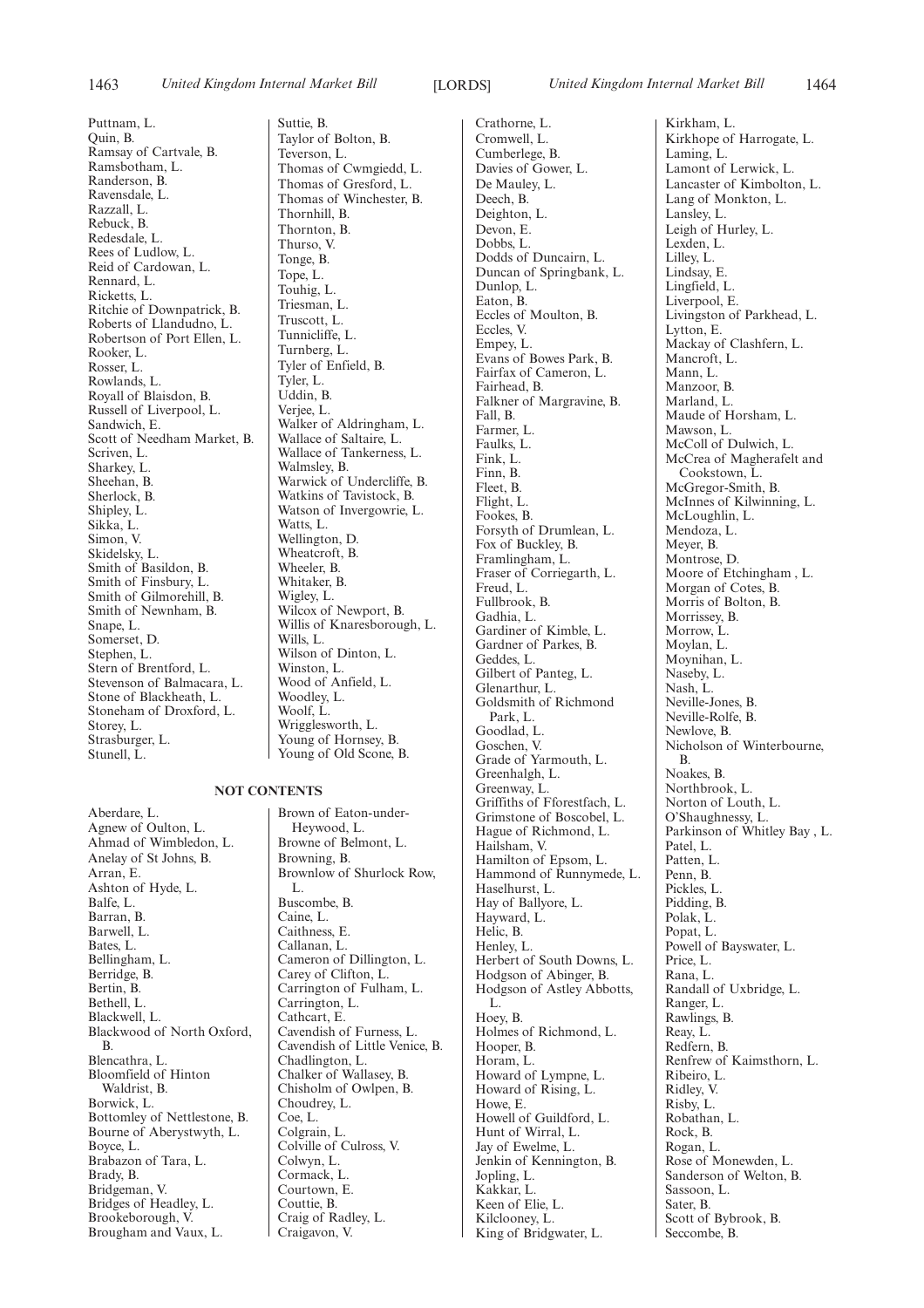Selkirk of Douglas, L. Shackleton of Belgravia, B. Sharpe of Epsom, L. Sheikh, L. Shephard of Northwold, B. Sherbourne of Didsbury, L. Shields, B. Shinkwin, L. Shrewsbury, E. Smith of Hindhead, L. Stedman-Scott, B. Sterling of Plaistow, L. Stewart of Dirleton, L. Stirrup, L. Stowell of Beeston, B. Strathclyde, L. Stroud, B. Stuart of Edgbaston, B. Sugg, B. Suri, L. Taylor of Holbeach, L. Taylor of Warwick, L. Tebbit, L.

Thurlow, L. Trenchard, V. Trevethin and Oaksey, L. Trimble, L. True, L. Tugendhat, L. Ullswater, V. Vaizey of Didcot, L. Vere of Norbiton, B. Verma, B. Vinson, L. Wakeham, L. Waldegrave of North Hill, L. Warsi, B. Wasserman, L. Wei, L. Wharton of Yarm, L. Whitby, L. Willetts, L. Williams of Trafford, B. Wyld, B. Young of Cookham, L. Younger of Leckie, V.

#### *4.47 pm*

# *Motion C Moved by Lord True*

That this House do not insist on its insistence on its Amendments 14, 52, 53 and 54 to which the Commons have insisted on their disagreement for their Reason 14C.

**14C:** Because the Lords Amendments (together with Lords Amendment 55 which has been agreed by both Houses) were only made in consequence of the omission of Part 5 by Lords Amendments 42 to 47 and so have become unnecessary following the Lords non-insistence on Lords Amendments 42, 43 and 46.

**Lord True (Con):** My Lords, I am introducing a new government amendment, containing new Clause 43A, as well as moving Motions C, D and E, which will rectify the oddities left by the removal of Clauses 44, 45 and 47. Now that we have an agreement in principle with the European Union through the joint committee, as we discussed in the last round of these discussions in your Lordships' House, the safety net clauses are no longer required.

The EU's declaration on Article 10 of the Northern Ireland protocol clarifies that subsidies are within scope of the state aid rules in the protocol only where there is a "genuine and direct link" to Northern Ireland and a "real and foreseeable" impact on trade between Northern Ireland and the European Union. The House has been concerned, as has the other place, about the risk of reach-back; the EU's clarification addresses this. The concern was that a company in Great Britain with only a peripheral link to commercial operations in Northern Ireland could be caught inadvertently by the tests within the protocol's text, which was neither acceptable nor what the protocol had envisaged.

However, public authorities giving subsidies and the beneficiaries still need guidance regarding Article 10 of the protocol. Therefore, new Clause 43A stipulates:

"The Secretary of State must publish guidance on the practical application of Article 10".

The clause requires the Secretary of State's guidance to reflect any relevant decision or recommendation of the joint committee or any declaration made by either party of which the other party takes note. The Secretary of State may update the guidance, for example, to reflect developments in either the joint committee or relevant EU law. Public authorities will be required to have regard to this guidance, helping to ensure a consistent and uniform application of Article 10. This approach is fully in accordance with the United Kingdom Government's commitments under the Northern Ireland protocol and international and domestic law. The new clause is an important part of putting the protocol into effect and for the agreement in principle with the European Union to function.

I know that noble Lords have welcomed progress on this part of the Bill, and I beg to move.

**Lord Judge (CB) [V]:**My Lords, I speak to Clause 43A. Consistent with the Minister's undertaking last week, this new clause is not tainted with the admitted unlawfulness that marked Clauses 44, 45 and 47. By way of a footnote, in view of the Minister's observation, I will say that those clauses should never have been there in the first place. As the Minister has explained, this clause is concerned with the issuing of guidance by the Secretary of State in relation to Article 10 of the Northern Ireland protocol, and any subsequent implementation of that guidance. Either process must pay full attention to the decisions and recommendations of the joint committee, itself established under Article 164 of the withdrawal agreement. Non-compliance, if it were to arise, would, if necessary, be justiciable.

There is nothing further that I can say in relation to this clause. It seems to be a very sensible solution to a difficult problem.

**Lord Newby (LD):**My Lords, this is the last knockings on Part 5 of the Bill. It has been a sad and sorry saga from beginning to end. The Government understandably drew huge opprobrium, both domestically and internationally, for being prepared to break the law. They have now withdrawn in the best way they can, but the truth is that they have done so with their tail between their legs. I am extremely pleased that we have reached this point, but sorry that the Government ever put Part 5 in the Bill in the first place and that it needed your Lordships' House to help kick it out.

**Lord Falconer of Thoroton (Lab):** The noble Lord, Lord True, has been true to his word. He has produced Clause 43A, which does not contain any element of illegality, as the noble and learned Lord, Lord Judge, said. I also agree with the noble and learned Lord that it is a sensible provision and we welcome it. It brings to an end a saga for which this country has plainly paid a price. Everybody commenting on the position of the European Union at the moment is saying that the reason it is currently seeking the arbitral and consultation provisions, and the threshold for the ratchet up, is that it does not trust us—and one of the reasons for that is the internal market Bill and its illegality.

**Lord True (Con):** My Lords, the noble and learned Lord opposite always has a delightful habit of ending his eloquent speeches with a couple of sentences that I find it hard to agree with, and I do not agree with his interpretation there. But I thank those who have contributed to this short debate. I am grateful for the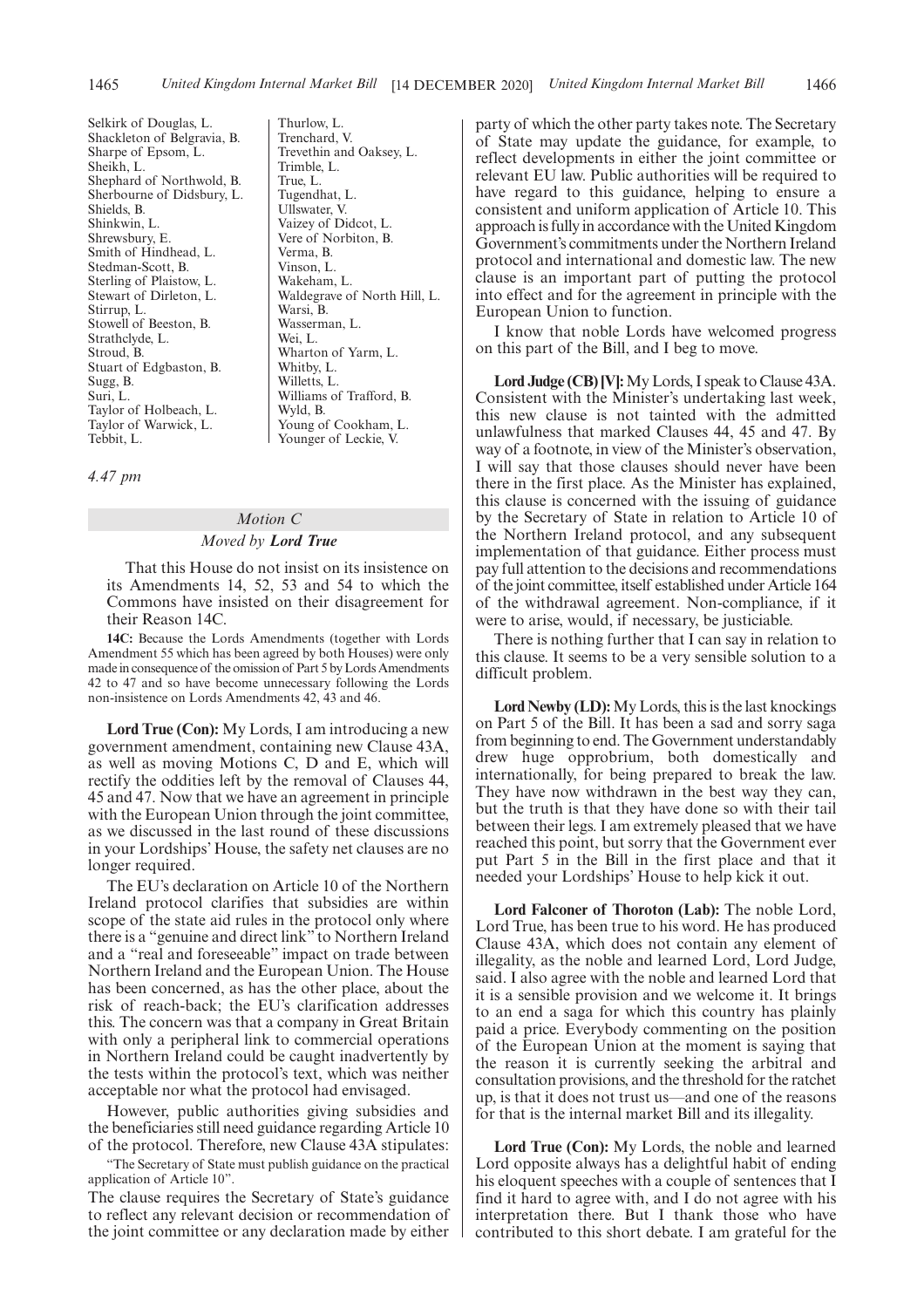[LORD TRUE]

welcome for the Government's proposal—I do not talk about tails between legs—and that the other parts of Part 5, to which your Lordships objected before, have been accepted. As perceived from this side of the House, that was the correct action.

I need not repeat the essence of this. Clause 43A is required in the Bill because, as the noble and learned Lord, Lord Falconer, said, it is an important part of implementing the protocol. The clause places a duty on the Secretary of State to provide guidance. I welcome the fact that the EU has clarified that subsidies are within the scope of Article 10 only under the conditions that I described—a genuine and direct link to Northern Ireland and a real, foreseeable impact on trade between Northern Ireland and the EU. This addresses the risk of reach-back and must be reflected in the guidance that the Government will provide.

I am also, of course, grateful for the remarks of the noble and learned Lord, Lord Judge. In concluding, I will emphasise, as he did, that this approach is fully in accordance with the United Kingdom's commitments under the Northern Ireland protocol and international and domestic law.

*Motion C agreed.*

# *Motion D*

*Moved by Lord True*

That this House do agree with the Commons in their Amendment 45C.

**45C:** After Clause 43, insert the following new Clause—

"**43A Guidance on Article 10 of the Northern Ireland Protocol**

(1) The Secretary of State must publish guidance on the practical application of Article 10 of the Northern Ireland Protocol (State aid).

(2) For that purpose Article 10 is to be read in the light of—

(a) any relevant decision or recommendation of the Joint Committee, and

(b) any relevant declaration that is made in the Joint Committee by either party, of which the other party takes note.

(3) The guidance must be published before the end of the period of one month beginning with the day on which this section comes into force.

(4) A person with public functions relating to the implementation of Article 10 (including functions involving the provision of financial assistance or other subsidies) must have regard to the guidance when exercising such functions.

(5) The Secretary of State may—

(a) revise or replace the guidance;

(b) if satisfied it is no longer necessary, withdraw the guidance. (6) In this section "Joint Committee" means the committee established by Article 164(1) of the EU withdrawal agreement."

*Motion D agreed.*

# *Motion E Moved by Lord True*

That this House do agree with the Commons in their Amendment 47C.

**47C:** Clause 43, page 35, line 3, leave out paragraph (b)

### *Motion F*

#### *Moved by Baroness Penn*

That this House do not insist on its Amendments 48B and 48C to which the Commons have disagreed for their Reason 48D.

**48D:** Because the Lords Amendments would alter financial arrangements made by the Commons, and the Commons do not offer any further Reason, trusting that this Reason may be deemed sufficient.

**Baroness Penn (Con):** My Lords, the other place has disagreed with Amendments 48B and 48C regarding the power to provide financial assistance which the Bill confers on the UK Government. Once again it has invoked financial privilege. I remind noble Lords that this is not a decision for the Government to make but is independently determined in the other place. It would, of course, be contrary to normal practice for the House to insist on any amendment disagreed for a financial privilege reason.

Amendments 48B and 48C, in the name of the noble and learned Lord, Lord Thomas, required the Government to have the consent of the devolved Administrations before exercising the financial assistance power in devolved areas. As I emphasised last week, this power is additional to the devolved Administrations' existing powers, which I was glad to see noble Lords accept in the debate last Wednesday. It does not override the devolution settlements. I note that the noble and learned Lord, Lord Thomas, has tabled further amendments on this matter and I thank him for discussing these with me in advance. I also thank the noble Lord, Lord Stevenson, and the noble Baroness, Lady Hayter, for their discussions with me on these matters.

Amendments 48E and 48F would require the Government to consult on and publish the principles for investment, and to seek advice from representatives jointly appointed by the UK Government and the devolved Administrations before providing financial assistance in devolved areas. I reassure the noble and learned Lord that, when using this power, we will, of course, work with the devolved Administrations and other key stakeholders throughout the country. As I have mentioned previously, the UK shared prosperity fund provides a more detailed example of how we intend to use the power to provide financial assistance. In doing so, I hope that noble Lords recognise that the process is consistent with the intent of the amendments proposed by the noble and learned Lord, Lord Thomas.

The financial assistance power means that the UK Government can make good on our commitment to level up and create opportunities across the UK in places most in need, such as ex-industrial areas, deprived towns and rural and coastal communities, and for people who face labour-market barriers. We have discussed the UK shared prosperity fund extensively and I reiterate that, while the specific arrangements for the governance of the fund are still being developed, there will be governance structures and the devolved Administrations will have a place within those structures. I hope that noble Lords will accept that this is a clear commitment to work collaboratively and demonstrates that this is not at all "Westminster knows best" or "a Westminster power grab". As noble Lords have mentioned, we have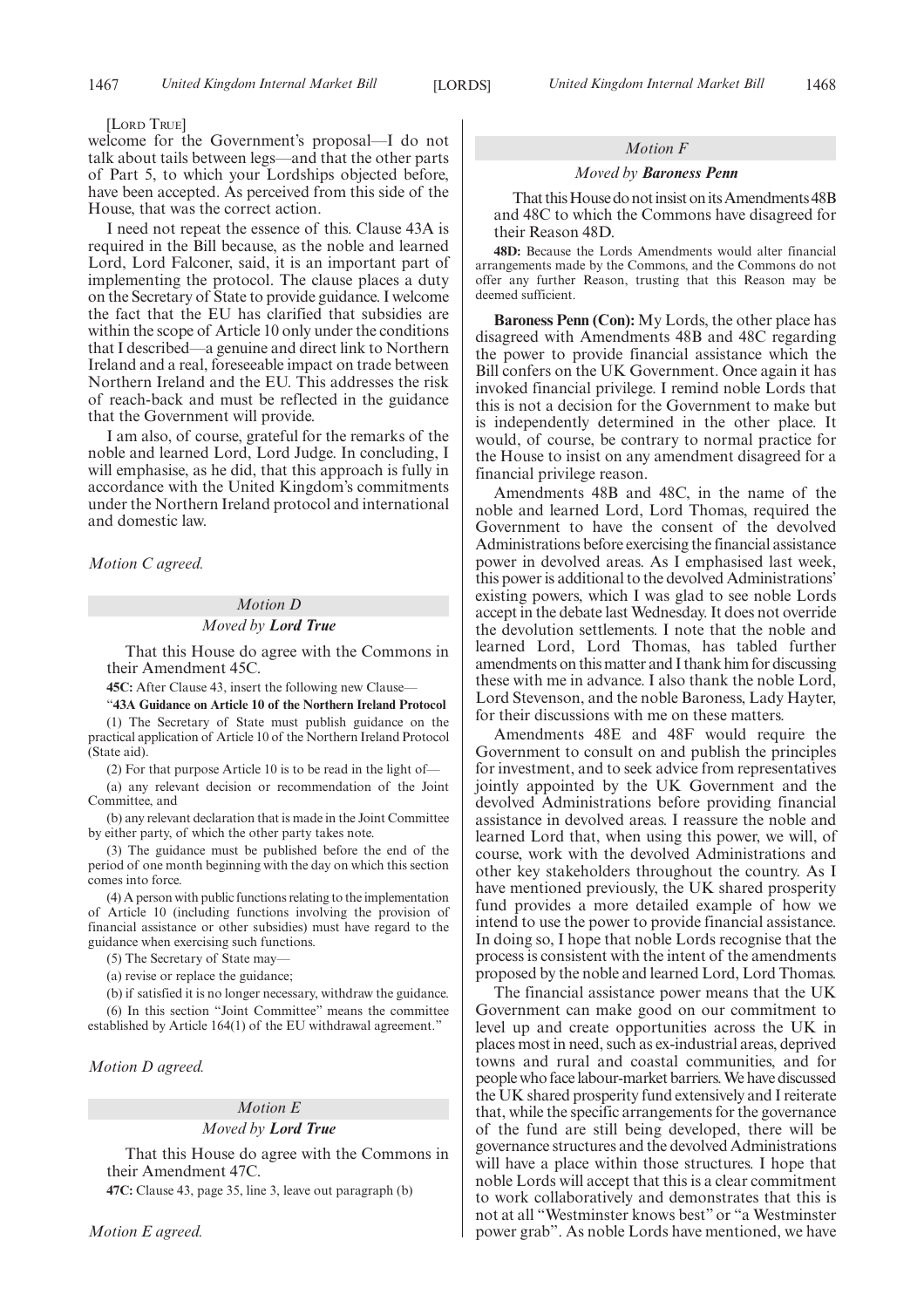also worked collaboratively with the Scottish Government, the Welsh Government, and the Northern Ireland Executive for over six years on city and growth deals, and we intend to continue in that spirit of partnership and joint working.

The power in the Bill creates a unified power that operates consistently UK-wide. In exercising that power, we will work with stakeholders, including the devolved Administrations. This will help to make sure that UK Government investments and devolved UK Administration spending will deliver effective outcomes for the people of Scotland, Wales and Northern Ireland. The UK Government are best placed to identify and fund schemes that take into account all parts of the country and across administrative borders to connect all parts of the UK. Indeed, we have shown how crucial the scale and responsiveness of the UK Government support can be throughout this difficult year.

The response to Covid-19 has illustrated how the Government can work strategically and at scale to save jobs and support communities throughout the UK, working alongside the devolved Administrations to keep every citizen safe and supported, no matter where they live. I hope that this will encourage the noble and learned Lord to withdraw his amendment.

*5 pm*

# *Motion F (as an amendment to Motion F) Moved by Lord Thomas of Cwmgiedd*

At end insert "and do propose Amendments 48E and 48F in lieu—

**48E:** Clause 48, page 40, line 41, at end insert—

" $(1)$  The powers in subsection  $(1)$  may only be exercised–

(a) after consultation with the relevant authority on the principles under which financial assistance may be provided by a Minister of the Crown;

(b) after publication of such principles; and

(c) after considering the advice of persons jointly appointed by the Minister of the Crown and the relevant authority for each of Wales, Scotland and Northern Ireland as to the way in which, applying the principles, the allocation of financial assistance respectively to Wales, Scotland and Northern Ireland which could have been given by a relevant authority should be provided."

**48F:** Page 41, line 10, at end insert—

""relevant authority" means the Welsh Ministers in respect of Wales, the Scottish Ministers in respect of Scotland, and the Northern Ireland Executive in respect of Northern Ireland.""

**Lord Thomas of Cwmgiedd (CB) [V]:** My Lords, I thank the Minister for the opportunity to have had discussions with her on two occasions. I am grateful indeed. There are three short reasons why I hope that the House will accept Motion F1 and Amendments 48E and 48F, which I seek to move and the compromise within that is intended. Those reasons can be explained briefly as follows.

The first is that the assertion of financial privilege is one to which there are two answers: it is not a financial issue, it is a constitutional and devolution issue. The scope of financial privilege is a question that will need to be discussed further in due course as the precedents on financial privilege need to be considered in the light of devolution. However, this is not the occasion. The issues in relation to devolution are addressed in this amendment in a way that simply seeks to clarify the need for consultation, principles and advice, all of which are so essential to the function of a union, but they do not impinge on the power of the other place.

My second reason for the amendment is that the way in which it seeks to proceed is to set out a principal reason for spending in the devolved areas. The UK Government and the devolved Governments should work together to strengthen confidence both in the Governments and in the union. The clause requires, as before, consultation in establishing the publication of principles and—this is new—the consideration of advice from the devolved Governments in the field where powers have been devolved. This goes nowhere beyond the devolved powers and it seeks simply to uphold the devolution settlement. The keys are consultation, principle and advice.

It is of course for the UK Government to decide whether they will follow that advice, but perhaps I may make three short points. If the advice were to be followed, it would stop the UK going back, as the Minister has observed, to "Westminster knows best." If the UK Government were to follow the advice, it would say that they can work with the Governments that have been elected by the people of Northern Ireland, Scotland and Wales to spend wisely in the devolved fields by accepting the advice of those who know best in the devolved institutions. Secondly, it would also give the spending of those funds a considerable degree of democratic legitimacy by ensuring that the democratic mandate to spend in the devolved fields was heeded. Thirdly, if the advice was followed, spending would be much more efficient, as there should be co-ordination of spending. The real risk of inconsistent and, worse still, competitive spending, would be avoided.

My last main reason is, in short, is that the amendment seeks to lay part of the foundation for the exercise of statecraft, something that is so necessary to ensure the future of our union. The question may therefore be asked: why is it necessary to put this into a Bill? We simply cannot afford the failure of statecraft in relation to the union. Experience has shown that a clear mechanism is the best way of providing for co-operation between the four nations. There can be no more important area in which to do this than in relation to the working together, with a common and unified purpose, to increase the prosperity of each of the four nations, and here I refer in particular to the very deprived areas within those four nations. I beg to move.

**Lord Adonis (Lab):** I strongly support everything that has just been said by the noble and learned Lord, Lord Thomas, and I hope that my noble friends in the Labour Party will support him in his amendment if he presses it to a vote. The points he has raised are absolutely fundamental to the devolution settlement. The big issue here is what happens in lieu of the big decisions that used to be made about the structural funds. The noble Baroness the Minister said in our last debate that it was the European Union that would decide, which of course was technically true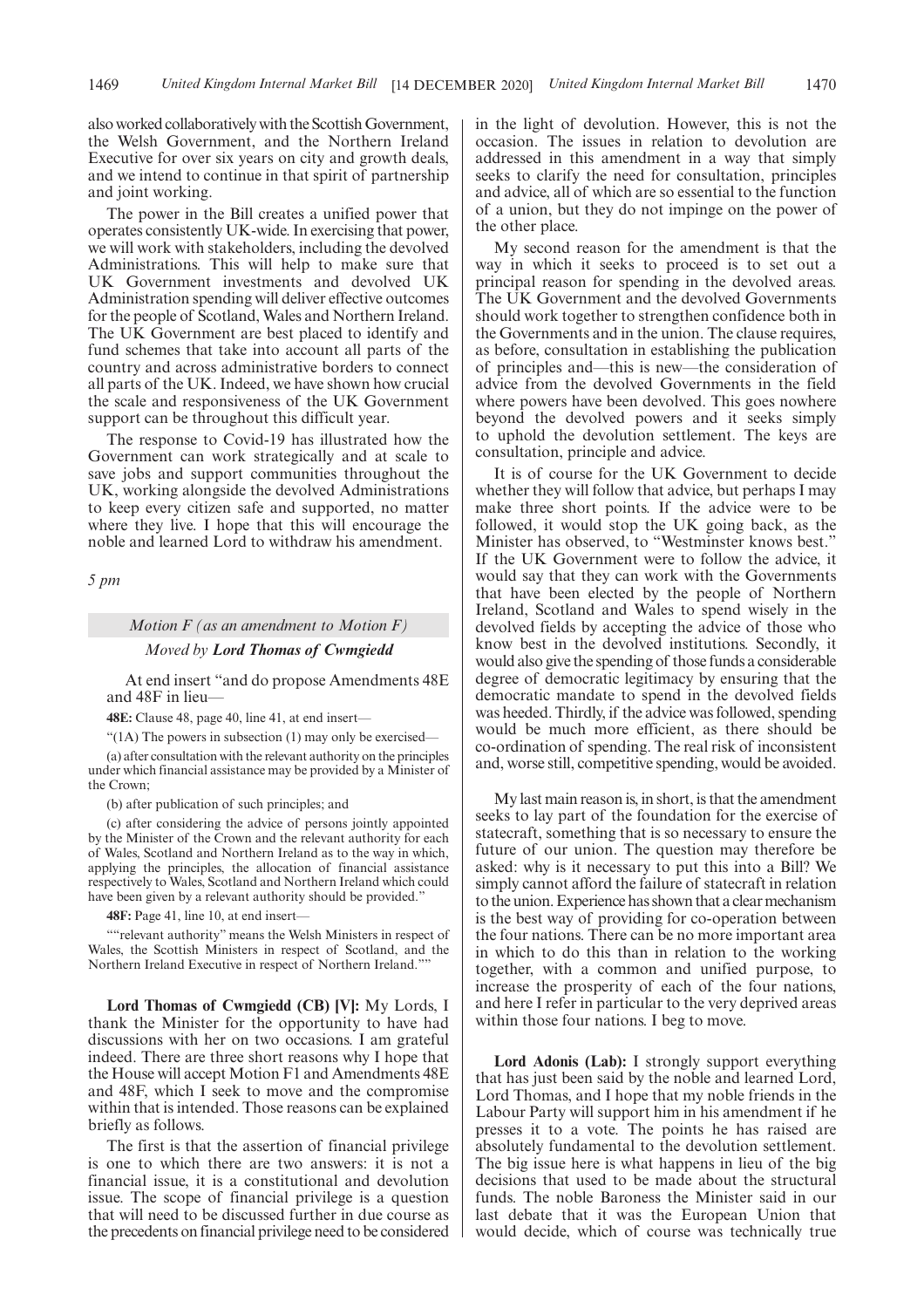#### [LORD ADONIS]

because these were EU funds, but the advice upon which projects are prioritised within the devolved Administrations very clearly flowed from the devolved Administrations themselves. If we do not observe that principle in respect of the Shared Prosperity Fund and whatever may replace it over time—the noble and learned Lord, Lord Thomas, has explained that we are putting in place within statute a regime that could now last for decades—what we will be doing is substantially rolling back the devolution settlement.

The noble and learned Lord used a slightly antiquated term, "statecraft", but it is coming back into vogue, because we have so little of it. Indeed, as some noble Lords might recall, the Prime Minister told us some while ago that it would be a failure of statecraft if there was not a deal, which he very nearly railroaded the country into over the past weekend. It would be an equal failure of statecraft if the devolution settlement starts to break down because of irreconcilable differences between the devolved Administrations and the UK Government on fundamental issues relating to the allocation of structural and regional funding within the UK.

The position that we are in, which is why I think it is so important that the noble and learned Lord presses his amendment, is this: can we simply take the rather vague assurances that the Minister has given us today as being sufficient? In respect of the operation of the whole devolution settlement, which is something that one would expect to roll over from Government to Government as a part of our constitution, I do not think that the assurances which have been given as set down in *Hansard* are sufficient. It is important to have them in statute. Thus, I think that the arrangements that the noble and learned Lord has set out in his Amendment F1 are absolutely appropriate to what we are facing in this area.

The other reason is that in my experience, people's past behaviour is always the best guide to their future behaviour. On the basis of the Government's past behaviour, I do not believe that we can accept those assurances as being sufficient. This is the Government that introduced the towns fund under which Ministers themselves could decide on a wholly arbitrary basis that was not related to any objective statements of need, how they would allocated hundreds of millions of pounds—I think in the end billions of pounds under the fund; I have just been told £4 billion—based on arbitrary and essentially political criteria. How can we accept a vague assurance about consultation with the devolved Administrations when we know that that is how Ministers of the Crown have behaved?

It seems to me to be absolutely essential, not simply desirable, that we put into statute the requirements of the noble and learned Lord's Amendment F1. They seek that the Government should make these further investments only after consultation, which is the crucial element of his proposed new wording for Clause 48

"on the principles under which financial assistance may be provided by a Minister of the Crown."

That would set out in law the requirement that there must be consultation on principles.

If I have a concern about the noble and learned Lord's amendment, it is that it is too weak. This is the classic problem when one starts to compromise. You end up by giving up too much ground. As I read it, I think that the wording of his amendment is too weak because it requires consultation on principles. On my reading of the amendment, it does not require the consent of the devolved Administrations to disbursements that are made in respect of additional investments like the Shared Prosperity Fund.

I will put this to the noble and learned Lord: what would happen if, having consulted, the United Kingdom Government do what they now seem to do routinely—the Prime Minister has told us that he does not believe in devolution—and simply override the view of the devolved Administrations and decide on a political basis to make what are essentially politically motivated investments anyway?

I hope the noble and learned Lord can disabuse me, but my reading of the wording of his new amendment is that the United Kingdom Government would, having consulted, none the less be able to ride roughshod over the devolved Administrations and decide what they want to do for political reasons in London and Westminster. The noble Baroness said—we liked her words—that she was seeking to give backing to the principle that it is not the case that Westminster knows best; my reading of the state of the law, which is what will matter on these things, is that it would be perfectly okay for future Governments to say not only that Westminster knows best but that the Conservative Party knows best and will distribute funding in Scotland, Wales and Northern Ireland in respect of Conservative Party priorities and not any priorities agreed with the devolved Administrations.

I strongly support the noble and learned Lord's amendment. It goes to the heart of what will happen to devolution after Brexit. My concern is that, in the process of compromising as this Bill has gone through, the amendment is too weak to deliver the objectives which the noble and learned Lord so rightly set out.

**The Deputy Speaker (Lord McNicol of West Kilbride) (Lab):** My Lords, I have had three more requests to speak. I will take them in order: the noble Lord, Lord Liddle, the noble Baroness, Lady Bennett of Manor Castle, and then the noble Baroness, Lady Noakes. I call the noble Lord, Lord Liddle.

**Lord Liddle (Lab):** My Lords, the serious point here is whether responsibility for economic development measures, which are the purpose of the shared prosperity fund, will be devised, agreed and undertaken with the consent of the devolved Administrations and devolved bodies in England.

Last time I spoke on this, the Minister claimed that the distribution of EU funds was decided in Brussels. That is not the case, as she well knows. As I am sure the noble Lord, Lord Callanan, would confirm on the basis of his great experience of European matters, the EU established criteria against which funds should be spent and rules for determining the areas of greatest need, which were based on the relative GDP of an area in the European Union—which areas were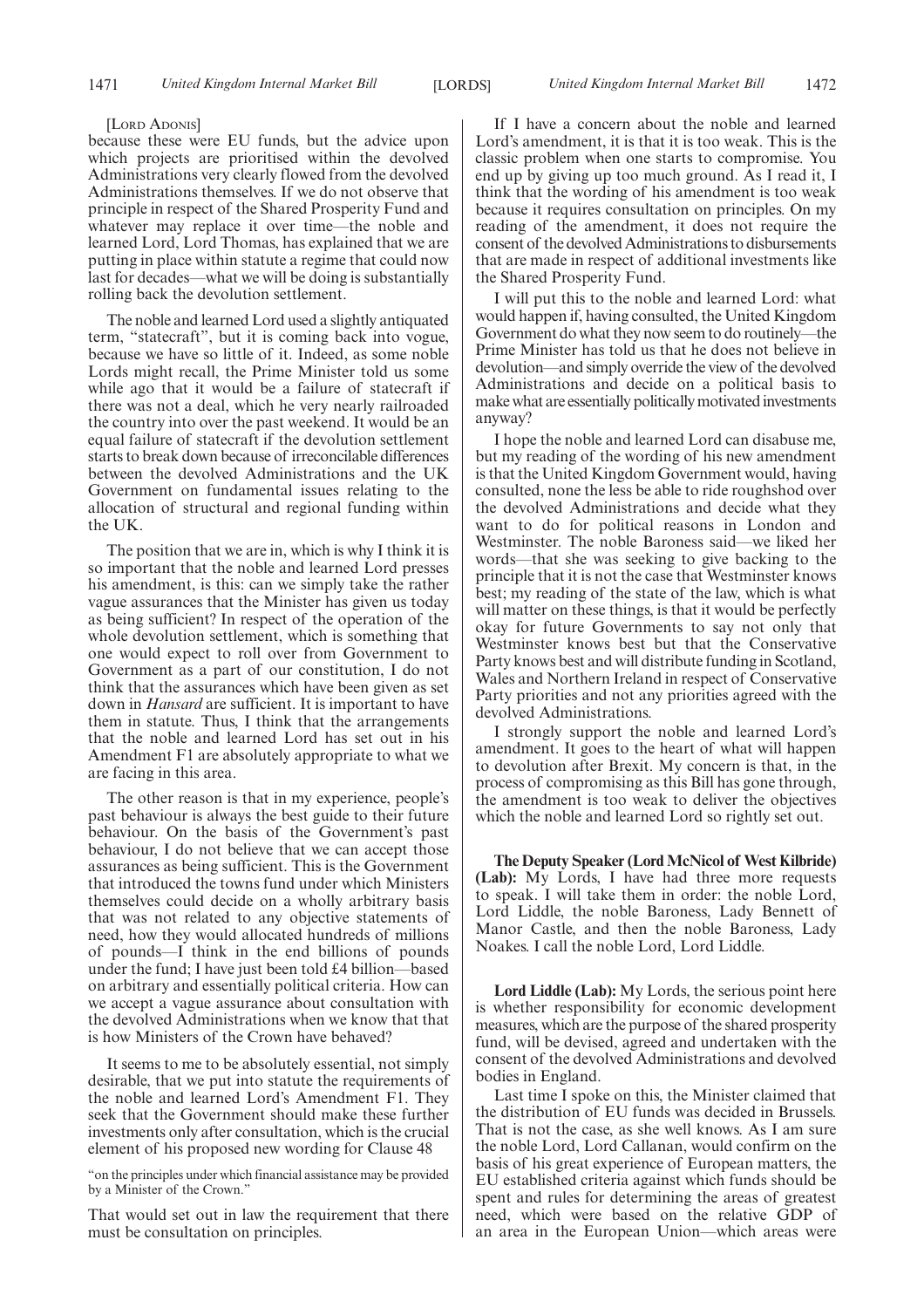Objective 1, which were Objective 2, and all the rest. It did not decide on individual projects. That was never determined in the Commission.

The way individual projects were decided under the structural funds—as I think Conservative and Labour Governments have practised since the 1990s—was on a bottom-up principle, which I think the noble Lord, Lord Heseltine, probably started off agreeing with. If we were to have effective economic development, it had to have the buy-in of local areas, and of the nations when we had devolution. The best way to do this was through mechanisms that brought together locally elected people with businesspeople in bodies at local, regional and national levels to determine which projects should be prioritised.

As I understand it, the present proposal is that, instead of this devolved system, which has worked reasonably well over the past few decades, this Government want to take power to centralise decision-making. The precedent for this—as my noble friend Lord Adonis mentioned—is the towns fund, which is a completely centralised pork barrel dished out to Members of Parliament representing constituencies that the Conservative Party has recently won. That is what the towns fund is. I know from my own county, Cumbria, that Carlisle, Workington and Barrow will be recipients of towns fund money. Why? Yes, they have great needs, but it is because they have recently elected Conservative Members of Parliament.

### *5.15 pm*

Now we are told that we will have a levelling-up fund as well as a towns fund, and this shared prosperity fund. These are significant amounts of money, which Ministers will decide and civil servants will implement. What will the role of local bodies be? For instance, I noticed that when the Minister was talking about her plans to consult people, there was not a single mention of the role of local enterprise partnerships in England, yet they were the great innovation of the coalition in 2010. What has happened to them?

There are also the mayoral authorities and the devolution of economic powers to mayors; many of us on the Labour side were strong supporters of this, but George Osborne also drove it very strongly with the proposals for the northern powerhouse. I heard nothing from the Minister—perhaps she will come in on this and tell me I am wrong—about the northern powerhouse, what mayors should be doing or what the role of local enterprise partnerships should be. I find all this very puzzling.

This is extremely serious when it comes to the nations of the United Kingdom. The biggest beneficiary of the proposals the Government are insisting on pushing through will be the Scottish nationalists. They will say that this is the Westminster Government taking back their spending powers and instituting a totally centralised system, when we know from experience all around the world that centralised decision-making on economic development questions simply does not work. I ask the Minister to think again.

**Baroness Bennett of Manor Castle (GP):** My Lords, I will speak very briefly in favour of Motion F1 in the name of the noble and learned Lord, Lord Thomas of Cwmgiedd. I thank him for his strong and determined pursuit on this issue over the many stages of this Bill. I join the noble Lord, Lord Adonis, in hoping very much that we will see our Opposition Front Benches support this and push it forward.

I will refer to many of the same issues that I raised on Motion B; we are talking about local control and local prioritising, as the noble Lords, Lord Adonis and Lord Liddle, have said. Without this amendment, this Bill would take financial control away from the devolved Administrations—money is power, as we know. I think it was in Committee that I raised the phrase "pork barrelling", which has reappeared again and again. This is heading towards an American-style politics, and we have many reasons why we would not wish to head in that direction.

This means in practice that if you have, as we do, an Administration in Westminster who are keen on building new roads—even though they just create more air pollution and new traffic—and airport expansion, and not on spending on nature, that priority will be forced on to local devolved Administrations.

I slightly disagree with the noble Lord, Lord Liddle, who held up as a model local enterprise partnerships and the previous model under the coalition Government; business and elected people is one partnership, but I would like to see something which is much broader and takes in all elements of the local community.

I have been seeing a great rise in enthusiasm across many parts of government for deliberative democracy, for the climate assembly and the people's assembly approach—the chance to bring together representative groups of people to make decisions. Given that increase in enthusiasm, I would like to see it written into the Bill. Perhaps we will pursue it in the future.

I come back to my point from the debate on the previous amendment about the issue of coercive control raised by the Domestic Abuse Bill. That explicitly looks at financial control as a way in which people in households exercise unequal control. I hope that your Lordships'House would agree that in an ideal household, everyone has a real and equal say in the spending of financial resources and a real chance to have their say. I would be interested in the noble and learned Lord's comments on this; the noble Lord, Lord Adonis, said that this was in consultation. I agree that we should have the word "consent" in this amendment. We are talking about democracy, about people having their say and about how we would like to see our nations run.

**Baroness Noakes (Con):** My Lords, when the Minister introduced the Motion, she explained clearly that the other place had claimed financial privilege and that it was customary for this House to respect that decision made by the Speaker. The noble and learned Lord, Lord Thomas of Cwmgiedd, said that this was not a financial issue. I respectfully say to the noble and learned Lord that it is not for this House to determine whether or not it is a financial issue. As I understand it, it has been accepted by this House for a very long time that the final arbiter of what is or is not a financial issue for which privilege can be claimed is the other place, through its Speaker. If we continue to disregard the Commons claim of financial privilege in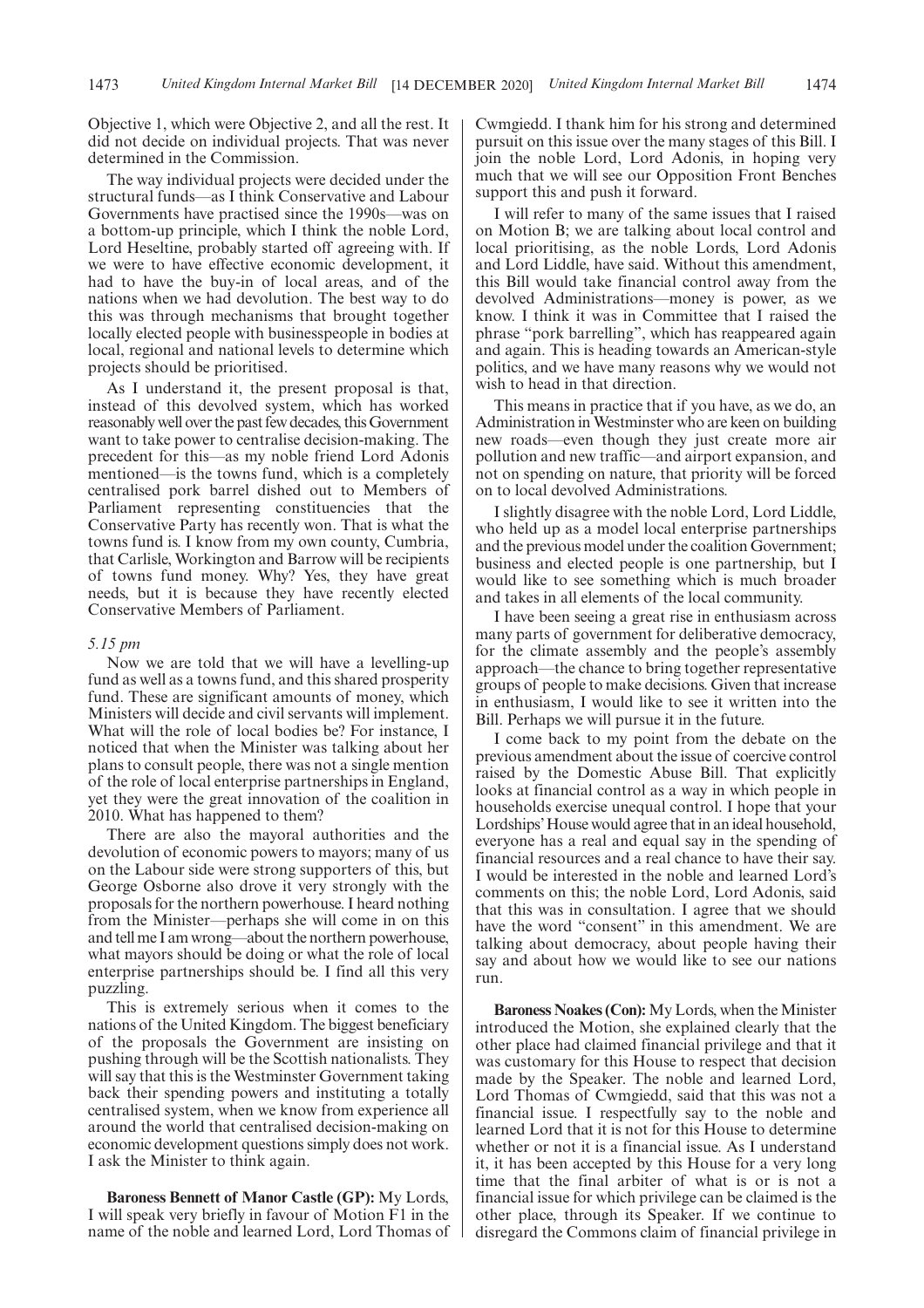#### [BARONESS NOAKES]

relation to amendments we send to the other place for consideration, we not only show a lack of respect, particularly to the Speaker, but might be starting on a route to a constitutional clash with the other place, which would be most unfortunate.

When I sat where the noble Baroness, Lady Hayter, sits, many years ago, we often faced financial privilege being invoked against amendments we were pleased with ourselves for having sent back to the other place for consideration, but we always respected that decision when it came back. I hope that the noble Baroness, Lady Hayter, will continue that tradition in this place. Does the Minister know of any precedence for this place insisting on its amendments not once but twice in the face of a financial privilege claim by the other place, and does she agree with me that this is not a path down which this House should go?

### **The Deputy Speaker (Lord McNicol of West Kilbride) (Lab):** Does anyone else in the Chamber wish to speak?

**Lord Fox (LD):** There is almost no one left in the Chamber who has not spoken. This has been an interesting debate and, no doubt, the Minister is carrying away lots of advice from some of the Benches. I thank the noble Lords, Lord Adonis and Lord Liddle, for their passion. If that passion is matched by votes in the event that the noble and learned Lord, Lord Thomas, decides to ignore the advice of the noble Baroness, Lady Noakes, and press this to a vote, I will have more excitement because otherwise, it is merely a rhetorical gesture.

The noble and learned Lord set out his view on devolution. It is quite clear, as was set out a number of occasions, that in the structural fund process, which this will herald the replacement for, the devolved authorities were in the driving seat of deciding where and on what the money was spent. It is not clear from anything the Minister said today, or in answer to questions last time, that the Government will not seek to impose things on the devolved authorities. The Minister said there would be governance structures; it would be interesting to hear how those governance structures will be introduced and what the Government envisage. In other words, do central Government have the veto in deciding what goes where? In the end, that is the difference between this being genuinely consultative and, as we have heard described around the House, a Westminster-knows-best process. Consultation is fine but only if it is adhered to.

My final point on the quantum of money and its distribution comes back to a question I asked earlier. I think the Minister said that the amount of money envisaged to go into the shared prosperity fund is equivalent to that which came through the structural fund. The Minister also indicated a much broader remit for spreading that money around than was the practical reality of the structural fund. How will the Government manage the process of certain areas that have been particularly well funded through the structural fund, such as Cornwall and Wales, getting less money if there is no increase in funds and they are spread more widely? Furthermore, the European Union distributed that money using classifications of need, so how will the UK Government develop those? Do the Government envisage that they will be different, and can they undertake that they are transparent?

In conclusion, if the noble and learned Lord, Lord Thomas, decides to call a vote, we on these Benches would support it, but there are a lot of questions we would be grateful if the Minister could answer.

**Lord Stevenson of Balmacara (Lab) [V]:** My Lords— [*Inaudible*]—on earlier discussions around this issue and the issue that will come up in the next group of amendments on state aid and spending as a result of moneys which may be available to support that. We should pause and take note of the fact that the noble and learned Lord, Lord Thomas, has engaged with this issue again despite the view taken in the other place that it is a financial privilege. The noble Baroness, Lady Noakes, is right in saying we are in a difficult area. I am not sure how the comments from the noble and learned Lord, Lord Thomas, will take him forward. He certainly has a point, but I do not think this is the right amendment or place to explore it. It needs a wider perspective. Many of these issues date from time immemorial; it is important to respect them and understand where they come from, but they should not block debate and discussion on key issues.

The issue the noble and learned Lord is raising, which has also been picked up the Minister, is how, in the future, possibly using statecraft—whatever that is—we will manage spending in the devolved areas, which are not reserved, when the funding mechanisms are different and have to be adapted to meet current arrangements. There are issues that will need to be addressed in the future, but we covered a lot of ground in earlier debates, and I thought the points made by the Minister on the shared prosperity fund were sufficient to ensure that we do not need to go back over this again. It is not our view, as Her Majesty's loyal Opposition, that we need to divide the House on this issue again.

If the issue is common between us, we need to understand where we can get to in respect of comments made from the Dispatch Box. The noble and learned Lord, Lord Thomas, made a number of good points and asked a number of questions, and I am sure the Minister will respond to them. I do not think the points added by my noble friends Lord Adonis and Lord Liddle vitiate that approach; they made a good case that we will need more in this area in the future, but this is not the right amendment to take us down that route.

#### *5.30 pm*

I would like to make a point about current problems I have observed from my interest in Erasmus+. I asked the Library to do a bit of work for us and it has been very revealing. We have a good example of something that is definitely going to cause difficulty. I do not expect the Minister to have all the answers, but I pose the questions because they are a good example of the issues being raised here.

Looking at the way in which Erasmus will go forward, it is quite likely that the final result of the current discussions in Brussels will be that we will no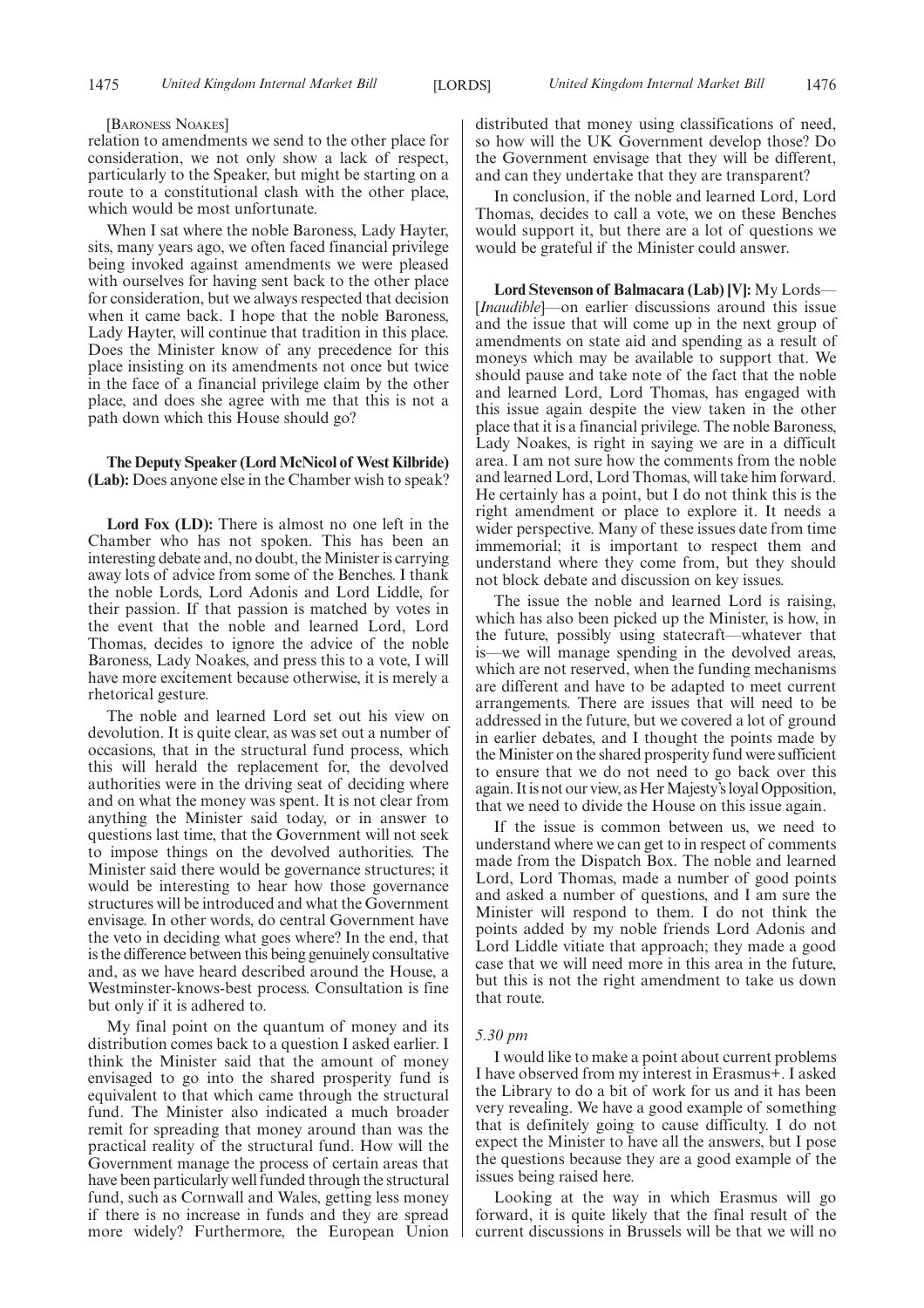longer be able to apply to it. Or will we? Would it be possible, for example, for Scotland, Wales and Northern Ireland to be individual members of Erasmus schemes, even though the UK is not part of that? I do not think we know the answer but that would certainly be of interest.

This issue has received a lot of attention in Northern Ireland. It has not been dealt with in this Bill, but as I understand it from the Library, it looks as though students in Northern Ireland—whether from the Republic of Ireland or from the United Kingdom—will be eligible to apply for Erasmus+. Funding will come partially from the Republic of Ireland but also from the institutions themselves and the EU. That puts Northern Ireland in a different place in relation to the protocol. It is certainly going to make a difference to the education that will be provided in Scotland, Wales and England if that goes ahead and other areas do not.

It is well known that discussions are ongoing between England, Wales, Northern Ireland and Scotland, about how, if necessary, an Erasmus+ replacement can be put forward. It seems from the latest information I have that it would be done through the powers in this Bill. The complaint that I am hearing—and not just from one source—is that the arrangements for the schemes being proposed by the UK through the Department for Education and Skills will not be sufficiently recalibrated to suit Scotland and Wales. That is not a very satisfactory situation.

I am not going to make any large claims on this—it is not an issue for today—but it is a good example of the problems that will be caused if we do not have sufficient regard to issues that are not reserved and can be deployed by the devolved Administrations. Their history has involved spending in these areas, but the UK Government now think they have a right through this Bill to make decisions which may adversely—or in other ways—affect future generations of students. It is a big problem, and the Minister should reflect on that when she responds.

As the noble and learned Lord, Lord Thomas of Cwmgiedd, said, we need to think harder about how and where we operate—we should not just be thinking about a consultative, consent-seeking mode. We should be thinking harder about what works best when done from the bottom end of the prospective policy, what works best jointly through common frameworks or market access principles, and what has to be done by the UK. I am not sure we have quite got to the bottom of that in these debates.

**Baroness Penn (Con):** My Lords, I thank all noble Lords for their contributions to a debate that was slightly longer than the one we had during the previous round of ping-pong. I will address the points made by the noble and learned Lord, Lord Thomas of Cwmgiedd, and in doing so I hope to address those made by other noble Lords too.

On financial privilege, I very much welcome my noble friend Lady Noakes saying that this is not a decision by the Government but one taken by the Speaker in the House of Commons. I do not have an answer for her on whether there are any precedents for twice resisting financial privilege as a reason given by the Commons, but it must be highly unusual. This is not the place to raise further constitutional questions in bringing that principle into doubt in this Bill.

The noble and learned Lord talked about a principled basis for the spending powers being taken through this Bill. I completely agree with him on that. He spoke of consultation, the establishment of principles and advice from jointly appointed advisers. We do not propose a structure involving jointly appointed advisers, but we do plan to have the devolved Administrations represented in the governance structures for the fund. I apologise to the noble Lord, Lord Fox—I cannot give further details of how that will work at this stage; we will work on that with the devolved Administrations. There are further stages to come in the development of the shared prosperity fund, its governance and the principles around it, after this debate and in future. As I have said to noble Lords before, the fund will not be introduced until the following financial year, which gives us time to work through some of these details.

I hope I have made it clear to noble Lords that the Government have already been engaging in consultations on the shared prosperity fund. To date, we have conducted 25 engagement events across the UK, attended by over 500 stakeholders, including the devolved Administrations. The noble Lord, Lord Liddle, made a good point about LEPs and mayoral authorities—of course we will want to consult and collaborate with those organisations as well as the devolved Administrations as we take these proposals further. Those mentioned at the Dispatch Box were not an exclusive list of those whom we wish to engage, but the debate has focused very much on the question of devolution.

As for the establishment of principles, raised by the noble Lords, Lord Fox and Lord Liddle, and others, there is not a huge amount of disagreement here. The EU set the terms and conditions for investment in the UK as well as other member states, with which the UK Government and the devolved Administrations alike had to comply. Devolved Administrations and other areas were then responsible for managing EU funds in those projects. The idea of setting out principles in a framework and then collaborating in local delivery is very much something we wish to take forward. We have set out some of those principles already in the heads of terms for the shared prosperity fund that we published at the spending review. We have said that a much more detailed investment framework will be published in the spring, following further discussions.

Regarding the focus of that investment, I would have thought the noble Baroness, Lady Bennett of Manor Castle, would welcome our saying at the spending review that investment should be aligned with the Government's clean growth and net zero objectives. Those are the kinds of principles we have already set out and that we want to see in the investment from these funds.

On the establishment of principles and the conduct of consultations, the Government and noble Lords are rather in agreement. The noble Lord, Lord Fox, asked about the quantum and the distribution of funding. Again, I apologise and will have to disappoint him slightly. I said at the spending review that the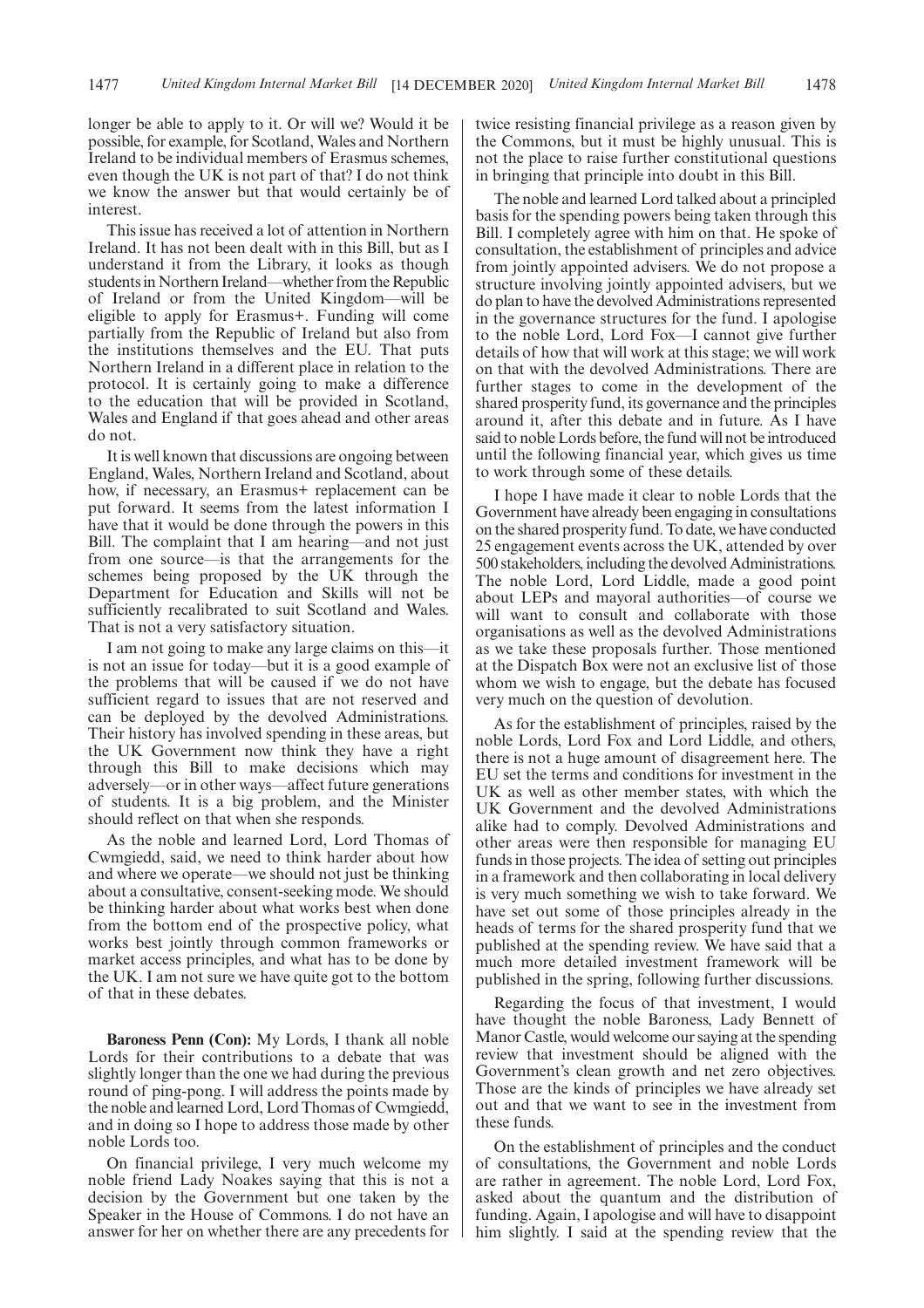#### [BARONESS PENN]

quantum will ramp up to £1.5 billion a year, I think, to match that commitment to, at minimum spend, the previous levels. I also referred in the last debate to our setting out certain commitments in our manifesto that will guide us in future. But there is more work to be done on the detail—from taking the heads of terms to the investment framework—to get the kind of answers that the noble Lord is asking for.

I have mentioned some of the details of the shared prosperity fund, and I also talked about our approach to city deals. I gently disagree with certain noble Lords' use of "pork-barrel politics" terminology. I point to examples of our trying to take a collaborative approach—a principles-based approach from the centre, while also working with those on the ground regarding their needs. That is very much the approach we plan to take with the shared prosperity fund.

I am afraid that I will have to take away the concerns of the noble Lord, Lord Stevenson, about a possible replacement for Erasmus and how that might operate. Again, this is an example of the fact that the detail of this matters. The Government take this very seriously. However, we disagree on some points. This power will be used for the shared prosperity fund and may be used in other areas. We want it to be flexible enough for the UK Government to respond quickly and at scale to investment challenges and opportunities. It is not practical to set out a single plan for investment in legislation now, which is why, for the shared prosperity fund, we will set out plans and collaborate with the devolved Administrations as we will have developed that. In other areas in future—the noble Lord mentioned Erasmus, for example—we will take a similar approach.

I hope that the noble and learned Lord, Lord Thomas, will feel able to withdraw his amendment although it did not sound as though he was minded to.

**The Deputy Speaker (Lord McNicol of West Kilbride) (Lab):** I call the noble Lord, Lord Adonis, to ask a short question for elucidation.

**Lord Adonis (Lab):** I want to ask the Minister a very specific question. She talked about consultation, but will she undertake on behalf of Her Majesty's Government to commit that they will not make investments under the shared prosperity fund, or any of its successors, in the territories of the devolved Administrations without their consent? This is about not just consultation but consent. Further, does she realise that, if she does not do so, none of the other assurances that she has given is worth the paper they are written on?

**Baroness Penn (Con):** I believe that this issue was the subject of the amendments tabled by the noble and learned Lord, Lord Thomas, in the previous round of ping-pong. Those amendments were sent to the Commons and the Commons rejected them, so we are discussing a new set of amendments in this round of ping-pong. This question was dealt with in the previous round and is, as the Speaker of the House of Commons determined for previous amendments, subject to financial privilege.

**Lord Thomas of Cwmgiedd (CB) [V]:** I thank all noble Lords who participated in this debate—particularly the noble Lords, Lord Adonis, Lord Fox and Lord Liddle, and the noble Baroness, Lady Bennett of Manor Castle—which has lasted slightly longer than I anticipated.

The debate on both this occasion and previous ones has centred on the question of financial privilege. I am very grateful to the noble Baroness, Lady Noakes, and the noble Lord, Lord Stevenson of Balmacara, for their observations on the uncharted territory into which we might be moving. It is important for the future to work out the way in which ancient principles may no longer be applicable to constitutional issues if we are to keep our union together.

In looking at this whole series of debates together, there has been another consideration. At least there is now a much greater understanding of the importance of respecting the devolved settlements and devolution. I was heartened when the Minister referred to an abandonment of "Westminster knows best". That is progress indeed. I have also taken the Minister's assurances into account. As one looks at the debates in the other place on the previous debates in this House, it is clear that those from Edinburgh, Cardiff, Belfast and other places within those three nations, pay particular attention to what has been said. I am glad the Minister has given assurances in relation to principles of consultation and heeding advice.

It is a question of weighing up whether putting a structure into the Bill in the circumstances I have outlined would be a sufficient safeguard. Or is there a better safeguard: that is, the deterrence of the catastrophic result for our union if the Government did not adhere to the principles that have been explained? It would be catastrophic not only for the union but for trust in government if there was ever a hint of unprincipled distribution or application of these funds—[*Inaudible.*] and of the pork barrel.

Therefore, with considerable hesitation, but bearing in mind that deterrence is a strong way of ensuring people keep to their principles—possibly stronger than structures in some places—with great reluctance I beg leave to withdraw this amendment.

**The Deputy Speaker (Lord McNicol of West Kilbride) (Lab):** Is it your Lordships' pleasure that Motion F1 be withdrawn?

**A noble Lord:** No.

**The Deputy Speaker (Lord McNicol of West Kilbride) (Lab):** You wish to test the opinion of the House? The Question will be decided by a remote Division. I instruct the clerk to start the remote Division.

**Baroness Penn (Con):** My Lords, I believe the clerk will give us some advice on how to proceed in hybrid proceedings in these circumstances. I suggest we adjourn for five minutes until we get that advice on how to proceed.

*5.46 pm Sitting suspended.*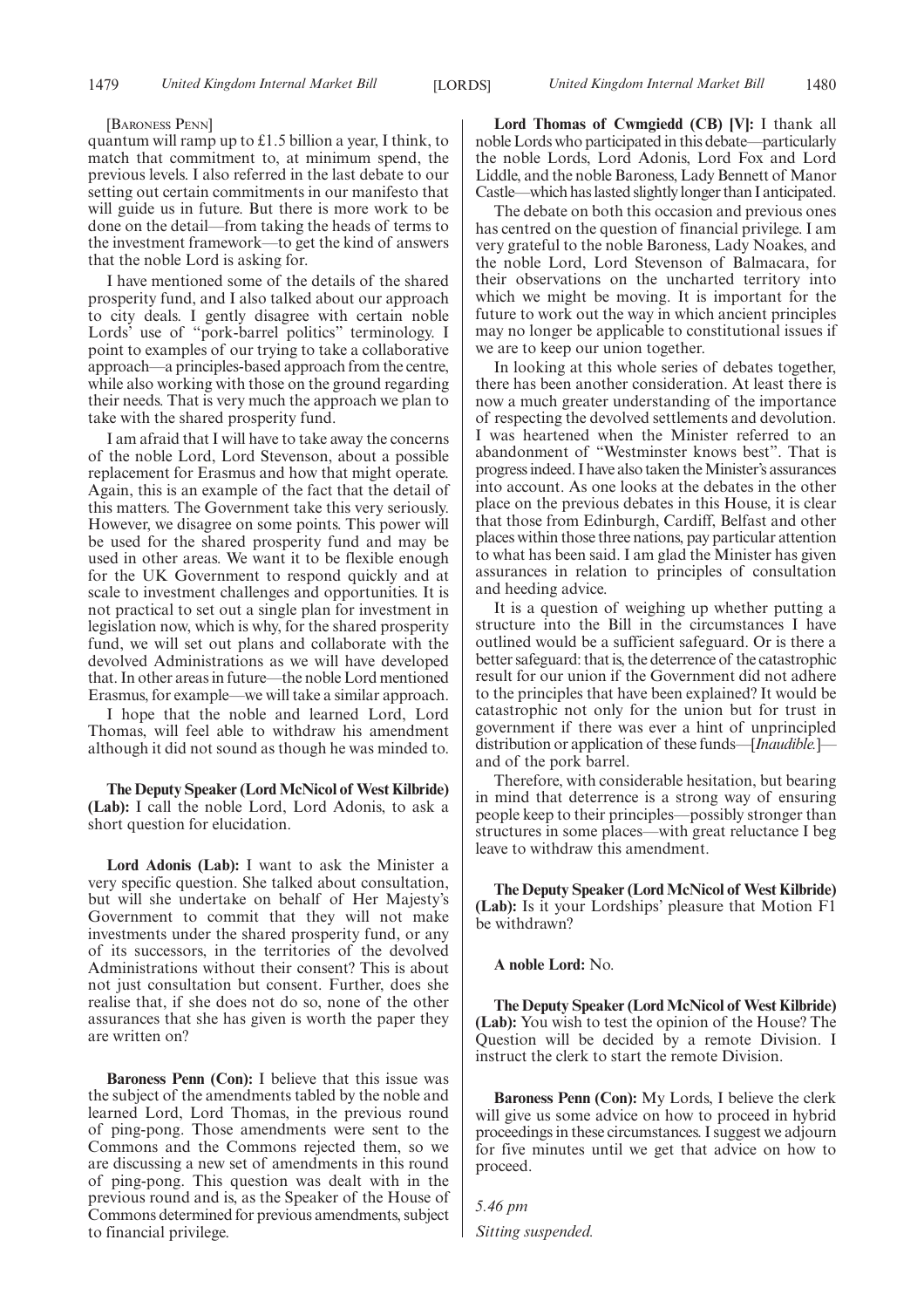#### *5.52 pm*

**The Deputy Speaker (Lord McNicol of West Kilbride) (Lab):** My Lords, the Hybrid Sitting of the House will now resume. In accordance with paragraph 93 of the Procedure Committee guidance, leave to withdraw cannot be objected to. Therefore, motion F1 is withdrawn.

*Motion F1 withdrawn.*

*Motion F agreed.*

# *Motion G*

#### *Moved by Lord Callanan*

That this House do not insist on its Amendment 50C to which the Commons have disagreed for their Reason 50D.

**50D:** Because, while the Commons agree to Lords Amendment 50B, it is not appropriate to link the operation of the reservation proposed by Clause 50 to Common Frameworks.

**Lord Callanan (Con):** My Lords, I turn once again to the thorny issue of subsidy control. I will begin by addressing Amendment 50E from the noble Baroness, Lady Finlay, before moving on to Amendment 50F from the noble Baroness, Lady Bowles.

I start by saying how pleased I am that we have reached agreement in both Houses on the necessity of Clause 50, which is, of course, the reservation of subsidy control. I welcome the agreement that we should continue the UK-wide approach, which this reservation now confirms in law. However, despite both Houses agreeing to the principle of the reservation of subsidy control, concerns remain about the process for reaching an agreement with the devolved Administrations on designing our future approach.

We recognise the importance of working constructively and co-operatively to design a unified approach that meets the needs of the UK economy. Both Houses supported the Government's amendment to create a specific duty to consult the devolved Administrations on any response to the forthcoming public consultation. This will bolster the ongoing engagement that already exists between the Government and the devolved Administrations, and it ensures that, at the critical decision point for our future regime, the devolved Administrations will have advance sight of, and the opportunity to comment on, the Government's conclusions.

The amendment proposed by the noble Baroness, Lady Finlay, would provide a different process for working, through the common frameworks programme. This amendment, like the Government's amendment that both Houses have now approved, concerns the period between now and a decision on the design of our future subsidy control approach.

The noble Baroness's amendment reflects the recent proposals put forward by the Scottish and Welsh Governments. While we are grateful for their constructive engagement on this issue, the Government do not believe that this approach is suitable. I emphasise once again that state aid has never been included in the common frameworks programme. The common frameworks programme was designed to operate in policy areas where regulatory powers previously held at EU level intersect with devolved competence.

As I have said many times to your Lordships' House, state aid has always been reserved. The devolved Administrations have never previously been able to set their own subsidy control rules. This was covered of course by the EU state aid framework. Therefore, the approach proposed in this amendment would, in our view, not be appropriate. Indeed, by accepting the reservation clause both Houses have confirmed the position that subsidy control should not be devolved. Therefore, it is not eligible for inclusion in the common frameworks programme.

The practical effect of the amendment would be to delay the agreement and implementation of any new UK-wide approach. Such a delay, with the unacceptable uncertainty it would create for business on our future approach, would come at a time when the Government are focused on supporting the UK's economic recovery.

In the previous debate, the noble and learned Lord, Lord Thomas, queried whether this reservation would cut across part III of Schedule 5 to the Scotland Act. I reassure noble Lords that the purpose of this reservation is not to affect devolved competence on other issues, but to allow for the provision of a single national subsidy control regime.

As I have said previously, there has sometimes been a misplaced conflation between the devolved spending powers and the overall system that regulates the potentially harmful and distortive effects of this spending. It is important to note that these are two distinct and separate responsibilities. All UK public authorities are and will remain responsible for their own spending decisions on subsidies, for how much, to whom and for what, within any subsidy control regime. I hope that noble Lords agree that the Government's Amendment 51B to consult the devolved Administrations is the best way to ensure that we reach a collective and timely agreement on the future of the UK's approach to subsidy control.

I turn now to Amendment 50F from the noble Baroness, Lady Bowles, which seems to try to determine particular aspects of the UK's future approach. By pre-empting the outcomes of the forthcoming consultation, the amendment would limit Parliament's ability to legislate on subsidy control in future. The effect of the amendment would be that the Secretary of State could not make changes to the tests for a harmful subsidy, for remedies, for the scope of exceptions and for the conditions or time limits associated with such subsidies.

It is important to note that most of the elements referenced in this amendment are aspects of the state aid rules. As the noble Baroness will know from her participation in the recent SI debate on this matter, the current state aid rules will not apply to the UK from 1 January. The State Aid (Revocations and Amendments) (EU Exit) Regulations, which were passed in both Houses, provide absolute legal certainty on this point, so it is unclear what the noble Baroness is trying to achieve in trying to prevent the Secretary of State making changes. Most of the elements referenced will not exist in UK law from 1 January, apart from in a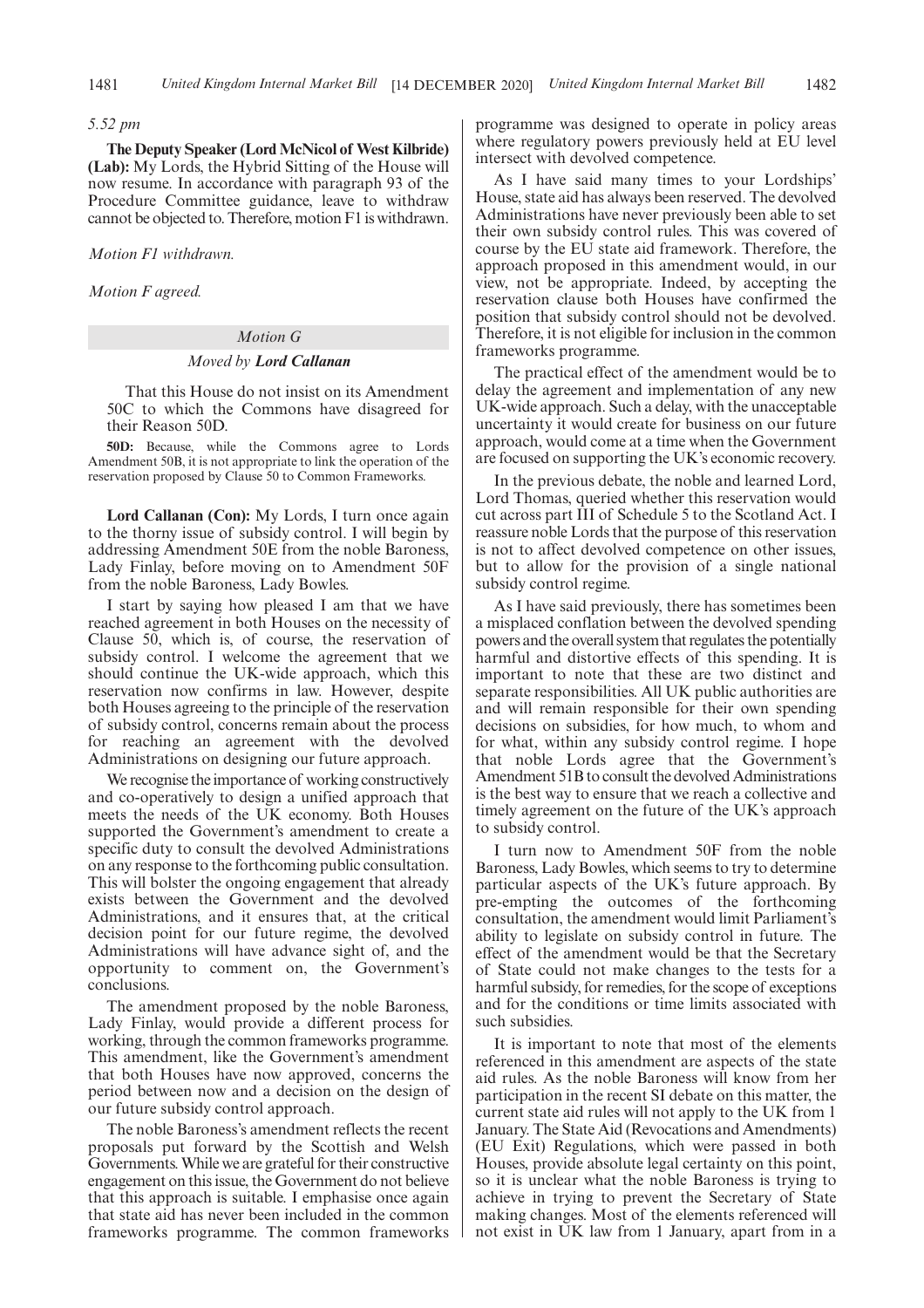#### [LORD CALLANAN]

more limited way under aspects of the Northern Ireland protocol. "Approvals", for example, is a concept that does not exist under WTO rules, which the UK will continue to follow from 1 January.

As such, and as I hope noble Lords will understand, I cannot support the amendment. It would be inappropriate to determine particular aspects of the UK's future approach or to seek to limit the Secretary of State's ability to design those aspects at this stage. Through the forthcoming consultation, the Government will develop the details of any future domestic subsidy control regime, including the appropriate definitions and mechanisms for oversight. Should the Government then decide to legislate, these proposals will of course be brought before this House and the other place. I reiterate that the purpose of this reservation is to ensure that any future legislation is a matter for the UK Parliament to determine, and that if any legislative regime is introduced, following the agreement of both Houses, it would apply to the whole of the United Kingdom.

For all the reasons I have set out, I cannot accept Amendment 50F from the noble Baroness, Lady Bowles. Moreover, I cannot accept Amendment 50E from the noble Baroness, Lady Finlay, as it is not appropriate to link the operation of the reservation proposed by Clause 50 to common frameworks, and as we have addressed the concerns in Amendment 51B. As such, with this explanation, I hope that the noble Baronesses will not press their amendments.

*6 pm*

#### *Motion G1 (as an amendment to Motion G)*

### *Moved by Baroness Finlay of Llandaff*

At end insert "but do propose Amendment 50E in lieu—

**50E:** Clause 50, page 41, line 27, at beginning insert—

" $(A1)$  Subsections  $(1)$ ,  $(2)$  and  $(3)$  shall take effect when the Welsh Ministers, the Scottish Ministers and the Northern Ireland Executive have agreed with the Secretary of State a common framework applicable to the United Kingdom to regulate the provision of subsidies by a public authority to persons supplying goods or services in the course of a business or, if agreement cannot be reached, 18 months after the passing of this Act.""

**Baroness Finlay of Llandaff (CB) [V]:** My Lords, I shall speak to Motion G1 and move my Amendment 50E to Clause 50. At this stage I am minded to seek the opinion of the House, particularly because I wonder whether the House wants to have a conscience vote on some of these issues. I have found the Government's response to our deliberations worrying. I remain concerned that the damage to the union that will come about as a result of their refusal to commit to a process of codesign of a future subsidy regime will come back to haunt us all.

We are of course a revising Chamber. We asked the Commons to think again, and after many hours of debate we gave clear messages through large majorities on key aspects of the Bill. We have seen some concessions and they were essential changes, but the huge problem

of the current approach to the devolved Administrations remains unresolved. Given the Government's current difficulties with the pandemic and unknowns over the end of the transition period, less than three weeks away, I fear that any stand-off with the devolved Administrations will compound and massively magnify them by fuelling the break-up of our union within only a few years. I say this because, as someone living in Wales and with family in Scotland, I see the Bill acting as a recruiting sergeant for separatist movements.

It is imperative to recognise the common frameworks, and we have signalled that clearly. As part of "taking back control", the devolved institutions must have at least as much latitude—or call it "control"—as they felt they had within the EU to deal with the question of state aid. To establish durable intergovernmental working with the devolved Administrations, there must be clarity and certainty that the differing needs across the UK will be acknowledged and are seen as a joint responsibility that listens from the ground up and gives decision-making to the devolved Administrations.

As I understand it, neither Parliament nor the devolved Administrations had legislated on state aid in the past as these decisions were taken at EU level and regulations were directly applicable. Now that the EU mechanisms have been removed, it is still unclear where the decision-making now happens. State aid was not on the list of reserved powers and it has never been tested in the courts; indeed, such a test would do untold damage to relations between the constituent nations of the United Kingdom.

I hope I misheard the Minister, or that it was a slip of the tongue. If I heard him say "dissolved competence" instead of "devolved competence", I am really worried.

My noble friends and I have listened to the objections that three years is too long to wait to put a framework in place, so we have reduced it to 18 months and I am currently minded to seek the opinion of the House on this. Eighteen months is scarcely longer than it would take the Government to consult on a framework and bring forward the legislation to enact it. This could be far speedier should the Government accept the offer from the Scottish and Welsh Governments to proceed rapidly on developing a clear process for them to be part of the codesign of state aid, establishing the consensus through a seat at the table from the outset of such deliberations.

Of course, I share the House's clearly stated support, restated again today, for the common frameworks process. That is essential, and I do not wish to jeopardise that in any way, as we must move forward together. Yet I believe that the Government will try to say that state aid is already reserved—in fact, I believe that is what I have already heard—and that to include it in the common framework process might somehow jeopardise that position of constitutional principle.

I would be very happy to accept a clear assurance that the Government will make every effort to ensure that the consent of the devolved Governments to a subsidy regime will be secured and will make a statement to Parliament when introducing the necessary legislation if they should override that process. To summarise, I believe that this House will want to hear that the Government will seek to agree with the devolved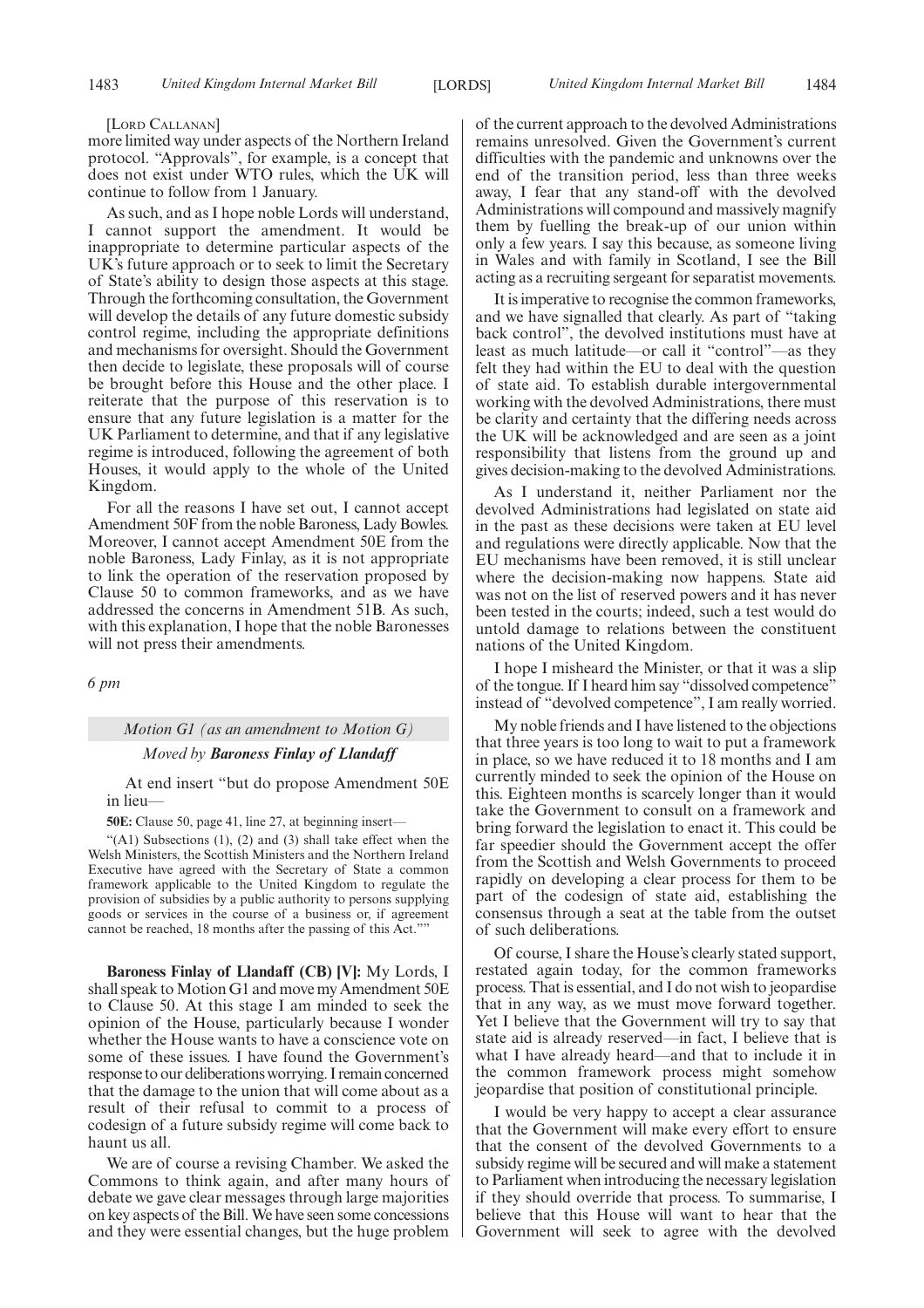Governments any new subsidy framework and will explain to Parliament whether they have succeeded or not and, if not, why not. I believe that that is the minimum we can expect. I beg to move.

**Baroness Bowles of Berkhamsted (LD) [V]:** My Lords, I will speak to my Amendment 50F and Motion G2, which I may wish to move. I also support Amendment 50E and Motion G1. Amendment 50F looks to the stage at which there may be changes to state aid provisions, whether that be changes in definitions, remedies, or the scope of exemptions, or introducing conditions or time limits on approval. I agree with the Minister that at the moment they are gone, but might not alternatives be introduced, or some aspects reintroduced? I think that would also constitute a change.

The EU state aid provisions were indeed the subject of a statutory instrument recently, and they end at the end of the transition period. But, as the Minister has informed us previously, the UK will follow WTO rules and consult and report on whether any wider scope is to be introduced. If the outcome is a recommendation for going wider—some kind of policy change—it begs the question of how it will be introduced.

My proposal is not made instead of consultations and approvals with the devolved Administrations, which we support; it is in recognition that the full range of public authorities and businesses are affected wherever they may be. Therefore, the detail of how any postconsultation policy change is implemented is of significant interest.

The withdrawal Act was used to make the changes that happen at the end of the transition period. But it would seem inappropriate for that to be used for any new policy. A new policy other than moving to the WTO default should surely have the scrutiny of primary legislation.

I know the Minister may say that how policy is to be implemented can be a point in consultation, but my submission is more constitutional than convenience. Parliament should be able to scrutinise and amend, and to spot those weaknesses and problems that this House in particular has the experience to iron out, especially at the first time around of making independent, post-Brexit state aid rules.

Therefore, my Amendment 50F seeks to put on the face of the Bill that changes to the test for harmful subsidy remedies, the scope for exemptions or the conditions or time limits on approvals may not be done by regulation. I do not seek to prevent policy change being made by the Secretary of State; I am just saying that, at least first time around, it should be made by primary legislation. It may be that the Minister can put my mind at rest, and I await his response with interest.

**Lord Thomas of Cwmgiedd (CB) [V]:** My Lords, I will speak briefly in support of the eloquent and persuasive speech of my noble friend Lady Finlay in moving the amendment in Motion G1. First, I thank the Minister for his letter of Friday, which makes clear the Government's wish for a constructive and collaborative relationship with the devolved Governments on state aid control and that the clause does not cut across the power of the devolved Governments to provide state aid or to determine how it is provided; it seeks only to restrict the distortive effects. With those thanks comes one short observation and two questions.

My observation is this: the proposal is very modest and not to the devolved institutions' liking because, at the end of the period put forward in this amendment, it would nevertheless reserve a matter that the devolved Governments are right in saying is devolved. Of the many strengths of the proposal, it would provide a means for agreeing the regime and ensuring that it does not go forward without any risk of unilateral attack by a devolved institution. Surely the prize of agreement and strengthening the union is worth having.

I now pose my two questions to the Minister. First, the devolution statutes are now all framed based on reserved powers. That means that, if the UK Government have not reserved something, it is devolved. The power to control state aid is not reserved. If it were, these amendments would be unnecessary. This amendment therefore plainly changes the devolved settlements by removing a power that the devolved Governments have and transferring it to the UK Government. In those circumstances, I ask why the UK Government would not work together with them, consult them before the Bill was produced and try to find a common solution to that which I have always accepted as an absolute necessity: a unified state aid control regime. I fear it is an example of Westminster saying that it knows best, rather than working with the devolved Administrations.

Secondly, if the desire was to work together but, at the same time, provide a means of subsidy control, why, when changing the scheme of devolution, was a commitment not made in the Bill to work together with the devolved Administrations to develop the new regime? These questions seek to show that much could have been done to proceed in a way that strengthens the union, for that is the point of these amendments: to ensure that the UK Government work together with the devolved Administrations.

It is therefore necessary to ask the Minister a general question: how serious are the UK Government in their claims that the devolved legislatures and Governments will be fully involved in developing the subsidy regime? There are many important questions, particularly the role of the CMA as an independent regulator and not an adviser to the UK Government. I am grateful to the Minister for his letter and the constructive conversations we have had, but I join the noble Baronesses in asking for these further assurances and hope we receive them.

**The Deputy Speaker (Baroness Fookes) (Con):** I have received a request to speak from the noble Lord, Lord Adonis.

**Lord Adonis (Lab):** My Lords, before I address the specific amendments in the names of the noble Baronesses, Lady Finlay and Lady Bowles, I will make an observation on the ruling from the Deputy Speaker on the previous group, when the noble and learned Lord, Lord Thomas, sought to withdraw his amendment. It directly relates to this because, for all I know, the same might happen in this case, too. I put on record for future discussions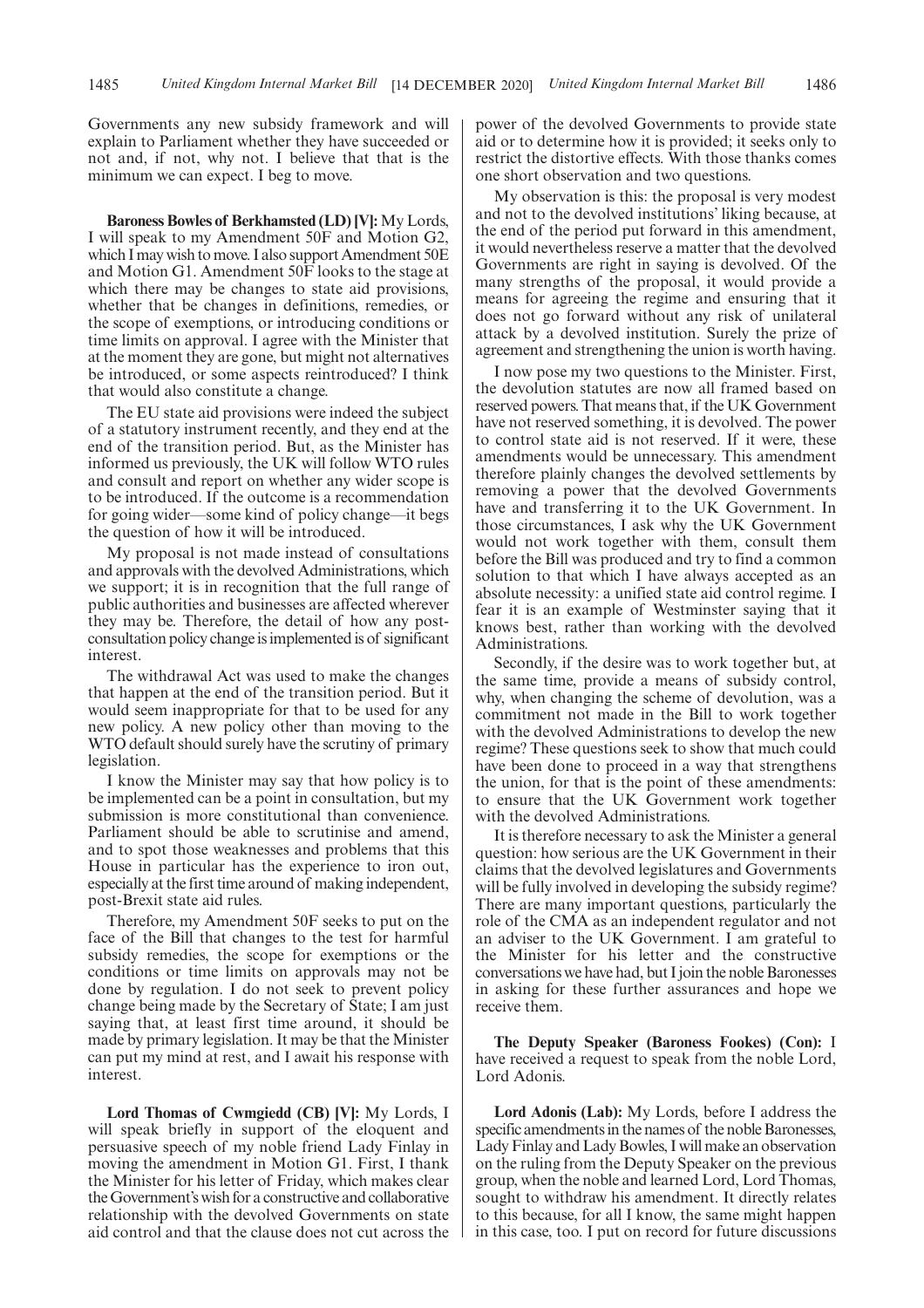#### [LORD ADONIS]

the question of why, as is the normal practice of the House, amendments are not the property of the House once they have been moved.

I understand that was the case when, on 26 November, the noble Lord, Lord Woolley, moved his amendment in the ping-pong on the Parliamentary Constituencies Bill. He sought to withdraw it, but other noble Lords were not content that he should and the House then voted on it. I do not understand the difference between what happened on 26 November on the Parliamentary Constituencies Bill and what happened today when the noble and learned Lord sought to withdraw his amendment. I think this is quite an important point about the procedure of the House and whether, on significant issues of this kind, the House, rather than an individual noble Lord, has responsibility for amendments that have been moved.

### *6.15 pm*

Similar issues apply to these two amendments. The essential issue in respect of both is the one that was at stake in respect of the previous amendment in the name of the noble and learned Lord, Lord Thomas: are we prepared to accept from Ministers assurances on consultation when, to be absolutely blunt, we do not entirely trust their bona fides, or do we think that the right thing to do is to put on the face of the Bill requirements for consultation?

The issue in respect of state aid is more serious. As the noble and learned Lord has just stressed, and as the noble Baroness, Lady Finlay, noted in her opening remarks, the issue of state aid and subsidies is not, under the devolution Acts, reserved to the United Kingdom Government. It not being reserved to the United Kingdom Government, the presumption should therefore be that it is devolved, and, that being so, it is absolutely right and reasonable that the devolved Governments should formally, on the face of the legislation, be required to be consulted before new rules on state aid are made. Therefore, the amendment of the noble Baroness, Lady Finlay, is absolutely appropriate, as it would require the consent of the devolved Ministers within a period of 18 months, so she has a process for resolution if agreement cannot be reached. I also support the amendment in the name of the noble Baroness, Lady Bowles, which would require the process by which changes are made to be subject to explicit parliamentary debate and consent.

These are not small issues. I know that, as always at this stage of Bills, there is a desire to try to hustle things through at the end, but these are fundamental issues relating to the devolution settlement and its relationship to Brexit in the years ahead. It is absolutely right that we should spend time in this House debating these fundamental constitutional issues and not take vague assurances from Ministers, many of whom—let us be absolutely frank—do not particularly believe in devolution.

I suspect that that is true of the Minister who is addressing the House today. I know him well enough to say that I do not think he particularly believes in devolution and would like the chance to row it all back and simply decree things from the centre. I give him the benefit of my respect for him. I do not think that he does any of the waffle, saying that they are going to consult SNP Ministers in Edinburgh and Labour Ministers in Cardiff and take their advice seriously. That is not how he does politics; he does politics from the centre, just like the Prime Minister, who said that devolution was "Blair's biggest mistake", letting the cat out of the bag as to what he really thinks. I think that this Minister probably takes the same view.

That is all the more reason why this House and Parliament should not simply accept vague assurances made by the Minister and the Prime Minister about consultation on devolution. We should rightly fear that what will happen is the ripping up of fundamental principles in respect of devolution as part of this Brexit mania, in which people seem to believe that only things decided by UK Ministers sitting in Whitehall offices should happen within the territory of the United Kingdom. If that happens—and the noble Baroness, Lady Finlay, and the noble and learned Lord, Lord Thomas, were absolutely right to say it—we will see the systematic undermining of the devolution settlement, and that could fundamentally destabilise the Government of the United Kingdom.

Therefore, big, centrally important constitutional principles are at stake here, and I will strongly support both the noble Baronesses, Lady Finlay and Lady Bowles, if they press their amendments to a vote. It is very important that noble Lords are on the record as to their position when it comes to defending and taking forward the devolution settlement in our United Kingdom.

**Lord Fox (LD):** My Lords, I can assure the noble Lord, Lord Adonis, that we on these Benches are not keen to hustle this through; we are keen to see one or other of these amendments put back so that we can continue to have the discussions in this area that we need.

I shall speak briefly to both amendments, starting with Amendment 50F, as put forward by my noble friend Lady Bowles. The Minister said that the amendment limited Parliament's scope. Au contraire, it would make sure that Parliament was in the driving seat of any significant changes. State aid is clearly important—so important that the Government are prepared to crash the entire economy to maintain control of it. If state aid is so important, Parliament and not Ministers or the Secretary of State should be in the driving seat. That, briefly, is what my noble friend Lady Bowles's amendment seeks.

On Amendment 50E, in the name of the noble Baroness, Lady Finlay, even through the attenuation of the virtual system, her passion for and understanding of devolution, her understanding of the union and the threat she sees posed to it by the overall communication atmosphere created by this Bill and other things—a view which many of us share—rang through her speech. It is clear that, without co-creation, as she called it, that threat to the union remains strong. The Minister should heed the noble Baroness and, whether or not she presses her amendment, look at ways of genuinely bringing on board the devolved authorities so that there is shared ownership of this important process. If either proposer presses their amendment, we will support them.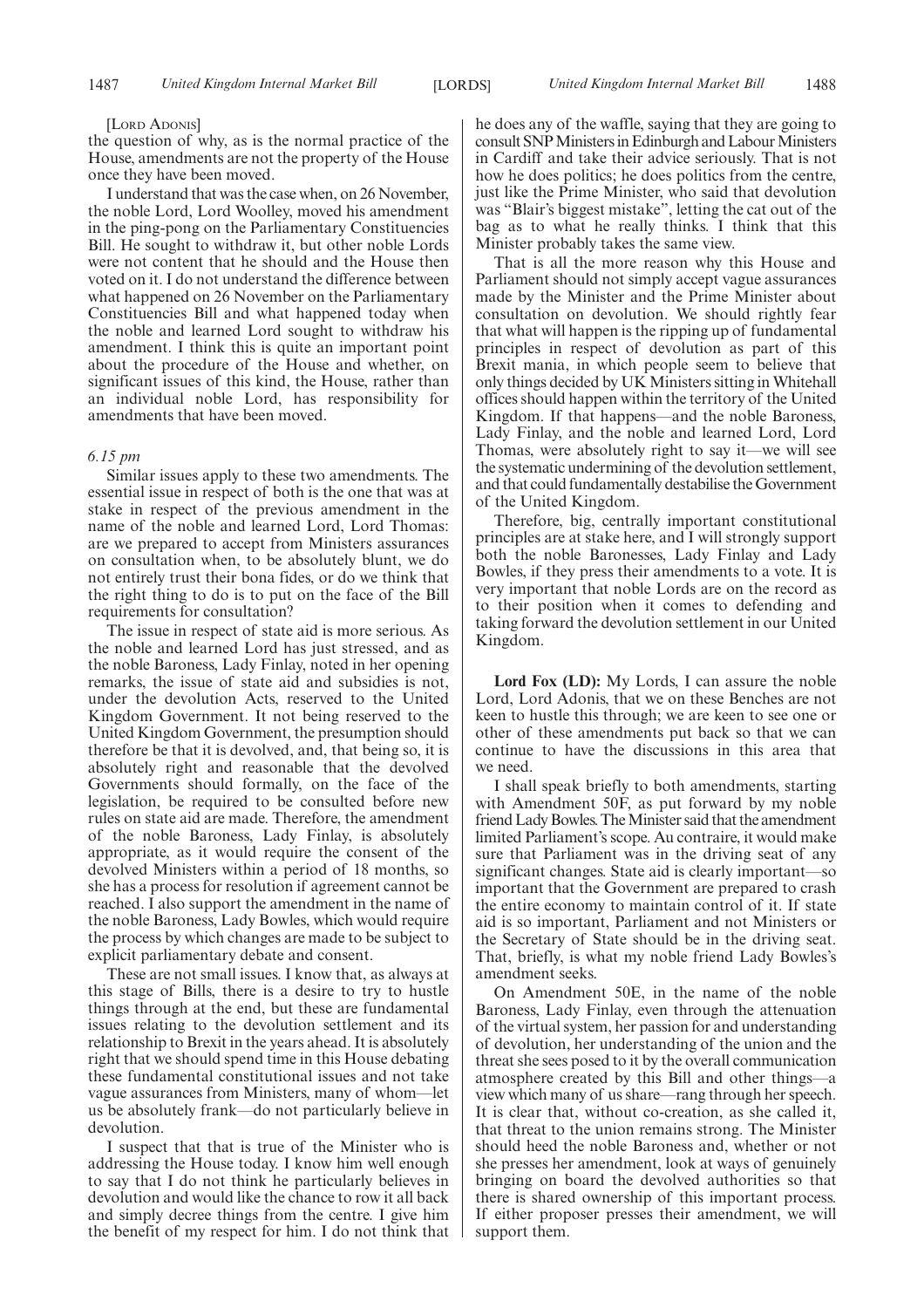**Lord Stevenson of Balmacara (Lab) [V]:** My Lords, I agree with others who have spoken that this has been an interesting debate. It is clear that good discussions have taken place between Ministers and the movers of the amendments, which is a good sign and reflects changes.

The Government have made a concession and a commitment to extensive consultation prior to bringing forward proposals for their state aid regime. That is a major change compared to where we were at the start of this Bill, which we welcome.

Like the noble and learned Lord, Lord Thomas, we agree that control of state aid and the regime which underpins it must lie at the UK level, but, as we discussed when debating a recent regret amendment to the statutory instrument referred to by the Minister, we think that policy development in this area has been quite bizarre. How on earth Parliament is expected to opine on state aid rules without first knowing what those state aid rules might be—whether we are continuing where we were, whether we are changing to WTO or whether it is somewhere in between—is beyond me; it is not the way we normally do things, as we made clear in that debate. I imagine, and it has been said by others, that it is because this issue is still at the heart of the never-ending discussions in Brussels about the future of the EU free trade agreement. We may begin to see progress once that is resolved, but we are where we are, and we are moving to World Trade Organization rules—much discredited—on 1 January and have yet to consult on an appropriate state aid regime. This is not the way we should do things.

However, we on this side of the House accept that Ministers have given assurances at the Dispatch Box, and they have been repeated today, that spending on state aid, as opposed to the control of policy on it, is an issue that has to respect the devolution settlement. It needs to be done in a way which brings forward the consultation and the seeking of consent that have been discussed by just about everybody who has spoken today. However, a final assurance from the Dispatch Box is required to take the trick on this matter. If the Government repeat that they will make every effort to work consultatively and seek the consent of the devolved Administrations, I do not think that this is right amendment on which to divide the House on this issue or the right time to do it, so we would not support that.

The noble Baroness, Lady Bowles, on the other hand, is moving ahead of the game, looking to future changes and asking how they would be introduced. She is right that these are big decisions that need to be thought through very carefully. If they are to be slipped through in some form of secondary legislation, they will not achieve the scrutiny and debate that they should. She makes some good points about that, and about the gap that will emerge if there is no primary legislation, let alone the need for consultation and discussion with those who have to implement the legislation once it is brought in. Although I discussed it with the noble Baroness prior to this evening's debate, I suspect that this amendment has been picked up too late to be included in the Bill at this time. As she said, however, it would be good to hear the Minister set out his plans at the Dispatch Box. Again, if he does so, I would not be prepared to divide the House on this issue.

**Lord Callanan (Con):** My Lords, I have once again listened carefully to the points made in the debate today. It is always particularly entertaining to listen to the noble Lord, Lord Adonis, who has once again benefited us with his Brexit prejudices. I give some advice to the noble Lord: he just needs to accept that we had a referendum on this subject as well as a general election that was mainly devoted to it. He really needs to use his considerable talents in other areas and get on with his life. The issue is settled; we are leaving the European Union. I respect his ideas and opinions, but he lost. As a Conservative from the north-east, I know when I have lost an election, and there have been plenty of them in the past.

Regarding devolution, in my previous job I chaired the Joint Ministerial Committee with the devolved Administrations on ongoing EU business. I attended many meetings with both Scottish and Welsh Ministers. Of course, we did not always agree on the outcomes or the issues, but we certainly had a very good personal relationship. I listened to their concerns very closely, as indeed they listened to mine; as I said, we had a good working relationship.

I reiterate, first, that I welcome the shared consensus in this House to continuing the UK-wide approach to subsidy control and confirming this in law. While I am grateful for the time and the effort that has been devoted to scrutinising this provision as is right for your Lordships' House—perhaps too much time and effort, but we are where we are—it is important to note that we have asked the other place, the elected Chamber, to think again on the relationship between subsidy control and common frameworks. It has been clear that subsidy control does not fall within the common frameworks programme, and that any undue delay is not something to be supported. I hope that noble Lords will be able to respect that decision. I recognise the concerns of the Welsh and Scottish Governments, but I reiterate that the noble Baroness's amendment is not the best way forward. This amendment is inconsistent with the reservation clauses that both Houses have now agreed should remain in the Bill.

I also reiterate that state aid has always been reserved and, as such, has never been part of the common frameworks programme. This amendment seeks to reverse a decision which has already been made. We need to move forward on this issue as I have indicated, and this will be done through the forthcoming consultation.

The noble Baroness, Lady Finlay, asked me for an assurance that we will make every effort to get devolved Administrations'support. Amendment 51B demonstrates that the Government are committed to maintaining a constructive, collaborative relationship with the devolved Administrations, as it is in all our interests to ensure that a new regime works for the whole of the United Kingdom. We hope that this amendment will enable us to discuss and resolve any such issues before the publication of any consultation response, and we will commit to listen very carefully to the devolved Administrations' concerns.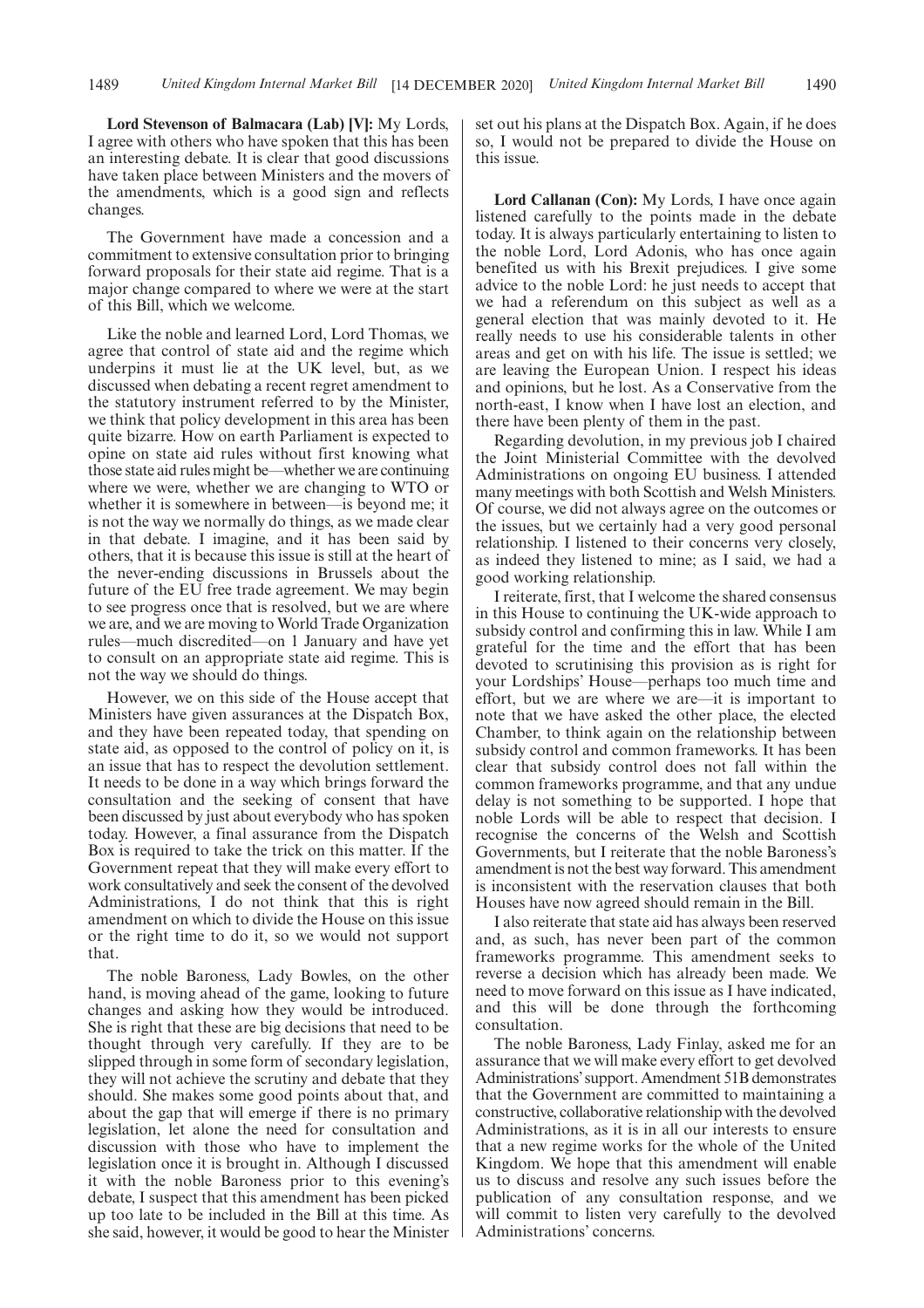#### [LORD CALLANAN]

We all agree that the UK Government and devolved Administrations should work constructively and cooperatively in this policy area. That is why, as I have said, the UK Government have set out an amendment that commits to consulting them. The amendment ensures that, before publishing any relevant report relating to the outcome of the UK subsidy control consultation, the Secretary of State will provide a draft of the proposed response to the devolved Administrations, inviting them to make representations. The Secretary of State will then consider any representations and determine whether to alter the report in light of that consideration. If after all that we decide to legislate, it will, of course, come to this House.

This process will ensure that the devolved Administrations' voices are heard, but it avoids creating the unnecessary delays and confusion that a legislative requirement to try to agree a common framework would introduce. Potentially waiting 18 months for a UK-wide system to be agreed would create uncertainty for UK businesses and damage our efforts to promote the UK's economic recovery. For these reasons, I respectfully suggest that the approach put forward in the amendment from the noble Baroness, Lady Finlay, is not appropriate at this time.

#### *6.30 pm*

I reiterate that Amendment 50F, in the name of the noble Baroness, Lady Bowles, is premature in so far as it seeks to determine particular aspects of the UK's future approach to subsidy control. This amendment would seek to limit Parliament's ability to legislate in this policy area and undermine the forthcoming consultation that we have committed to publish in the coming months. I can say to the noble Baroness, Lady Bowles, that we will consult on whether to go further than those existing commitments, including, as she asked me, on whether primary legislation is necessary. We want a system that promotes a competitive and dynamic approach to our economy throughout the UK.

As I set out earlier, state aid rules will not apply to the UK from 1 January as they currently do. This issue was debated and agreed by both Houses in the recent state aid revocation SI debate, in which the noble Baroness took part. The SI provides absolute legal certainty on this point. The EU's state aid rules, as the noble Baroness well knows, were designed to meet the needs of the single market in the EU. The Government have always been clear that the UK will have its own approach to subsidy control; we want a modern system designed to support British business in a way that fulfils all our interests.

The forthcoming consultation remains the best way in which to design the details of a future UK-wide approachtosubsidycontrol.TheGovernment'scommitment to consulting the DAs on this matter reflects the importance of moving forward in a collaborative and constructive manner. For all those reasons, the Government cannot agree with Amendments 50E and 50F, and I invite both noble Baronesses not to press them to a Division.

**Baroness Finlay of Llandaff (CB) [V]:** My Lords, I am most grateful to all noble Lords who have spoken in this debate. I start by commenting on the amendment proposed by the noble Baroness, Lady Bowles. She highlighted the constitutional issues here and that this is ahead of its time.

As my noble and learned friend Lord Thomas of Cwmgiedd said, we need a unified state aid scheme and we need something in the Bill to strengthen and not weaken the union, because the devolved Administrations must be fully involved. I appreciate the passion of the noble Lord, Lord Adonis, for supporting the devolved Administrations. The noble Lord, Lord Fox, made some very important points about who is in the driving seat and heard clearly and reiterated the threat that some of us see to the union, as well as the need for co-creation. I appreciate very much the support that he has offered.

The noble Lord, Lord Stevenson, is right that there has been a good discussion, but I am not convinced that we have really heard enough from the Minister. While the Minister certainly works with the devolved Administrations—and I am not disputing that—I was listening very carefully for the words that "consent" would be sought over agreements and that there would be "agreement". Simply consulting is not enough; one can consult and then reject and ignore whatever is said.

Being at a distance in the hybrid House, it is difficult to feel the atmosphere in the Chamber or know what the feeling of the House is. Some may disagree, but my feeling is, from where I am now, that many in the House are unionists and feel passionately that we must not jeopardise that union and must strengthen, however we can, the working between the devolved Administrations and Westminster. Therefore—hesitantly, but I feel that there is a need for it—I wish to test the opinion of the House, because I wish to give all Members of the House, whichever Bench they sit on, the opportunity to vote according to their conscience over the threat that this poses to the union going forward. I beg to move.

### *6.34 pm*

*Division conducted remotely on Motion G1*

*Contents 142; Not-Contents 241.*

*Motion G1 disagreed.*

# **Division No. 3**

#### **CONTENTS**

Aberdare, L. Addington, L. Adebowale, L. Adonis, L. Alderdice, L. Allan of Hallam, L. Alliance, L. Alton of Liverpool, L. Bakewell of Hardington Mandeville, B. Barker, B. Beith, L. Bennett of Manor Castle, B. Bhatia, L. Bichard, L. Bonham-Carter of Yarnbury, B.

Bowles of Berkhamsted, B. Boycott, B. Bradshaw, L. Brinton, B. Bruce of Bennachie, L. Burnett, L. Burt of Solihull, B. Butler of Brockwell, L. Butler-Sloss, B. Campbell of Pittenweem, L. Cashman, L. Chartres, L. Chidgey, L. Clement-Jones, L. Colville of Culross, V. Cotter, L. Cox, B.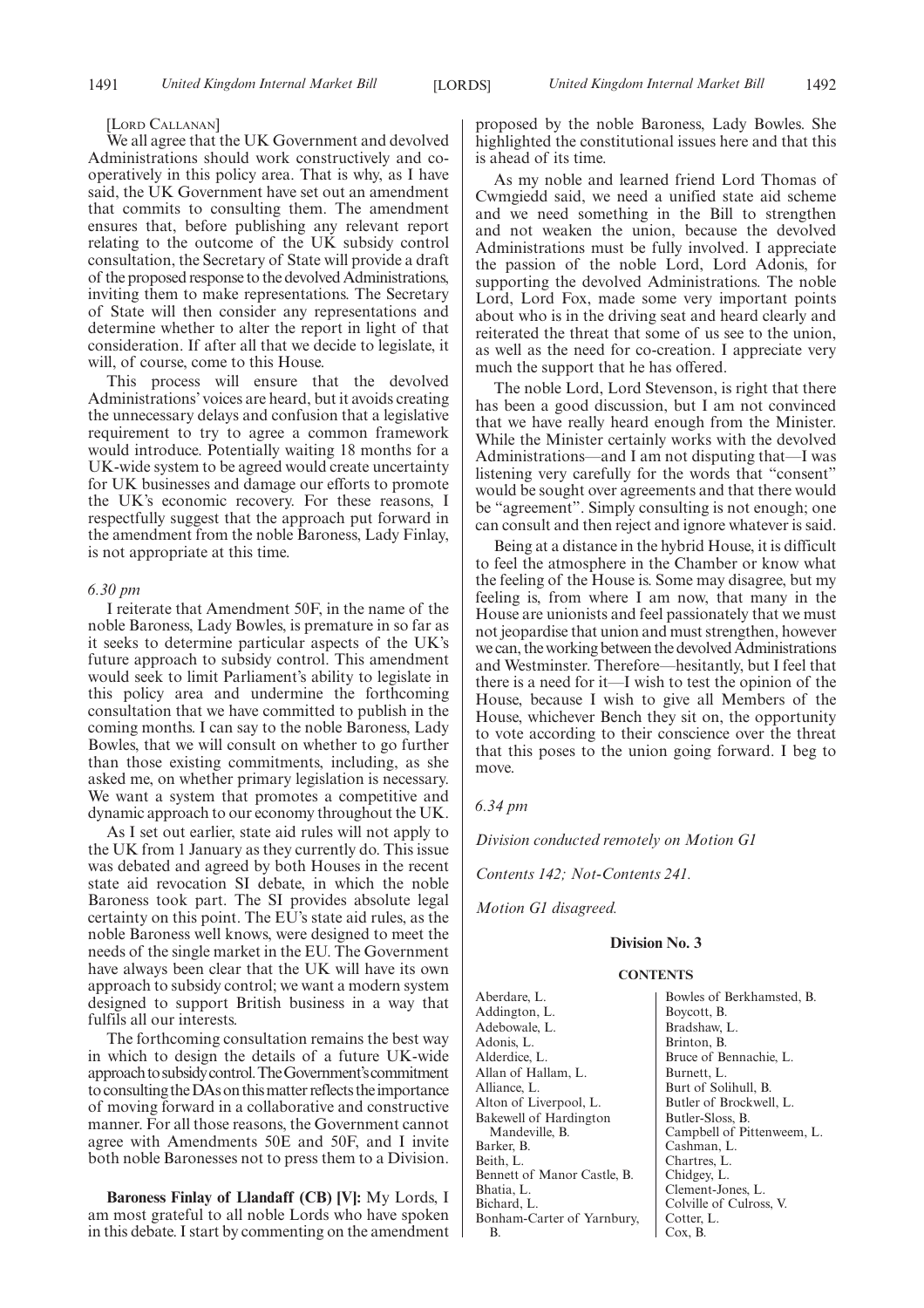Craig of Radley, L. Cromwell, L. Curry of Kirkharle, L. Dannatt, L. Desai, L. Dholakia, L. Donoughue, L. Doocey, B. Featherstone, B. Finlay of Llandaff, B. Foster of Bath, L. Fox, L. Freyberg, L. Garden of Frognal, B. German, L. Goddard of Stockport, L. Greaves, L. Grender, B. Grey-Thompson, B. Hamwee, B. Hannay of Chiswick, L. Harris of Richmond, B. Hollins, B. Hope of Craighead, L. Humphreys, B. Hussain, L. Hussein-Ece, B. Inglewood, L. Janke, B. Jolly, B. Jones of Cheltenham, L. Jones of Moulsecoomb, B. Kerr of Kinlochard, L. Kilclooney, L. Kingsmill, B. Kramer, B. Krebs, L. Lee of Trafford, L. Ludford, B. Lytton, E. Macpherson of Earl's Court, L. Marks of Henley-on-Thames, L. Masham of Ilton, B. McNally, L. Miller of Chilthorne Domer, B. Newby, L. Northover, B. Oates, L. O'Loan, B. O'Neill of Bengarve, B. Paddick, L. Palmer of Childs Hill, L. Pannick, L. Parekh, L.

#### **NOT CONTENTS**

Agnew of Oulton, L. Ahmad of Wimbledon, L. Anelay of St Johns, B. Arran, E. Ashton of Hyde, L. Astor of Hever, L. Barran, B. Barwell, L. Bates, L. Bellingham, L. Berkeley of Knighton, L. Berridge, B. Bertin, B. Bethell, L. Blackwood of North Oxford, B. Blencathra, L.

Parminter, B. Pendry, L. Pinnock, B. Prashar, B. Purvis of Tweed, L. Ramsbotham, L. Randerson, B. Razzall, L. Rennard, L. Ricketts, L. Ritchie of Downpatrick, B. Roberts of Llandudno, L. Russell of Liverpool, L. Sawyer, L. Scott of Needham Market, B. Scriven, L. Sharkey, L. Sheehan, B. Shipley, L. Smith of Finsbury, L. Smith of Newnham, B. Somerset, D. St Albans, Bp. Stephen, L. Stern of Brentford, L. Stern, B. Stoneham of Droxford, L. Storey, L. Strasburger, L. Stunell, L. Suttie, B. Taverne, L. Teverson, L. Thomas of Cwmgiedd, L. Thomas of Gresford, L. Thomas of Winchester, B. Thornhill, B. Thurso, V. Tonge, B. Tope, L. Tyler of Enfield, B. Tyler, L. Uddin, B. Verjee, L. Walker of Aldringham, L. Wallace of Saltaire, L. Wallace of Tankerness, L. Walmsley, B. Watkins of Tavistock, B. Wellington, D. Wigley, L. Willis of Knaresborough, L. Wilson of Dinton, L. Woodley, L. Wrigglesworth, L. Young of Hornsey, B.

Bloomfield of Hinton Waldrist, B. Borwick, L. Bottomley of Nettlestone, B. Bourne of Aberystwyth, L. Brabazon of Tara, L. Brady, B. Bridgeman, V. Bridges of Headley, L. Brougham and Vaux, L. Brown of Eaton-under-Heywood, L. Browne of Belmont, L. Browning, B. Brownlow of Shurlock Row, L. Buscombe, B. Caine, L.

Caithness, E. Callanan, L. Cameron of Dillington, L. Carlile of Berriew, L. Carrington of Fulham, L. Carrington, L. Cathcart, E. Cavendish of Furness, L. Cavendish of Little Venice, B. Chisholm of Owlpen, B. Colgrain, L. Colwyn, L. Cork and Orrery, E. Cormack, L. Courtown, E. Couttie, B. Craigavon, V. Crathorne, L. Davies of Gower, L. De Mauley, L. Deech, B. Dobbs, L. Dodds of Duncairn, L. D'Souza, B. Duncan of Springbank, L. Dunlop, L. Eaton, B. Eccles of Moulton, B. Eccles, V. Erroll, E. Evans of Bowes Park, B. Fairfax of Cameron, L. Fairhead, B. Fall, B. Farmer, L. Faulks, L. Fellowes of West Stafford, L. Fink, L. Finn, B. Fleet, B. Flight, L. Fookes, B. Framlingham, L. Fraser of Corriegarth, L. Freud, L. Fullbrook, B. Gadhia, L. Gardiner of Kimble, L. Gardner of Parkes, B. Garnier, L. Geddes, L. Gilbert of Panteg, L. Glasgow, E. Glenarthur, L. Gold, L. Goldie, B. Goodlad, L. Grade of Yarmouth, L. Greenhalgh, L. Greenway, L. Griffiths of Fforestfach, L. Grimstone of Boscobel, L. Hague of Richmond, L. Hailsham, V. Hamilton of Epsom, L. Haselhurst, L. Hay of Ballyore, L. Hayward, L. Helic, B. Henley, L. Herbert of South Downs, L. Hill of Oareford, L. Hodgson of Abinger, B. Hodgson of Astley Abbotts, L. Hoey, B. Hogan-Howe, L. Hogg, B.

Holmes of Richmond, L. Hooper, B. Horam, L. Howard of Lympne, L. Howard of Rising, L. Howe, E. Howell of Guildford, L. Hunt of Wirral, L. Janvrin, L. Jenkin of Kennington, B. Johnson of Marylebone, L. Jopling, L. Kakkar, L. Kalms, L. Keen of Elie, L. King of Bridgwater, L. Kirkhope of Harrogate, L. Laming, L. Lamont of Lerwick, L. Lancaster of Kimbolton, L. Lang of Monkton, L. Lansley, L. Leigh of Hurley, L. Lexden, L. Lilley, L. Lindsay, E. Lingfield, L. Liverpool, E. Livingston of Parkhead, L. Lothian, M. Lupton, L. Mackay of Clashfern, L. Mann, L. Manzoor, B. Marland, L. Marlesford, L. Maude of Horsham, L. McColl of Dulwich, L. McCrea of Magherafelt and Cookstown, L. McGregor-Smith, B. McLoughlin, L. Meyer, B. Mone, B. Montrose, D. Moore of Etchingham, L. Morgan of Cotes, B. Morris of Bolton, B. Morrissey, B. Morrow, L. Moylan, L. Moynihan, L. Naseby, L. Nash, L. Neville-Jones, B. Neville-Rolfe, B. Newlove, B. Nicholson of Winterbourne, B. Noakes, B. Norton of Louth, L. O'Shaughnessy, L. Parkinson of Whitley Bay , L. Patel, L. Patten, L. Pearson of Rannoch, L. Penn, B. Pickles, L. Pidding, B. Polak, L. Popat, L. Powell of Bayswater, L. Price, L. Rana, L. Randall of Uxbridge, L. Ranger, L. Ravensdale, L. Rawlings, B.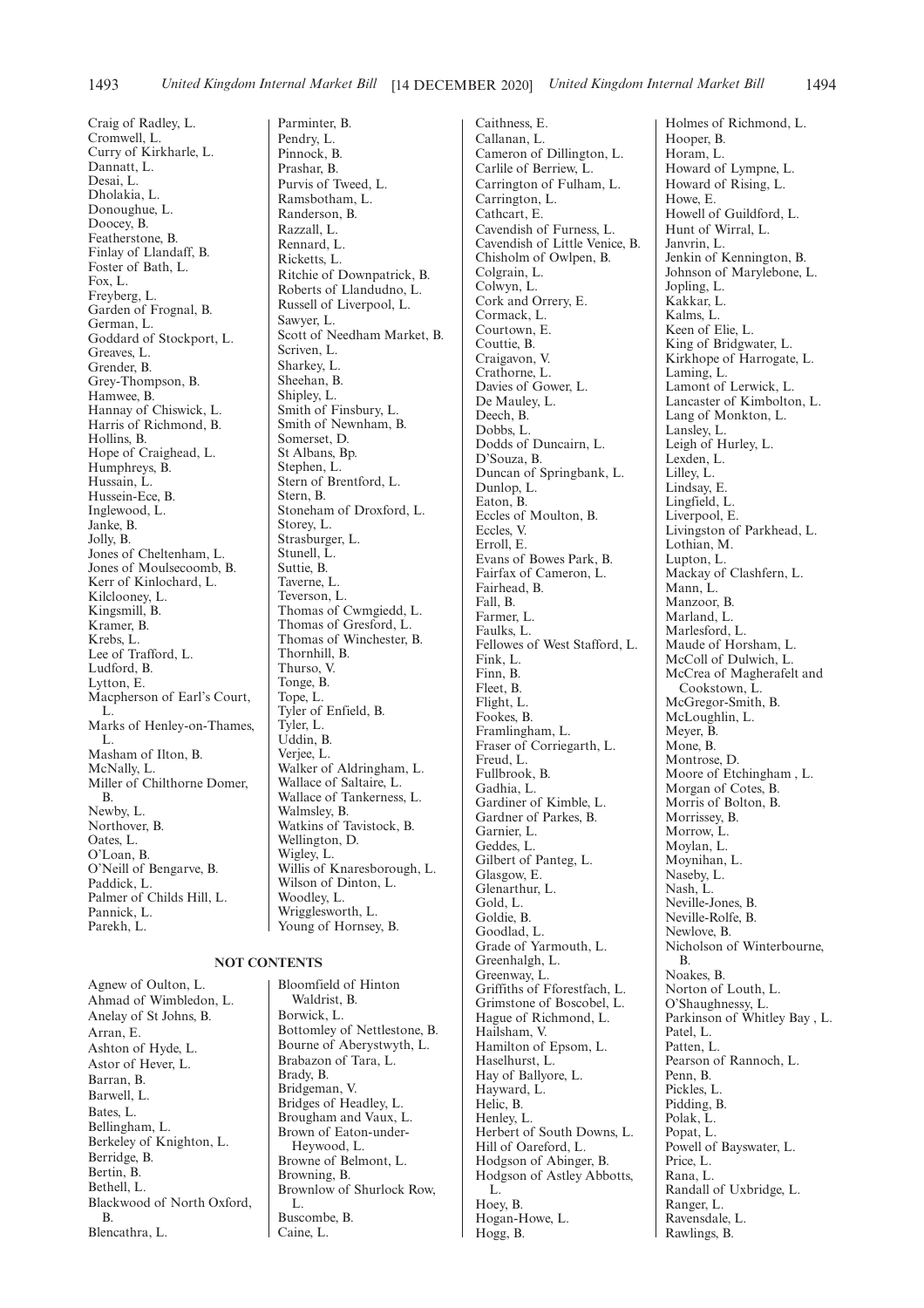Reay, L. Redfern, B. Renfrew of Kaimsthorn, L. Ribeiro, L. Richards of Herstmonceux, L. Ridley, V. Risby, L. Robathan, L. Rock, B. Rose of Monewden, L. Sanderson of Welton, B. Sassoon, L. Sater, B. Scott of Bybrook, B. Seccombe, B. Selkirk of Douglas, L. Shackleton of Belgravia, B. Sharpe of Epsom, L. Sheikh, L. Shephard of Northwold, B. Sherbourne of Didsbury, L. Shields, B. Shinkwin, L. Shrewsbury, E. Smith of Hindhead, L. Stedman-Scott, B. Sterling of Plaistow, L. Stewart of Dirleton, L. Stowell of Beeston, B.

Strathclyde, L. Stroud, B. Stuart of Edgbaston, B. Suri, L. Taylor of Holbeach, L. Taylor of Warwick, L. Tebbit, L. Thurlow, L. Trefgarne, L. Trenchard, V. Trevethin and Oaksey, L. True, L. Tugendhat, L. Ullswater, V. Vere of Norbiton, B. Verma, B. Wakeham, L. Walney, L. Wasserman, L. Waverley, V. Wei, L. Wharton of Yarm, L. Whitby, L. Willetts, L. Williams of Trafford, B. Wyld, B. Young of Cookham, L. Younger of Leckie, V.

*6.47 pm*

*Motion G2 (as an amendment to Motion G)*

*Tabled by Baroness Bowles of Berkhamsted*

At end insert "but do propose Amendment 50F in lieu—

**50F:** After Clause 50, insert the following new Clause— "**State aid**

The Secretary of State may not, by exercise of powers under this or any other enactment, make any changes to the test for a harmful subsidy, remedies, the scope of exemptions and conditions or time limits on approvals.""

**Baroness Bowles of Berkhamsted (LD):** My Lords, I have put down my marker on this point. It is not going away, and nor am I. I thank the noble Lords who spoke in favour of the principle which I laid out but, for now, this Motion is not moved.

*Motion G2 (as an amendment to Motion G) not moved.*

*Motion G agreed.*

# **High Speed Rail (West Midlands-Crewe) Bill** *Third Reading*

#### *6.48 pm*

**The Deputy Speaker (Baroness Fookes) (Con):** My Lords, the Motion for Third Reading will not be debated as no amendments have been tabled. On the Motion that the Bill do now pass, I will call Members to speak in the order listed in today's list. Interventions during speeches or "Before the noble Lord sits down" are not permitted, and uncalled speakers will not be heard. Other than the mover of the amendment or the

Minister, Members may speak only once. Short questions of elucidation after the Minister's response are permitted but discouraged. A Member wishing to ask such a question, including Members in the Chamber, must email the clerk. Leave should be given to withdraw. When putting the question, I will collect voices in the Chamber only. If a Member taking part remotely wants their voice accounted for when the Question is put, they must make this clear when speaking. We will now begin.

# *Motion*

# *Moved by Baroness Vere of Norbiton*

That the Bill be now read a third time.

*Motion agreed.*

*Motion*

# *Moved by Baroness Vere of Norbiton*

That the Bill do now pass.

**The Parliamentary Under-Secretary of State, Department for Transport (Baroness Vere of Norbiton) (Con):** My Lords, in moving that the Bill do now pass I will make a couple of observations and reflect on its passage—but I will do so fairly briefly. The Bill was introduced in the other place in 2017. It made relatively swift progress, carrying, as it does in your Lordships' House, cross-party support. However, since being brought to your Lordships' House in July 2019, its passage has been rather less than high speed. The Bill has had to contend with a general election, a revival Motion and legislative capacity issues due to the Covid-19 pandemic. It has been an absolutely unprecedented period, but it is with great pleasure that I return it to your Lordships' House today, hopefully for the last time.

I note these events to highlight the extraordinary work of the Select Committee in this context. With the introduction of social distancing and Covid-secure practices, the Committee had to alter its working practices almost at the moment of its inception. Under the leadership of the noble and learned Lord, Lord Hope of Craighead, the committee showed adaptability, compassion and unwavering fairness when hearing the concerns of petitioners. I pay tribute to the work of the chair and of my noble friends Lord Haselhurst, Lord Brabazon of Tara and Lord Horam, and the noble Lords, Lord Goddard of Stockport, Lord Liddle and Lord Snape, who all served on that Committee. Many gave their further assistance in participating in subsequent debates on the Bill and took time to share their in-depth knowledge of the issues under consideration. On completing the hearings, the Select Committee published its report outlining its considerations and observations and making recommendations. I wish to note that all these recommendations were accepted by the Government in full.

It would be remiss of me not to extend my thanks to all those outside your Lordships' House who contributed to this Bill. Promoting a hybrid Bill is no mean feat. It would not be possible without the continued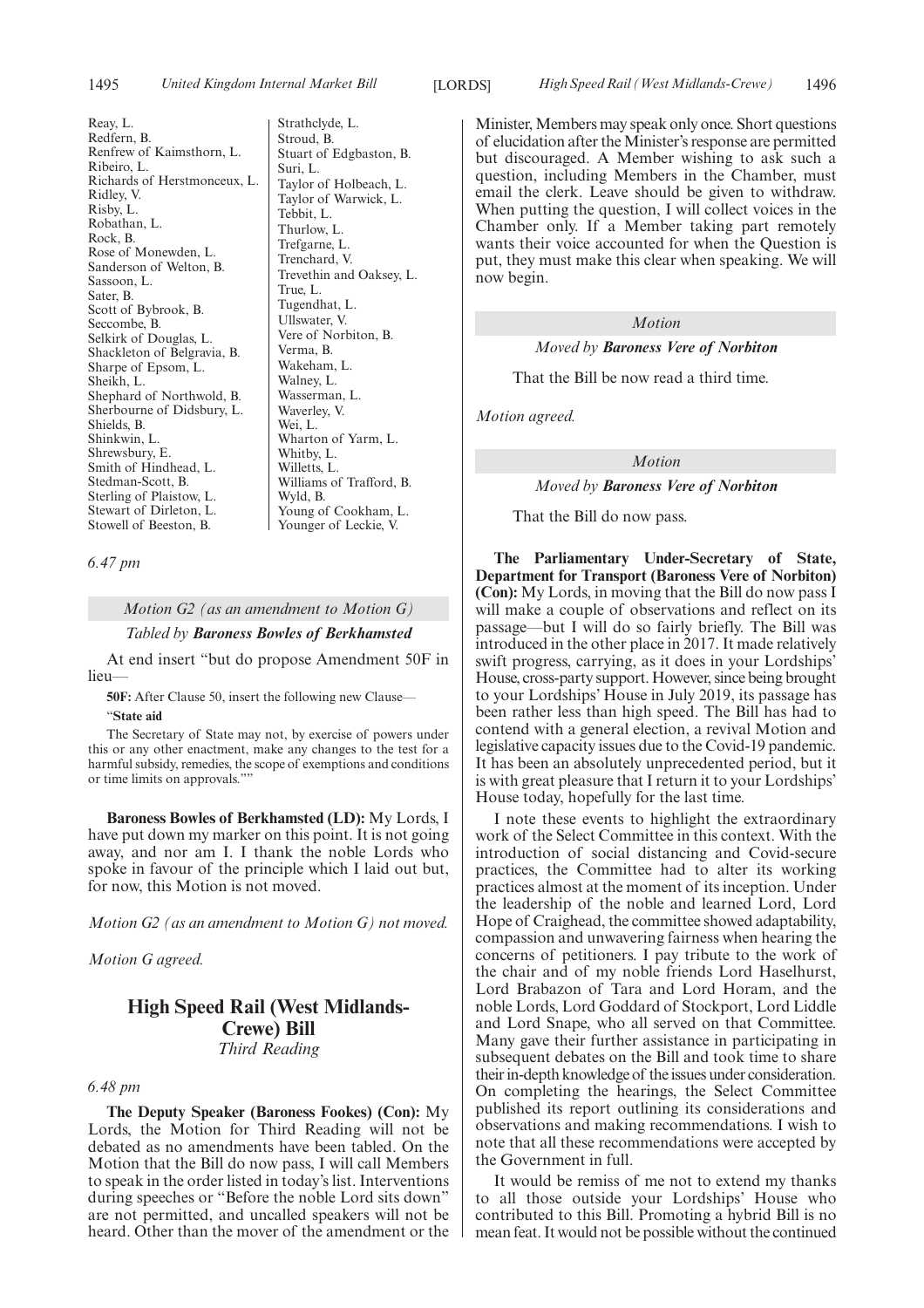hard work of dedicated staff at HS2 Ltd, many of whom have worked on this Bill from its development to its completion and will continue to work on the project for many years to come. Of course, there is also the fantastic Bill team at the Department for Transport. This was my first time in close contact with a hybrid Bill, and the team members supported me with patience and good humour as I tried to get to grips with this less-than-commonplace legislative beast. They have done an outstanding job. Finally, I am sure that noble Lords would wish to join me in thanking the staff in the legislative offices of both Houses, the House authorities and the team of parliamentary agents and counsel for their continued expertise and assistance.

However, this Bill is fundamentally about people, and specifically the people affected by the Bill, so I pay tribute to the individuals, businesses, communities, organisations and local representatives who all joined in and engaged with the process of this Bill, through consultation and the petitioning process. The Secretary of State has made more than 1,500 binding commitments to those living alongside this short section of HS2.

It is Royal Assent to this Bill that many of these commitments are predicated on. If it so pleases Her Majesty, it is time for this Bill to pass and for the commitments to be given force. I beg to move.

*6.53 pm*

# *Amendment to the Motion Moved by Lord Adonis*

At end insert "and this House takes note of the further steps required to complete HS2 in line with the commitments given by successive Governments since 2010, including the necessity for early legislation to complete the promised HS2 lines from Crewe to Manchester and from Birmingham to Sheffield and Leeds."

**Lord Adonis (Lab):** My Lords, I will begin by adding to the list of congratulations which the Minister gave. I congratulate her on her extremely professional handling of the passage of the Bill through this House, my noble friend Lord Rosser, who will be participating remotely later and who has applied his constructive and forensic skills to the Bill, the noble Baroness, Lady Randerson, who has done an excellent job on behalf of the Lib Dems, and other noble Lords. I associate myself entirely with the Minister's remarks about the Department for Transport and HS2 Ltd. I see in his place the noble Lord, Lord McLoughlin, who will be speaking later. Both he and I had the benefit of phenomenally professional and excellent support from officials in the Department for Transport. Some bits of Government have not been working brilliantly over the last 10 years, but the upgrading of the infrastructure of this country, led by the Department for Transport, is one of the bright and optimistic things going on in the country at the moment.

I know a lot of negative things are said about HS2 Ltd but, if you take stock of the net balance of achievements over the last 10 years, it has played a phenomenal role in taking forward the biggest infrastructure project in Europe over that period. It has not got everything right, but who does in this game? Has it been a successful partner in the delivery of a phenomenally important infrastructure project, which, as the Minister said, is about people and communities being able to get the infrastructure that they need in the 21st century? It definitely has, and we all pay tribute to it.

The issue now, which is why I make no apology for detaining the House for a few minutes, is how we go forward now. When the Bill becomes law, Parliament will have made provision for 172 route miles of HS2—that is, 134 miles from London to the West Midlands and 38 miles from the West Midlands to Crewe. If we are going to deliver the vision that the noble Lord, Lord McLoughlin, and I and four successive Governments since 2010 have committed to, we will need all 330 route miles of HS2, which means extending the current HS2 provision—the 172 miles that Parliament will have provided for—from Crewe to Manchester and from Birmingham to Sheffield and Leeds, so that we have balanced infrastructure provision to promote the prosperity of the entire country.

The contention that I want to lodge with the House as the Bill is passed—the Minister will not be surprised by what I shall now say, but it needs to be constantly said because we have to win this argument or else huge damage will be done to balanced growth in the UK over the next two generations—is that it is essential that the next 160 route miles, which will take HS2 through to Manchester and Leeds, are handled as a single stage. That was the basis on which both the noble Lord, Lord McLoughlin, and I sought to take HS2 forward: there would be a first stage, which would be from London to the West Midlands, and then a second. An initial stage 2a was introduced essentially as an addendum to the first stage, but the conception was always that the extensions to Manchester and Leeds would be taken forward together.

The big danger facing HS2 at the moment is that the second phase will be split between the extension to Manchester and the extension to Leeds, which would downgrade—and possibly postpone indefinitely—the extension to Leeds. That is taking two forms at the moment. The first danger is that the Government will not even commit to all of stage 2b. That is a very real danger at the moment. Tomorrow the National Infrastructure Commission report comes out and it may not even make the commitment to take the line through to Leeds. I assure your Lordships that if I were still chairing the National Infrastructure Commission, of which I had the privilege of being the founding chair, there is no way that such a recommendation would come forward because the job of the NIC is to promote the infrastructure required for the future prosperity of the UK, not to make arguments as to why it should not be completed at the behest of the Treasury seeking short-term economies.

On that point, I simply say to the Government and the House that if this big mistake is made, and the commitment is not made now to extend the full HS2 line through to Sheffield and Leeds, it is not that it will not happen; I believe that it will, but there will be a classic English mess-up in the development of infrastructure. What will happen is that in eight or nine years' time the line to Birmingham will be opened,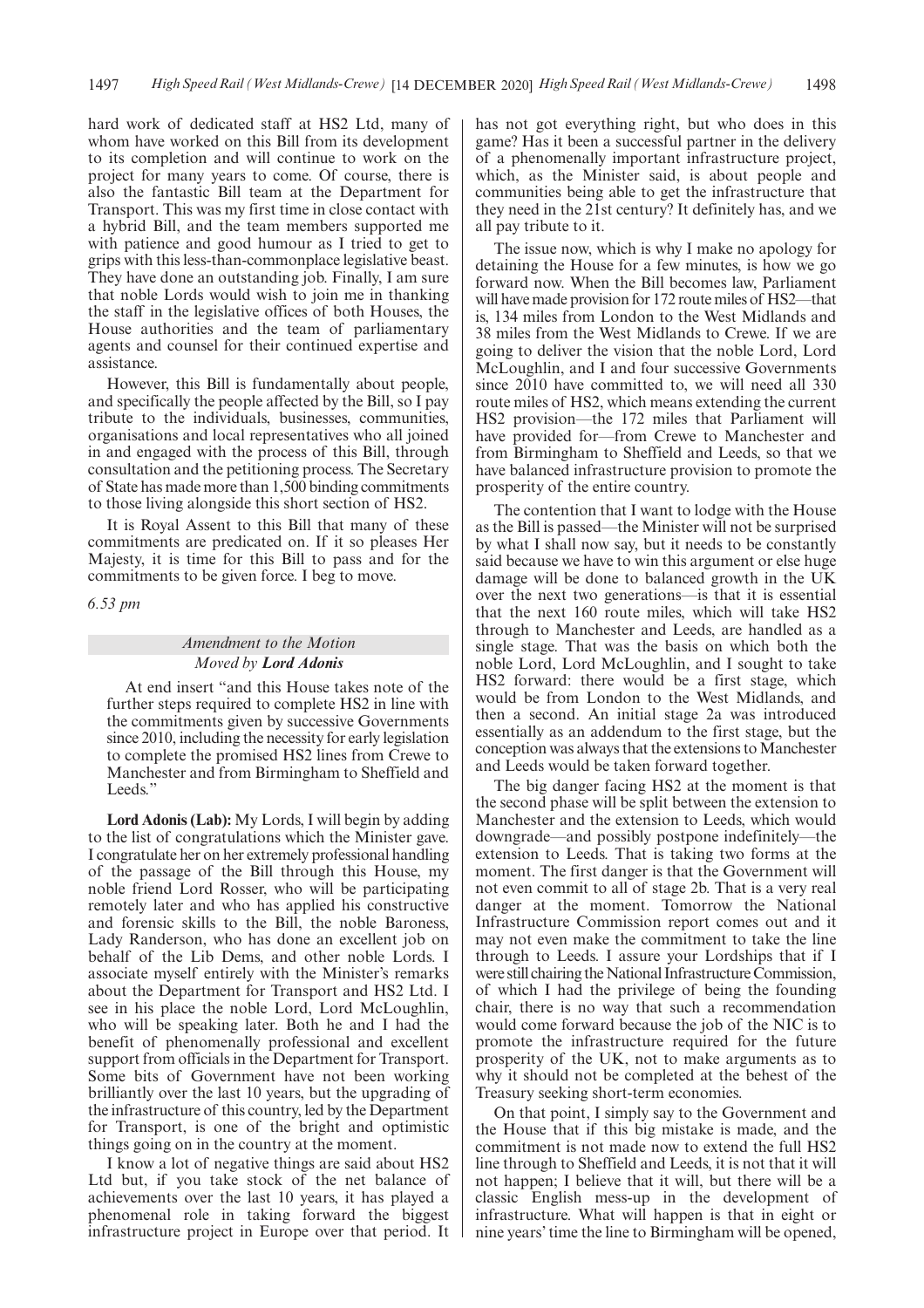#### [LORD ADONIS]

my noble friend Lord Hunt, who is here today, will have the benefit of being able to go back to Birmingham in half an hour, and everyone will say, "Wow, isn't this absolutely phenomenal? Let's get a move on to Manchester faster because we want to get there in one hour."

Then suddenly people in Sheffield and Leeds will wake up to the fact that it is taking two hours to get to Sheffield and three to get to Leeds and, because we are a democracy, they will demand that the project be taken forward. Instead of doing this whole thing in 15 years, completing the line through to Manchester and Leeds, as we should have done, it will take 40 years and the poor people of the east Midlands, Sheffield and Leeds will get HS2 a generation later than they would otherwise have done, with big damage to their economies and societies in the interim.

As Lloyd George famously said, "When traversing a chasm, it is advisable to do so in one leap." We know where this will end up. I can predict that, when somebody is reading *Hansard* in 2060, the line to Leeds and Manchester will have been completed. It will be a lot better for the country, and indispensable to the economic and social future of these communities, if we take these decisions now and do not, as I said at an earlier stage, have the equivalent of the Victorians building the railways up to Manchester but leaving Sheffield and Leeds with a canal.

The second proposition, which the Minister herself advanced earlier, is that splitting the provision for the next 160 miles into a Manchester leg and a Leeds leg will somehow facilitate the building of the railway—a classic case of trying to make a virtue of something when it has been decided not to proceed with it. I do not believe that that is the case. It is important for how it goes forward in future to understand this argument, so I will subdivide it. The argument is that splitting the provisions, with a Bill for phase 2b going up to Manchester and, in due course, a Bill for phase 2c going up to Leeds, makes enactment quicker and simpler. Also implicit in what the Minister said is that it makes construction more manageable and less expensive. Neither argument is valid.

The Minister herself made the argument against the first—that it facilitates the enactment. As she rightly said, this Bill has taken three years to enact, for just 38 miles. It would not have taken longer if the legislative provision had covered the whole way through to Manchester and Leeds. I say this with a serious note of warning to the Government. By my quick calculation, it has taken longer, not just in actual time but in parliamentary time—the sittings of the Select Committees and your Lordships' post-committee processes—to enact the Bill for 38 miles than it took for the one covering 134 miles from London to Birmingham.

The reason for that is that so many of the objections to big infrastructure projects that this House has to listen to are generic. I say with real feeling to the noble Baroness and her successors: all the generic arguments that have been made will be made again and again, each time a subsequent Bill comes. It is much better to package them all into one Bill, rather than delay the process with two.

On the point about construction being more manageable, it is entirely up to the Government and whatever the delivery agency is to decide how they phase construction, but nothing can be constructed unless Parliament has granted the powers. The right thing to do is to get one piece of legislation on the statute book, dealing with all 160 miles, taking HS2 through to Manchester and Leeds. How the construction is phased can be decided afterwards.

There are big lessons. Over four Governments there has been consensus on taking forward HS2 up to Birmingham and now to Crewe, but I strongly urge the Government not to seek to divide the next phase, delay the introduction of legislation and, even worse, postpone indefinitely the leg to Sheffield and Leeds. Rather, they should seize the moment, seize the future, be true to the vision of HS2, which all Governments in the last 10 years have signed up to, and produce one Bill next year taking HS2 right through to Manchester and Leeds. It can be done. We are a great nation. The Prime Minister tells us all the time that we must be optimistic and forward-looking. I completely share that agenda. Let us get on with it. I beg to move.

#### *7.03 pm*

**Lord McLoughlin (Con):** It is always a pleasure to follow the noble Lord, Lord Adonis, who speaks with such fervour about a project that I think it is fair to say he created and made the initial plans for. Of course, he left office in 2010, and a lot has happened since then: HS2's formation and growth, and the case being made for it. It is perhaps worth occasionally reminding the noble Lord, who looks at these things through rose-tinted glasses, of the last Labour Government's appalling record on transport infrastructure spend. Between 2000 and 2007, we had the lowest infrastructure spend of all the OECD countries, and in the World Economic Forum ranking we fell from seventh to 33rd in infrastructure investment terms. The rose-tinted glasses therefore occasionally need polishing, so that we can look at our true record.

It is true that any big infrastructure project is always hugely controversial, and that is certainly true of HS2. One has to accept and understand it when people oppose this project because it is on their doorsteps and they will perhaps not benefit directly from it; that too is certainly true of HS2. I have never dismissed those who oppose this project because it goes through their area, but we also have to look to the greater good for our country.

Importantly, this is the first time in over 100 years that we will have built a new north-south railway in this country. The noble Lord, Lord Adonis, mentioned my role. I commissioned David Higgins to produce a report on how we could get the benefits faster. When I was Secretary of State, I told the House of Commons that his report, which was published in 2014,

"suggests opening the new line to a new hub station in Crewe six years earlier than planned. Direct trains will of course be able to run off HS2 lines to serve places such as Stoke, Liverpool, Manchester, north Wales and Scotland, and faster too, and the line to Crewe sooner would mean journeys that are shorter than they would be under phase 1".—[*Official Report*, Commons, 24/3/14; col. 29.]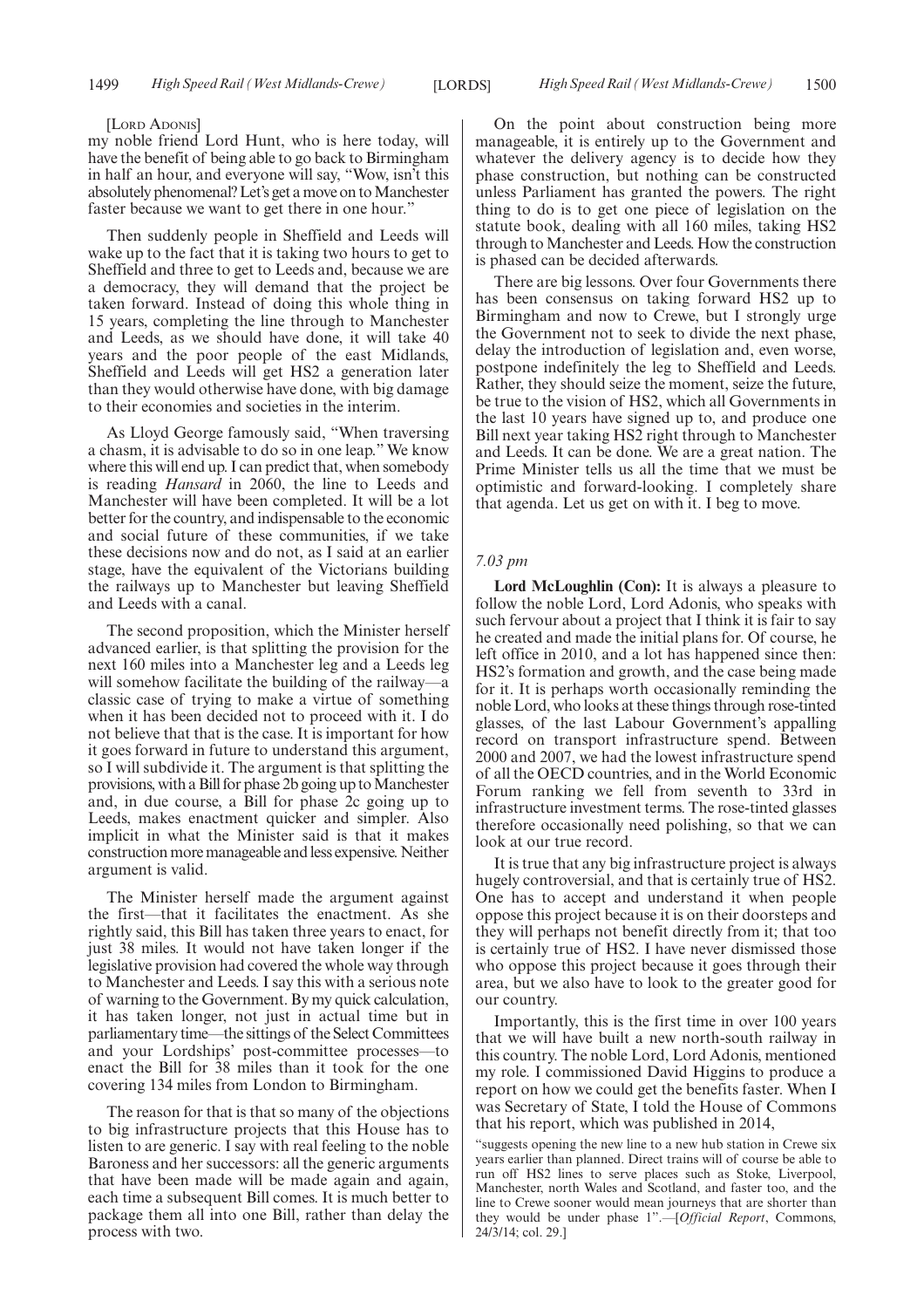A point I often make is that HS2 is not just about speed; that is just one element. HS2 is about freeing up capacity. We have seen a huge growth in the use of our railways over the past 20 years. Today's Covid experience has obviously had a devastating impact on the use of our railways, but I do not think it is going to be long-term; I still think we will see a growth in rail travel once we get over this horrendous Covid problem.

I very much welcome Third Reading of this Bill today; it is another stage in the objective proposal of HS2. Where I do agree with the noble Lord, Lord Adonis, is that this is a project that serves both the east of England and the west coast main line. It is absolutely essential that we see such development in the East Midlands.

There have been big changes since the whole concept was first announced, with HS2 now going right into Sheffield instead of just going to Meadowhall and then on to Leeds. Another change is the redesigning of the route as a result of measures that have been investigated, looking at the practicalities of how we best serve the cities outside London. Indeed, serving what will be Toton station, and the service to Chesterfield, Sheffield and Leeds, will radically enhance our cities outside London. This is part of the concept of HS2; it is the right thing for us to do, and it will level the playing field between the north and the south. I congratulate the Minister on achieving this and getting Third Reading of the Bill and the extension up to Crewe.

I turn to the final part of the job. I have no idea what the National Infrastructure Commission will say tomorrow, but this is a project for the whole country. It does not finish in Leeds or Manchester; it needs to go on—to Cumbria, Newcastle and Scotland. Yes, we and those cities will see the advantages in the train service running up to Sheffield, because the journeys will be shortened and they will be able to carry on. In the longer term—this is a long-term investment project—we will see changes of government but it is essential that, once we set out on these tasks, we fulfil them so that Scotland, Newcastle and our great cities outside London feel the benefit. This is a levelling-up exercise; it was always designed, and must continue, as that.

### *7.10 pm*

**Lord Scriven (LD):** My Lords, it is a great pleasure to follow the noble Lord, Lord McLoughlin. I agree with many of the things he said. Like him, I welcome the eventual passage of this Bill—hopefully—but regret that the total HS2 scheme as envisaged is not on the statute book. As the noble Lord, Lord Adonis, said, that is all we ask. Once it is on the statute book, it can be built. Until then, it cannot be built and it still wavers in front of the eyes of those of us who live on that eastern leg, and there is no certainty.

As I said earlier, I am a proud resident of Sheffield. It is my adopted home. I have lived there for more than 20 years and I am a former leader of its council. I see the great entrepreneurship of many people and businesses but I also see the great opportunities that are dampened because of the lack of connectivity, not just between Sheffield and London via HS2, but between Sheffield and other cities and towns in the north.

As the noble Lord, Lord McLoughlin, said, HS2 is about not just speed but capacity. It is about allowing part of the jigsaw of economic opportunities to be unleashed and improving capacity. In particular, it is about allowing freight to move more freely on the existing rail lines and moving passengers faster. It is absolutely integrated. Until the Government build that, we will not have levelling up in this country.

The north is not a homogenous blob. It is made up of towns, cities and villages. It is made up of the people who live there and the businesses that trade there. This infrastructure, going up through the East Midlands to Sheffield and Leeds, is absolutely vital to the levelling-up project and to unleashing opportunities. I must say to the Minister that we in the north say it as we see it. We smell something not quite right here. We smell the whiff of a fudge and dither and delay when it comes to the eastern leg through the East Midlands to Sheffield and Leeds.

If the reports in the northern press over the weekend about the National Infrastructure Commission are anything to go by, we really are worried. I am sure that the Minister will say from the Dispatch Box that she cannot comment on what was in the press over the weekend, but the reports were very clear. They said that a source close to the commission has made it clear that the recommendation possibly will not go ahead and that, if it does, the other option will be to make sure that it does not happen until much later. That is unacceptable. That is not levelling up; it is dumbing down the opportunities of many people in the north.

We want the line as soon as possible. As I said previously, this is simply because the opportunities offered by the eastern leg are greater than those offered by the western leg. Spending on the eastern leg is less per head than on the western leg and deprivation along the eastern leg is higher. Therefore, in creating economic opportunities for people, we must know that this project is on the statute book and will be built so that investment can begin and people can start speculating about what jobs and businesses can be created along that line.

While I entirely welcome this Bill, I worry about the eastern phase. As I have said, the north is not just one. It is interconnected and therefore we need parity on the west and the east if we are to have equal access to levelling up, high speed rail and the capacity it brings for people and businesses. That is why, while welcoming this Bill, I support the amendment in the name of the noble Lord, Lord Adonis.

**The Deputy Speaker (Baroness Morris of Bolton) (Con):**I understand that the noble Lord, Lord Blunkett, has withdrawn, so I now call the noble Earl, Lord Lytton.

#### *7.15 pm*

**The Earl of Lytton (CB):** My Lords, it is a privilege to bid this Bill farewell as noble Lords clearly want the scheme to go ahead, although with understandable concerns about the detail. I am unsure how I view the amendment tabled by the noble Lord, Lord Adonis, but I do get his point. I noticed with wry amusement his reference to the inverse relationship between the parliamentary time taken up and the distance of the phase in question we have before us. Whether or not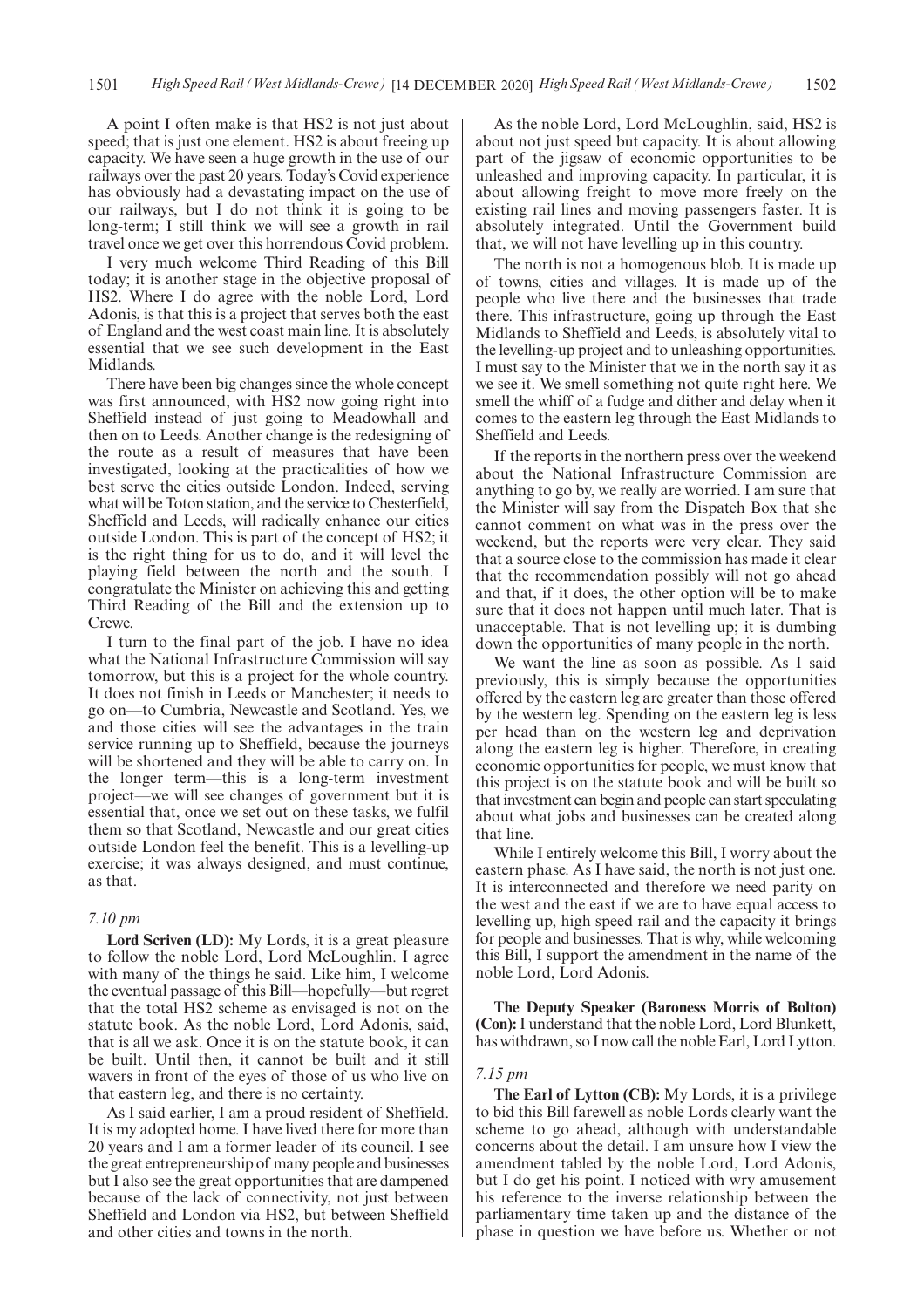#### [THE EARL OF LYTTON]

one regards HS2 as a serious addition to communications and rail capacity, it remains an ambitious scheme using state of the art engineering. I hope it will be something the nation can be proud of.

If there is anything I would say by way of postscript, it is that government departments should be more ready to engage with external experts before re-writing existing specialist legislation such as that on party walls. I thank the Minister for writing to me last week clarifying the issue of residual liabilities. I fear, however, that it may highlight some different views on the long-term liability holder under party wall procedure as opposed to under HS2. Like the Minister, I believe we are indebted to the work of the Select Committee. I found the contributions by members of the committee in our discussions invaluable. I am particularly grateful to the noble Baroness for agreeing to issue guidance on party wall matters under the HS2 arrangements. I am glad to report this process is now well in hand. She has been helpful throughout and has kept us all exceptionally well informed on responses to points made. That has enormously improved the way this has proceeded.

I thank the Bill team for their patience, tolerance and understanding over some very narrow and technical—but important—issues. This is despite the fact that the party wall bird has flown, and probably flew as long ago as the Crossrail legislation. I also thank the many outside professionals, who have gone more than the extra mile to advise and guide me on specific areas of this Bill.

Finally, in his absence, I thank the noble Lord, Lord Berkeley, for his support and assistance and other noble Lords for their support. Given that the festive season is nearly upon us, I wish all noble Lords, the Minister, clerks and the Bill team a well-earned and above all congenial and peaceful break.

### *7.18 pm*

**Lord Bhatia (Non-Afl) [V]:** The High Speed Rail (West Midlands–Crewe) Bill will provide approval for phase 2a of the HS2 rail line. Phase 2a will run between the West Midlands, where it will link with phase 1 in Crewe. The Bill began its Committee stage in the House of Lords on 9 November 2020. The Parliamentary Under-Secretary of State, the noble Baroness, Lady Vere of Norbiton, outlined the main features of the phase 2a scheme. She argued that it struck an appropriate balance between protecting the environment and giving value for money to the taxpayer.

The shadow Minister for transport, the noble Lord, Lord Tunnicliffe, said that Labour had initiated the HS2 project and still supported both HS2 and the Bill. However, he said that the railway should be built as a network rather than a statement of infrastructure. He also called for an improved scheme of compensation for those affected by the line. The Lib Dems also supported the Bill.

The NAO reported in January 2020 that the Government had not fully and openly recognised the programme's risks from the outset, and hence had not adequately managed the risks to value for money. Such large projects have always carried risks of being over budget and timeframes. The most important thing to remember is that such a large infrastructure project gives work for many people, bearing in mind the present pandemic, which has created a big number of redundancies in many industries.

Is there any estimate of compensation that will have to be paid to those home owners whose homes have had to be destroyed?

**The Deputy Speaker (Baroness Morris of Bolton) (Con):** The noble Lord, Lord Liddle, has withdrawn, so I now call the noble Baroness, Lady Jones of Moulsecoomb.

#### *7.21 pm*

**Baroness Jones of Moulsecoomb (GP) [V]:** My Lords, I have said once or twice in the passage of this Bill, and many times before, that I really wish this was not going ahead. The noble Lord, Lord McLoughlin, said earlier, "Oh, it is not just about speed." Actually, from a Green point of view, it has been a lot about speed. Of course, the faster you go, the less able you are to corner, and so the less options there are on route, and every single piece of infrastructure has to be built stronger if you have a much faster train going through. On the capacity issue, there are better ways to spend all these billions and create capacity—changing some of the signalling might have helped for a start.

I am not entirely sure that the Government are actually going to build this bit of the railway anyway, because I think events might overtake all their planning. In any case, for me, HS2 is just another part of the Government's really damaging transport policy. The Government are not tying up the whole concept of travelling less, reducing carbon emissions and generally accepting that things have changed—that people, quite possibly, are not going to commute as much as they used to. Quite possibly, they will work more from home.

I hope that a more ecological, holistic approach might be adopted by the Government at some point. I really feel that it is 20th-century thinking to build a railway like this that is so polluting and so destructive. The Government should really try to keep up with the times and understand that this was not the right way forward. However, if the Government do carry on with this, I hope they will learn the lessons from the first part of HS2, because there were a lot of incidents that need not have happened and that were extremely destructive to nature, land and generally to communities. Learning the lessons of the past might be a really good idea.

I would like to take this opportunity to thank and celebrate all the campaigners who have been trying to stop HS2. Quite honestly, many of them have put their personal safety, their personal finances and a lot of other things on hold because they were so dedicated to trying to stop HS2. They had physical, personal and financial problems because of all the things they were doing. There are people like Sarah Green in Colne Valley, who has just been a beacon of hope actually trying to mitigate the worst of HS2's damage to that beautiful area. Then, of course, there are other organisations and individuals, from the Woodland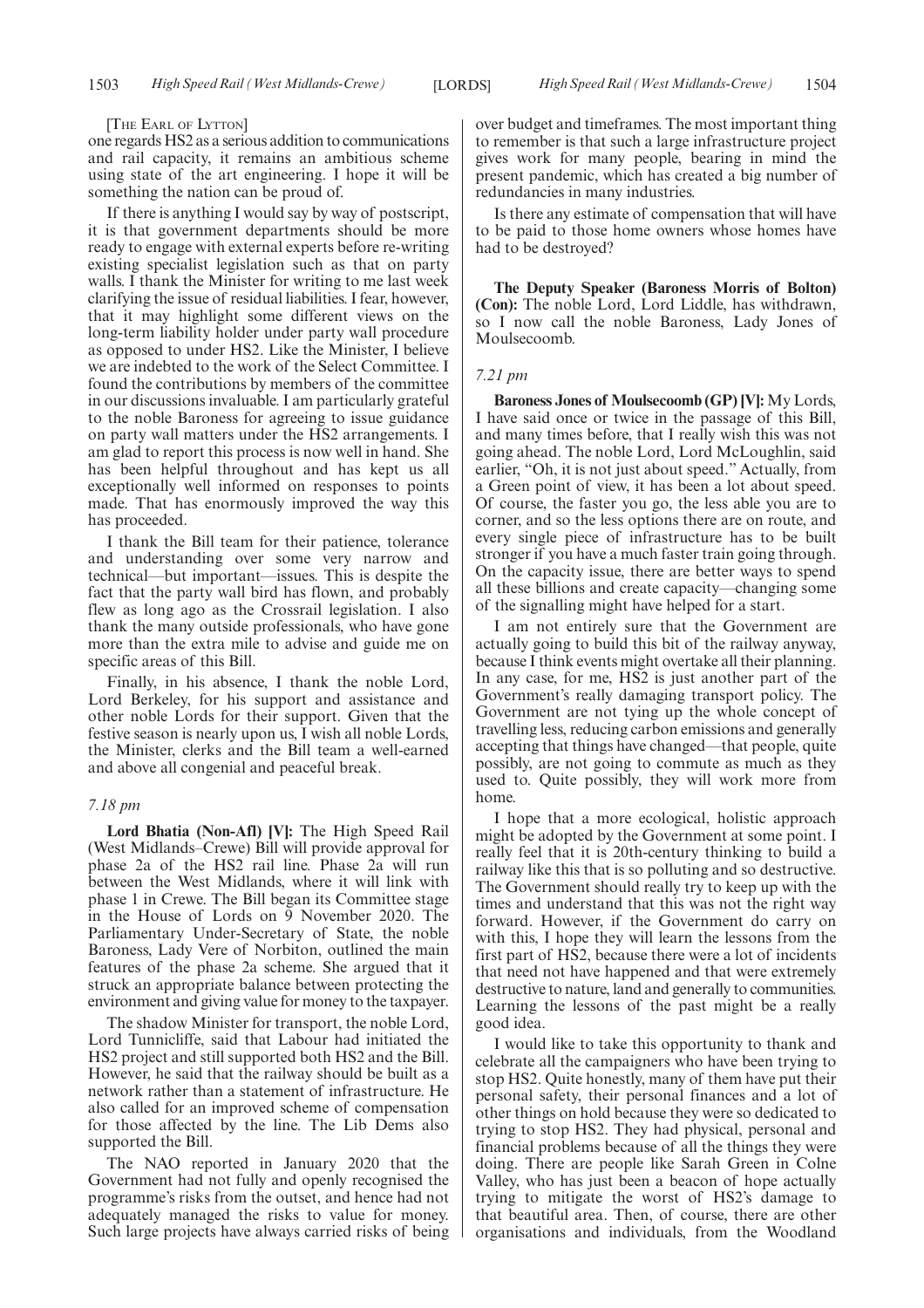Trust, the Wildlife Trust and parish councils to communities all along the route and concerned residents, who all gave their time and efforts to do what they know is right for their area.

There are only two Green Party Peers in the House at the moment. I am delighted that I now have a noble friend, Lady Bennett of Manor Castle, but we are obviously not the only greens. It has been a real pleasure during the passage of this Bill to talk to more and more people who are concerned about not only the natural environment but our impact on the wider world. I am very happy to find green allies among noble Lords in your Lordships' House, and I am quite often very pleasantly surprised at the green streaks coming out of the most unexpected quarters.

I also thank the Minister, who has been superb at talking to Peers, explaining what is going on and giving us lots of opportunities to ask questions. Although the Bill has had a difficult passage, it has been better than had she not been as open and welcoming to us. Thank you, and what a pity this is happening.

### *7.25 pm*

**Baroness Randerson (LD) [V]:** My Lords, there are some Bills going through the House with which we on the Liberal Democrat Benches disagree fundamentally. There are other Bills that we agree on the need for but disagree with the remedies prescribed by the Government, so it a pleasant change to provide support for this Bill, in both principle and detail. I thank the Minister and her officials for their thoroughness in providing a succession of briefings and for accepting the amendment providing for monitoring of the impact of construction of HS2 on ancient woodland. I take this opportunity to urge the Government to broaden the wording of that amendment to include sites of nature conservation value generally.

We are also indebted to the noble Lord, Lord Adonis, who never shies away from the opportunity to press the case for HS2, as he has done today. The rumour mill is working at full tilt: well-placed sources, as they say, have indicated that the National Infrastructure Commission is about to recommend that the eastern leg up to Leeds, part of the next phase, should be scrapped. Credibility is given to this by the Government's decision to split future Bills into smaller parts. I hope the rumours are wrong, but I fear that they are not. Since the job of the National Infrastructure Commission is to promote infrastructure, I ask the Minister what precise remit was given to it for this current review, if it is to recommend truncating HS2.

Abandoning the eastern leg now would be much worse than never having thought of it in the first place. It would be a high-profile public symbol that the Government do not care about the north-east, the poorest part of England. It would be a public snub to the area and would demonstrate that the levelling-up agenda is no more than a useful election slogan.

I am pleased to see the Bill through the House today. I hope the Government decide not to try to undo the amendments passed in this place. Our country is crying out for big, imaginative investment at a time when, as a nation, we are otherwise turning our backs on the modern world. As the noble Lord, Lord McLoughlin, said, HS2 is about much more than speed but, without speed, it will not be as successful at supplanting aviation for short-distance journeys and will not persuade people out of their cars. Above all, it is part of the transport revolution that climate change dictates.

HS2 has been supported over more than a decade by Government Ministers of all colours—Labour, Liberal Democrat and Conservative. Let us get this built as soon as possible but, for it to have the transformative effect envisaged, we need all of it—all the way to Scotland—and not a cut-down compromise.

### *7.29 pm*

**Lord Rosser (Lab) [V]:**In Committee, the Government said that

"plans to provide the benefits of high-speed rail to the east Midlands, Yorkshire and beyond will be confirmed following the publication of the integrated rail plan",

and that

"a properly connected line from the Midlands up to the north will be a key part of the HS2 project."—[*Official Report*, 9/11/20; col. GC 351.]

As has been commented on more than one occasion, that reply was not, of course, a commitment to build HS2 phase 2b to Leeds in full. It would be helpful if the Government could say what the words

"plans to provide the benefits of high-speed rail"

actually mean, because the concern is that what the Government actually mean is not that the high-speed line will be built the whole way from Birmingham via the east Midlands to Leeds, but that HS2 services will, for all or part of the journey, run over existing routes calling at existing stations, as would apply, for example, to HS2 services calling at the existing stations at Stafford and Stoke.

The concern is that the Government could be either looking to abandon the eastern leg of HS2 through to Leeds, or significantly delay its construction and completion. The lack of a clear commitment to the HS2 project in full calls into question the Government's declared commitment to levelling up, since the eastern leg is just as vital as the delivery of the western leg. Indeed, proceeding with only the western leg will leave the cities and areas that would have been served by the eastern leg at an even bigger disadvantage. The Government have a further chance in a few moments to provide absolute clarity on the concerns raised by my noble friend Lord Adonis. It remains to be seen whether they take that chance.

In concluding, I take the opportunity, and on behalf of my noble friend Lord Tunnicliffe, to thank the Minister and her Bill team for their patience and courtesy in listening and responding, in writing or through meetings, to the many and varied issues raised by noble Lords during the Bill's passage. Like others, I express my thanks for the invaluable work done by the Select Committee. I hope the consideration the Bill has been given during its passage through this House by all concerned in whatever role will assist in ensuring that the HS2 project continues to move forward to completion on time and, I hope, in full.

#### *7.32 pm*

**Baroness Vere of Norbiton (Con):** My Lords, I thank all noble Lords for their thoughtful and good-natured contributions, today and throughout the passage of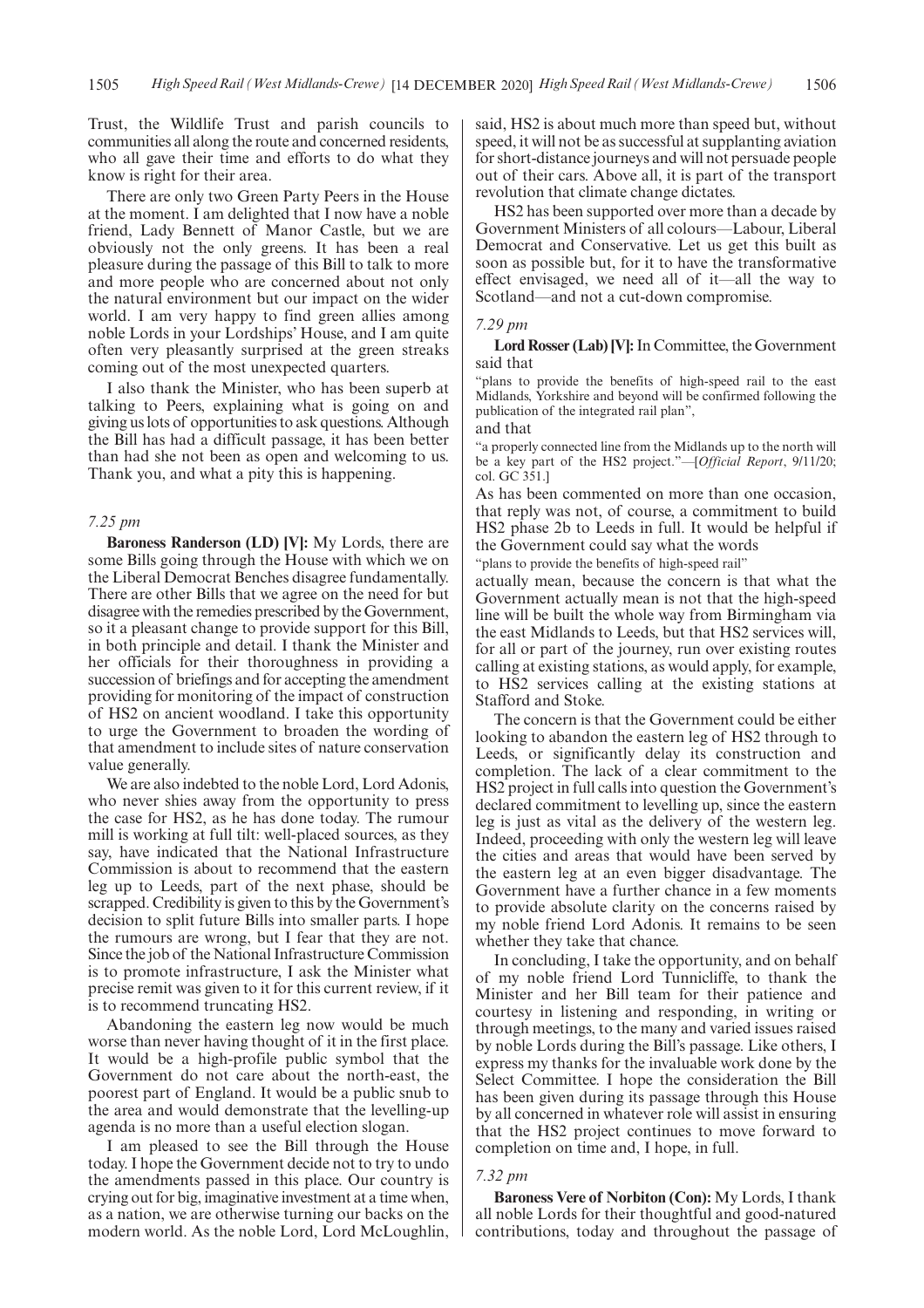[BARONESS VERE OF NORBITON]

the Bill. First, I will—fairly briefly—address the Motion in the name of the noble Lord, Lord Adonis. I admire his persistence and dedication to the HS2 project. I note what he said, but I fear that I cannot go any further than I have in previous debates.

The Government are fully aware of the steps needed to deliver HS2 to Manchester and elsewhere. The Secretary of State for Transport and the Prime Minister have made it clear that they support the Oakervee review's recommendation of a Y-shaped network. The Government have already committed to publishing the forthcoming integrated rail plan. This will be informed by the National Infrastructure Commission's rail needs assessment. I will not comment on media speculation. The integrated rail plan will consider how phase 2b is designed and delivered, alongside other major rail investment in the north and the Midlands.

I join other noble Lords in wanting to ensure that as many areas as possible benefit from the investment in HS2, which is so crucial to the Government's goal of levelling up the UK economy. I have no doubt that there will be many more opportunities to debate these matters to satisfy not least the many former Transport Secretaries and Ministers in your Lordships' House, but all the other noble Lords who have a great experience of, or an interest in, transport infrastructure. Today is not the day to debate the wider scheme.

For now, we have the key for phase 2a in our hands. It runs from the West Midlands to Crewe; this Bill is the key to unlocking such benefits further north. By passing this Bill today, noble Lords are turning that key to ensure the next connection in joining up this country and ensuring that, as we build back from the Covid-19 pandemic, we build back better. It is now up to the other place to scrutinise the changes that this House has made to the Bill. I beg to move that this Bill do now pass.

#### *Amendment to the Motion withdrawn.*

*Bill passed and returned to the Commons with amendments.*

# **Gambling and Lotteries** *Statement*

*The following Statement was made in the House of Commons on Tuesday 8 December.*

"Mr Speaker, I hope you will accept my apologies for any offence caused by some of the information already being out there. I can assure you that the full details and the call for evidence document are only just now being released and made available on the GOV.UK website, precisely to coincide with this Statement, but I understand and accept what you said.

The Gambling Act has been the basis of virtually all gambling regulation in the UK since 2005, but a huge amount has changed since then. The internet and the prevalence of smartphones have transformed the way we work, play, shop and gamble. We can now gamble anywhere at any time. It is time to take stock of the significant changes of the last 15 years and to pull our legal and regulatory framework into the digital age, so today, we are launching the first part of our comprehensive review of the Gambling Act. It will be a wide-ranging and evidence-led look at the industry, and it will consider the many issues that have been raised by parliamentarians and many other stakeholders. We want to listen, gather the evidence and think deeply about what we need for the next decade and beyond.

Nearly half the adult population gambles each month and, for the majority of people, gambling is a fun and carefree leisure activity. It is also a sector that supports 100,000 jobs and pays nearly £3 billion a year in taxes. However, we know that, in some cases, gambling can cause significant damage to people's lives, including mental health problems, relationship breakdown, debt and, in extreme cases, suicide. We must ensure that our regulatory and legislative framework delivers on a core aim of the 2005 Act: the protection of children and vulnerable people in a fair, open and crime-free gambling economy.

This review will seek to strike a careful balance between giving individuals the freedom to choose how they spend their own money, while protecting vulnerable people and their families from gambling-related harm. We will look at whether we should introduce new protections on online products and consumer accounts, including stake and prize limits, and how we can ensure that children and young people are protected. We will also consider gambling advertising, including sports sponsorship, while taking into account the extremely difficult financial situation that many sports organisations and broadcasters find themselves in as a result of Covid. We will look at redress arrangements for consumers where, for example, an operator has failed to step in to help a problem gambler. We will consider barriers to effective research on the causes and impact of problem gambling, and we will consider whether the Gambling Commission is keeping pace with the licensed sector and can effectively deal with unlicensed operators. We will also ensure that we have a fair playing field for online and offline gambling.

Many of those areas were highlighted in a thoughtprovoking report by the House of Lords Select Committee. That report and others have helped to inform our thinking and our desire to ensure that the review is wide in scope, and we are publishing our response to the Lords report alongside the review. I also know that Members across the House have seen evidence from their constituents about the harm that gambling can do to individuals and their families. We want to hear from the people whose lives have been affected by gambling, as well as from academics and the gambling industry, so that we have the evidence to deliver real and lasting change. We are therefore starting the review with a call for evidence, which will run for 16 weeks and is now available on the GOV.UK website.

While this review is an opportunity to consider changes for the future, we are also taking action now to protect people from gambling harm. The Gambling Commission will continue to build on recent progress to strengthen protections as the industry regulator. Our ban on gambling with credit cards came into force in April, and new tighter rules on VIP schemes were implemented at the end of October. Further work is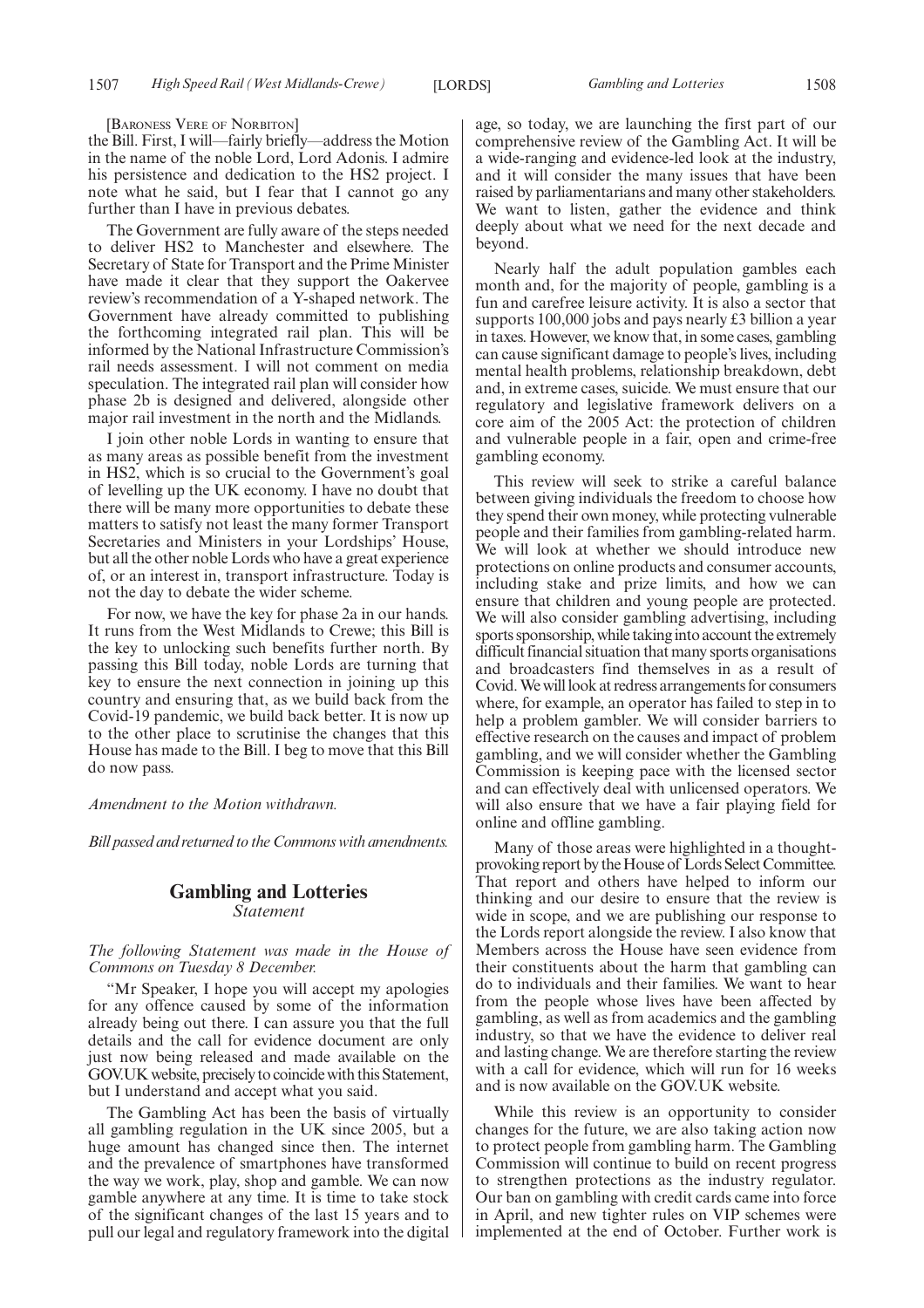1509 *Gambling and Lotteries* [14 DECEMBER 2020] *Gambling and Lotteries* 1510

also in progress on the design of online slot games, as well as on how operators identify and intervene to protect customers who may be at risk, including through affordability checks. We have also just closed a call for evidence on loot boxes, and the Department of Health and Social Care will keep working to improve and expand treatment for problem gambling.

A key priority is ensuring that we have the right protections for children and young people and, again, that cannot wait. To that end, we are also today publishing a response to the consultation on the minimum age to play National Lottery games. Since its launch in 1994, the National Lottery has been a tremendous success, raising more than £42 billion for good causes. Since 1994, its games portfolio has evolved significantly, while consumers have shifted towards online play and instant win games such as scratchcards. While evidence shows that most 16 and 17 year-olds do not experience gambling-related harm from playing the National Lottery, some recent studies point to a possible correlation between National Lottery play at 16 and 17 and problem gambling in later life. Moreover, few other countries allow 16 and 17 year-olds to purchase their national lottery products.

Protecting young people from the risk of gamblingrelated harm is of paramount importance. We have therefore decided to increase the minimum age of the sale of all National Lottery games to the age of 18. We are keen to make this change at pace while being acutely aware of the need to give retailers and the operator time to ensure a smooth transition. The legislative change will therefore come into force in October 2021, but we have asked that, where it can be done sooner, it is—for example, online. So under current plans, National Lottery sales to 16 and 17 year-olds will stop online in April 2021.

The review we are starting today will be an opportunity to look at the wider rules on children and gambling, and to make sure they are suitably protected across all forms of gambling. I know many colleagues will welcome the launch of this review today and will be pleased to see us living up to our commitments in the 2019 manifesto. We intend to be broad, thorough and evidence led, so that we can ensure our gambling laws are fit for purpose in the 2020s and beyond. I commend this Statement to the House."

## *7.36 pm*

**Lord Bassam of Brighton (Lab) [V]:** My Lords, I am grateful to the Minister for repeating this important Statement. Before turning to the detail, I note that it is becoming increasingly common for there to be a significant gap between the Commons Statements and our repeat of them. This is regrettable; I hope it will be addressed as we move into the new year.

The launch of this call for evidence on the effectiveness of gambling legislation is a welcome step, even if it has come much later than we on the Opposition Benches would have liked. As the Secretary of State said, advances in technology and shifts in how we live on a day-to-day basis mean that current regulation reflects a very different reality to the one we now live in. This consultation exercise represents a significant first step in recognising and responding to this challenge.

While high street betting shops must abide by a variety of rules, the regulatory picture for digital platforms is very different. In recent months we have seen some companies reducing their presence on the high street, but we know that online gambling is growing. Government initiatives in this area, while welcome, have been piecemeal. Industry bodies have taken steps to promote responsible gambling, including through November's Safer Gambling Week, but we know that loopholes exist and are causing considerable damage.

With digital services there is the added challenge of jurisdiction, with some service providers registered outside the UK and therefore not currently within our regulatory orbit. We have discussed this very challenge recently in the context of audio-visual service providers and potential regulatory gaps arising from EU exit. Without prejudging the outcomes of the consultation and the next steps in the process, I hope the Minister can at least confirm that the department is cognisant of the issue. As I alluded to previously, we have been awaiting this project for some time. As with other policy areas such as online harms, we know that delays can result in genuine social costs. Can the Minister shed light on why it has taken so long to get to this point and outline the anticipated timescale beyond the consultation end date, which I believe is 31 March? While the technicalities involved in gambling regulation clearly necessitate a dedicated consultation and future legislation, it is nevertheless important not to look at these issues in isolation. For example, we know that adopting a public health-focused approach to gambling addiction could bring significant benefits to sufferers and their families.

The Statement cites work being undertaken by the Department of Health and Social Care to improve the support and treatment available to problem gamblers. We welcome this, but can the Minister confirm that the Department of Health and Social Care will be part of the broader regulatory discussions to ensure that future legislation supports, rather than undermines, its work on treatment?

There is a clear overlap between this gambling review and the Government's wider online harms agenda, which, I am afraid to say, seems to have ground to a halt. By any conceivable measure, the DCMS is failing to protect people online. There is no draft online harms legislation to scrutinise and few indications of when it will arrive, or in what form. Can the Minister outline the state of play in relation to this? Can we expect to see concrete legislative proposals by Easter, for example?

We know that the department recently missed a statutory deadline under the Data Protection Act to provide provision relating to victims, including child victims, of data breaches. This news was broken to a select few noble Lords in correspondence on the day of the deadline. Can the Minister confirm why this milestone was missed and when the review is expected finally to take place?

While she is gazing into her crystal ball, perhaps the Minister might also provide news on the fan-led review of football governance. Given the close and important relationship between sports clubs and the gambling industry, it is crucial that these workstreams happen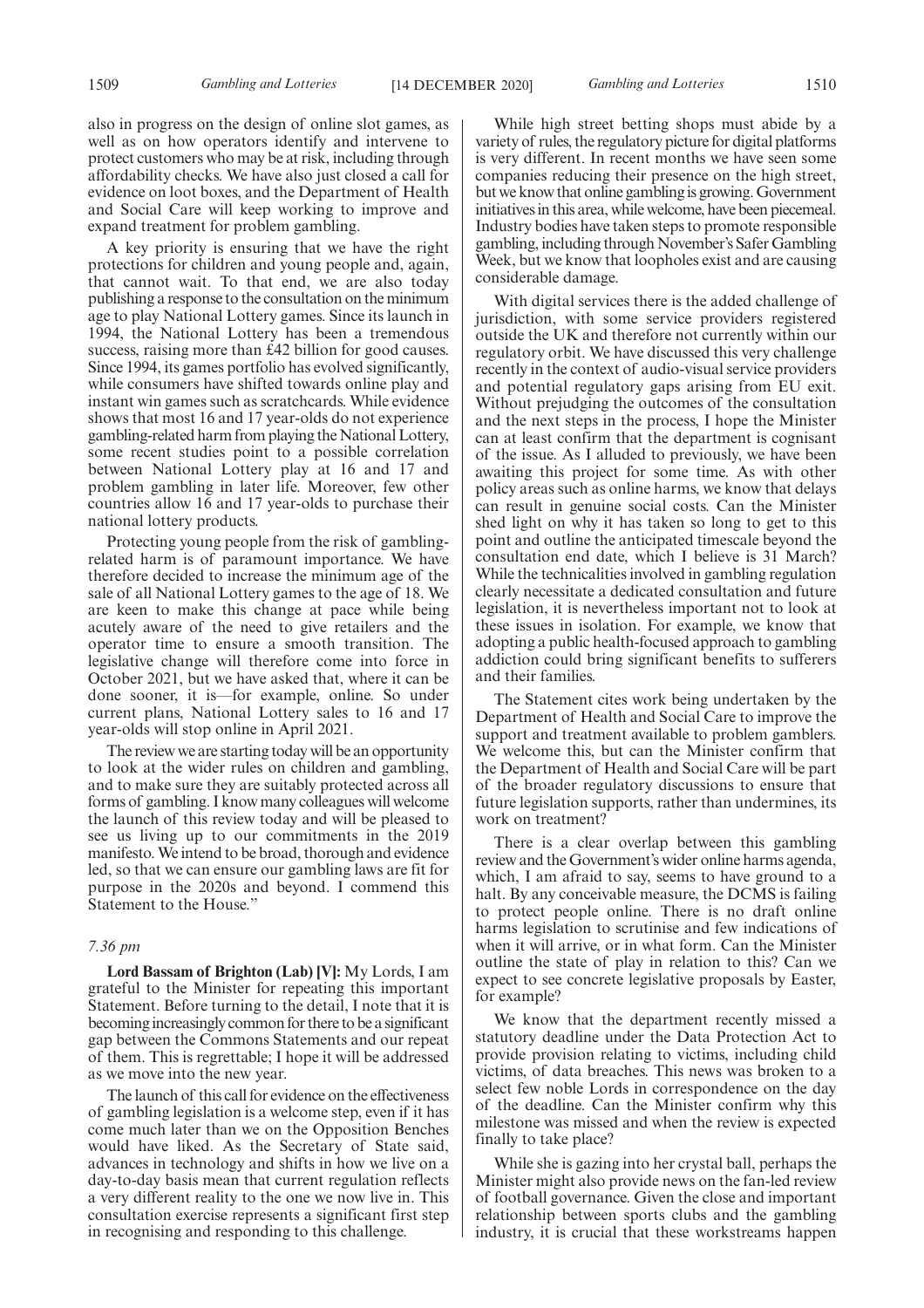#### [LORD BASSAM OF BRIGHTON]

simultaneously, rather than sequentially. The Commons Minister said that work is under way on an informed basis, with the formal review to come as soon as possible. However, one Minister at the department told the Commons Select Committee to expect a consultation on the Electronic Communications Code this side of Christmas, whereas the noble Baroness told my noble friend Lord Stevenson of Balmacara on 10 December that timings were "still to be finalised".

I apologise for failing to spread any festive cheer with this contribution, but all these issues are incredibly important. I appreciate that this has been a challenging year in many respects for government and for all, and I hope very much that 2021 will see us making meaningful progress on all fronts.

**Lord Foster of Bath (LD) [V]:** My Lords, I too thank the Minister for providing the opportunity to debate this Statement.

Since serving on the Commons committee that considered the Gambling Act 2005, I have seen the huge growth in gambling in this country brought about by that Act and by technological change, not least with the advent of the smartphone, enabling anyone to have 24/7 access to a mini-casino in their pocket, with high-speed games designed to keep people playing. With its spread throughout sport and television, children are seeing gambling as part of everyday life. The gambling industry and its profits have grown exponentially but, most worryingly, 60% of those profits are coming from just 5% of gamblers—those likely to be experiencing harm.

More recently, serving on the Lords committee on gambling, I received very clear evidence of the urgent need for action—not least that described in the committee's 66 recommendations—from a statutory smart levy on the industry and a statutory duty of care to much stronger regulation of advertising and controls on affordability. Those recommendations, many of which do not need primary legislation, have widespread support in your Lordships' House, as demonstrated by the nearly 150 Peers who have joined Peers for Gambling Reform, which I have the honour to chair and which seeks early implementation of those recommendations, so that those who wish to gamble can do so safely.

The urgency is illustrated by the figures. There are nearly half a million problem gamblers—probably more—including over 60,000 11 to 16 year-olds, with each problem gambler impacting the lives of family, friends and local communities, and, most tragically, on average, one gambling-related suicide every day.

So although I welcome the review, will the Minister assure me that in those areas where overwhelming evidence for change exists, the Government will take action immediately? Sadly, I was not confident about this last week. I asked the Minister what further evidence the Government need to establish a gambling ombudsman. Despite the overwhelming evidence in the Lords report, she replied:

"The Government continue to have an open mind about the role of an ombudsman."—[*Official Report*, 9/12/20; col. 1234.] I hope that she will she reconsider. However, I welcome the work that has been done on VIP schemes and banning credit card gambling, as well as the work in relation to loot boxes and affordability. Can the Minister update us on progress and assure us that, where action can be taken quickly without waiting for the conclusion of the review, it will happen?

Gambling harm is a public health issue, and like the noble Lord, Lord Bassam, I was disappointed to see no formal role for the Department of Health and Social Care in this review. Will the Minister assure me that the review will take a public health approach and that mechanisms are in place to ensure that DHSC participates fully? The threat of major reform has led the industry to make some welcome, albeit limited, changes, but we are dealing with a vast, multinational industry that is obliged to protect its profits. Does the Minister agree that this review must be evidenced-based and avoid undue influence by industry lobbyists—lobbyists arguing, for example, that reform should be muted for fear of seepage to the black market? Of course we should look to measures to tackle the black market through payment processors and domain blocking, but does she agree with the Gambling Commission that the black market is not a significant issue and should not be used to drive down standards locally? Is she aware that some operators in this country are themselves operating in black or grey markets abroad? Will the Minister ask the regulator to look into this matter urgently?

Last week, I met the mother and the fiancée of Chris Bruney, who tragically took his own life because of a gambling addiction at the age of just 25. Chris was a bright and vibrant young man with his whole life ahead of him. To my mind, there can be no more powerful illustration of the need to reform our outdated gambling laws. I urge the Government not to delay.

**TheParliamentaryUnder-Secretaryof State,Department for Digital, Culture, Media and Sport (Baroness Barran) (Con):** I thank both noble Lords for their welcome of the Statement and our call for evidence. I would like to pick up where the noble Lord, Lord Foster, finished, on the all-too-often tragic impact gambling can have on people's lives and the lives of their friends, families and, in particular, children. That is where our greatest priority in this review lies.

The noble Lord, Lord Bassam, talked about the Government's response being both piecemeal and slow. I am a bit puzzled about how both can be true. We have aimed to be responsive and have made significant decisions in the last year to improve the safety of, and reduce the risk of harm for, gamblers, but we have now announced an extensive and broad call for evidence, which we hope will address some of the issues several of your Lordships have raised in recent months in this House.

The noble Lord, Lord Bassam, also raised the point about offshore gambling. I am happy to write to the noble Lord if I have misunderstood, but this was a point also raised by the noble Lord, Lord Stevenson, last week. In 2014, Great Britain introduced one of the first point-of-consumption regimes for regulating gambling, which means that any gambling company, based anywhere in the world, that provides services to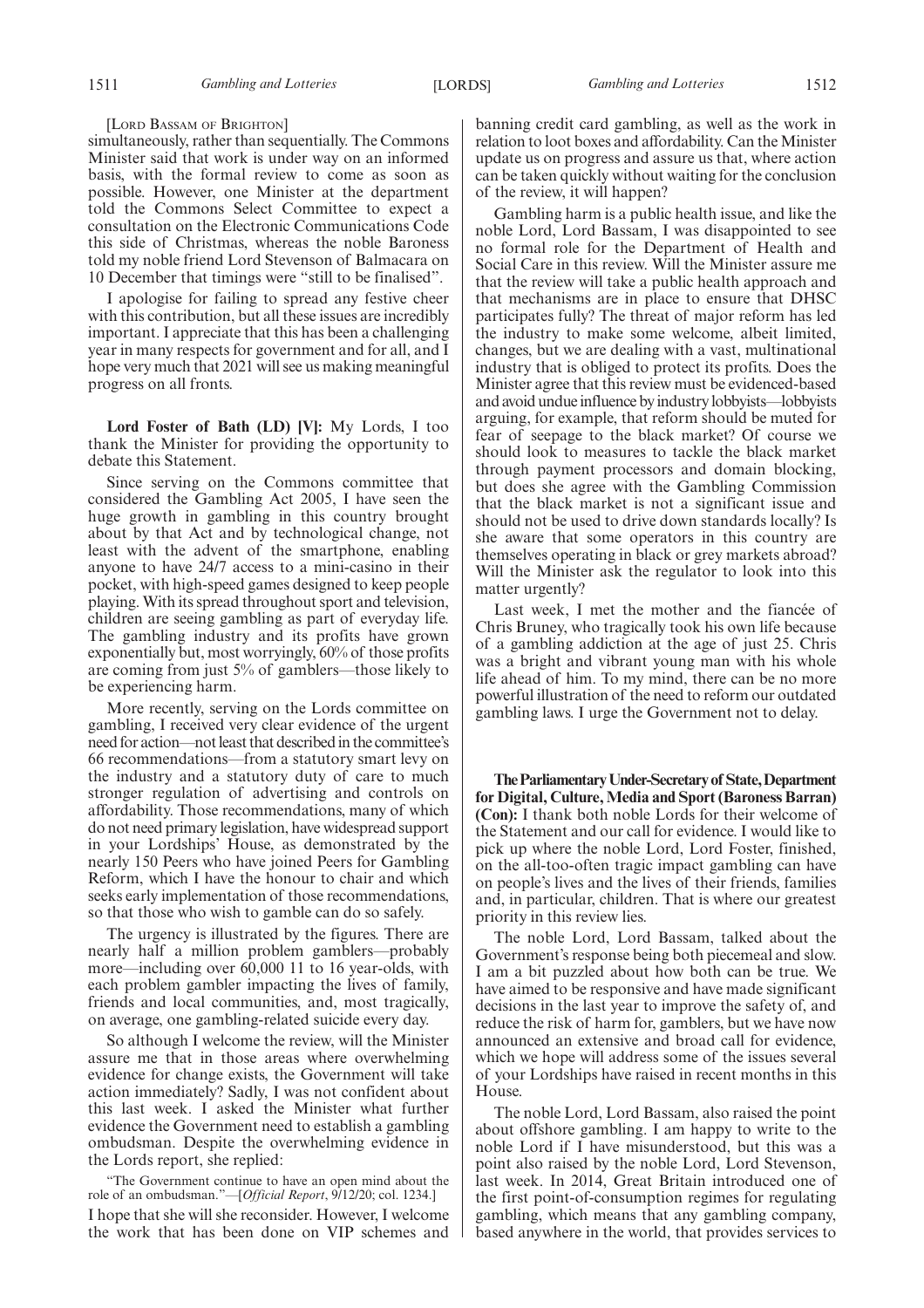GB customers, must comply with the Gambling Commission licence conditions and pay remote gambling duties to the Exchequer.

I am afraid the connection broke up at one point in the comments from the noble Lord, Lord Bassam, so I think I missed one of his questions. I know both noble Lords were concerned about the Department of Health's role. The noble Lord, Lord Foster, talked about the importance of a public health approach. Treatment is not directly in scope of the Act review; the focus is predominantly the regulation of gambling, particularly the powers of the Gambling Commission. However, the Department of Health remains absolutely committed to working on and improving treatment and integrating both NHS and third-sector provision in this field.

The noble Lord, Lord Bassam, apologised for a lack of festive cheer. I hope I can bring a little festive cheer, in that tomorrow my right honourable friend the Secretary of State will make a Statement in the other place about the online harms consultation. He will be able to address some of the other points on the timing of legislation. I hope we will take that Statement speedily after it is made in the other place.

The noble Lord, Lord Foster, talked about the risk to children and the number of children who have a gambling addiction or are problem gambling. As I said, the safety of children is our first priority in this review. I thank him and other noble Lords who sat on the committee for their 66 recommendations. He will have seen that the vast majority of these are in scope of the call for evidence. I assure him that we will not wait, as we have not waited already, to implement them.

The noble Lord, Lord Foster, said that there was overwhelming evidence for the appointment or creation of an ombudsman. Our starting point is that operators must be held accountable for their failings, and the review will look at the current system for redress. We will look at the pros and cons of different approaches and take a decision based on the evidence put forward. Again, I encourage all noble Lords and those in their networks to submit evidence.

Finally, I hope I can reassure the noble Lord that the review and the decisions taken from it will be based on evidence. He raised concerns about the power of lobbyists. Obviously, we have to look at all evidence fairly, but much evidence in this space is contested. We hope we will be able to resolve some of those contested areas and move forward with a gambling regime fit for the digital age.

**The Deputy Speaker (Baroness Morris of Bolton) (Con):** My Lords, we now come to the 20 minutes allocated for Back-Bench questions. I call the noble Lord, Lord Grade of Yarmouth.

### *7.53 pm*

**Lord Grade of Yarmouth (Con) [V]:** I thank my noble friend the Minister for answering questions on this very important Statement. I associate myself immediately with everything the noble Lord, Lord Foster, said. My great fear about the gambling review the Government are undertaking is that they are pinning it to a review of the 2005 Act. Of the House of Lords committee recommendations, which numbered more than 60, probably only three or four required legislation. I would like to hear from my noble friend the Minister that changes that can be made immediately will not have to await the lengthy passage through the legislative process in both Houses—consultation, White Paper, et cetera—before the Government act.

Neglect by previous members of the Gambling Commission and previous Governments has led us to a situation in which gambling is having toxic side-effects, resulting in suicides and misery, although a lot of us will have a flutter and enjoy it. My great fear is that the speed of action will not be met by the Government and that attaching it to the legislative review will slow things down. There is not a day to lose in fixing a sector in very serious disarray, causing untold misery.

**Baroness Barran (Con):** I thank my noble friend for his remarks and his leadership of the committee in your Lordships' House. He is, of course, absolutely right that legislation is not required to change a number of things and to make gambling safer, particularly for those people, including children, who may be vulnerable.

I hope that he takes some comfort from the speed and energy with which we have acted, including during this most difficult of years, when every department, including my own, has been under tremendous pressure. He will be aware that in the last 12 months we have banned gambling on credit cards and mandated participation in the national self-exclusion scheme, GAMSTOP. We have tightened restrictions on VIP schemes, banned reverse withdrawals and mandated increased monitoring and intervention during Covid. We have no intention of slowing down with that energy.

**Lord Berkeley of Knighton (CB) [V]:** My Lords, I am glad that the Government are tackling this head on, and I have seen evidence of it. I watch a lot of sport, so I end up watching a vast amount of advertising for gambling. That is a very worrying statement because, as we have just heard, it also applies to children. I am sure that the Government want children to watch cricket, rugby or football—whatever it is—rather than spending hours glued to gaming. I have also noticed that these ads are beginning to be much more vociferous about the dangers of gambling, and it would be churlish not to acknowledge that, but it is also a sign that gambling companies are worried.

Gambling may be fun at a minor level, as the noble Lord, Lord Grade, said, but it is very big business, with huge profits engendered for gambling companies. Surely it is impossible—and I know that the Minister would agree with this—to put into financial terms the damage done to families through addiction and suicide. Should we not be restricting the amount of advertising? Will the Government try to quantify the value of advertising to sport, television and the Exchequer and attempt to set it against the damage done by addiction? As I say once again, especially when families are reduced to absolute misery and sometimes to suicide, there is no way of putting a financial price on that.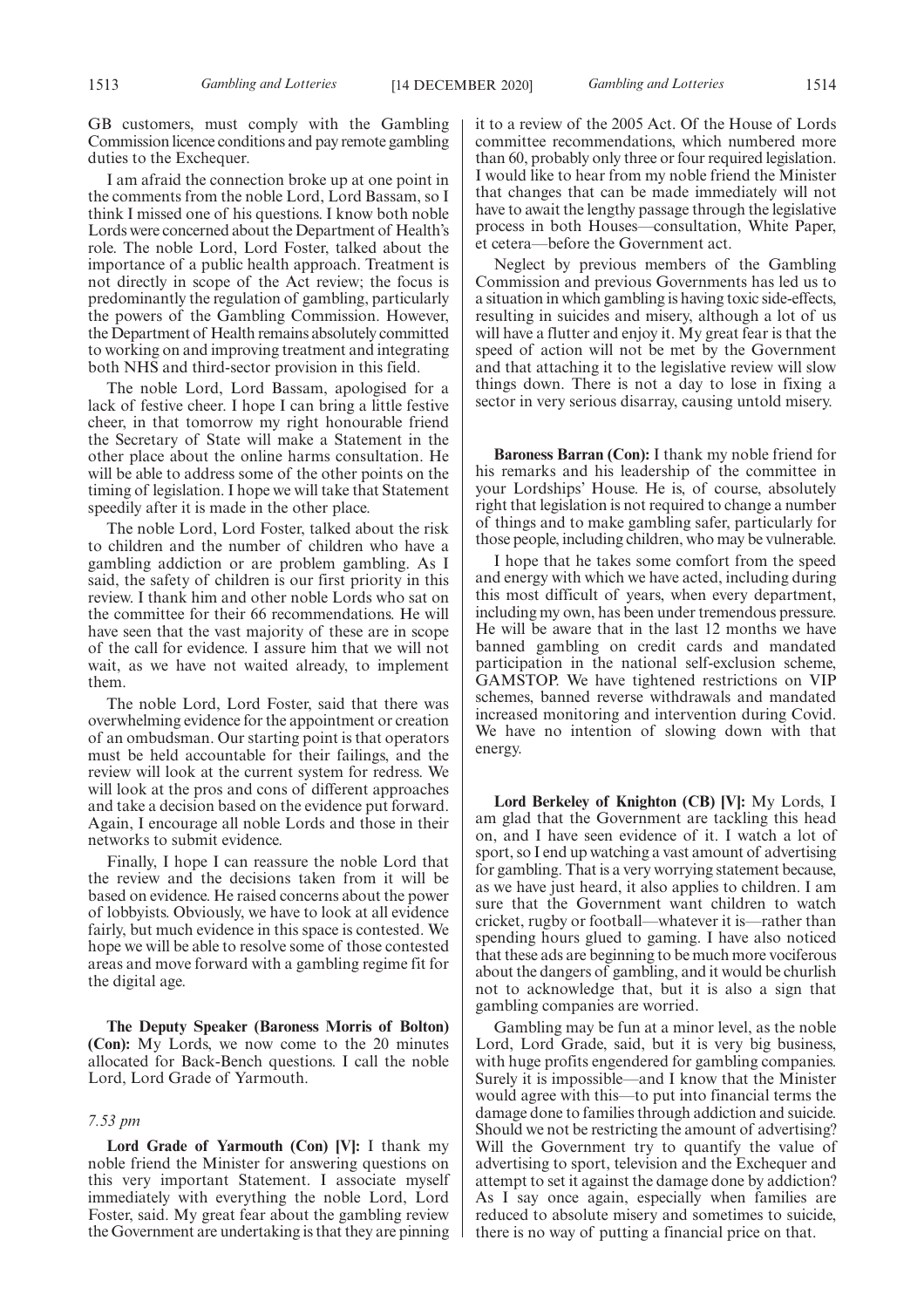**Baroness Barran (Con):** The noble Lord is right that there is no way to put a financial price on the pain that some families have suffered. We have a responsibility to listen to those families, take their evidence incredibly seriously and give them a real voice. We are absolutely committed to doing that. As I mentioned in your Lordships' House last week, the first meeting that my right honourable friend the Secretary of State had in preparing for this review was with a group of people with lived experience of gambling harm of different types. So we take that incredibly seriously.

Progress is being made on advertising gambling in relation to sport. The industry has introduced measures in the last 18 months, including the whistle-to-whistle ban, which has significantly reduced children's exposure to sports betting advertising. We are taking, and will take, a very thorough look at this review and try to establish—and I mentioned areas that were contested—to what extent advertising is linked to problem and harmful gambling.

**The Lord Bishop of St Albans [V]:** My Lords, it is true that we cannot cost the human hurt and pain, but the Statement praised the tax receipts and employment benefits that come from the gambling industry but did not mention any of the financial costs of gambling-related harms. Will the Minister assure the House that, as part of the evidence-based approach, the review will include research into the cost of gambling-related harms—for example, for the 14 clinics dealing with gambling addictions, the cost of trials and imprisonment, the cost of JSA claims and the terrible cost of suicides—to ascertain whether the gambling industry is really a net contributor to the Treasury, as the Government claim?

**Baroness Barran (Con):** The right reverend Prelate raises an important point. He will be aware that, next year, Public Health England will report on its evidence review into gambling-related harm. That will look at both financial and human aspects. The review being led by DCMS is looking specifically at ways of recouping the societal costs of gambling. Again, I urge the right reverend Prelate to share the evidence that he has on those costs in the broadest terms.

**Baroness Armstrong of Hill Top (Lab) [V]:** My Lords, I thank the Government for their response to the Select Committee and for announcing the review. It is particularly important that the review looks at the impact of online gambling. We know that, far too often, the industry is at least one step ahead of the regulatory framework in devising temptation for gamblers. Those who are in deeper than they can afford are particularly vulnerable to such temptations. Can the Minister assure the House that the Government will bear down on this in the review and understand how the regulatory framework needs to interact with a constantly changing market on the internet? Will they pay attention to the increased activity of the many women who would not have dreamed of going into a betting shop but who now—in their misery, often—gamble online on their own and get into serious trouble? Will the Government make sure that they develop protections for the most vulnerable?

**Baroness Barran (Con):** The noble Baroness raises important points about online gambling, which is one of the fastest-growing areas of gambling. We are looking at the case for increased protections online, including in relation to stake limits. However, as I said in response to my noble friend Lord Grade, we are not waiting for the review to make online games safer, so the Gambling Commission will shortly publish its response to a consultation on a number of tighter controls on online product design which will aim to protect exactly those vulnerable groups to which the noble Baroness referred. She was also right to raise the issue of women gamblers, where we have much less evidence. We look forward to building a much more comprehensive picture and will aim to use that evidence to get the regulatory balance right.

**Baroness Bakewell of Hardington Mandeville (LD) [V]:** My Lords, I declare an interest as a vice-chair of Peers for Gambling Reform. We tread a fine line between allowing people to spend their money freely and preventing them from the extremes of their actions on their health and well-being. We ban the advertising of smoking and smoking in public places to prevent health deterioration. We encourage healthy eating and exercise to curb obesity levels and diabetes, but we have a reluctance to ban advertising for gambling, despite the misery that the addiction can bring. Italy, Belgium and Spain have introduced bans, while Australia has introduced a ban on gambling advertising during live sporting events between 5 am and 8.30 pm. Would the Minister consider following this lead on banning advertising to protect the young and vulnerable from falling into addiction?

**Baroness Barran (Con):** The noble Baroness has raised serious issues and has made some interesting suggestions. To be fair, I think that the noble Baroness would agree that gambling advertising is already subject to very strict controls. It cannot be targeted at children and it cannot appear during TV programmes or on websites that are aimed primarily at children. In fact, the ASA is currently consulting on further tightening these rules to limit gambling ads that appeal to children and vulnerable people. Gambling advertisers online have to obey the same rules as offline, but as I have said, the point of this review is to get the most convincing evidence possible from which we can move forward.

**Lord Browne of Belmont (DUP) [V]:** My Lords, sadly, the prevalence figures for problem gambling in Northern Ireland are significantly worse than those for England. In this context, the exposure of people to gambling advertising raises significant additional concerns in the Province. Although aspects of responsibility for gambling are devolved, the subject of gambling advertising is addressed on a UK basis. Will the Minister confirm that the needs of Northern Ireland, and indeed all parts of the United Kingdom, will be taken fully taken into regard as part of the gambling review as it relates to non-devolved matters like gambling advertising? Also, what steps will the Government take to engage with the people of Northern Ireland on this matter?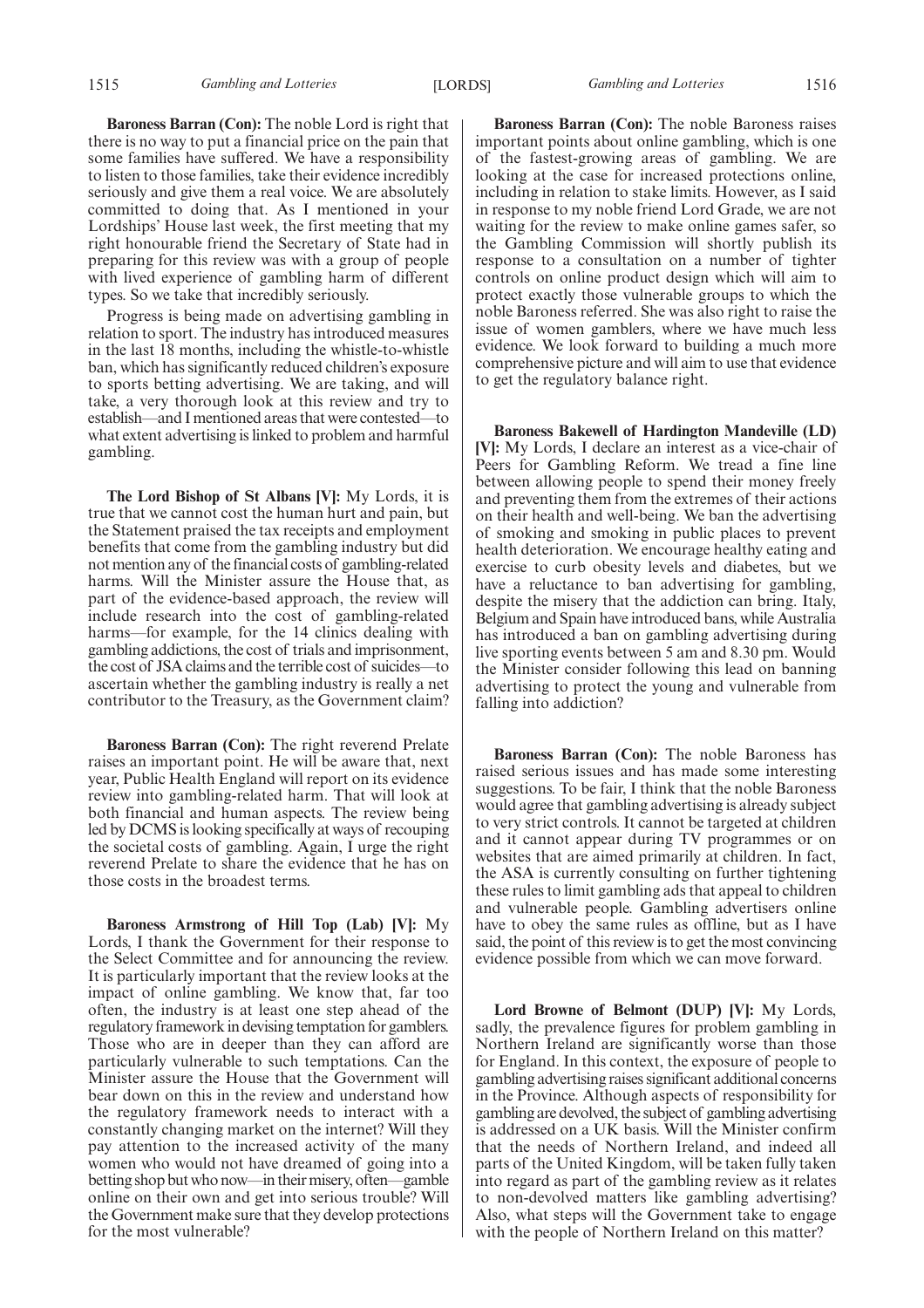**Baroness Barran (Con):** The Advertising Standards Authority has strict rules on gambling advertising that apply across the UK—so not just GB but also Northern Ireland. They make it clear that the advertisements must be socially responsible and must never target vulnerable people. As I mentioned in an earlier answer, the ASA is currently in the process of consulting on these rules to further minimise the potential for harm from advertising being accessed by vulnerable people.

**Lord Lancaster of Kimbolton (Con):** My Lords, so that others can get in, I shall be brief. Can my noble friend point to any evidence on whether, following the action taken by the Government in October on the VIP schemes, there has been a material impact?

**Baroness Barran (Con):** I thank my noble friend for his brief question, and I will try to give an equally brief answer. We understand that the number of customers in VIP schemes has fallen by 70% since the commission challenged the industry back in October 2019 and the formal Gambling Commission rules for these schemes came into force at the end of October this year.

**Lord Alton of Liverpool (CB):** My Lords, I thank the noble Baroness, Lady Barran, for her obvious personal commitment to tackling the corrosive effects of gambling addiction. Last week during Question Time, in answer to a question that I put about unlicensed and illegal sites, she was good enough to say that these would be within the scope of the review. On the basis of the estimates from the Gambling Commission, can she say now how many websites that are accessed in the UK are operating without a licence and how many have ceased doing so as the result of financial transaction blocking? If she does not have this information immediately at her fingertips, would she be willing to commit to placing the relevant information in the Library of the House in the coming weeks?

**Baroness Barran (Con):** I thank the noble Lord for his comments. Unfortunately, we are not in a position to assess the size of the black market as accurately as he would like, perhaps because of its very nature. However, I can say that the number of complaints to the Gambling Commission about black market operators remains unchanged, and that thanks to enforcement action by the commission, in partnership with financial payment providers, 59 unlicensed operators have been removed.

**The Deputy Speaker (Baroness Fookes) (Con):** I next call the noble Lord, Lord Smith of Hindhead. He is not present, so I call the noble Baroness, Lady Bennett of Manor Castle.

**Baroness Bennett of Manor Castle (GP):** My Lords, I am sure the Minister is aware that Google this morning announced a new feature to allow users to block gambling and alcohol adverts. Given that this would allow potentially vulnerable people to protect themselves—reference has been made to the urgency of this with the online harms Bill coming—would the Government consider making it mandatory for companies to provide that feature on websites?

**Baroness Barran (Con):** I thank the noble Baroness for raising that point. I am afraid we will have to look at what the evidence says in relation to the last part of her question about making it mandatory, but the principle that she raises is important. We very much welcome moves by the major platforms that give individuals greater control over what they see.

**Lord Mann (Non-Afl):** Will the review look at the mental health benefits to working-class pensioners who follow racing and repeatedly lay bets—that is, the benefits of getting them out of the house—as well as the disbenefits to the minority who are addicted? Will it look at the perverse incentives that legislation could lead to in greatly expanding the illicit black market of online gambling, as people shift from what they are stopped from doing by the state to what they can find through Google and other software outlets?

**Baroness Barran (Con):** The purpose of the review is to keep the balance. Of course we acknowledge that the vast majority of people who go out and place a bet—whether once a week, twice a year, or however often it might be—may get great fun and pleasure from it, and it can be a form of social contact. However, we also know that there are people who pay a great price and suffer as a result. We are seeking to find a balance, so the evidence in relation to mental health in both directions will be taken seriously.

**Lord Sikka (Lab) [V]:**My Lords, gambling companies such as 888, Bet365, Betfair, Flutter, Ladbrokes, Paddy Power, Sky Bet and William Hill have used complex corporate structures in Guernsey, Alderney, Gibraltar, the Isle of Man, Ireland and Bulgaria to avoid UK corporate taxes. Indeed, in 2018, HMRC finally defeated Ladbrokes on its £71 million tax-avoidance scheme. Does the Minister agree that gambling companies avoiding UK corporate taxes should automatically lose their licence to operate here?

**Baroness Barran (Con):** Companies that avoid taxation illegally, whether they are gambling companies or any other companies, should be held to account for that. However, as the noble Lord is aware, gambling companies contribute about £3 billion to the Exchequer through the levy.

**The Deputy Speaker (Baroness Fookes) (Con):** My Lords, I am afraid that time is up on this item of business.

# **Ockenden Review** *Statement*

*The following Statement was made in the House of Commons on Thursday 10 December.*

"With permission, Madam Deputy Speaker, I would like to make a statement on the initial report from the Ockenden review, which was published this morning.

Before I update the House on the findings, I wish to remind the House of the tragic circumstances in which the review was established. It was requested by the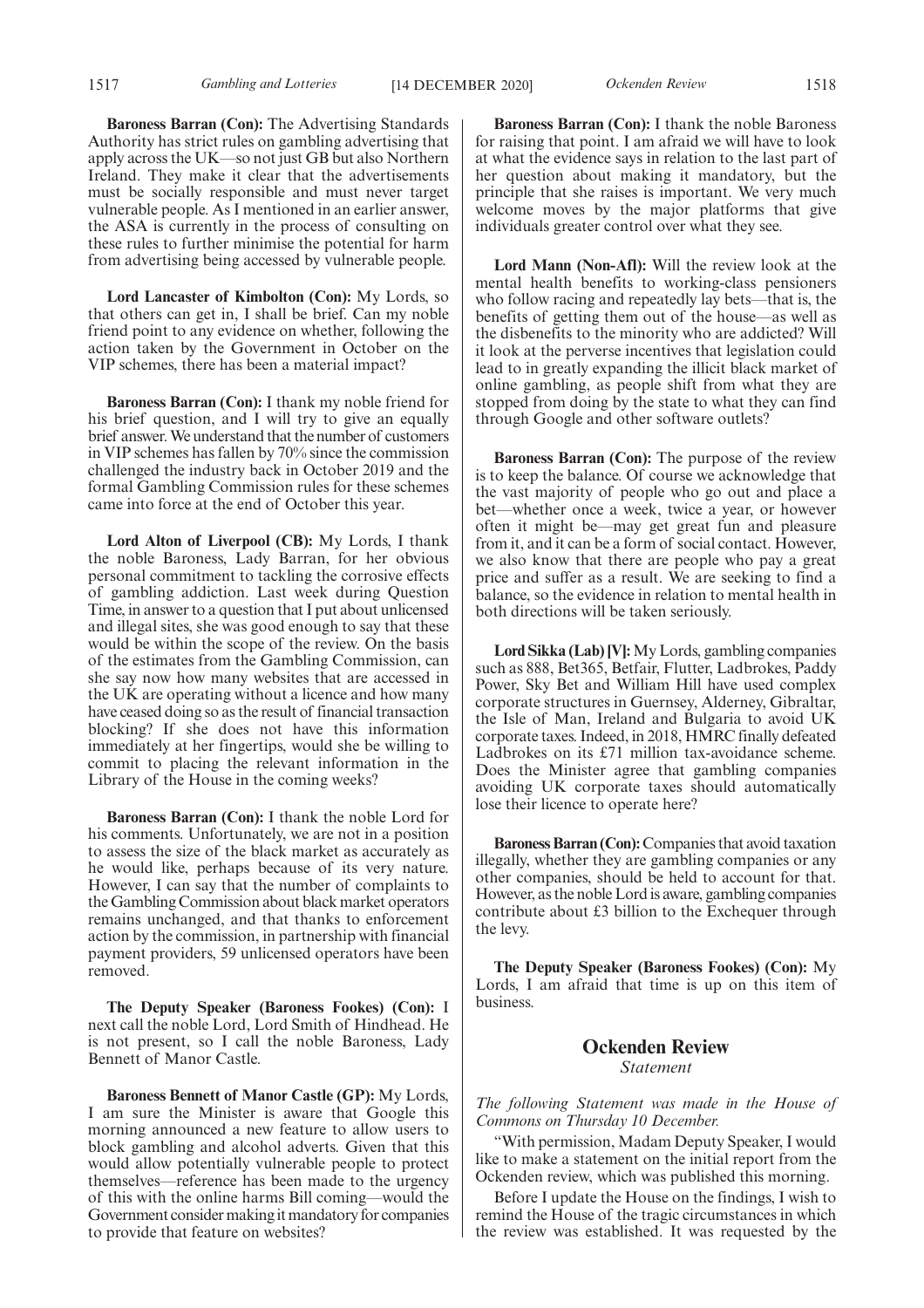#### [BARONESS FOOKES]

Government following concerns raised in December 2016 by two bereaved families whose babies had sadly died shortly following their birth at the Shrewsbury and Telford Hospital NHS Trust. I am grateful to my right honourable friend the Member for South West Surrey Jeremy Hunt, who, as Secretary of State for Health and Social Care, asked NHS Improvement to commission the independent inquiry.

The inquiry is chaired by senior registered midwife Donna Ockenden, a clinical expert in maternity who was tasked with assessing the quality of previous investigations and how the trust had implemented recommendations relating to newborn, infant and maternal harm. As the report acknowledges, this year the country has rightly united in pride and admiration for our NHS, but we must accept that in the past not everyone has experienced the kindness and compassion from the NHS that they deserved.

The review team has met face to face with families who have suffered as a result of the loss of brothers and sisters, or who have, from a young age, been carers to profoundly disabled siblings. The team has also met parents in cases where there have been breakdowns in relationships as a result of the strain of caring for a severely disabled child or the grief after the death of a baby or resultant complications following childbirth.

The original terms of reference for the review covered the handling of 23 cases; however, since its launch more families have come forward and extra cases have been identified by the trust. As a result, the review now covers 1,862 cases, and this has led to an extension of its scope and delivery. An interim report has therefore been published today, and it contains a number of important themes that the review team believe must be shared across all maternity services as a matter of urgency. Indeed, I personally, and the Government, pushed to have this interim report at this point in time so that we could learn from the findings of the inquiry so far.

This is the first of two reports, based on a review of 250 cases between 2000 and 2018; the second, final report will follow next year. Today's report makes it clear that there were serious failings in maternity services at the Shrewsbury and Telford Hospital NHS Trust. I would like to express my profound sympathies for what the families have gone through. There can be no greater pain for a parent than to lose a child. I am acutely aware that nothing I can say today will lessen the horrendous suffering that these families have been through and continue to suffer. Nevertheless, I would like to give my thanks to all the families who agreed to come forward and assist the inquiry.

The review team held conversations with more than 800 families who have raised serious concerns about the care they received. I know that it has not been easy for them to revisit painful and distressing experiences, but through sharing their stories we can ensure that no family has to suffer the same pain in the future. From the outset the inquiry wanted families to be central to the team's work and for their voices to be heard, and I am pleased that the families were able to see the report first, this morning, shortly before it was presented to Parliament. I assure them, and Members of this House, that we are taking today's report very seriously and that we expect the trust to act on the recommendations immediately.

I thank Donna Ockenden and her team for their diligent work. Their valuable work provides essential and immediate actions to improve patient safety and ensure that maternity services at the trust are safe. Four of those actions are for the trust and seven are for the wider maternity system. The report sets out clear recommendations for what the trust can do to improve safety relating to overall maternity care, maternal deaths, obstetric anaesthesia and neonatal services.

The report also sets out actions that can make a difference to the safe provision of maternity services everywhere. They include recommendations on enhancing patient safety and how we can best listen to women and families, developing more effective staff training and ways of working, managing complex pregnancies and risk assessments throughout pregnancies, monitoring foetal well-being, and ensuring that patients have enough information to give informed consent. I welcome those recommendations and the others in the report. We will be working closely with NHS England, NHS Improvement and Shrewsbury and Telford Hospital NHS Trust, which have accepted each of the recommendations and will take them forward. We learn from these tragic cases so that we can give patients the safe and high-quality care that they deserve.

Patient safety is a big priority for me and the Government. We want the NHS to be the safest place in the world to give birth, and this report makes an important contribution towards that goal. Our ambition is to halve the 2010 rates of stillbirths, neonatal and maternal deaths, and brain injuries in babies occurring during or soon after birth by 2025. We have achieved early our ambition of a 20% decrease in stillbirths by 2020, but of course there is always more to do and we owe it to the families to get it right.

The Ockenden review is an important document that vividly shows the importance of patient safety. I assure the House that we will learn the lessons that must be learned so that the tragic stories found within these pages will never be repeated again. I commend this Statement to the House."

#### *8.14 pm*

**Baroness Thornton (Lab) [V]:** My Lords, I first declare an interest as a non-executive director for a London hospital trust. I thank the Minister for the debate today. This is a harrowing report, and the latest in a series of reports over recent years. It follows on the heels of the Morecambe Bay report, and we know that the East Kent report was launched earlier this year to investigate 54 babies dying between 2014 and 2019.

I first congratulate Donna Ockenden on this interim report. As she rightly says in her letter to the Secretary of State,

"we want to bring to your attention actions which we believe need to be urgently implemented to improve the safety of maternity services at The Shrewsbury and Telford Hospital NHS Trust as well as learning that we recommend be shared and acted upon by maternity services across England."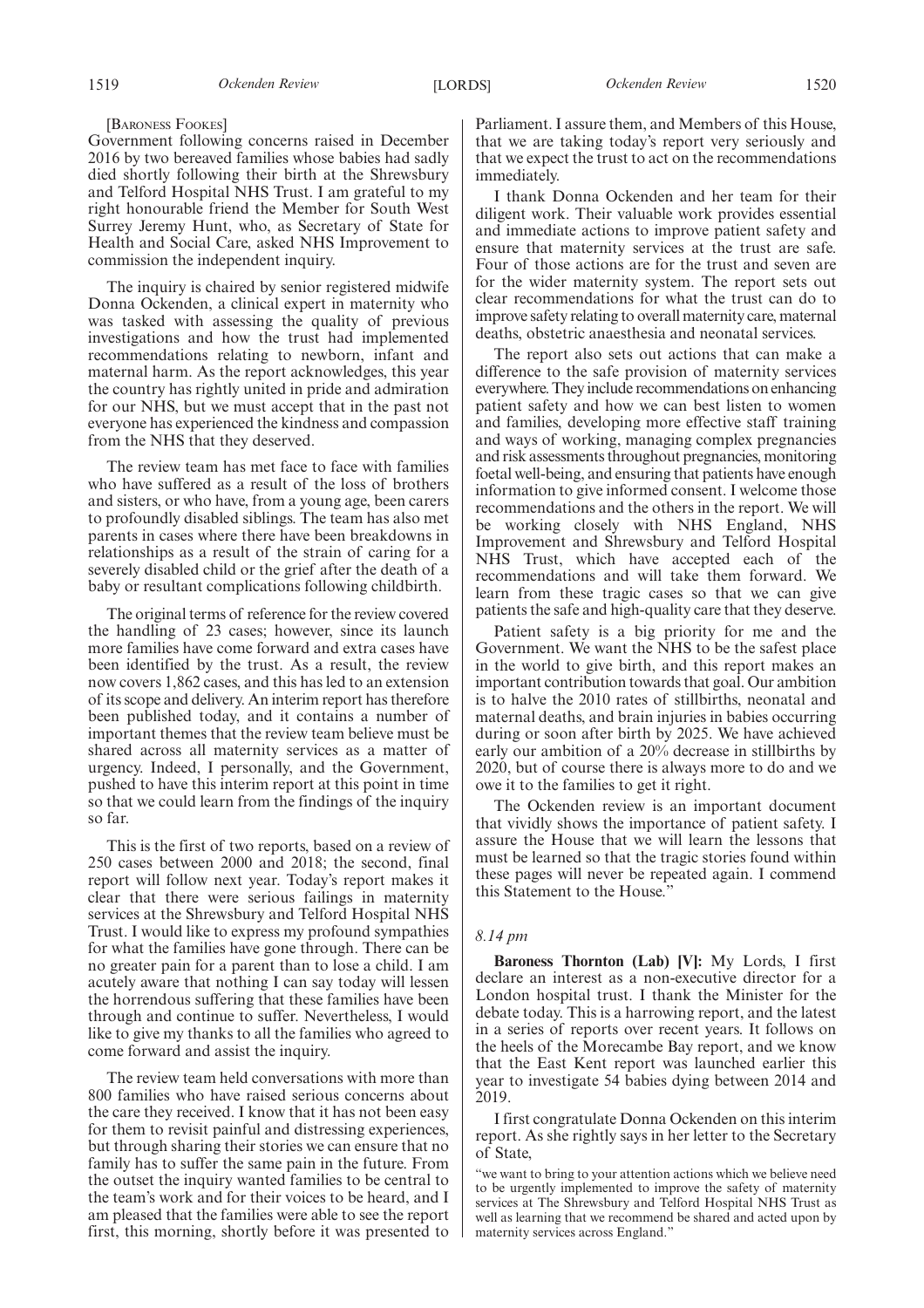Kayleigh and Colin Griffiths, must be recognised, and we must pay tribute to and thank them. At a time of greatest grief—the loss of a baby—they have done something vital to ensure that other parents do not suffer the losses they have.

Babies suffered fatal skull fractures from forceps use; women were left screaming in agony for hours; infants developed long-term disabilities as a result of terrible maternity care. There were baby deaths, high maternal deaths, and a catalogue of incompetence, neglect and cruelty. There was failure to handle high-risk cases correctly, an overzealous pursuit of natural, vaginal births leading to a reluctance to perform caesarean sections, and inadequate consultant supervision. Struggling mothers were mocked and called lazy. Mothers were blamed for their baby's death. Parents were not listened to; legitimate questions were not responded to and blocked; responsibility was not taken.

There was poor assessment of risk and no discussion of risks with mothers. Practice in assessing ongoing risk was poor. Escalating problems were spotted too late, leading to delay in transfer to hospital and death. There was poor ability to spot the refusal to acknowledge. Escalation was seen by midwives as a slight on their ability, not a prudent response to risk. As bad was the internal culture which allowed this to carry on without proper, effective management or regulatory oversight. There were adversarial attitudes between doctors and midwives. Perhaps the Royal Colleges need to talk to each other about the lack of mutual respect for their particular expertise and experience, and the value placed on these.

This is an interim report because Ockenden is rightly concerned that change needs to start immediately. One hopes that it has already been happening in the trust, rather than waiting for the full report and for the Government to take time to consider it. That might literally cost lives. It might mean more babies suffering damage, which means disability for the whole of their lives. This concerns not only deaths but sometimes severe disabilities, which cause huge suffering for the child and have a huge impact on and cost for their families and, indeed, for the state.

It is now clear that the Ockenden review will be far larger and take far longer than was originally intended. Can the Minister assure the House that the review has the resources necessary to complete the final report as soon as possible? There are seven immediate and essential actions outlined in this interim report. What progress is being made to implement these recommendations? What actions is NHS England taking to implement these interim recommendations across England? The turnover of leadership at board and officer level in this trust was surely a warning sign that something was amiss. Why was there not earlier support and intervention by NHS England? I know how appointments are made at senior level; they have to be signed off by NHS England. It must have known. What happened? One needs to ask the same questions of the CQC, both in terms of leadership instability at the trust and why the glaringly obvious warning signs of infant and maternal death were not acted upon sooner.

More broadly, can the Minister explain what action is being taken to ensure that there are enough staff in all maternity units? Perhaps the Government can, this time, commit to legislating for safer staffing levels. What is being done to tackle the current estimated 3,000 midwife vacancies?

Finally, for the vast majority of us who give birth in NHS hospitals, it is a wonderful experience, and a very safe one. We want that to be available to all women.

**Lord Scriven (LD):** I declare an interest, as my husband is a medical director for NHS England, but not in the region where this hospital is located.

From these Benches, I want to start by sending our heartfelt love and admiration—as, I am sure, do many across the House—to those parents and families who will have an empty place in their home this Christmas, due to the poor care they received at Shrewsbury and Telford Hospital NHS Trust maternity services. This report is distressing and shocking to read. It is hard to comprehend that it describes a care system in this country, in this century. It describes everything from the lack of basic things like human empathy, compassion and support, to poor medical practice and lack of carrying out best practice and adhering to agreed professional standards. This has led to grief, long-term disability, lifelong complications and the unnecessary deaths of newborn children and mothers.

This is not the first case of poor practice in maternity care that has come to light after brave families and parents have refused to be cowed and silenced. Morecombe Bay should have been a wake-up call for ensuring that systematic, integrated changes took place. It is clear that cultural and systematic change at scale and in depth has not happened, despite previous warnings. The healthcare regulator this year reported that four out of 10 maternity services do not meet the safety threshold of care. I ask the Minister why, in 2020, that is an acceptable statistic.

In 2017, the £8.1 million national maternity training fund was withdrawn. Does the Minister now, in hindsight, regret this, and will he seek to re-establish this fund urgently? Will the Minister inform the House who is responsible—politically and managerially—within NHS England for ensuring that, this time, the changes highlighted are implemented, particularly in the seven areas seen to be urgent? What is the timetable for implementing the seven immediate and essential actions required across the NHS? What resources will be allocated to implement the 27 local and 7 immediate and essential actions required?

This must not be another report that gets sympathetic words from those with political and managerial responsibility but then ends up on a shelf gathering dust. That is why the Minister needs to outline a timetable for implementation, what resources will be allocated and who, ultimately, is accountable for ensuring that the systematic, deep changes happen, so that no family has to deal with the kind of grief and trauma that so many families in this report have had to deal with.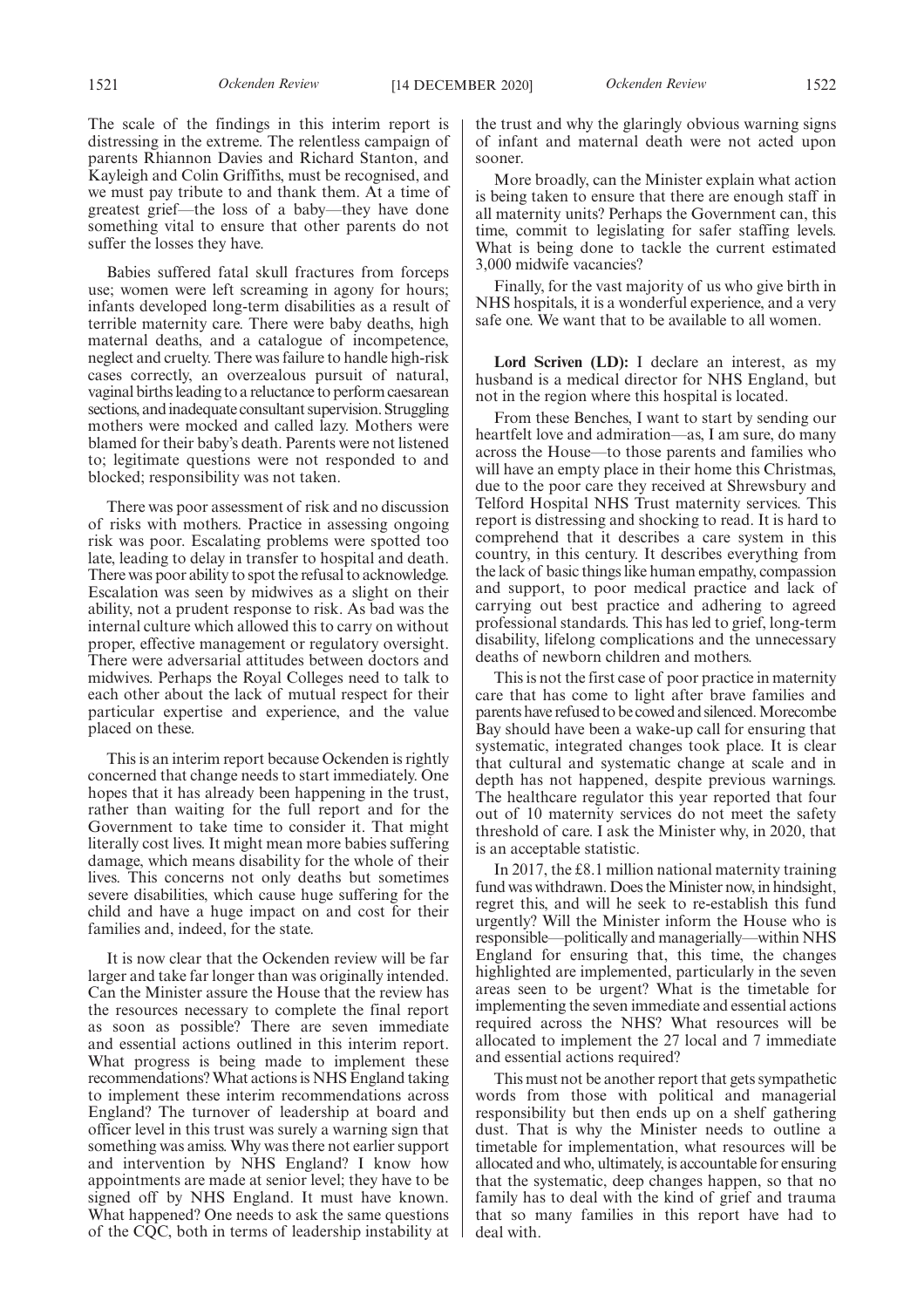**TheParliamentaryUnder-Secretaryof State,Department of Health and Social Care (Lord Bethell) (Con) [V]:** My Lords, I start by echoing the very thoughtful words of the noble Baroness, Lady Thornton, and the noble Lord, Lord Scriven, in their reflections on this harrowing report. It does make desperately awful reading. Any noble Lord who took the time to read the report would surely be enormously moved, not just by the story of the cultural and practical problems at the Shrewsbury and Telford Hospital NHS Trust, but also by the personal testimony of Rhiannon Davies—who fought an 11-year campaign after the death of her daughter, Kate—and of Kayleigh Griffiths. They both campaigned stubbornly and with great determination after the deaths of their daughters. They have done a phenomenal thing in bringing this situation to light, and we owe them our compassion and our thanks for their hard work and determination.

We also owe great thanks to Donna Ockenden, who has done a memorable job in terms of this report. It is a massive enterprise that is the result of a huge human investment of time and emotional commitment by Donna and her staff. The report itself is not only huge in scale but great in the humanity with which it deals with this difficult subject. We give great thanks for that.

I reassure both the noble Lord, Lord Scriven, and the noble Baroness, Lady Thornton, that we absolutely take this report seriously. It does outline major issues in the culture of many maternity wards. That is a cultural challenge that is both recognised by the Royal College of Midwives and the Royal College of Obstetricians and Gynaecologists, and something that they are working on very well indeed. But I accept that more can be done. In its application, the Government commit not only to implementing the recommendations at trust level but to ensuring that the message made very clearly in the Ockenden report is heard throughout the NHS system.

We are committed to a major investment in the education around midwifery, which includes the rewriting of curriculums, and the Better Births programme, which has already delivered enormous value. There will be a maternity programme review that will update the Better Births programme. There has also been a £9.4 million investment in maternity safety pilots, some of which will be focused on training and some of which will be on safety measures—exactly the kinds of measures that are alluded to in the report.

But the most challenging and, I think, moving element of the report is the stories of the parents themselves and how they were not listened to. This echoes the findings of the report by the noble Baroness, Lady Cumberlege, which, I think, has moved everyone in the House. Time and again we hear the same story, of how those who have witnessed wrong practices and poor culture in the NHS have had to fight the establishment so hard in order to have their voices heard. If any noble Lords heard Rhiannon Davies speak about her own experiences campaigning on this, who would not be moved by that?

We take on board very seriously the recommendations of the noble Baroness, Lady Cumberlege, for a patient safety commissioner. We acknowledge her amendment to the Medicines and Medical Devices Bill, and we look forward to the Report stage of that Bill in the new year.

I would also like to remind noble Lords that all maternity major incidents—certainly neonatal deaths, stillbirths and brain injuries—are now routinely referred to the Healthcare Safety Investigation Branch, which does an independent investigation. This is an important development since many of the incidents reported by the Shrewsbury and Telford Hospital NHS Trust report. HSIB is doing extremely important work, and I believe that this will be a very large improvement.

Both the noble Lord, Lord Scriven, and the noble Baroness, Lady Thornton, raised leadership. I reassure them both that we have put in place much stronger surveillance, both by the regulators—the CQC and others—and by NHS England to keep track of these sorts of incidents, so that we can much more quickly identify weak spots in the area.

On the question of staffing levels brought up by both noble Lords, I reassure them that the recruitment of midwives—3,000 were committed to in 2018—is going apace. We have committed to a major investment in marketing in order to ensure that we hit our targets on that.

The noble Lord, Lord Scriven, asked whether we were committed to change, or whether this report will sit on the shelf and gather dust. I reassure the noble Lord, and all noble Lords, that we are still very much committed to the maternity ambition to halve stillbirths, deaths and injuries between 2010 and 2025. We are already nearly half way there on that ambition, and we will work relentlessly to ensure that it is achieved.

**The Deputy Speaker (Baroness Fookes) (Con):** We now come to the 20 minutes allocated for Back-Bench questions.

#### *8.29 pm*

**Lord Patel (CB) [V]:** I declare an interest, because I was privileged to work for over 35 years in a maternity unit, with brilliant midwives and doctors—I was a lead obstetrician—to which the events described in this report were totally alien. So we have another report on the failings of maternity services. The root cause of this, as found in previous reports, is the unquestioning practice of regarding all pregnancies as low risk and striving for a natural birth. Does the Minister agree that, for better outcomes for the mother and her unborn baby, society should expect a better working relationship between midwives and obstetricians, while recognising their individual professionalism? This report should be the starting point to making that happen. The Minister mentioned that both Royal Colleges were working together to bring this about. They might be the solution but, if they are not, they will be the ones who are blamed next.

**Lord Bethell (Con) [V]:** My Lords, I pay tribute to the insight of the noble Lord, Lord Patel, who brings with him not only expertise as an obstetrician, but deep involvement in the patient safety agenda. I completely agree that collaboration and close working relationships between midwives and obstetricians absolutely benefit the collective care of mothers and babies. When that does not happen, and when agendas other than patient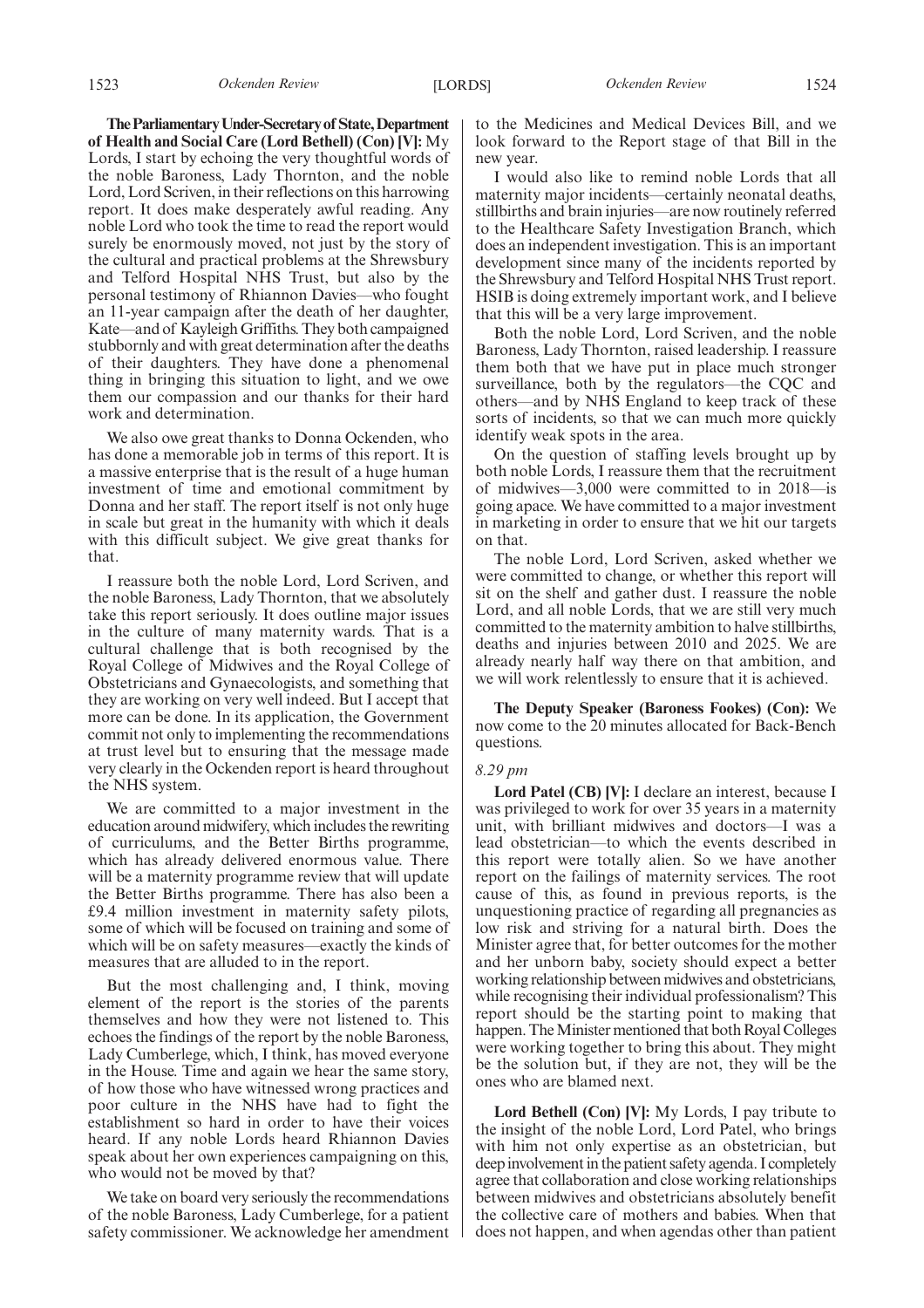1525 *Ockenden Review* [14 DECEMBER 2020] *Ockenden Review* 1526

safety come into play—around natural births or what type of person should be present at a birth—it is absolutely to the detriment of the safety of both mother and child. I am absolutely determined that the Royal College of Midwives and the Royal College of Obstetricians and Gynaecologists step up to their leadership role in resolving this cultural stand-off. As the noble Lord rightly put it, in almost every maternity centre in the country a fantastic service is provided by clinicians and nurses—but, when that chemistry goes wrong, patients suffer, and we cannot let that happen.

**The Deputy Speaker (Baroness Fookes) (Con):** I do not see the noble Baroness, Lady Altmann, in her place, so I call the noble Baroness, Lady Blackstone.

**Baroness Blackstone (Ind Lab):** My Lords, I declare an interest, as set out in the register, as the chair of the trustees of the Royal College of Obstetricians and Gynaecologists. As the Minister has admitted, this report makes shocking reading, so what steps will the Government take to monitor the improvements they are pledging for maternity services right across the country to avoid the tragedies that are revealed by this review? Will the Government commit to publishing the findings of any future evaluation and, in particular, data on the avoidable deaths and long-term disabilities that result from failures in the care of women during childbirth?

**Lord Bethell (Con) [V]:** My Lords, policy officials at the DHSC are working with both the CQC and NHS England on improving our surveillance and the publication of data, as the noble Baroness rightly points out. A key development in this area is the work by HSIB to investigate each and every death and major incident in maternity suites. That provides an absolutely invaluable resource to understand where and when things go wrong. We will continue to publish those reports as they happen and will learn lessons from their insights.

**Baroness Bennett of Manor Castle (GP):** My Lords, much of this debate has already focused on the issue of staffing shortages in our NHS, particularly among midwives. I am sure that the Minister is aware of the survey last month from the Royal College of Midwives, which showed that 83% of midwives did not believe that their trust or board had enough staff to provide a safe service and 42% said that half or more of their shifts were understaffed. The Minister referred to recruitment campaigns and investment in future training, but the Ockenden review calls for an immediate focus on relationship building, training and things that will take a great deal of time and resources to deliver, where there are problems. I cannot see any alternative if we are to fill some of those gaps immediately. Training will take many years, but an overseas recruitment of midwives will bring in the staff we need to create the space to allow people to have that training—that time and reflection.

**Lord Bethell (Con) [V]:** My Lords, I respectfully disagree with the noble Baroness's insight—the Ockenden review does not point the finger at staffing levels in relation to the problems; it points the finger at a number of items, particularly the cultural problems that emerge when differences of opinion between clinicians and midwives arise and where a culture of respect breaks down. Those cultural differences can be improved by what we would politely call education; it is essential that we invest in the right kind of education in order to bring midwives, obstetricians and gynaecologists closer together and to break down the hierarchical differences and the ideological differences about the best way to have a baby.

**Lord Lansley (Con):** My Lords, as a Secretary of State responsible for the health service for some of this period—two years out of two decades—I share in the responsibility for what happened here and for the fact that it was not known about and that action was not taken sooner. I am sure that others who have been Ministers in the department over these two decades will feel likewise.

What is shocking is not only the individual trauma that parents have suffered but the scale of what the Ockenden review discloses—we are grateful to Donna Ockenden and her colleagues for persisting in trying to understand and disclose the scale of what has happened. I ask my noble friend about our responsibility, which was, of course, that there should be external oversight and action taken when these things go wrong. From my point of view, one of my objectives was that there should be more clinically led commissioning so that local clinicians would understand what was happening and have the power to step in.

The Ockenden report shows that, in May 2013, the clinical commissioning groups set up a review that, in October 2013, reported:

"The overall findings of the review demonstrate that this is a safe and a good quality service".

I encourage Donna Ockenden and the department to look very carefully at how they could ensure that local clinicians responsible for commissioning take that responsibility seriously and act upon it.

**Lord Bethell (Con) [V]:** On behalf of the Chamber, I thank my noble friend for his touching testimony. He is entirely right; there are two CCGs in the local area: the Telford and Wrekin CCG and the Shropshire CCG. They did exactly what they should have done in 2013, launching an investigation into the levels of service at the Shrewsbury and Telford Hospital NHS Trust. It is not clear why the findings of that report turned out as they did; nor is it clear why other interventions, or potential interventions, by the CQC and other regulators did not get to the bottom of the problem. Those questions will be addressed in the second of Donna Ockenden's reports, in 2021; there has not been time for them all to be addressed in the interim report, but there is much more to go into, and this is undoubtedly one of the important points she will need to address.

**Lord Hunt of Kings Heath (Lab):** My Lords, I declare an interest as a member of the GMC board. Nothing can excuse the repeated failures and the lack of compassion and kindness exposed by the review. What is so striking is the paragraph in the report that refers to the eight chief executives working in the trust over a period of 10 years and 10 chairs over 20 years —no wonder there is a leadership and governance issue in the trust. I ask the Minister: what on earth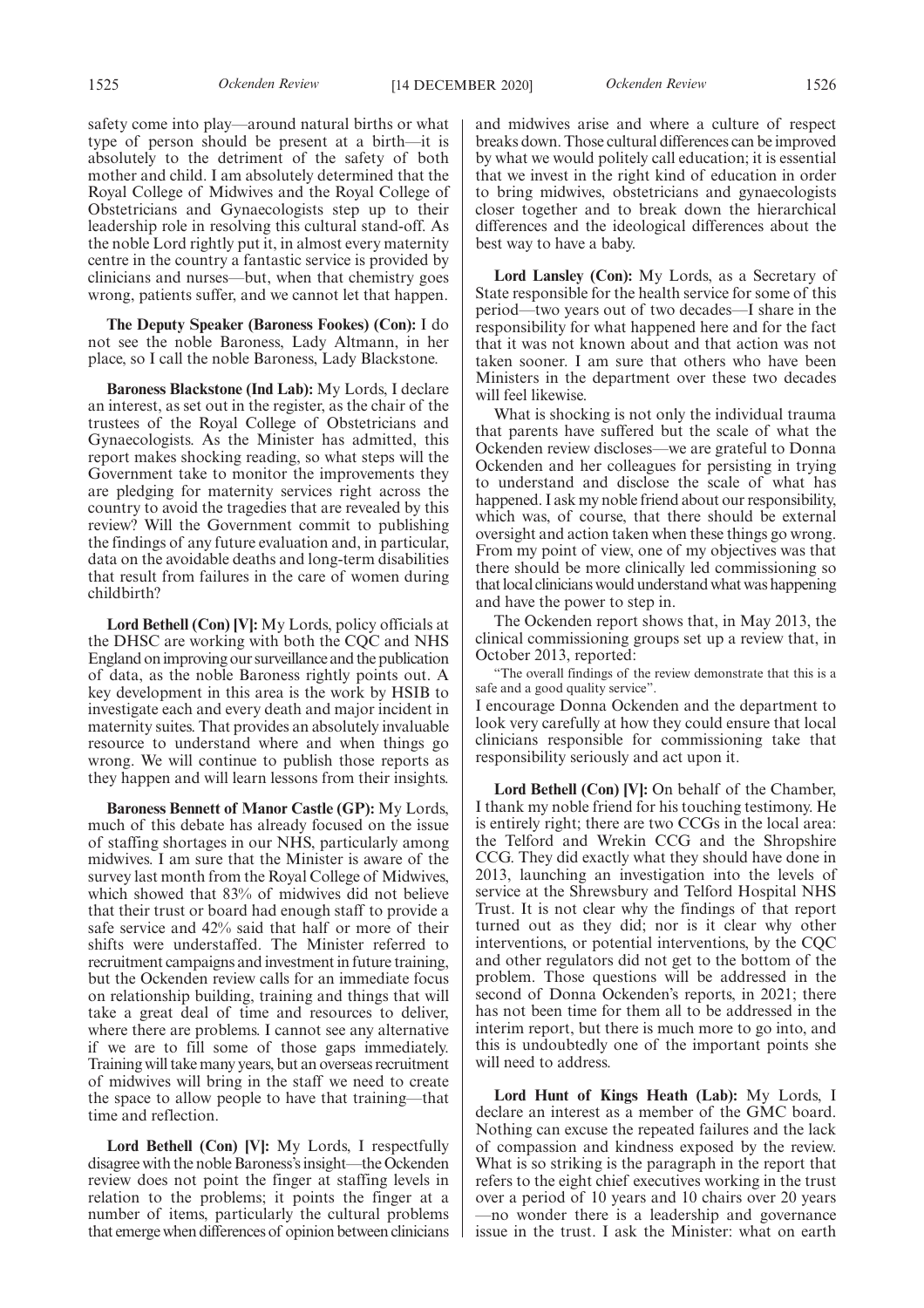#### [LORD HUNT OF KINGS HEATH]

have NHS England, NHS Improvement and the CQC been doing? It seems that their interventions, which I suspect have been punitive in nature, have not provided the kind of support that is needed.

Does the Minister agree that we need a wholly new approach to this trust, which gives it high-level attention and provides stability in leadership—not a constant turnover because of an intervention by one or other of the many regulators that can do this—and above all, support from neighbouring services that can provide help? I suspect that this trust needs an awful lot of help to get out of this terrible situation.

**Lord Bethell (Con) [V]:** My Lords, I completely take on board the noble Lord's observations. It is true that Donna Ockenden's report alludes to the failure by senior leadership to monitor and intervene where clearly there were problems. However, let us not confuse correlation with causation. This was not caused by a failure of senior leadership, but by a breakdown in the basic management systems and culture of the maternity services within the trust. That should have been addressed by the senior leadership, but it was not necessarily caused by them. I completely endorse the observation of the noble Lord that neighbouring trusts have an important role to play in checking in and benchmarking behaviours. That is a point made very clearly in the Ockenden report, and one that I hope they will step up to.

**Baroness Uddin (Non-Afl) [V]:** I salute the courage of the parents of Kate Stanton Davies, Pippa Griffiths and so many others in their tenacious personal search for truth and justice. Donna Ockenden's report was harrowing reading. The pain, trauma and inhuman disregard for the safety of baby and mother was palpable, profoundly damaging confidence and trust in maternity services. It made me relive my own decade-long failed attempt to seek information on whether my lengthy abandonment on a bed overnight after 48 hours of labour pain has anything to do with my now 42 year-old son's brain damage and lifelong disabilities. I was dismissed constantly, admonished for "being an Asian mother too ashamed to have given birth to a disabled child", which is far from the truth about a much-loved son.

Sadly, I was not alone, as the Ockenden report details. It has been repeatedly confirmed by so many others and by the first maternity advocacy scheme, which was set up in the 1980s to address the high postnatal mortality rate of mothers and babies among Bangladeshi, Pakistani, Somalian, Vietnamese and African women, whose maternity experiences, even today, remain inconsistent and patchy. Therefore, can I ask the Minister what consideration can and will be given to historic grievances in any future review of maternity services, given what the right honourable Jeremy Hunt in the other place, and Donna Ockenden, have said about the experience of mothers and babies highlighted being only the beginning of unearthing potential malpractice across England?

**Lord Bethell (Con) [V]:** I join others in paying tribute to the personal testimony of the noble Baroness. The story that she tells is extremely moving. One cannot think about the challenges and difficulties that she must have had since that awful night, which she so movingly describes. The report makes it clear that those with a BAME background have disproportionately high rates of difficulty at birth and in maternity services, something which undoubtedly we need to look at more carefully. However, the Ockenden report is not a historic grievances report, and that will not be the focus of our response.

**The Deputy Speaker (Baroness Fookes) (Con):** Lord Mann? No? We will move on to the noble Baroness, Lady Stuart of Edgbaston.

**Baroness Stuart of Edgbaston (Non-Afl):** My Lords, this is the second time in six months that this House has been exposed to quite harrowing tales of patients' experiences in the NHS. I am glad that the Minister mentioned the report by the noble Baroness, Lady Cumberlege, and her call for a patient safety commissioner. Both the Ockenden and the Cumberlege report identified a problem with the culture in the NHS. We cannot go on having review after review. While it is important to listen to the patients' experiences as part of putting things right, we must learn comprehensive lessons. Will the Minister therefore say just a little more as to how he intends to take the idea of the patient safety commissioner forward, and in particular how that patient safety commissioner will be independent of and not part of the NHS?

**Lord Bethell (Con) [V]:** My Lords, it would be premature of me to describe in too much detail how any patient commissioner may work, since we are half way through the Bill's progress. But I would like to reflect on the very good arguments made by my noble friend Lady Cumberlege and her supporters during the Bill's passage at Second Reading, in Committee and in the amendment-moving process. She has made very convincing arguments for how a patient safety commissioner can be an ultimate destination for those who have not found due process and a sympathetic ear elsewhere in the consideration of their grievances. It is entirely right that any commissioner, whether a victims' commissioner or any other kind, should feel a strong sense of independence; that is a total benefit that we endorse in the provision of any commissioner. But commissioners are not enough; what we need is a change in culture. That is why Aidan Fowler, the DCMO looking at this, works so hard and why we have a patient safety agenda that works to address this at every level of hospital trusts.

**The Deputy Speaker (Baroness Fookes) (Con):** All speakers have now been called, so we move to the next business without a break.

# **UN Mission in Mali: Armed Forces Deployment** *Statement*

*The following Statement was made in the House of Commons on Wednesday 9 December.*

"With permission, Mr Speaker, I would like to make a Statement to update the House on UK support for the UN stabilisation mission in Mali, which supports the peace process, helping to counter the spread of instability in the Sahel.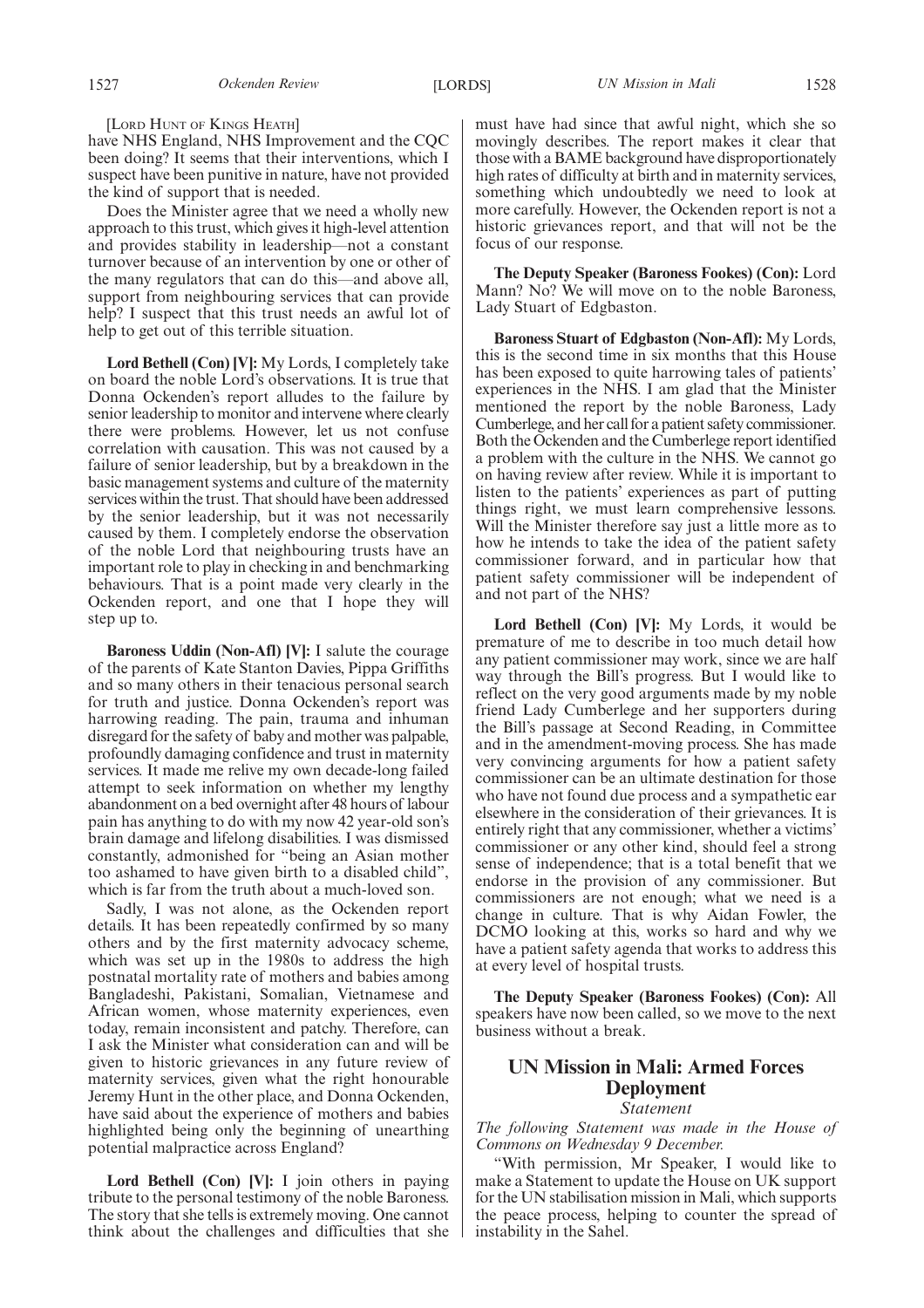This month, 300 United Kingdom troops led by the Light Dragoons battlegroup will complete their deployment into the United Nations mission in Mali, known as MINUSMA. Over recent years, Mali has become one of the most unstable countries on the African continent. Terrorist aggression and conflict between communities have been on the rise and the United Nations Multidimensional Integrated Stabilization Mission in Mali is mandated to support the Malian people in their effort to secure sustainable peace, to support the re-establishment of state authority, to protect civilians and to promote and protect human rights in Mali.

By 22 December, the majority of our 300 UK Armed Forces personnel will have deployed to MINUSMA and completed quarantine. Our contingent consists of 250 troops from the Light Dragoons, the Royal Anglian Regiment and other attached personnel, and a further 50 forming a national support element. They will soon begin operations in Mali, joining some 60 other nations contributing to the UN mission.

The UK has committed to a three-year deployment to MINUSMA, with a review to be held at the 18-month point. UK personnel will deploy on six-month operational tours. Accordingly, the first deployment, led by the Light Dragoons, will be replaced by a second contingent, led by the Royal Anglian Regiment, in the summer of 2021. This Government take their responsibility as a permanent member of the UN Security Council seriously. Our deployment to MINUSMA reflects our continued commitment to, and growing leadership in, multilateralism and international peace and security. Our nation has a proud peacekeeping track record, as we demonstrate global Britain in practice. This deployment builds on a successful multiyear commitment to the UN mission in South Sudan, where UK peacekeepers were responsible for building hospitals, bridges and roads.

In the Sahel region, more than 15 million people need humanitarian assistance. Some 11 million are food insecure and more than 3 million are displaced because of the conflict. As with many conflicts around the world, women and girls in Mali are disproportionately affected by the continuing instability. The Sahel is the worst region on earth to be an adolescent girl seeking 12 years of quality education, as it accounts for an astonishing 7% of the world's population of primary age girls who are out of school. By 2030, almost one in five women aged 20 to 39 in the continent of Africa who have no education will be living in the Sahel.

Mali is at the forefront of countries in the Sahel affected by instability. Terrorism and conflict are sharply on the rise. Mali has already registered more deaths due to violence this year than any previous year in the past decade. This violence is costing lives, hindering development across one of the world's poorest countries and spreading instability to the wider region.

International action is the right thing to do from a humanitarian perspective, but history shows us that international efforts to restore law, order and security are also the best way to prevent unstable regions from becoming safe havens for terrorist groups. It is in the UK's interests to act.

Terrorist violence and conflict have risen sharply over recent years, and the permissive environment provided by the current instability in Mali and the wider region creates the space for developing threats. That harms UK interests and also those of our allies and partners, especially France and others in Europe. It is in all our interests that we work together to protect civilians and help build a safer, healthier and more prosperous future for the region.

Our contribution will provide critical capabilities to the UN mission at a vital time. We can have genuine impact on the mission's overall approach. To help reduce the spread of conflict and insecurity contributes to the protection of civilians and supports Mali's pathway to sustainable peace. This deployment is a vital part of our work in the Sahel to build stability, bolster conflict resolution, improve the humanitarian response and strengthen partnerships between the international community and regional Governments in responding to the crisis.

We will be joining a UN mission led by a civilian special representative of the UN Secretary-General and an international peacekeeping force of over 60 nations, led by the Swedish UN mission force commander Lieutenant General Dennis Gyllensporre. It is a truly global collaboration, with contributions from our western allies, including Germany and France, and African nations contributing large contingents to support their regional stability.

The initial objective of the first rotation of troops will be to understand the operating environment so that they are best placed to support the UN mission going forward. The UK task force will be under the command of the Light Dragoons' commanding officer. Armed with cutting-edge technology, our troops will provide a specialist reconnaissance capability, which aims to improve the mission's overall performance, particularly in protecting civilians. Our contingent will offer crucial support to the mission to better understand threats and to shape the mission's response, enabling intelligence-led operations across the mission's mandate.

Our MINUSMA deployment complements existing commitments we have in the region, including helicopter support to Operation Barkhane, the French-led counterterrorism initiative in the Sahel region. Although the two missions are complementary, they are distinct in their objectives and tactics. Our experience in Mali will also help to develop our world-class training for peacekeepers that we provide each year in Africa. Our aim is that the response to more security challenges in Africa will be African-led, and we are mentoring and training others on the continent to help us achieve that goal.

The UK believes in peacekeeping as a way to stabilise and contain conflict. Our contribution to MINUSMA, alongside our enduring commitments to the UN peacekeeping operations in Cyprus and Somalia and the staff officers we have deployed to six other UN missions, is the UK playing its part in a multinational effort to contain the worst consequences of violent conflict and to help build confidence in the political process under way supporting longer-term peace and reconciliation.

UN peacekeeping operations are currently protecting more than 125 million of the world's most vulnerable people across 13 different missions, consisting of more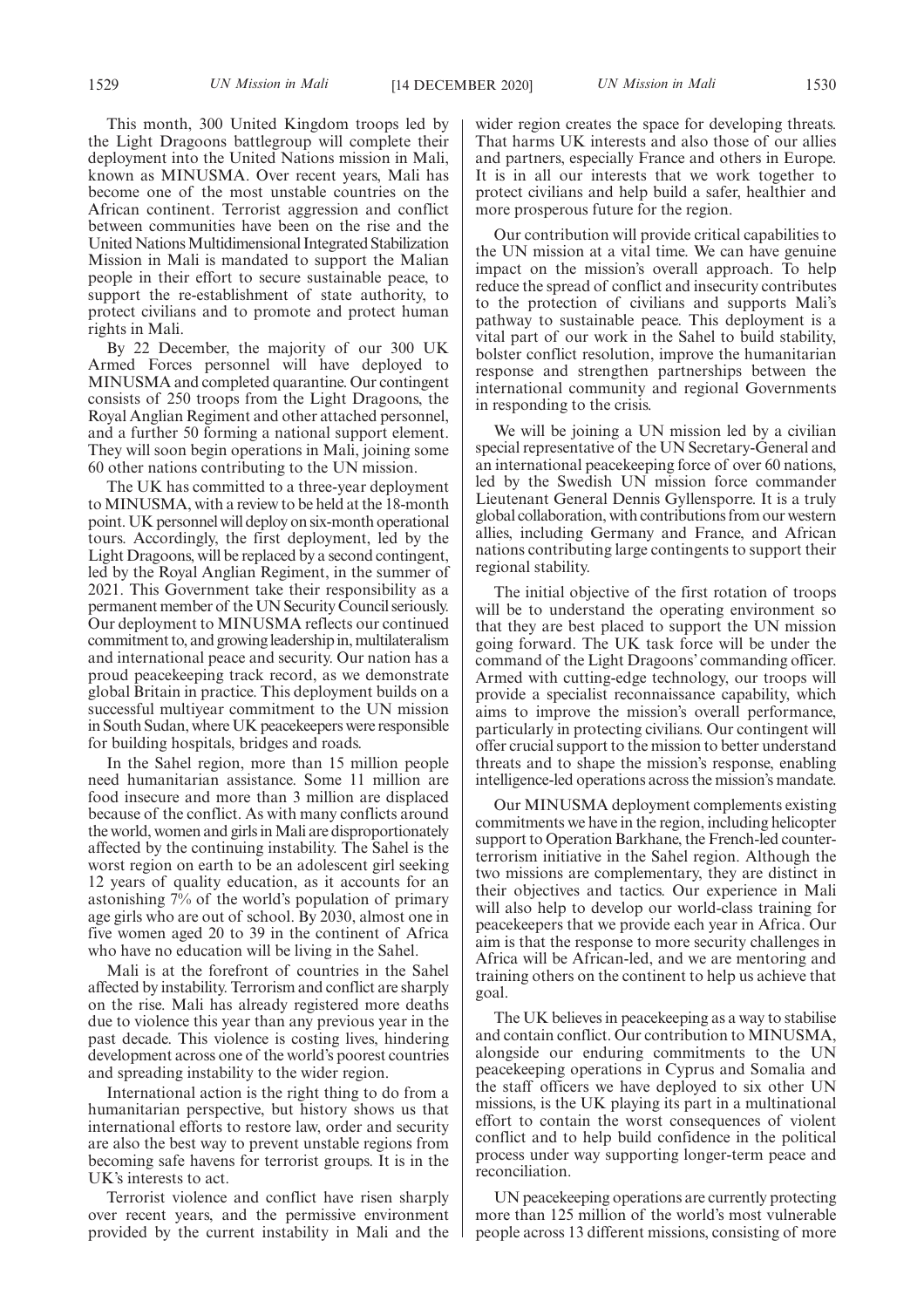[BARONESS FOOKES]

than 98,000 troops, police and civilians. Combined, they provide a critical tool in containing and reducing conflict in the world's most fragile environments.

To function effectively, UN peacekeeping relies on contributions from its members, especially more experienced militaries such as the UK's. Our deployment is a highly capable contingent able to support stronger mission performance and longer-term reform. The UK's military contribution to UN peacekeeping in Mali is a clear illustration of how our defence and security capabilities can contribute to the UK's role as a force for good in the world, working hand in hand to support the Government's development and diplomatic agenda.

It is important to stress that deploying to MINUSMA does not come without risk. However, our forces are world class and we have provided them with the right training, equipment and preparation to succeed in a complex operating environment. We have taken steps to mitigate the risks, and I am confident that our troops will make the UK proud by having a strong impact on the ground in Mali. They will bolster our standing in the United Nations and will help us in our endeavours to make the UN and its peacekeeping missions as effective as possible.

As a permanent member of the United Nations Security Council, we are fully committed to supporting the UN's peacekeeping missions around the world and to encouraging them to be as effective as possible. Our MINUSMA deployment is a key part of that commitment and, as the Prime Minister recently noted, our uplift in defence spending should allow the UK to shape international security and provide a stronger contribution to global Britain.

Finally, may I thank all those serving in Mali and around the world this Christmas for their service to our nation and extend that gratitude to their families, friends and loved ones who will be celebrating Christmas in their absence? I know everyone in all parts of the House will want to wish all our service personnel serving over Christmas a safe tour and as merry a Christmas as they can manage."

# *8.47 pm*

**Lord Touhig (Lab) [V]:** My Lords, today's repeat of the Mali deployment Statement is very much welcomed because, whenever British forces are deployed, it is right—indeed, absolutely necessary—for Ministers to come to Parliament to explain the reasons, outline the objectives and answer questions. I am sure that the whole House welcomes the fact that the noble Baroness is here to listen to the views expressed and to respond to questions the Statement made in the other place gives rise to.

Britain has rightly been described as a soft power superpower, and around the world many millions of people owe their quality of life today to support from Britain over many years now. In a report published in 2014 entitled *Persuasion and Power in the Modern World*, a Select Committee of this House chaired by the noble Lord, Lord Howell of Guildford, was tasked with examining the use of soft power in furthering Britain's global influence and interests. The report is

well worth further examination, stressing as it does the need for Britain to remain a top-rank player or face being outwitted, outcompeted and increasingly insecure.

The Mali deployment means we are sending our troops into the most dangerous UN mission in the world today. Our forces go with the respect—and more, the affection—of everyone in these islands. Our forces deploy to an area of the African continent that was in former times part of the French colonial interests. No matter the divisions and travails closer to home over Brexit, we go to Mali as part of the UN mandate —yes, we do—but we go in support of our French friends and allies, and that is how it should be: a common interest and a common responsibility to help bring peace and stability.

Our troop deployment is more successful thanks to the Royal Air Force at Brize Norton. Here I echo the words of Brize's station commander, Group Captain Emily Flynn, who said that the deployment was a good example of the important and often unnoticed work that is carried out by personnel there. Brize Norton is the centre of a world network supporting Britain's military operations across the globe and we should be proud of that.

We are told that our 300-strong Light Dragoons task group will be helping protect people from violence and encouraging political dialogue. Can the Minister tell us something about the latter role of encouraging political dialogue that our forces will engage in?

In the Statement, we are reminded that in South Sudan British forces were engaged in building hospitals, bridges and roads. This work, of course, requires the deployed forces to possess specialist skills in building and construction. Can the Minister say, thinking of that role, how we might engage in it in partnership with forces from other countries in Mali?

The Statement tells us that the region in which our troops are deployed is the worst place on earth to be an adolescent girl as it accounts for 7% of the world's population of primary-age girls who are not in education. What plans, if any, do we have to help address this? I can still remember when, together with my noble friend Lord Murphy of Torfaen, I attended a lecture given by the then Chancellor Gordon Brown in Edinburgh almost 15 years ago, when he powerfully argued that the greatest gift and help that we can give the developing world is free education.

In a world ever more watchful of threats from terrorist violence, Mali, as the Statement emphasises, poses a real danger by creating a space for developing new terrorist threats. Without going into any great detail in a security-sensitive matter, can the Minister confirm that our forces will work closely with our allies, sharing intelligence gathering to the mutual benefit and protection of the citizens of the nations who have deployed troops in Mali?

Finally, as we approach the Christmas season, the whole House would echo the Statement's grateful thanks and good wishes to our troops there. In this awful Covid time, when families across Britain cannot be together, that separation is even harder to bear for our service personnel and their families. Can the Minister assure the House that every preparation is in hand for our troops in Mali to be in contact with their loved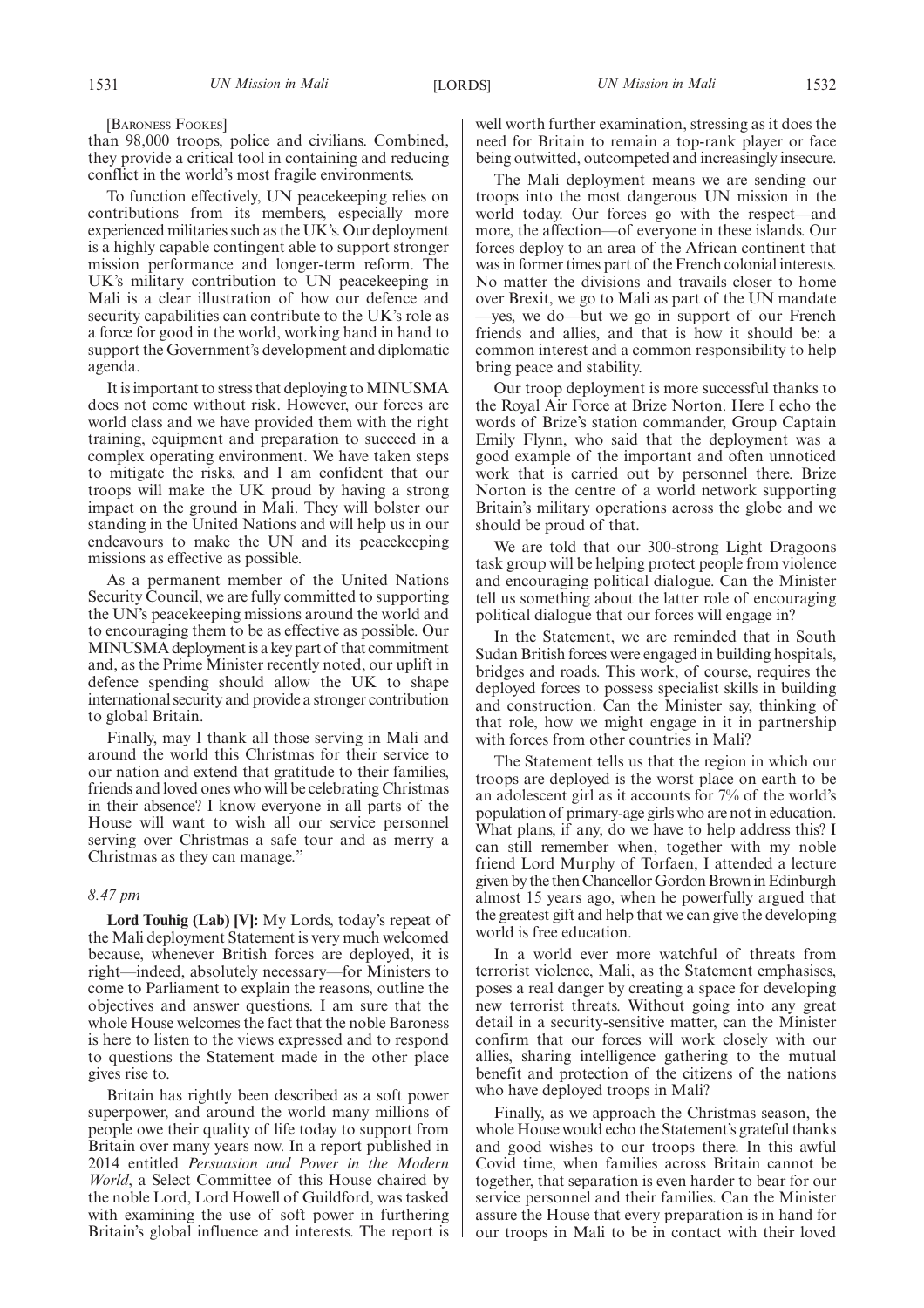**Baroness Smith of Newnham (LD) [V]:** My Lords, I start by echoing the words of the noble Lord, Lord Touhig, and the Secretary of State in expressing my gratitude to our service men and women. In particular at this time we send our thanks and best wishes to those serving in Mali and deployed anywhere else in the world in the run-up to Christmas. In particular, we send our thanks and gratitude to the families of our service men and women, without whom they would find doing their job serving our nation so much harder.

The deployment to Mali is, as the noble Lord, Lord Touhig, said, to be welcomed. It is one that the previous Secretary of State for Defence flagged up in the middle of 2019, so it is not a surprise; it is part of an international UN mission, and clearly something that our service men and women are trained for. It is precisely the sort of mission that is to be welcomed but, as the noble Lord, Lord Touhig, pointed out, it is in one of the most dangerous parts of the world. In his Statement, the Secretary of State suggested that our service men and women were well trained and equipped for the mission and have the right training, equipment and preparation to succeed in a complex operating environment. Could the Minister confirm that she believes that those deployed to Mali are appropriately kitted out and that they are not placed in any greater danger than is inevitably the case in such a deployment?

As the noble Lord, Lord Touhig, also pointed out, Mali is a country where it is extremely dangerous, because of terrorist activities, but particularly difficult to be a woman—or a girl being educated. To what extent will the change to humanitarian aid impact on Mali? The Minister is clearly responding primarily for the MoD but she is replying for the Government, so can she confirm that the Government remain committed to supporting women and girls?

In particular, what is the Government's wider approach to sub-Saharan Africa? I note that the noble Baroness, Lady Anelay of St Johns, will speak later. She admirably chaired the committee of your Lordships' House on which I sit, and which produced a report on sub-Saharan Africa in July. We have not yet had the opportunity as a House to debate that report, but one issue that the committee kept coming across was a difficulty in understanding whether the Government actually had a strategy for Africa. It would be helpful to understand from the Minister how far Mali fits into such a strategy. Clearly, the UK is playing an important role here as part of a UN mission, but does that fit as part of the Government's wider strategy?

Overall, this is clearly a welcome mission, even if it is very unfortunate that Mali requires such intervention. It is welcome that the UK continues to play a global role. It is also notable that so much of that role is with our allies, including France and Sweden. Can the Minister reassure the House that, as we move forward,

such security relationships will continue to be as deep and fully fledged as they have been? Those relations matter, regardless of the UK's relations with the European Union. If the deployment to Mali fully reflects what our service men and women should be doing, sending the Navy to deal with French fishermen is perhaps not the best use of our resources.

**The Minister of State, Ministry of Defence (Baroness Goldie) (Con):** My Lords, I thank the noble Lord, Lord Touhig, and the noble Baroness, Lady Smith, very much for their helpful and constructive comments. On behalf of the Government, I also thank them for their tribute to our Armed Forces personnel and, as the noble Baroness so rightly pointed out, their families. Our thoughts are certainly always with our Armed Forces personnel and their families when there is any deployment at all. The noble Lord and the noble Baroness raised a number of points, which I shall try to deal with as comprehensively as I can.

The noble Lord, Lord Touhig, raised the issue of encouraging political dialogue and how we might contribute to the need for construction and engineering skills. I say to him that the whole reason that the United Kingdom is contributing to this United Nations mission in Mali is that the underlying instability means that it is very difficult, in the face of that turbulence, to move on to the more positive and constructive issues to which he refers. We recognise that while our contribution to the security response is important, security interventions alone will not address the instability in the Sahel. We continue to advocate for state-led progress on the peace process in Mali, and for political and institutional reform in the wider region, with greater ownership and leadership of reform efforts by G5 Governments. I reassure the noble Lord that he raises an important point, but the priority at the moment is trying to address the issues of instability and lack of security.

The noble Lord and the noble Baroness also raised the issue of women. It is the case that women have been badly impacted by the consequences of the instability and turmoil. However, it is also the case that there is some cause for optimism. Over the past five years, we have seen progress. Widespread fighting between the parties has not returned, the reconstitution of a national army from members of the former armed groups and—this is the important point—the inclusion of women in the peace process, including MINUSMA's role as mediator, have been critical to this relative stability. Important points were made about the position of women, how such civil unrest can impact on them and how we can do our best, as a contributing country, to encourage a more enhanced role for women.

The noble Lord and the noble Baroness asked what our objectives are. The Foreign Secretary recently chaired a review process looking at all the strands of the UK ODA budget. The review safeguarded support for five ODA priorities: the very poorest—that is, poverty reduction for the bottom billion; climate change; girls' education, which will, I hope, reassure the noble Lord and the noble Baroness; Covid-19; and the role of Britain globally as a force for good.

The noble Lord also raised the important issue of how we work with other forces from contributing countries and allies. Indeed, the noble Baroness also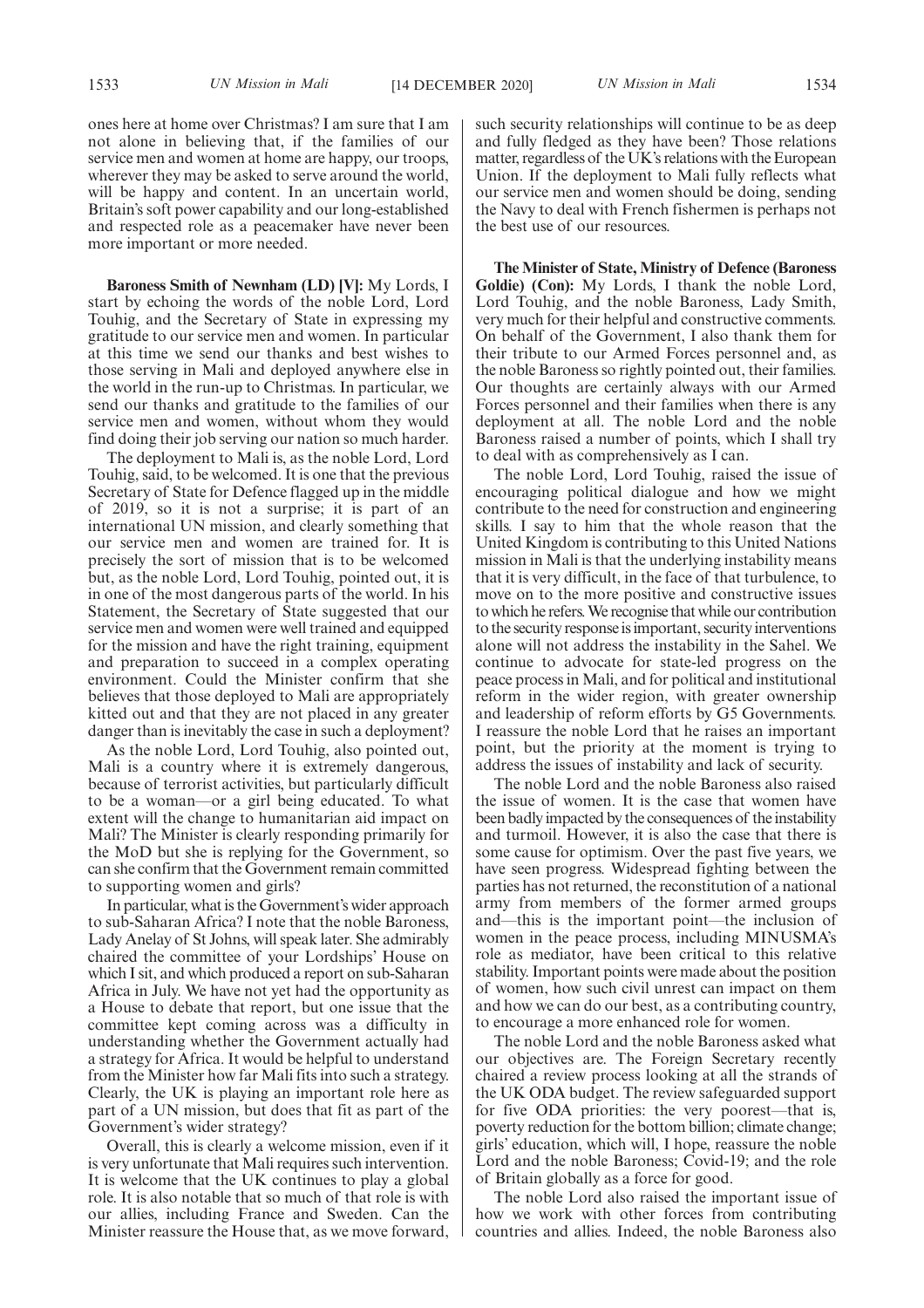[BARONESS GOLDIE]

talked about that and about our security relationships. I commend them both: they have touched on something really significant. At the heart of this is the fact that we are part of a United Nations mission and we are proud to play our role. We want to be a positive influence to help those countries that have suffered such insurgency and insurrection, particularly Mali, to move on to a better and more stable course. We want that because it is good not just for Mali but for the broader security of the region and the world at large. As the noble Lord alluded to, if we can bring greater stability to that area, we can begin to introduce more robust political processes. If we look at the country's infrastructure, a great deal of progress has been made in taking the country forward.

The noble Lord and the noble Baroness will be aware that we work closely with France in particular. We are part of the Operation Barkhane mission, which is operative in the Sahel. Unlike MINUSMA, Barkhane is a counterterrorism mission, of course. It has a different purpose but it is an example of the importance of working with allies whom we know well, with whom we get on and with whom we are very proud to work in partnership to improve the overall situation.

I think that I have managed to cover the points made by the noble Lord and the noble Baroness. If I have omitted anything, I shall have a look at *Hansard* and undertake to rectify it. Again, I express to both the noble Lord and the noble Baroness my appreciation of their constructive comments, particularly their recognition of the tremendous role that our Armed Forces are asked to play.

**The Deputy Speaker (Baroness Morris of Bolton) (Con):** My Lords, we now come to the 20 minutes allocated for Back-Bench questions.

#### *9.03 pm*

**Baroness Anelay of St Johns (Con):** My Lords, I also pay tribute to those who serve in Mali and wish them a safe return.

The noble Baroness, Lady Smith of Newnham, referred to the report of our Select Committee on International Relations and Defence, *The UK and Sub-Saharan Africa*. In it, we welcome

"the UK's increased attention to instability in the Sahel"

and its decision to contribute troops to the MINUSMA mission. However, we received evidence that

"the UK still had 'lessons to learn from Iraq and Afghanistan', including those relating to equipment, regional understanding and engagement with local counterparts."

Can my noble friend the Minister say what the MoD has learned from that experience, which is now informing its approach to the support we are giving to MINUSMA's important mission?

**Baroness Goldie (Con):** I thank my noble friend for raising a very important point. I also pay tribute to her role as chairman of the International Relations and Defence Committee and to its very positive and useful report, *The UK and Sub-Saharan Africa: Prosperity, Peace and Development Co-Operation*. My noble friend was in discussion with the FCDO. I think she received a fairly full letter of clarification about the points she felt were not addressed. I hope that has gone some way towards reassuring her of the Government's good intent to make a positive contribution in this region of Africa.

Preparation and equipment are very important. There has been analysis of the tasks the UK contingent will conduct on mission, particularly the terrain and the threat they will face. For example, the deploying vehicles have been specifically selected to address these singular and challenging demands. There will be a number of vehicle types used for different tasks. They have previously been tested on operations and will include the Foxhound, Ridgback, Coyote and Jackal. When I read these, I wondered whether we were talking about a zoo, but we are talking about mechanical devices on wheels that will clearly be a very important support to our forces out in Mali. These vehicles have been chosen for a specific purpose. The analysis identified these types of vehicles as being most appropriate for the terrain and the tasks faced.

Our Armed Forces are professional and well trained. This is a United Nations mission, so they are under the command of Lieutenant General Gyllensporre, who is the Swedish commanding officer. I say to the noble Baroness that, yes, previous conflicts have identified the particular challenges of operating in difficult terrain—in coping with extremes of heat or cold—and lessons have been learned from that. I reassure my noble friend that our Armed Forces and their commanding officers are very mindful of that before asking troops to deploy to any region in the world.

**Lord Craig of Radley (CB) [V]:** My Lords, is the Minister aware that more than 200 MINUSMA troops have been killed and others wounded? This deployment to a faraway country of which we know little is risky. For the record, and to reassure the families and loved ones of any UK casualty, will the Minister explain why deploying in Mali fully justifies these acknowledged dangers to our forces? Have our rules of engagement been agreed with the UN force commander?

**Baroness Goldie (Con):** The noble and gallant Lord raises a very important point. We very much hope our Armed Forces remain safe and that they will not come under threat of loss of life or of injury. He is right to inquire why they are there, what we expect them to do and how we expect them to do it. As I said earlier, this is part of our contribution to the security response. We recognise that security interventions alone will not address the instability in the Sahel and continue to advocate for state-led progress in the peace process in Mali. As I said earlier, that involves political and institutional reform in the wider region.

We believe it is very important the United Kingdom supports the United Nations in attempting to deal with this area of instability. It matters because if that instability is not addressed then it has an effect of contagion. Instability is a threat that can spread. It can allow hostile operators to flourish and can encourage them to take their unwelcome activities to other countries. That could include the United Kingdom. There is an underlying purpose and we believe it is important that the United Kingdom supports the United Nations in this important mission.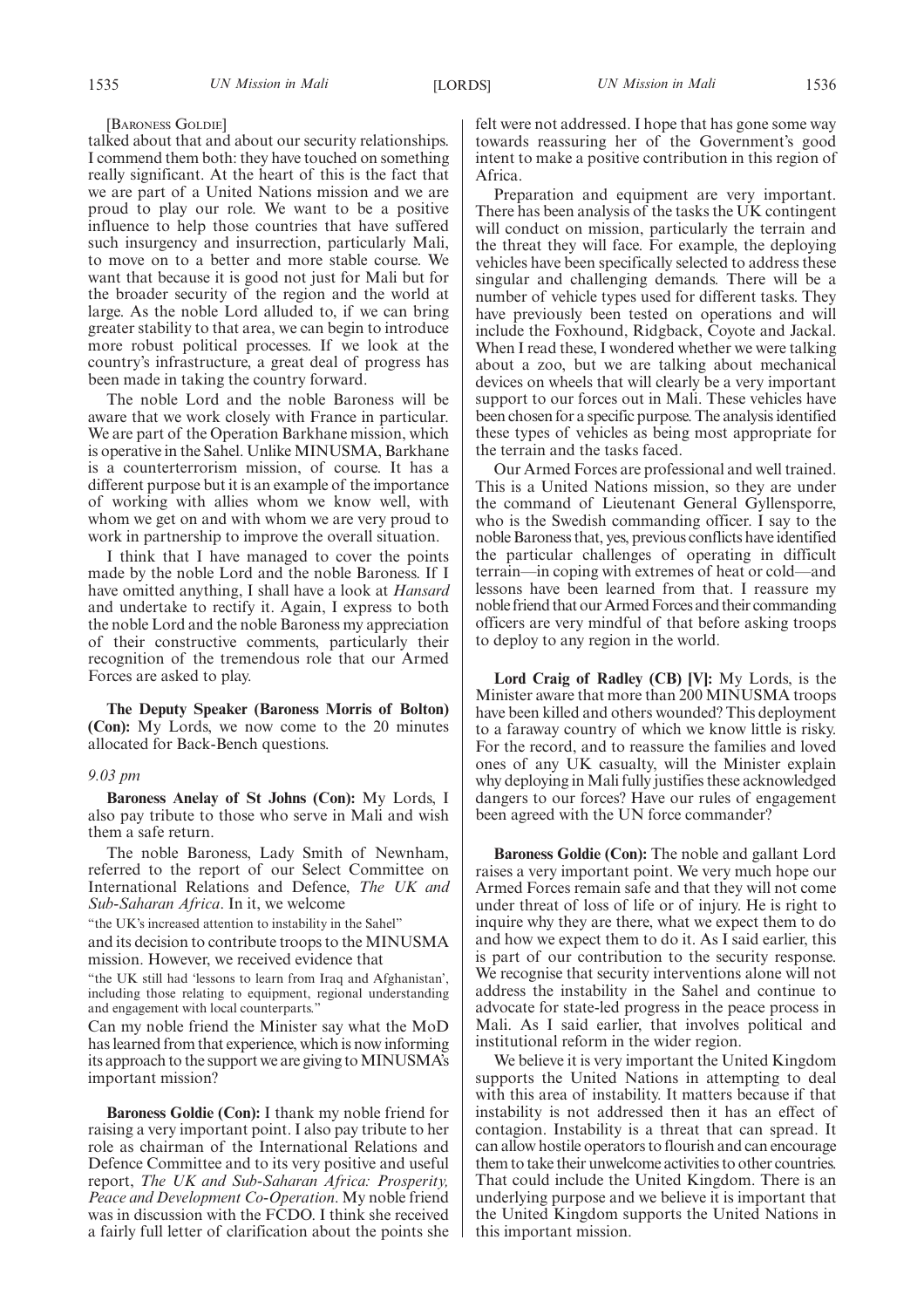I said earlier that the mission, being a United Nations mission, is led by a civilian—a special representative of the United Nations Secretary-General. The peacekeeping force element involves our own military and highly trained soldiers. Because it is a peacekeeping mission, and our forces are principally concerned with reconnaissance, this is clearly slightly different from an operation such as Operation Barkhane. But our force will provide critical capabilities at a vital time. MINUSMA was selected as a mission on the basis that it was where the UK could provide maximum benefit based on the expertise the UK Armed Forces have to offer. I reassure the noble and gallant Lord that this is a carefully constructed contribution from the UK; it is for a specific period; it involves an identified, set number of personnel; and it is a contained contribution.

**Lord Boateng (Lab) [V]:** My Lords, the struggle against poverty and for development in the Sahel requires peace and security in that increasingly troubled region. No country has invested more in development in ECOWAS than the United Kingdom. So, will the Minister recognise that, in addition to enjoying the support and appreciation of these brave men and women this House offers, the whole of the ECOWAS region, anglophone and francophone, welcomes their deployment? Will the Minister also take the opportunity of the review of ODA and the newly created FCDO to strengthen our military diplomacy in our missions in Africa as part of our development offer?

**Baroness Goldie (Con):** I thank the noble Lord for alluding to an important point. He is right; I outlined earlier the principal objectives identified by the Foreign Secretary for ODA. In respect of our military activity, it is important we align these two so that there is a complementary effect. He is correct that these are not problems that one solution will address; there has to be a multifaceted approach.

**Lord Campbell of Pittenweem (LD):** My Lords, as we have heard, this is a most dangerous peacekeeping mission, which has seen 220 fatalities already, together with many injuries. I welcome the range of vehicles to be provided as part of force protection, but that will not be the only element of force protection required. Is the Minister in a position to give us more detail on that matter?

Returning to the matter raised by the noble and gallant Lord, Lord Craig, the rules of engagement are extremely important in a theatre of the kind we are discussing. Will the forces there deployed be acting under the rules of engagement of the United Kingdom or the United Nations?

**Baroness Goldie (Con):** My understanding is that the direct line of command will be to the overall commander, Lieutenant-General Gyllensporre. But, obviously, our deployment unit has a commanding officer as well. As for specific rules of engagement, these would not normally be disclosed, but I seek to reassure the noble Lord that there is clarity as to why our deployment is there, what it is there to do and how it is intended it should do that.

**Lord Lancaster of Kimbolton (Con):** I declare my interest as a member of the Army Reserve. I would like to explore the Government's attitude to risk. After years of campaigning in Iraq and Afghanistan, risk was mitigated through a sophisticated use of ISTAR, enhanced medical capabilities and air cover operations to name but a few. But these mitigations are unlikely to be as sophisticated or mature in Mali. Are the Government prepared to take more risk, as many in the military would like them to do, or are we going to have to limit the scale of our operations in Mali, even if, ultimately, that means we will limit the impact the UK can have?

**Baroness Goldie (Con):** We take assessment of risk extremely seriously and we will keep mitigation and management of risk under continuous review. On the specific issue of medevac capability, as in all United Nations missions, United Nations member states are relied on to provide the nations' capabilities, including helicopters and aeromedical evacuation teams for the benefit of all United Nations troops on MINUSMA. The facility is there. It is the collective responsibility of the United Nations to provide that. We constantly assess risk and keep mitigation and management of risk under review.

**Viscount Waverley (CB) [V]:** My Lords, common interest with France, a close ally, is welcome co-operation. The Sahel belt has long been a hotbed of Islamists, separatists and appalling banditry, with recent unrest in Niger and Katsina state in Nigeria, in addition to that in Mali and beyond. The Minister stated that instability could spread but suggested that the United Kingdom's involvement would be for a limited period. However, will the Government urgently join in planning and implementing a Sahel-wide strategy—[*inaudible*]—the regional mix of the US and Morocco, having engaged in a major arms deal, together with the just-announced recognition, has the potential to further regional alienation, by some, of Western Sahara—by the US and Morocco.

**Baroness Goldie (Con):** I slightly missed a bit in the middle of the noble Viscount's question, but I will try to deal with the overall concept of his question as to what we are doing in the Sahel. Our objectives are to contribute to improving the situation. We recognise a number of different actors already present in the Sahel. We aim to work with them to better deliver for the people of the region. The UK's deployment to MINUSMA is a vital part of our work in the Sahel to build stability, bolster conflict resolution, improve the humanitarian response and strengthen partnerships between the international community and regional Governments.

**Lord Hain (Lab) [V]:** My Lords, I agree with the Minister that this is an important UN mission that we must support. I associate myself with my noble friend Lord Touhig's remarks. The Sahel region is beset by an increasingly dangerous and violent Islamist insurgency, and in the east of Mali militants repeatedly attack French, European and local armed forces, including 50 killed in 2017 in a suicide attack on a military base.